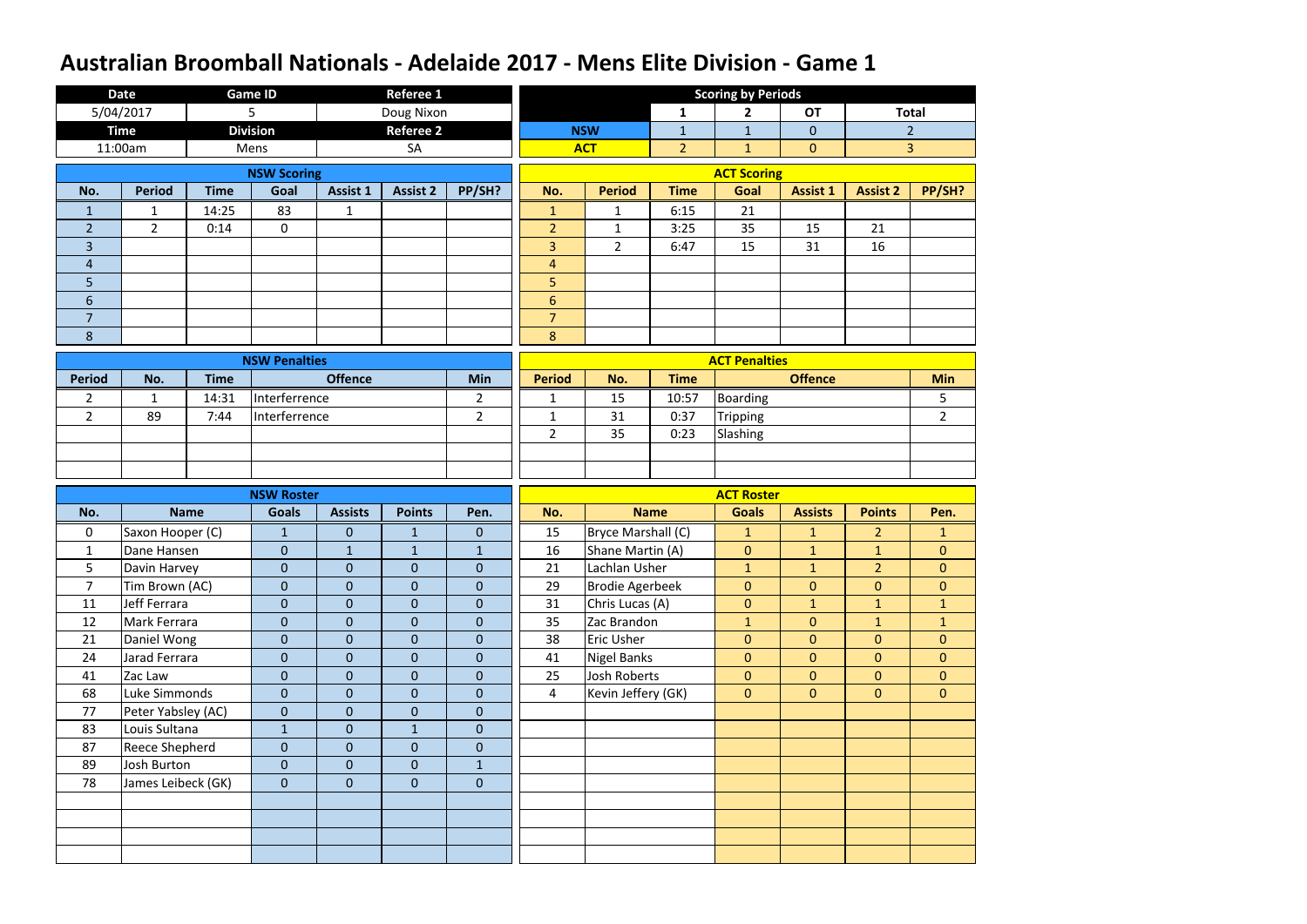|                | <b>Date</b>           |                        | <b>Game ID</b>      |                 | <b>Referee 1</b> |                  |                |                     |                | <b>Scoring by Periods</b> |                  |                 |                |
|----------------|-----------------------|------------------------|---------------------|-----------------|------------------|------------------|----------------|---------------------|----------------|---------------------------|------------------|-----------------|----------------|
|                | 5/04/2017             |                        | 10                  |                 | Doug Nixon       |                  |                |                     | $\mathbf{1}$   | $\overline{2}$            | <b>OT</b>        |                 | <b>Total</b>   |
|                | <b>Time</b>           |                        | <b>Division</b>     |                 | <b>Referee 2</b> |                  |                | <b>SA</b>           | $\overline{0}$ | $\mathbf{1}$              | $\overline{0}$   |                 | $\mathbf{1}$   |
|                | 5:15pm                |                        | Mens                |                 | <b>ACT</b>       |                  |                | <b>NSW</b>          | $\mathbf{0}$   | $\mathbf{1}$              | $\overline{0}$   |                 | $\mathbf{1}$   |
|                |                       |                        | <b>SA Scoring</b>   |                 |                  |                  |                |                     |                | <b>NSW Scoring</b>        |                  |                 |                |
| No.            | <b>Period</b>         | <b>Time</b>            | Goal                | <b>Assist 1</b> | <b>Assist 2</b>  | PP/SH?           | No.            | <b>Period</b>       | <b>Time</b>    | Goal                      | <b>Assist 1</b>  | <b>Assist 2</b> | PP/SH?         |
| $\mathbf{1}$   | $\overline{2}$        | 9:45                   | 95                  |                 |                  |                  | $\mathbf{1}$   | $\overline{2}$      | 11:25          | 68                        | 21               |                 |                |
| $\overline{2}$ |                       |                        |                     |                 |                  |                  | $\overline{2}$ |                     |                |                           |                  |                 |                |
| $\overline{3}$ |                       |                        |                     |                 |                  |                  | 3              |                     |                |                           |                  |                 |                |
| 4              |                       |                        |                     |                 |                  |                  | $\overline{4}$ |                     |                |                           |                  |                 |                |
| 5              |                       |                        |                     |                 |                  |                  | 5              |                     |                |                           |                  |                 |                |
| $6\phantom{1}$ |                       |                        |                     |                 |                  |                  | $6\phantom{1}$ |                     |                |                           |                  |                 |                |
| $\overline{7}$ |                       |                        |                     |                 |                  |                  | $\overline{7}$ |                     |                |                           |                  |                 |                |
| 8              |                       |                        |                     |                 |                  |                  | 8              |                     |                |                           |                  |                 |                |
|                |                       |                        | <b>SA Penalties</b> |                 |                  |                  |                |                     |                | <b>NSW Penalties</b>      |                  |                 |                |
| <b>Period</b>  | No.                   | <b>Time</b>            |                     | <b>Offence</b>  |                  | Min              | <b>Period</b>  | No.                 | <b>Time</b>    |                           | <b>Offence</b>   |                 | <b>Min</b>     |
|                |                       |                        |                     |                 |                  |                  | $\mathbf{1}$   | 89                  | 9:12           | Tripping                  |                  |                 | $\overline{2}$ |
|                |                       |                        |                     |                 |                  |                  | $\mathbf{1}$   | 11                  | 2:35           | Slashing                  |                  |                 | $\overline{2}$ |
|                |                       |                        |                     |                 |                  |                  | $\mathbf{1}$   | 11                  | 0:19           | Elbowing                  |                  |                 | $\overline{2}$ |
|                |                       |                        |                     |                 |                  |                  |                |                     |                |                           |                  |                 |                |
|                |                       |                        |                     |                 |                  |                  |                |                     |                |                           |                  |                 |                |
|                |                       |                        |                     |                 |                  |                  |                |                     |                |                           |                  |                 |                |
|                |                       |                        | <b>SA Roster</b>    |                 |                  |                  |                |                     |                | <b>NSW Roster</b>         |                  |                 |                |
| No.            |                       | <b>Name</b>            | <b>Goals</b>        | <b>Assists</b>  | <b>Points</b>    | Pen.             | No.            |                     | <b>Name</b>    | <b>Goals</b>              | <b>Assists</b>   | <b>Points</b>   | Pen.           |
| 4              | Harry Einarson (C)    |                        | $\overline{0}$      | $\mathbf{0}$    | $\mathbf{0}$     | $\mathbf{0}$     | $\mathbf 0$    | Saxon Hooper (C)    |                | $\overline{0}$            | $\overline{0}$   | $\mathbf{0}$    | $\overline{0}$ |
| 9              | Matt Pryor            |                        | $\mathbf{0}$        | $\mathbf{0}$    | $\boldsymbol{0}$ | $\boldsymbol{0}$ | $\mathbf{1}$   | Dane Hansen         |                | $\boldsymbol{0}$          | $\mathbf{0}$     | $\mathbf{0}$    | $\mathbf{0}$   |
| 11             | Mark Crowther (AC)    |                        | $\mathbf 0$         | $\mathbf{0}$    | $\mathbf 0$      | $\mathbf 0$      | 5              | Davin Harvey        |                | $\overline{0}$            | $\mathbf{0}$     | $\mathbf{0}$    | $\overline{0}$ |
| 19             | John Thomas (AC)      |                        | $\mathbf{0}$        | $\mathbf{0}$    | $\boldsymbol{0}$ | $\overline{0}$   | $\overline{7}$ | Tim Brown (AC)      |                | $\mathbf 0$               | $\mathbf{0}$     | $\mathbf{0}$    | $\overline{0}$ |
| 23             | <b>Craig Barrett</b>  |                        | $\boldsymbol{0}$    | $\mathbf{0}$    | $\boldsymbol{0}$ | $\boldsymbol{0}$ | 11             | Jeff Ferrara        |                | $\overline{0}$            | $\overline{0}$   | $\overline{0}$  | 2 <sup>1</sup> |
| 24             | Luca Obbiettivo       |                        | $\overline{0}$      | $\overline{0}$  | $\boldsymbol{0}$ | $\mathbf{0}$     | 12             | Mark Ferrara        |                | $\overline{0}$            | $\overline{0}$   | $\mathbf{0}$    | $\overline{0}$ |
| 31             | <b>Casper Fertier</b> |                        | $\overline{0}$      | $\overline{0}$  | $\mathbf{0}$     | $\overline{0}$   | 21             | Daniel Wong         |                | $\mathbf{0}$              | $\mathbf{1}$     | $\mathbf{1}$    | $\overline{0}$ |
| 37             | <b>Adam Common</b>    |                        | $\boldsymbol{0}$    | $\mathbf 0$     | $\boldsymbol{0}$ | $\pmb{0}$        | 24             | Jarad Ferrara       |                | $\overline{0}$            | $\boldsymbol{0}$ | $\overline{0}$  | $\overline{0}$ |
| 65             | Mat Irvine            |                        | $\boldsymbol{0}$    | $\mathbf{0}$    | $\boldsymbol{0}$ | $\overline{0}$   | 41             | Zac Law             |                | $\overline{0}$            | $\mathbf{0}$     | $\mathbf{0}$    | $\overline{0}$ |
| 72             | <b>Adam Collins</b>   |                        | $\boldsymbol{0}$    | $\mathbf{0}$    | $\mathbf{0}$     | $\mathbf{0}$     | 68             | Luke Simmonds       |                | $\mathbf{1}$              | $\overline{0}$   | $\mathbf{1}$    | $\overline{0}$ |
| 77             | <b>Harry Perks</b>    |                        | $\boldsymbol{0}$    | $\mathbf{0}$    | $\boldsymbol{0}$ | $\boldsymbol{0}$ | 77             | Peter Yabsley (AC)  |                | $\pmb{0}$                 | $\mathbf{0}$     | $\mathbf{0}$    | $\overline{0}$ |
| 95             | Jack McKay            |                        | $\mathbf{1}$        | $\overline{0}$  | $\mathbf{1}$     | $\overline{0}$   | 83             | Louis Sultana       |                | $\overline{0}$            | $\mathbf{0}$     | $\overline{0}$  | $\overline{0}$ |
| 47             |                       | Steve Ballestrein (GK) | $\overline{0}$      | $\mathbf{0}$    | $\overline{0}$   | $\mathbf{0}$     | 87             | Reece Shepherd (GK) |                | $\overline{0}$            | $\overline{0}$   | $\overline{0}$  | $\overline{0}$ |
|                |                       |                        |                     |                 |                  |                  | 89             | Josh Burton         |                | $\overline{0}$            | $\boldsymbol{0}$ | $\overline{0}$  | 1              |
|                |                       |                        |                     |                 |                  |                  |                |                     |                |                           |                  |                 |                |
|                |                       |                        |                     |                 |                  |                  |                |                     |                |                           |                  |                 |                |
|                |                       |                        |                     |                 |                  |                  |                |                     |                |                           |                  |                 |                |
|                |                       |                        |                     |                 |                  |                  |                |                     |                |                           |                  |                 |                |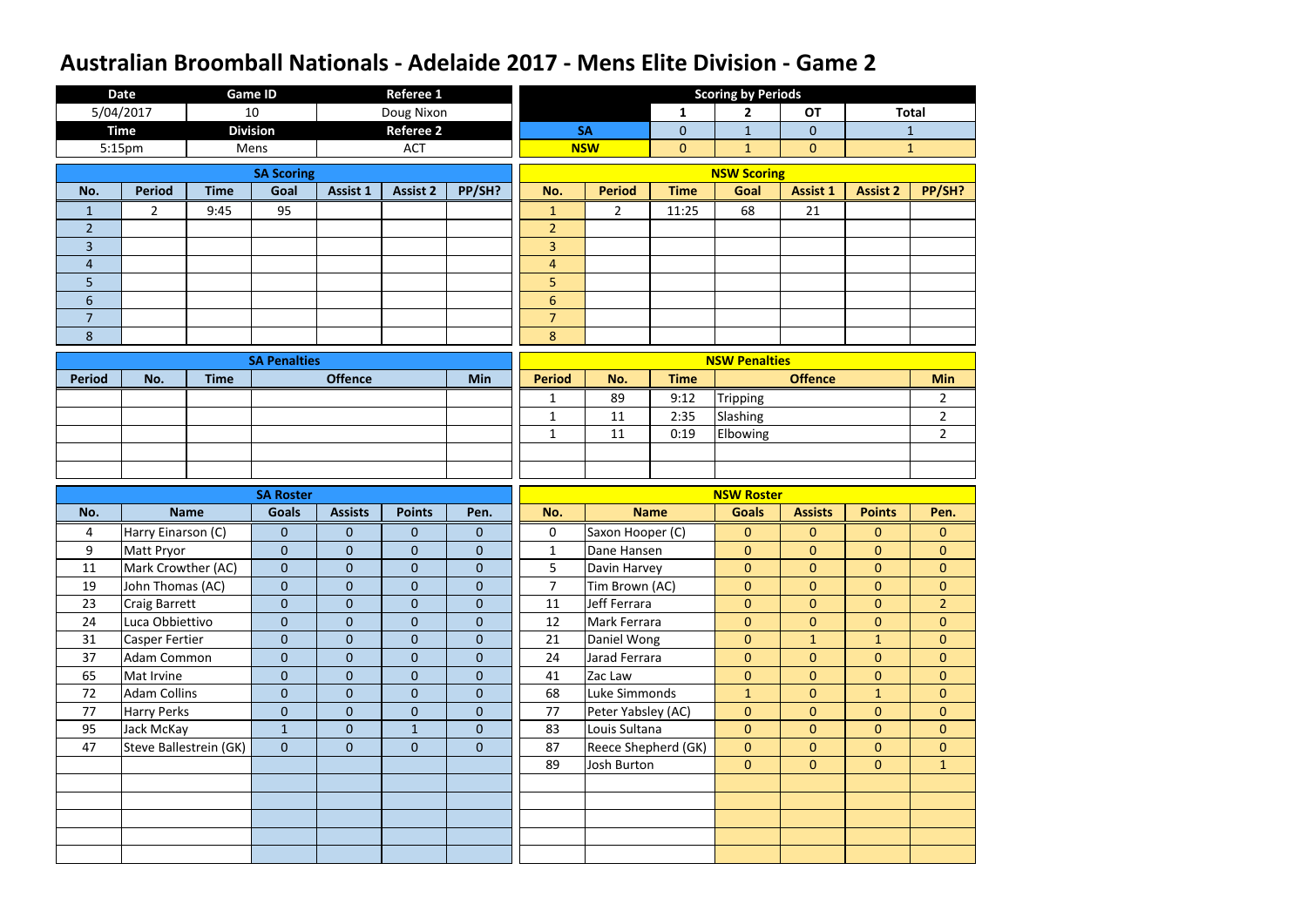|                | <b>Date</b>           |                        | <b>Game ID</b>      |                 | <b>Referee 1</b> |                  |                |                        |                | <b>Scoring by Periods</b> |                  |                 |                |
|----------------|-----------------------|------------------------|---------------------|-----------------|------------------|------------------|----------------|------------------------|----------------|---------------------------|------------------|-----------------|----------------|
|                | 6/04/2017             |                        | 14                  |                 | <b>NSW</b>       |                  |                |                        | $\mathbf{1}$   | $\overline{2}$            | <b>OT</b>        |                 | <b>Total</b>   |
|                | <b>Time</b>           |                        | <b>Division</b>     |                 | <b>Referee 2</b> |                  |                | <b>SA</b>              | $\overline{2}$ | 2 <sup>2</sup>            | $\overline{0}$   |                 | $\overline{4}$ |
|                | 8:45am                |                        | Mens                |                 | <b>NSW</b>       |                  |                | <b>ACT</b>             | 2 <sup>2</sup> | $\overline{0}$            | $\overline{0}$   |                 | $\overline{2}$ |
|                |                       |                        | <b>SA Scoring</b>   |                 |                  |                  |                |                        |                | <b>ACT Scoring</b>        |                  |                 |                |
| No.            | <b>Period</b>         | <b>Time</b>            | Goal                | <b>Assist 1</b> | <b>Assist 2</b>  | PP/SH?           | No.            | <b>Period</b>          | <b>Time</b>    | Goal                      | <b>Assist 1</b>  | <b>Assist 2</b> | PP/SH?         |
| $\mathbf{1}$   | $\mathbf{1}$          | 8:25                   | 65                  | $\overline{4}$  |                  |                  | $\mathbf{1}$   | $\mathbf{1}$           | 12:54          | 35                        | 41               |                 |                |
| $\overline{2}$ | $\mathbf{1}$          | 8:04                   | 77                  | 23              |                  |                  | $\overline{2}$ | $\mathbf{1}$           | 4:14           | 16                        |                  |                 |                |
| 3              | $\overline{2}$        | 10:52                  | 37                  | 4               |                  |                  | $\overline{3}$ |                        |                |                           |                  |                 |                |
| $\overline{4}$ | $\overline{2}$        | 6:53                   | 19                  | $\overline{4}$  |                  |                  | $\overline{4}$ |                        |                |                           |                  |                 |                |
| 5              |                       |                        |                     |                 |                  |                  | 5              |                        |                |                           |                  |                 |                |
| $6\phantom{1}$ |                       |                        |                     |                 |                  |                  | $6\phantom{1}$ |                        |                |                           |                  |                 |                |
| $\overline{7}$ |                       |                        |                     |                 |                  |                  | $\overline{7}$ |                        |                |                           |                  |                 |                |
| 8              |                       |                        |                     |                 |                  |                  | 8              |                        |                |                           |                  |                 |                |
|                |                       |                        | <b>SA Penalties</b> |                 |                  |                  |                |                        |                | <b>ACT Penalties</b>      |                  |                 |                |
| <b>Period</b>  | No.                   | <b>Time</b>            |                     | <b>Offence</b>  |                  | <b>Min</b>       | <b>Period</b>  | No.                    | <b>Time</b>    |                           | <b>Offence</b>   |                 | <b>Min</b>     |
|                |                       |                        |                     |                 |                  |                  |                |                        |                |                           |                  |                 |                |
|                |                       |                        |                     |                 |                  |                  |                |                        |                |                           |                  |                 |                |
|                |                       |                        |                     |                 |                  |                  |                |                        |                |                           |                  |                 |                |
|                |                       |                        |                     |                 |                  |                  |                |                        |                |                           |                  |                 |                |
|                |                       |                        |                     |                 |                  |                  |                |                        |                |                           |                  |                 |                |
|                |                       |                        |                     |                 |                  |                  |                |                        |                |                           |                  |                 |                |
|                |                       |                        | <b>SA Roster</b>    |                 |                  |                  |                |                        |                | <b>ACT Roster</b>         |                  |                 |                |
| No.            |                       | <b>Name</b>            | <b>Goals</b>        | <b>Assists</b>  | <b>Points</b>    | Pen.             | No.            |                        | <b>Name</b>    | <b>Goals</b>              | <b>Assists</b>   | <b>Points</b>   | Pen.           |
| 4              | Harry Einarson (C)    |                        | $\mathbf{0}$        | $\overline{3}$  | $\overline{3}$   | $\mathbf{0}$     | 15             | Bryce Marshall (C)     |                | $\mathbf{O}$              | $\overline{0}$   | $\mathbf{0}$    | $\overline{0}$ |
| 9              | Matt Pryor            |                        | $\theta$            | $\mathbf{0}$    | $\pmb{0}$        | $\mathbf{0}$     | 16             | Shane Martin (A)       |                | $\mathbf{1}$              | $\boldsymbol{0}$ | $\mathbf{1}$    | $\mathbf{0}$   |
| 11             | Mark Crowther (AC)    |                        | $\mathbf{0}$        | $\mathbf{0}$    | $\mathbf 0$      | $\mathbf 0$      | 21             | Lachlan Usher          |                | $\overline{0}$            | $\mathbf{0}$     | $\mathbf{0}$    | $\overline{0}$ |
| 19             | John Thomas (AC)      |                        | $\mathbf{1}$        | $\mathbf{0}$    | $\mathbf{1}$     | $\mathbf{0}$     | 29             | <b>Brodie Agerbeek</b> |                | $\mathbf{0}$              | $\mathbf{0}$     | $\mathbf{0}$    | $\mathbf{0}$   |
| 23             | <b>Craig Barrett</b>  |                        | $\pmb{0}$           | $\mathbf{1}$    | $\mathbf{1}$     | $\boldsymbol{0}$ | 31             | Chris Lucas (A)        |                | $\mathbf 0$               | $\mathbf{0}$     | $\overline{0}$  | $\overline{0}$ |
| 24             | Luca Obbiettivo       |                        | $\pmb{0}$           | $\overline{0}$  | $\boldsymbol{0}$ | $\mathbf{0}$     | 35             | Zac Brandon            |                | $\mathbf{1}$              | $\overline{0}$   | $\mathbf{1}$    | $\overline{0}$ |
| 31             | <b>Casper Fertier</b> |                        | $\mathbf{0}$        | $\overline{0}$  | $\boldsymbol{0}$ | $\overline{0}$   | 38             | <b>Eric Usher</b>      |                | $\mathbf{0}$              | $\mathbf{0}$     | $\overline{0}$  | $\overline{0}$ |
| 37             | <b>Adam Common</b>    |                        | $\mathbf 1$         | $\overline{0}$  | $1\,$            | $\pmb{0}$        | 41             | Nigel Banks            |                | $\overline{0}$            | $\mathbf{1}$     | $\mathbf{1}$    | $\overline{0}$ |
| 65             | Mat Irvine            |                        | $\mathbf{1}$        | $\overline{0}$  | $\mathbf{1}$     | $\overline{0}$   | $\overline{4}$ | Kevin Jeffery (GK)     |                | $\mathbf{0}$              | $\mathbf{0}$     | $\overline{0}$  | $\overline{0}$ |
| 72             | <b>Adam Collins</b>   |                        | $\mathbf{0}$        | $\overline{0}$  | $\boldsymbol{0}$ | $\boldsymbol{0}$ |                |                        |                |                           |                  |                 |                |
| 77             | <b>Harry Perks</b>    |                        | $1\,$               | $\overline{0}$  | $\mathbf{1}$     | $\boldsymbol{0}$ |                |                        |                |                           |                  |                 |                |
| 95             | Jack McKay            |                        | $\mathbf 0$         | $\overline{0}$  | $\boldsymbol{0}$ | $\overline{0}$   |                |                        |                |                           |                  |                 |                |
| 47             |                       | Steve Ballestrein (GK) | $\mathbf{0}$        | $\overline{0}$  | $\boldsymbol{0}$ | $\boldsymbol{0}$ |                |                        |                |                           |                  |                 |                |
|                |                       |                        |                     |                 |                  |                  |                |                        |                |                           |                  |                 |                |
|                |                       |                        |                     |                 |                  |                  |                |                        |                |                           |                  |                 |                |
|                |                       |                        |                     |                 |                  |                  |                |                        |                |                           |                  |                 |                |
|                |                       |                        |                     |                 |                  |                  |                |                        |                |                           |                  |                 |                |
|                |                       |                        |                     |                 |                  |                  |                |                        |                |                           |                  |                 |                |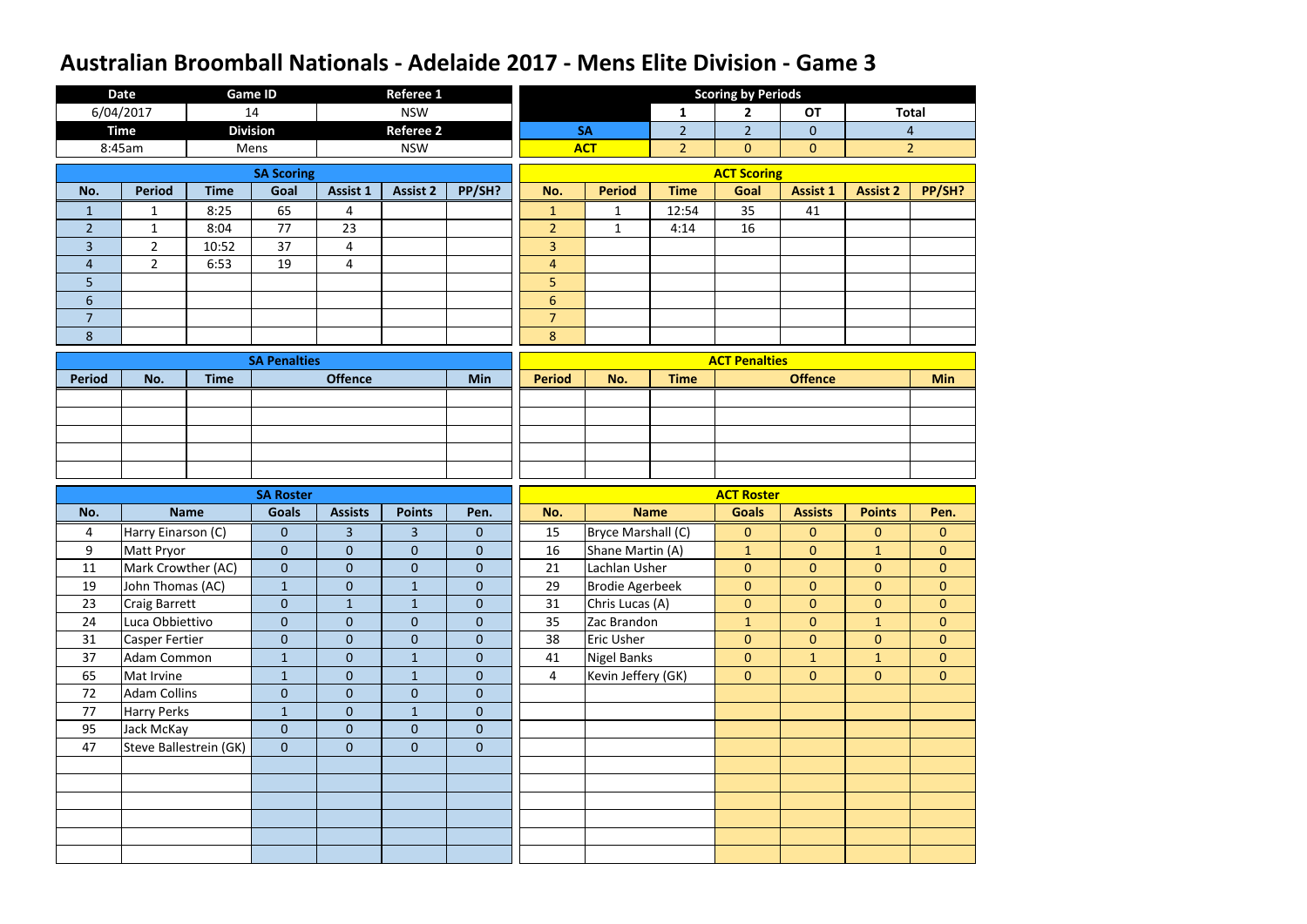|                | <b>Date</b>            |             | <b>Game ID</b>       |                 | <b>Referee 1</b> |                  |                |                       |                | <b>Scoring by Periods</b> |                  |                 |                  |
|----------------|------------------------|-------------|----------------------|-----------------|------------------|------------------|----------------|-----------------------|----------------|---------------------------|------------------|-----------------|------------------|
|                | 6/04/2017              |             | 18                   |                 | Doug Nixon       |                  |                |                       | $\mathbf{1}$   | $\mathbf{2}$              | <b>OT</b>        |                 | <b>Total</b>     |
|                | <b>Time</b>            |             | <b>Division</b>      |                 | Referee 2        |                  |                | <b>ACT</b>            | $\overline{0}$ | $\overline{0}$            | $\mathbf{0}$     |                 | $\overline{0}$   |
|                | 11:45am                |             | Mens                 |                 | SA               |                  |                | <b>NSW</b>            | 3 <sup>1</sup> | $\overline{2}$            | $\mathbf{0}$     |                 | 5                |
|                |                        |             | <b>ACT Scoring</b>   |                 |                  |                  |                |                       |                | <b>NSW Scoring</b>        |                  |                 |                  |
| No.            | <b>Period</b>          | <b>Time</b> | Goal                 | <b>Assist 1</b> | <b>Assist 2</b>  | PP/SH?           | No.            | <b>Period</b>         | <b>Time</b>    | Goal                      | <b>Assist 1</b>  | <b>Assist 2</b> | PP/SH?           |
| 1              |                        |             |                      |                 |                  |                  | $\mathbf{1}$   | 1                     | 13:13          | 11                        | 21               |                 |                  |
| $\overline{2}$ |                        |             |                      |                 |                  |                  | $\overline{2}$ | $\mathbf{1}$          | 3:48           | 77                        |                  |                 |                  |
| $\overline{3}$ |                        |             |                      |                 |                  |                  | $\overline{3}$ | $\mathbf{1}$          | 3:29           | 89                        | 41               |                 |                  |
| $\overline{4}$ |                        |             |                      |                 |                  |                  | $\overline{4}$ | $\overline{2}$        | 12:00          | 77                        | 83               | 11              |                  |
| 5              |                        |             |                      |                 |                  |                  | 5              | $\overline{2}$        | 2:45           | 21                        | 68               |                 |                  |
| 6              |                        |             |                      |                 |                  |                  | $6\phantom{1}$ |                       |                |                           |                  |                 |                  |
| $\overline{7}$ |                        |             |                      |                 |                  |                  | $\overline{7}$ |                       |                |                           |                  |                 |                  |
| $\overline{8}$ |                        |             |                      |                 |                  |                  | 8              |                       |                |                           |                  |                 |                  |
|                |                        |             | <b>ACT Penalties</b> |                 |                  |                  |                |                       |                | <b>NSW Penalties</b>      |                  |                 |                  |
| <b>Period</b>  | No.                    | <b>Time</b> |                      | <b>Offence</b>  |                  | <b>Min</b>       | <b>Period</b>  | No.                   | <b>Time</b>    |                           | <b>Offence</b>   |                 | <b>Min</b>       |
| $\overline{2}$ |                        | 9:34        | Interferrence        |                 |                  | $\overline{2}$   | $2^{\circ}$    | 41                    | 9:34           | Cross check               |                  |                 | $\overline{2}$   |
| $2^{\circ}$    | 31                     | 6:52        | Hooking              |                 |                  | $\overline{2}$   |                |                       |                |                           |                  |                 |                  |
|                |                        |             |                      |                 |                  |                  |                |                       |                |                           |                  |                 |                  |
|                |                        |             |                      |                 |                  |                  |                |                       |                |                           |                  |                 |                  |
|                |                        |             |                      |                 |                  |                  |                |                       |                |                           |                  |                 |                  |
|                |                        |             |                      |                 |                  |                  |                |                       |                |                           |                  |                 |                  |
|                |                        |             | <b>ACT Roster</b>    |                 |                  |                  |                |                       |                | <b>NSW Roster</b>         |                  |                 |                  |
| No.            |                        | <b>Name</b> | <b>Goals</b>         | <b>Assists</b>  | <b>Points</b>    | Pen.             | No.            |                       | <b>Name</b>    | <b>Goals</b>              | <b>Assists</b>   | <b>Points</b>   | Pen.             |
| 15             | Bryce Marshall (C)     |             | $\overline{0}$       | $\mathbf{0}$    | $\overline{0}$   | $\mathbf{0}$     | 0              | Saxon Hooper (C)      |                | $\mathbf{0}$              | $\mathbf{0}$     | $\mathbf{0}$    | $\mathbf{0}$     |
| 16             | Shane Martin (A)       |             | $\mathbf 0$          | $\overline{0}$  | $\overline{0}$   | $\boldsymbol{0}$ | $\mathbf{1}$   | Dane Hansen           |                | $\boldsymbol{0}$          | $\boldsymbol{0}$ | $\mathbf{0}$    | $\boldsymbol{0}$ |
| 21             | Lachlan Usher          |             | $\mathbf 0$          | $\overline{0}$  | $\overline{0}$   | $\mathbf{0}$     | 5              | Davin Harvey          |                | $\overline{0}$            | $\mathbf{0}$     | $\mathbf{0}$    | $\mathbf{0}$     |
| 29             | <b>Brodie Agerbeek</b> |             | $\mathbf{0}$         | $\overline{0}$  | $\overline{0}$   | $\mathbf{0}$     | $\overline{7}$ | Tim Brown (AC)        |                | $\mathbf{O}$              | $\overline{0}$   | $\overline{0}$  | $\mathbf{0}$     |
| 31             | Chris Lucas (A)        |             | $\overline{0}$       | $\overline{0}$  | $\boldsymbol{0}$ | $1\,$            | 11             | Jeff Ferrara          |                | $\mathbf{1}$              | $\mathbf{1}$     | $\overline{2}$  | $\overline{0}$   |
| 35             | Zac Brandon            |             | $\overline{0}$       | $\overline{0}$  | $\boldsymbol{0}$ | $\mathbf{0}$     | 12             | Mark Ferrara          |                | $\overline{0}$            | $\overline{0}$   | $\overline{0}$  | $\overline{0}$   |
| 38             | Eric Usher             |             | $\overline{0}$       | $\overline{0}$  | $\mathbf{0}$     | $\mathbf{0}$     | 21             | Daniel Wong           |                | 1                         | $\mathbf{1}$     | 2 <sup>1</sup>  | $\overline{0}$   |
| 41             | <b>Nigel Banks</b>     |             | $\overline{0}$       | $\overline{0}$  | $\boldsymbol{0}$ | $\pmb{0}$        | 24             | Jarad Ferrara         |                | $\boldsymbol{0}$          | $\overline{0}$   | $\overline{0}$  | $\overline{0}$   |
| $\overline{4}$ | Kevin Jeffery (GK)     |             | $\overline{0}$       | $\overline{0}$  | $\mathbf{0}$     | $\mathbf 0$      | 41             | Zac Law               |                | $\boldsymbol{0}$          | $\mathbf{1}$     | $\mathbf{1}$    | $\mathbf{1}$     |
|                |                        |             |                      |                 |                  |                  | 68             | Luke Simmonds         |                | $\overline{0}$            | $\mathbf{1}$     | $\mathbf{1}$    | $\mathbf{0}$     |
|                |                        |             |                      |                 |                  |                  | 77             | Peter Yabsley (AC)    |                | 2 <sup>1</sup>            | $\overline{0}$   | 2 <sup>1</sup>  | $\overline{0}$   |
|                |                        |             |                      |                 |                  |                  | 83             | Louis Sultana         |                | $\overline{0}$            | $\mathbf{1}$     | $\mathbf{1}$    | $\overline{0}$   |
|                |                        |             |                      |                 |                  |                  | 87             | <b>Reece Shepherd</b> |                | $\overline{0}$            | $\overline{0}$   | $\overline{0}$  | $\overline{0}$   |
|                |                        |             |                      |                 |                  |                  | 89             | Josh Burton           |                | 1                         | $\overline{0}$   | $\mathbf{1}$    | $\overline{0}$   |
|                |                        |             |                      |                 |                  |                  | 78             | James Leibeck (GK)    |                | $\overline{0}$            | $\overline{0}$   | $\overline{0}$  | $\overline{0}$   |
|                |                        |             |                      |                 |                  |                  |                |                       |                |                           |                  |                 |                  |
|                |                        |             |                      |                 |                  |                  |                |                       |                |                           |                  |                 |                  |
|                |                        |             |                      |                 |                  |                  |                |                       |                |                           |                  |                 |                  |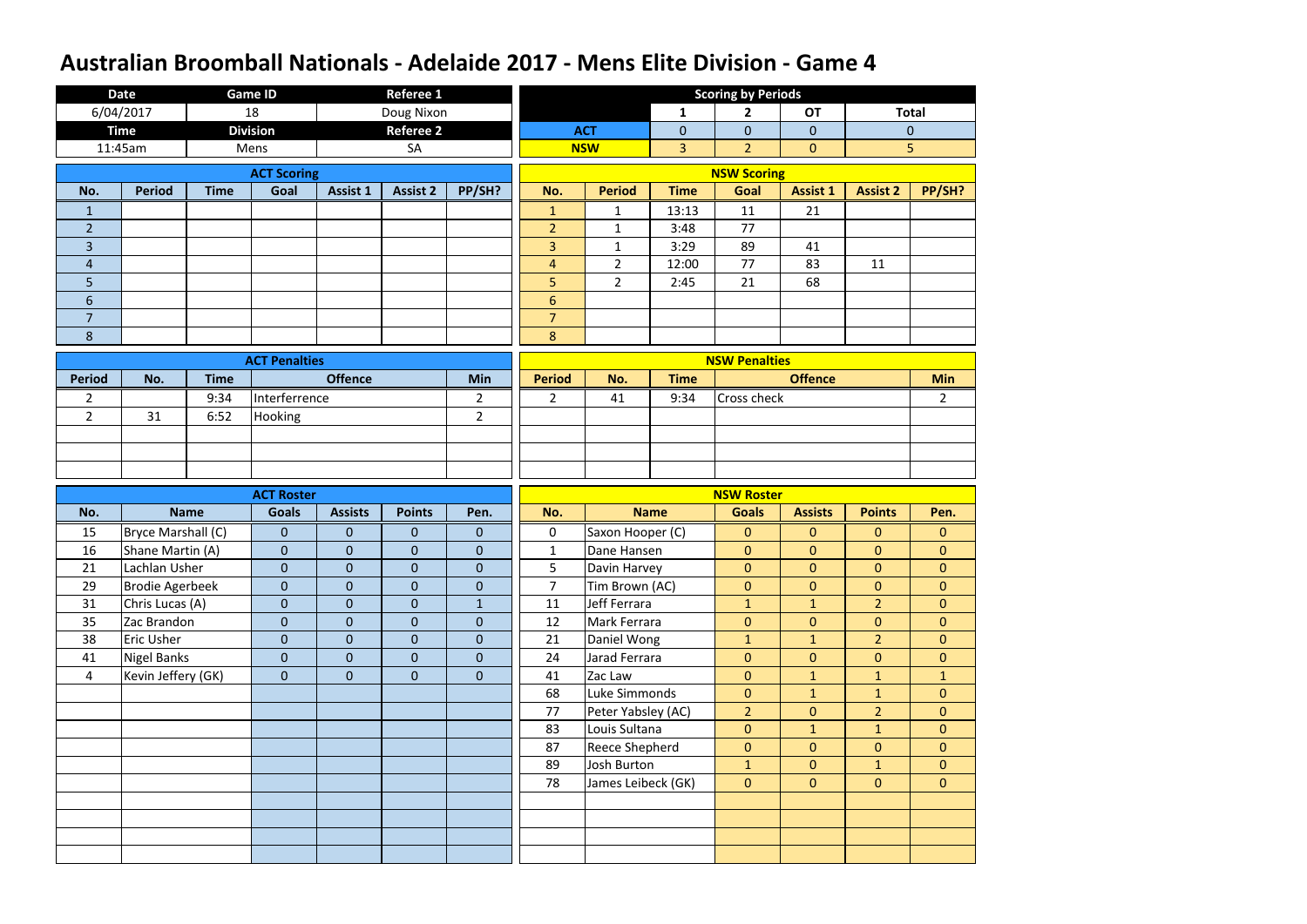|                | <b>Date</b>        |             | Game ID              |                 | <b>Referee 1</b> |                  |                |                        |              | <b>Scoring by Periods</b> |                  |                 |                |
|----------------|--------------------|-------------|----------------------|-----------------|------------------|------------------|----------------|------------------------|--------------|---------------------------|------------------|-----------------|----------------|
|                | 6/04/2017          |             | 21                   |                 | Doug Nixon       |                  |                |                        | $\mathbf{1}$ | $\mathbf{2}$              | <b>OT</b>        |                 | <b>Total</b>   |
|                | <b>Time</b>        |             | <b>Division</b>      |                 | <b>Referee 2</b> |                  |                | <b>NSW</b>             | $\mathbf{0}$ | $\mathbf{1}$              | $\mathbf 0$      |                 | $\mathbf{1}$   |
|                | 4:15 <sub>pm</sub> |             | Mens                 |                 | <b>ACT</b>       |                  |                | <b>SA</b>              | $\mathbf{1}$ | $\mathbf{0}$              | $\overline{0}$   |                 | $\mathbf{1}$   |
|                |                    |             | <b>NSW Scoring</b>   |                 |                  |                  |                |                        |              | <b>SA Scoring</b>         |                  |                 |                |
| No.            | <b>Period</b>      | <b>Time</b> | Goal                 | <b>Assist 1</b> | <b>Assist 2</b>  | PP/SH?           | No.            | <b>Period</b>          | <b>Time</b>  | Goal                      | <b>Assist 1</b>  | <b>Assist 2</b> | PP/SH?         |
| 1              | $\overline{2}$     | 13:29       | 7                    | 77              |                  |                  | $\mathbf{1}$   | $\mathbf{1}$           | 8:38         | 77                        | 24               |                 |                |
| $\overline{2}$ |                    |             |                      |                 |                  |                  | $\overline{2}$ |                        |              |                           |                  |                 |                |
| 3              |                    |             |                      |                 |                  |                  | 3              |                        |              |                           |                  |                 |                |
| 4              |                    |             |                      |                 |                  |                  | $\overline{4}$ |                        |              |                           |                  |                 |                |
| 5              |                    |             |                      |                 |                  |                  | 5              |                        |              |                           |                  |                 |                |
| $6\phantom{1}$ |                    |             |                      |                 |                  |                  | $6\phantom{1}$ |                        |              |                           |                  |                 |                |
| $\overline{7}$ |                    |             |                      |                 |                  |                  | $\overline{7}$ |                        |              |                           |                  |                 |                |
| 8              |                    |             |                      |                 |                  |                  | 8              |                        |              |                           |                  |                 |                |
|                |                    |             | <b>NSW Penalties</b> |                 |                  |                  |                |                        |              | <b>SA Penalties</b>       |                  |                 |                |
| <b>Period</b>  | No.                | <b>Time</b> |                      | <b>Offence</b>  |                  | Min              | <b>Period</b>  | No.                    | <b>Time</b>  |                           | <b>Offence</b>   |                 | <b>Min</b>     |
| $\overline{2}$ | 41                 | 12:41       | <b>High stick</b>    |                 |                  | $\overline{2}$   | $\mathbf{1}$   | 23                     | 6:50         | Interferrence             |                  |                 | $\overline{2}$ |
| $\overline{2}$ | 21                 | 8:04        | <b>High stick</b>    |                 |                  | $\overline{2}$   | $\overline{2}$ | 65                     | 13:44        | <b>High Stick</b>         |                  |                 | $\overline{2}$ |
| $\overline{2}$ | $\mathbf{1}$       | 5:12        | Interferrence        |                 |                  | $\overline{2}$   |                |                        |              |                           |                  |                 |                |
|                |                    |             |                      |                 |                  |                  |                |                        |              |                           |                  |                 |                |
|                |                    |             |                      |                 |                  |                  |                |                        |              |                           |                  |                 |                |
|                |                    |             |                      |                 |                  |                  |                |                        |              |                           |                  |                 |                |
|                |                    |             | <b>NSW Roster</b>    |                 |                  |                  |                |                        |              | <b>SA Roster</b>          |                  |                 |                |
| No.            |                    | <b>Name</b> | <b>Goals</b>         | <b>Assists</b>  | <b>Points</b>    | Pen.             | No.            |                        | <b>Name</b>  | <b>Goals</b>              | <b>Assists</b>   | <b>Points</b>   | Pen.           |
| $\mathbf 0$    | Saxon Hooper (C)   |             | $\overline{0}$       | $\mathbf{0}$    | $\mathbf{0}$     | $\boldsymbol{0}$ | 4              | Harry Einarson (C)     |              | $\mathbf{0}$              | $\mathbf{0}$     | $\mathbf{0}$    | $\mathbf{0}$   |
| $\mathbf 1$    | Dane Hansen        |             | $\mathbf 0$          | $\mathbf{0}$    | $\boldsymbol{0}$ | $\mathbf{1}$     | 9              | <b>Matt Pryor</b>      |              | $\overline{0}$            | $\overline{0}$   | $\mathbf{0}$    | $\overline{0}$ |
| 5              | Davin Harvey       |             | $\mathbf{0}$         | $\mathbf{0}$    | $\mathbf{0}$     | $\theta$         | 11             | Mark Crowther (AC)     |              | $\overline{0}$            | $\mathbf{0}$     | $\mathbf{0}$    | $\overline{0}$ |
| $\overline{7}$ | Tim Brown (AC)     |             | $\mathbf{1}$         | $\mathbf{0}$    | $\mathbf{1}$     | $\mathbf{0}$     | 19             | John Thomas (AC)       |              | $\mathbf{0}$              | $\mathbf{0}$     | $\mathbf{0}$    | $\mathbf{0}$   |
| 11             | Jeff Ferrara       |             | $\boldsymbol{0}$     | $\mathbf{0}$    | $\mathbf 0$      | $\boldsymbol{0}$ | 23             | Craig Barrett          |              | $\mathbf 0$               | $\boldsymbol{0}$ | $\mathbf{0}$    | $\mathbf{1}$   |
| 12             | Mark Ferrara       |             | $\boldsymbol{0}$     | $\mathbf{0}$    | $\boldsymbol{0}$ | $\overline{0}$   | 24             | Luca Obbiettivo        |              | $\mathbf{0}$              | $\mathbf{1}$     | $\mathbf{1}$    | $\overline{0}$ |
| 21             | Daniel Wong        |             | $\overline{0}$       | $\mathbf{0}$    | $\boldsymbol{0}$ | $\mathbf{1}$     | 31             | <b>Casper Fertier</b>  |              | $\overline{0}$            | $\overline{0}$   | $\overline{0}$  | $\overline{0}$ |
| 24             | Jarad Ferrara      |             | $\boldsymbol{0}$     | $\mathbf{0}$    | $\boldsymbol{0}$ | $\overline{0}$   | 37             | <b>Adam Common</b>     |              | $\pmb{0}$                 | $\overline{0}$   | $\overline{0}$  | $\overline{0}$ |
| 41             | Zac Law            |             | $\mathbf{0}$         | $\overline{0}$  | $\mathbf 0$      | $\mathbf{1}$     | 65             | Mat Irvine             |              | $\mathbf{0}$              | $\mathbf{0}$     | $\overline{0}$  | 1              |
| 68             | Luke Simmonds      |             | $\overline{0}$       | $\mathbf{0}$    | $\boldsymbol{0}$ | $\overline{0}$   | 72             | <b>Adam Collins</b>    |              | $\overline{0}$            | $\overline{0}$   | $\mathbf{0}$    | $\overline{0}$ |
| 77             | Peter Yabsley (AC) |             | $\boldsymbol{0}$     | $\mathbf{1}$    | $\mathbf{1}$     | $\boldsymbol{0}$ | 77             | <b>Harry Perks</b>     |              | $\mathbf{1}$              | $\overline{0}$   | $\mathbf{1}$    | $\overline{0}$ |
| 83             | Louis Sultana      |             | $\overline{0}$       | $\mathbf{0}$    | $\boldsymbol{0}$ | $\mathbf{0}$     | 95             | Jack McKay             |              | $\mathbf{0}$              | $\overline{0}$   | $\overline{0}$  | $\overline{0}$ |
| 87             | Reece Shepherd     |             | $\boldsymbol{0}$     | $\mathbf 0$     | $\mathbf 0$      | $\boldsymbol{0}$ | 47             | Steve Ballestrein (GK) |              | $\overline{0}$            | $\mathbf{0}$     | $\overline{0}$  | $\overline{0}$ |
| 89             | Josh Burton        |             | $\overline{0}$       | $\overline{0}$  | $\overline{0}$   | $\mathbf{0}$     |                |                        |              |                           |                  |                 |                |
| 78             | James Leibeck (GK) |             | $\boldsymbol{0}$     | $\overline{0}$  | $\mathbf 0$      | $\mathbf 0$      |                |                        |              |                           |                  |                 |                |
|                |                    |             |                      |                 |                  |                  |                |                        |              |                           |                  |                 |                |
|                |                    |             |                      |                 |                  |                  |                |                        |              |                           |                  |                 |                |
|                |                    |             |                      |                 |                  |                  |                |                        |              |                           |                  |                 |                |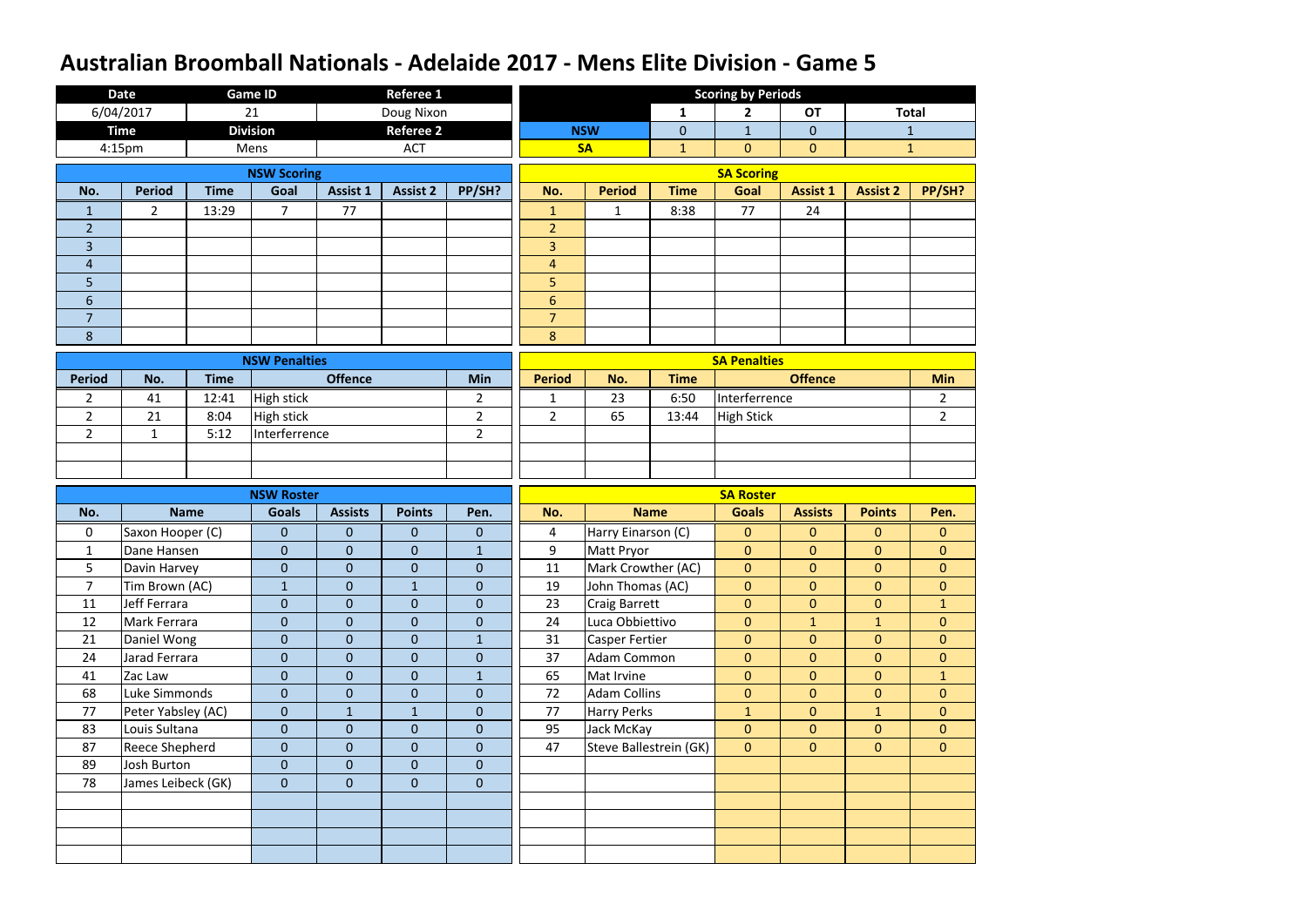|                | <b>Date</b>            |             | <b>Game ID</b>       |                  | <b>Referee 1</b> |                  |                |                        |              | <b>Scoring by Periods</b> |                  |                 |                |
|----------------|------------------------|-------------|----------------------|------------------|------------------|------------------|----------------|------------------------|--------------|---------------------------|------------------|-----------------|----------------|
|                | 6/04/2017              |             | 25                   |                  | Doug Nixon       |                  |                |                        | $\mathbf{1}$ | $\overline{2}$            | <b>OT</b>        |                 | <b>Total</b>   |
|                | <b>Time</b>            |             | <b>Division</b>      |                  | <b>Referee 2</b> |                  |                | <b>ACT</b>             | $\mathbf{1}$ | $\mathbf{1}$              | $\overline{0}$   |                 | $\overline{2}$ |
|                | 7:15pm                 |             | Mens                 |                  | <b>NSW</b>       |                  |                | <b>SA</b>              | $\mathbf{1}$ | $\mathbf{1}$              | $\overline{0}$   |                 | $\overline{2}$ |
|                |                        |             | <b>ACT Scoring</b>   |                  |                  |                  |                |                        |              | <b>SA Scoring</b>         |                  |                 |                |
| No.            | <b>Period</b>          | <b>Time</b> | Goal                 | <b>Assist 1</b>  | <b>Assist 2</b>  | PP/SH?           | No.            | <b>Period</b>          | <b>Time</b>  | Goal                      | <b>Assist 1</b>  | <b>Assist 2</b> | PP/SH?         |
| $\mathbf{1}$   | $\mathbf{1}$           | 5:42        | 31                   | 16               |                  |                  | $\mathbf{1}$   | $\mathbf{1}$           | 10:59        | 65                        | 37               |                 |                |
| 2 <sup>2</sup> | $\overline{2}$         | 2:51        | 21                   |                  |                  |                  | $\overline{2}$ | $\overline{2}$         | 2:04         | 65                        | 37               | 77              |                |
| 3              |                        |             |                      |                  |                  |                  | 3              |                        |              |                           |                  |                 |                |
| 4              |                        |             |                      |                  |                  |                  | $\overline{4}$ |                        |              |                           |                  |                 |                |
| 5              |                        |             |                      |                  |                  |                  | 5              |                        |              |                           |                  |                 |                |
| $6\phantom{1}$ |                        |             |                      |                  |                  |                  | $6\phantom{a}$ |                        |              |                           |                  |                 |                |
| 7              |                        |             |                      |                  |                  |                  | $\overline{7}$ |                        |              |                           |                  |                 |                |
| 8              |                        |             |                      |                  |                  |                  | 8              |                        |              |                           |                  |                 |                |
|                |                        |             | <b>ACT Penalties</b> |                  |                  |                  |                |                        |              | <b>SA Penalties</b>       |                  |                 |                |
| <b>Period</b>  | No.                    | <b>Time</b> |                      | <b>Offence</b>   |                  | Min              | <b>Period</b>  | No.                    | <b>Time</b>  |                           | <b>Offence</b>   |                 | <b>Min</b>     |
| $\mathbf{1}$   | 31                     | 12:00       | Interferrence        |                  |                  | $\overline{2}$   | $\mathbf{1}$   | 72                     |              | Tripping                  |                  |                 | $\overline{2}$ |
| $\overline{2}$ | 21                     | 8:23        | Charging             |                  |                  | $\overline{2}$   | $\overline{2}$ | 24                     |              | Interferrence             |                  |                 | $\overline{2}$ |
|                |                        |             |                      |                  |                  |                  | $\overline{2}$ | 24                     | 0:21         | Holding                   |                  |                 | $\overline{2}$ |
|                |                        |             |                      |                  |                  |                  |                |                        |              |                           |                  |                 |                |
|                |                        |             |                      |                  |                  |                  |                |                        |              |                           |                  |                 |                |
|                |                        |             |                      |                  |                  |                  |                |                        |              |                           |                  |                 |                |
|                |                        |             | <b>ACT Roster</b>    |                  |                  |                  |                |                        |              | <b>SA Roster</b>          |                  |                 |                |
| No.            |                        | <b>Name</b> | <b>Goals</b>         | <b>Assists</b>   | <b>Points</b>    | Pen.             | No.            |                        | <b>Name</b>  | <b>Goals</b>              | <b>Assists</b>   | <b>Points</b>   | Pen.           |
| 15             | Bryce Marshall (C)     |             | $\theta$             | $\boldsymbol{0}$ | $\pmb{0}$        | $\mathbf{0}$     | 4              | Harry Einarson (C)     |              | $\pmb{0}$                 | $\boldsymbol{0}$ | $\mathbf{0}$    | $\overline{0}$ |
| 16             | Shane Martin (A)       |             | $\theta$             | $\mathbf{1}$     | $\mathbf{1}$     | $\boldsymbol{0}$ | 9              | Matt Pryor             |              | $\mathbf{0}$              | $\overline{0}$   | $\mathbf{0}$    | $\mathbf{0}$   |
| 21             | Lachlan Usher          |             | $\mathbf{1}$         | $\mathbf{0}$     | $\mathbf{1}$     | $\mathbf{1}$     | 11             | Mark Crowther (AC)     |              | $\overline{0}$            | $\overline{0}$   | $\mathbf{0}$    | $\overline{0}$ |
| 29             | <b>Brodie Agerbeek</b> |             | $\theta$             | $\mathbf{0}$     | $\mathbf{0}$     | $\overline{0}$   | 19             | John Thomas (AC)       |              | $\mathbf{0}$              | $\mathbf{0}$     | $\mathbf{0}$    | $\overline{0}$ |
| 31             | Chris Lucas (A)        |             | $1\,$                | $\overline{0}$   | $\mathbf{1}$     | $\mathbf{1}$     | 23             | <b>Craig Barrett</b>   |              | $\overline{0}$            | $\overline{0}$   | $\overline{0}$  | $\overline{0}$ |
| 35             | Zac Brandon            |             | $\pmb{0}$            | $\overline{0}$   | $\boldsymbol{0}$ | $\boldsymbol{0}$ | 24             | Luca Obbiettivo        |              | $\overline{0}$            | $\overline{0}$   | $\overline{0}$  | 2 <sup>1</sup> |
| 38             | <b>Eric Usher</b>      |             | $\mathbf 0$          | $\overline{0}$   | $\boldsymbol{0}$ | $\overline{0}$   | 31             | <b>Casper Fertier</b>  |              | $\overline{0}$            | $\mathbf{0}$     | $\overline{0}$  | $\overline{0}$ |
| 41             | <b>Nigel Banks</b>     |             | $\pmb{0}$            | $\mathbf{0}$     | $\boldsymbol{0}$ | $\boldsymbol{0}$ | 37             | Adam Common            |              | $\boldsymbol{0}$          | $\overline{2}$   | 2 <sup>2</sup>  | $\overline{0}$ |
| $\overline{4}$ | Kevin Jeffery (GK)     |             | $\pmb{0}$            | $\overline{0}$   | $\mathbf{0}$     | $\overline{0}$   | 65             | Mat Irvine             |              | 2 <sup>2</sup>            | $\mathbf{0}$     | 2 <sup>1</sup>  | $\overline{0}$ |
|                |                        |             |                      |                  |                  |                  | 72             | <b>Adam Collins</b>    |              | $\boldsymbol{0}$          | $\boldsymbol{0}$ | $\overline{0}$  | $\mathbf{1}$   |
|                |                        |             |                      |                  |                  |                  | 77             | <b>Harry Perks</b>     |              | $\mathbf{0}$              | $\mathbf{1}$     | $\mathbf{1}$    | $\overline{0}$ |
|                |                        |             |                      |                  |                  |                  | 95             | Jack McKay             |              | $\overline{0}$            | $\boldsymbol{0}$ | $\overline{0}$  | $\overline{0}$ |
|                |                        |             |                      |                  |                  |                  | 47             | Steve Ballestrein (GK) |              | $\mathbf{0}$              | $\mathbf{0}$     | $\overline{0}$  | $\overline{0}$ |
|                |                        |             |                      |                  |                  |                  |                |                        |              |                           |                  |                 |                |
|                |                        |             |                      |                  |                  |                  |                |                        |              |                           |                  |                 |                |
|                |                        |             |                      |                  |                  |                  |                |                        |              |                           |                  |                 |                |
|                |                        |             |                      |                  |                  |                  |                |                        |              |                           |                  |                 |                |
|                |                        |             |                      |                  |                  |                  |                |                        |              |                           |                  |                 |                |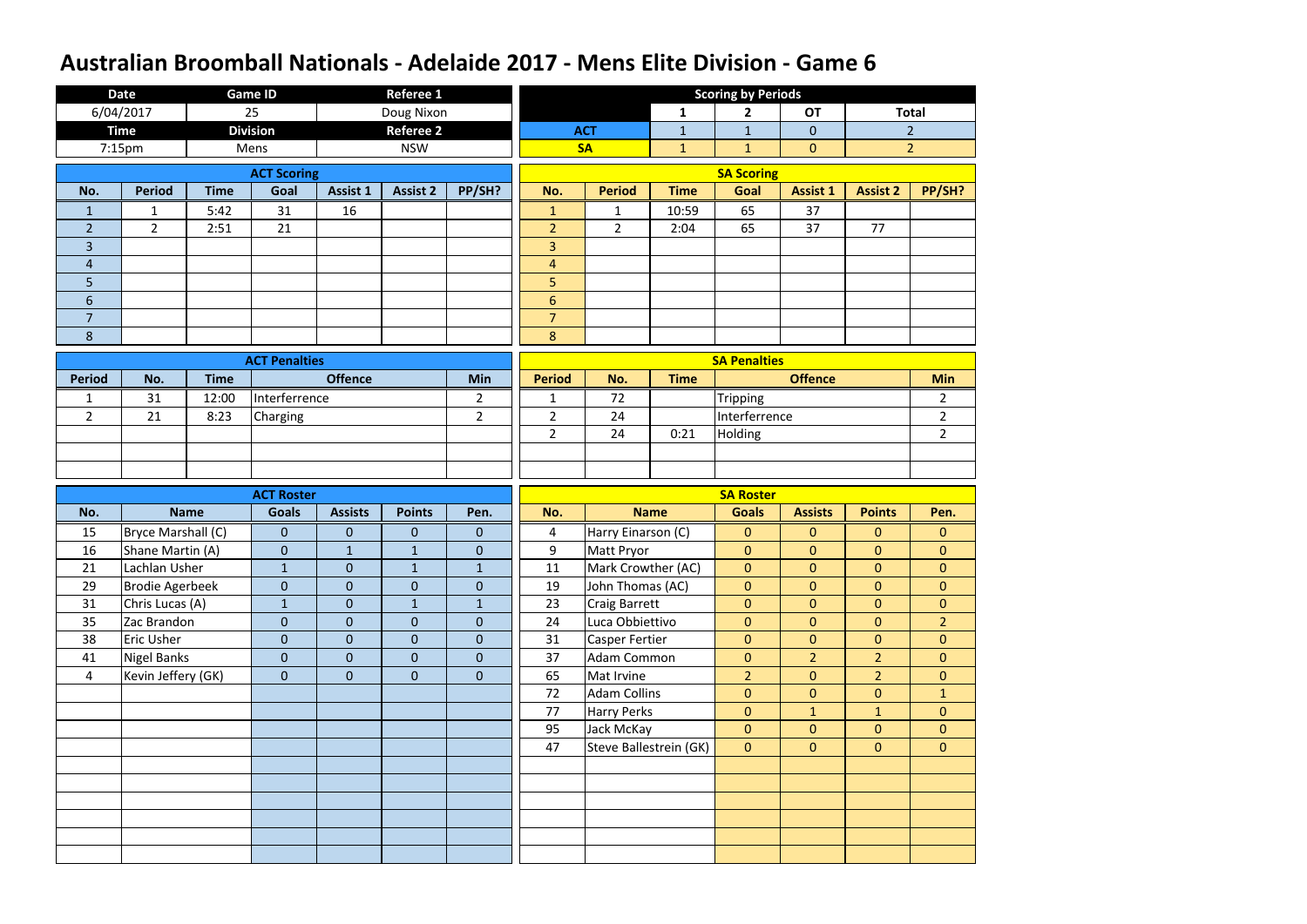|                | <b>Date</b>        |             | <b>Game ID</b>       |                  | <b>Referee 1</b> |                |                |                        |                | <b>Scoring by Periods</b> |                  |                 |                |
|----------------|--------------------|-------------|----------------------|------------------|------------------|----------------|----------------|------------------------|----------------|---------------------------|------------------|-----------------|----------------|
|                | 6/04/2017          |             | 29                   |                  | Doug Nixon       |                |                |                        | $\mathbf{1}$   | $\overline{2}$            | <b>OT</b>        |                 | <b>Total</b>   |
|                | <b>Time</b>        |             | <b>Division</b>      |                  | <b>Referee 2</b> |                |                | <b>NSW</b>             | $\overline{0}$ | $\overline{3}$            | $\overline{0}$   |                 | $\overline{3}$ |
|                | 10:15pm            |             | Mens                 |                  | SA               |                |                | <b>ACT</b>             | 2 <sup>2</sup> | $\overline{0}$            | $\overline{0}$   |                 | $\overline{2}$ |
|                |                    |             | <b>NSW Scoring</b>   |                  |                  |                |                |                        |                | <b>ACT Scoring</b>        |                  |                 |                |
| No.            | <b>Period</b>      | <b>Time</b> | Goal                 | <b>Assist 1</b>  | <b>Assist 2</b>  | PP/SH?         | No.            | <b>Period</b>          | <b>Time</b>    | Goal                      | <b>Assist 1</b>  | <b>Assist 2</b> | PP/SH?         |
| $\mathbf{1}$   | $\overline{2}$     | 11:34       | $\mathbf{1}$         | 11               |                  |                | $\mathbf{1}$   | $\mathbf{1}$           | 8:07           | 38                        | 29               |                 |                |
| $\overline{2}$ | $\overline{2}$     | 8:20        | 93                   | 5                | 77               |                | $\overline{2}$ | $\mathbf{1}$           | 1:00           | 38                        |                  |                 | PP             |
| 3              | $2^{\circ}$        | 1:05        | $\overline{7}$       |                  |                  |                | 3              |                        |                |                           |                  |                 |                |
| $\overline{4}$ |                    |             |                      |                  |                  |                | $\overline{4}$ |                        |                |                           |                  |                 |                |
| 5              |                    |             |                      |                  |                  |                | 5              |                        |                |                           |                  |                 |                |
| $6\phantom{1}$ |                    |             |                      |                  |                  |                | $6\phantom{a}$ |                        |                |                           |                  |                 |                |
| 7              |                    |             |                      |                  |                  |                | $\overline{7}$ |                        |                |                           |                  |                 |                |
| 8              |                    |             |                      |                  |                  |                | $\bf 8$        |                        |                |                           |                  |                 |                |
|                |                    |             | <b>NSW Penalties</b> |                  |                  |                |                |                        |                | <b>ACT Penalties</b>      |                  |                 |                |
| <b>Period</b>  | No.                | <b>Time</b> |                      | <b>Offence</b>   |                  | Min            | <b>Period</b>  | No.                    | <b>Time</b>    |                           | <b>Offence</b>   |                 | <b>Min</b>     |
| $\mathbf{1}$   | $\mathbf{1}$       | 1:27        | Boarding             |                  |                  | $\overline{2}$ |                |                        |                |                           |                  |                 |                |
| $\overline{2}$ | $\mathbf{1}$       | 7:10        | Too many players     |                  |                  | $\overline{2}$ |                |                        |                |                           |                  |                 |                |
|                |                    |             |                      |                  |                  |                |                |                        |                |                           |                  |                 |                |
|                |                    |             |                      |                  |                  |                |                |                        |                |                           |                  |                 |                |
|                |                    |             |                      |                  |                  |                |                |                        |                |                           |                  |                 |                |
|                |                    |             |                      |                  |                  |                |                |                        |                |                           |                  |                 |                |
|                |                    |             | <b>NSW Roster</b>    |                  |                  |                |                |                        |                | <b>ACT Roster</b>         |                  |                 |                |
| No.            |                    | <b>Name</b> | <b>Goals</b>         | <b>Assists</b>   | <b>Points</b>    | Pen.           | No.            |                        | <b>Name</b>    | <b>Goals</b>              | <b>Assists</b>   | <b>Points</b>   | Pen.           |
| $\mathbf 0$    | Saxon Hooper (C)   |             | $\mathbf 0$          | $\mathbf{0}$     | $\boldsymbol{0}$ | $\mathbf{0}$   | 15             | Bryce Marshall (C)     |                | $\boldsymbol{0}$          | $\boldsymbol{0}$ | $\mathbf{0}$    | $\overline{0}$ |
| $\mathbf{1}$   | Dane Hansen        |             | $\mathbf{1}$         | $\overline{0}$   | $\mathbf{1}$     | $\overline{2}$ | 16             | Shane Martin (A)       |                | $\boldsymbol{0}$          | $\overline{0}$   | $\mathbf{0}$    | $\overline{0}$ |
| 5              | Davin Harvey       |             | $\mathbf 0$          | $\mathbf{1}$     | $\mathbf{1}$     | $\mathbf{0}$   | 21             | Lachlan Usher          |                | $\overline{0}$            | $\overline{0}$   | $\mathbf{0}$    | $\overline{0}$ |
| $\overline{7}$ | Tim Brown (AC)     |             | $\mathbf{1}$         | $\overline{0}$   | $\mathbf{1}$     | $\mathbf{0}$   | 29             | <b>Brodie Agerbeek</b> |                | $\mathbf{0}$              | $\mathbf{1}$     | $\mathbf{1}$    | $\overline{0}$ |
| 11             | Jeff Ferrara       |             | $\mathbf{0}$         | $\mathbf{1}$     | $\mathbf{1}$     | $\overline{0}$ | 31             | Chris Lucas (A)        |                | $\overline{0}$            | $\overline{0}$   | $\overline{0}$  | $\overline{0}$ |
| 12             | Mark Ferrara       |             | $\boldsymbol{0}$     | $\overline{0}$   | $\pmb{0}$        | $\mathbf{0}$   | 35             | Zac Brandon            |                | $\boldsymbol{0}$          | $\overline{0}$   | $\overline{0}$  | $\overline{0}$ |
| 21             | Daniel Wong        |             | $\boldsymbol{0}$     | $\overline{0}$   | $\mathbf{0}$     | $\mathbf{0}$   | 38             | Eric Usher             |                | $\overline{2}$            | $\overline{0}$   | 2 <sup>1</sup>  | $\overline{0}$ |
| 24             | Jarad Ferrara      |             | $\boldsymbol{0}$     | $\boldsymbol{0}$ | $\pmb{0}$        | $\pmb{0}$      | 41             | Nigel Banks            |                | $\boldsymbol{0}$          | $\boldsymbol{0}$ | $\mathbf{0}$    | $\overline{0}$ |
| 93             | Zac Law            |             | $\mathbf{1}$         | $\mathbf{0}$     | $\mathbf{1}$     | $\mathbf{0}$   | $\overline{4}$ | Kevin Jeffery (GK)     |                | $\overline{0}$            | $\mathbf{0}$     | $\overline{0}$  | $\overline{0}$ |
| 68             | Luke Simmonds      |             | $\mathbf{0}$         | $\boldsymbol{0}$ | $\mathbf{0}$     | $\mathbf{0}$   |                |                        |                |                           |                  |                 |                |
| 77             | Peter Yabsley (AC) |             | $\mathbf{0}$         | $\mathbf{1}$     | $\mathbf{1}$     | $\pmb{0}$      |                |                        |                |                           |                  |                 |                |
| 83             | Louis Sultana      |             | $\theta$             | $\boldsymbol{0}$ | $\mathbf{0}$     | $\pmb{0}$      |                |                        |                |                           |                  |                 |                |
| 87             | Reece Shepherd     |             | $\mathbf 0$          | $\mathbf{0}$     | $\mathbf{0}$     | $\overline{0}$ |                |                        |                |                           |                  |                 |                |
| 89             | <b>Josh Burton</b> |             | $\mathbf{0}$         | $\overline{0}$   | $\pmb{0}$        | $\pmb{0}$      |                |                        |                |                           |                  |                 |                |
| 78             | James Leibeck (GK) |             | $\mathbf{0}$         | $\overline{0}$   | $\pmb{0}$        | $\pmb{0}$      |                |                        |                |                           |                  |                 |                |
|                |                    |             |                      |                  |                  |                |                |                        |                |                           |                  |                 |                |
|                |                    |             |                      |                  |                  |                |                |                        |                |                           |                  |                 |                |
|                |                    |             |                      |                  |                  |                |                |                        |                |                           |                  |                 |                |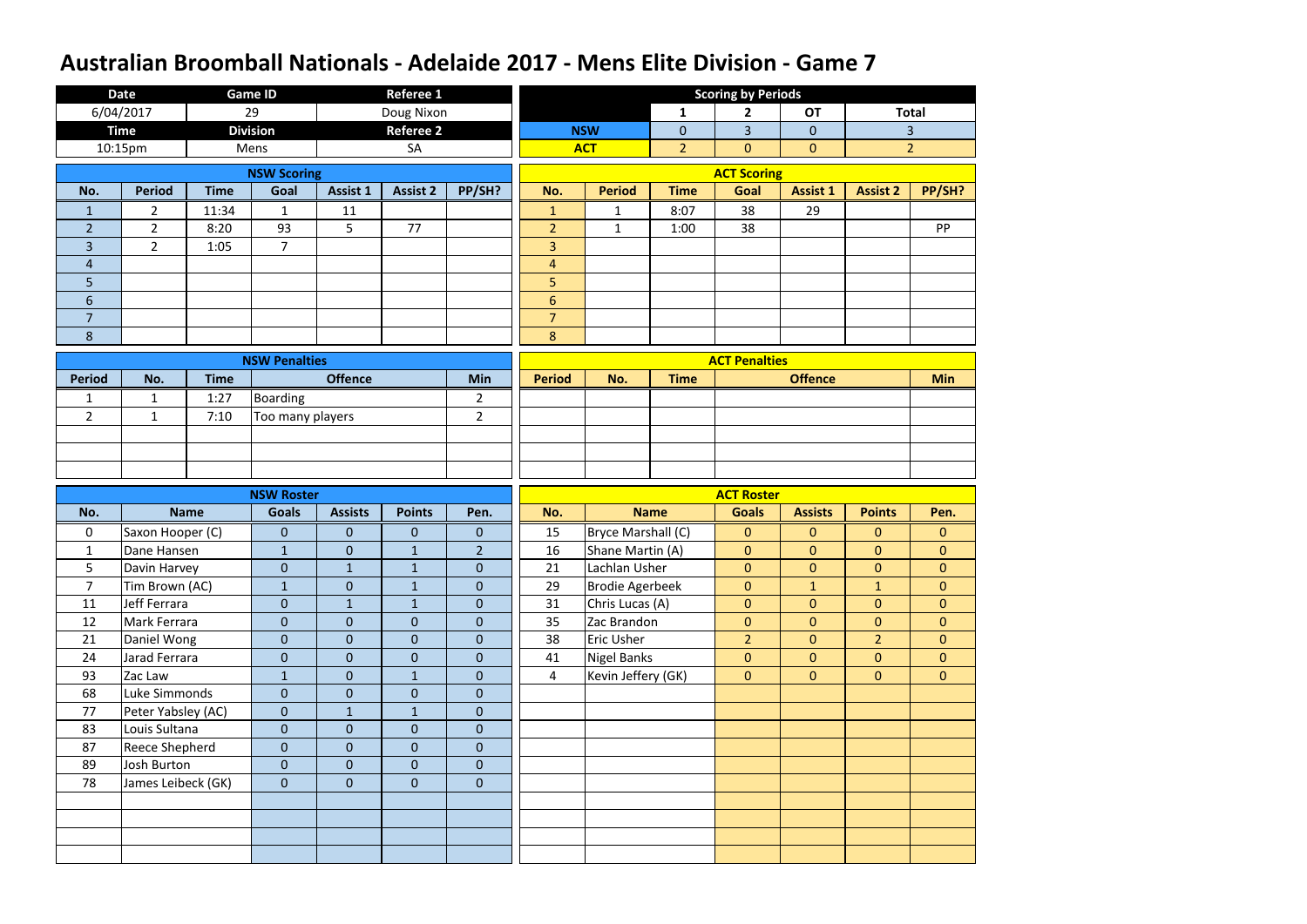|                | <b>Date</b>           |                        | <b>Game ID</b>      |                 | <b>Referee 1</b> |                  |                |                       |                | <b>Scoring by Periods</b> |                  |                 |                |
|----------------|-----------------------|------------------------|---------------------|-----------------|------------------|------------------|----------------|-----------------------|----------------|---------------------------|------------------|-----------------|----------------|
|                | 7/04/2017             |                        | 32                  |                 | Doug Nixon       |                  |                |                       | $\mathbf{1}$   | $\mathbf{2}$              | <b>OT</b>        |                 | <b>Total</b>   |
|                | <b>Time</b>           |                        | <b>Division</b>     |                 | <b>Referee 2</b> |                  |                | <b>SA</b>             | $\overline{0}$ | $\mathbf{1}$              | $\overline{0}$   |                 | $\mathbf{1}$   |
|                | 8:45am                |                        | Mens                |                 | <b>ACT</b>       |                  |                | <b>NSW</b>            | $\overline{0}$ | $\mathbf{1}$              | $\overline{0}$   |                 | $\mathbf{1}$   |
|                |                       |                        | <b>SA Scoring</b>   |                 |                  |                  |                |                       |                | <b>NSW Scoring</b>        |                  |                 |                |
| No.            | <b>Period</b>         | <b>Time</b>            | Goal                | <b>Assist 1</b> | <b>Assist 2</b>  | PP/SH?           | No.            | <b>Period</b>         | <b>Time</b>    | Goal                      | <b>Assist 1</b>  | <b>Assist 2</b> | PP/SH?         |
| $\mathbf 1$    | $\overline{2}$        | 12:21                  | 37                  | $\overline{4}$  | 11               |                  | $\mathbf{1}$   | $\overline{2}$        | 0:01           | $\overline{7}$            | 5                |                 |                |
| $\overline{2}$ |                       |                        |                     |                 |                  |                  | $\overline{2}$ |                       |                |                           |                  |                 |                |
| 3              |                       |                        |                     |                 |                  |                  | 3              |                       |                |                           |                  |                 |                |
| 4              |                       |                        |                     |                 |                  |                  | $\overline{4}$ |                       |                |                           |                  |                 |                |
| 5              |                       |                        |                     |                 |                  |                  | 5 <sup>1</sup> |                       |                |                           |                  |                 |                |
| $6\phantom{1}$ |                       |                        |                     |                 |                  |                  | $6\phantom{a}$ |                       |                |                           |                  |                 |                |
| 7              |                       |                        |                     |                 |                  |                  | $\overline{7}$ |                       |                |                           |                  |                 |                |
| 8              |                       |                        |                     |                 |                  |                  | 8              |                       |                |                           |                  |                 |                |
|                |                       |                        | <b>SA Penalties</b> |                 |                  |                  |                |                       |                | <b>NSW Penalties</b>      |                  |                 |                |
| <b>Period</b>  | No.                   | <b>Time</b>            |                     | <b>Offence</b>  |                  | <b>Min</b>       | <b>Period</b>  | No.                   | <b>Time</b>    |                           | <b>Offence</b>   |                 | <b>Min</b>     |
| $\mathbf{1}$   | 95                    | 12:52                  | Tripping            |                 |                  | $\overline{2}$   | $\mathbf{1}$   | 5                     | 7:48           | Holding                   |                  |                 | $\overline{2}$ |
|                |                       |                        |                     |                 |                  |                  |                |                       |                |                           |                  |                 |                |
|                |                       |                        |                     |                 |                  |                  |                |                       |                |                           |                  |                 |                |
|                |                       |                        |                     |                 |                  |                  |                |                       |                |                           |                  |                 |                |
|                |                       |                        |                     |                 |                  |                  |                |                       |                |                           |                  |                 |                |
|                |                       |                        |                     |                 |                  |                  |                |                       |                |                           |                  |                 |                |
|                |                       |                        | <b>SA Roster</b>    |                 |                  |                  |                |                       |                | <b>NSW Roster</b>         |                  |                 |                |
| No.            |                       | <b>Name</b>            | <b>Goals</b>        | <b>Assists</b>  | <b>Points</b>    | Pen.             | No.            |                       | <b>Name</b>    | <b>Goals</b>              | <b>Assists</b>   | <b>Points</b>   | Pen.           |
| 4              | Harry Einarson (C)    |                        | $\mathbf{0}$        | $\mathbf{1}$    | $\mathbf{1}$     | $\mathbf{0}$     | $\pmb{0}$      | Saxon Hooper (C)      |                | $\boldsymbol{0}$          | $\boldsymbol{0}$ | $\mathbf{0}$    | $\overline{0}$ |
| 9              | Matt Pryor            |                        | $\mathbf 0$         | $\mathbf{0}$    | $\mathbf 0$      | $\boldsymbol{0}$ | $\mathbf{1}$   | Dane Hansen           |                | $\overline{0}$            | $\overline{0}$   | $\mathbf{0}$    | $\overline{0}$ |
| 11             | Mark Crowther (AC)    |                        | $\mathbf 0$         | $\mathbf{1}$    | $\mathbf{1}$     | $\mathbf 0$      | 5              | Davin Harvey          |                | $\mathbf{0}$              | $\mathbf{1}$     | $\mathbf{1}$    | $\mathbf{1}$   |
| 19             | John Thomas (AC)      |                        | $\overline{0}$      | $\mathbf{0}$    | $\mathbf{0}$     | $\mathbf{0}$     | $\overline{7}$ | Tim Brown (AC)        |                | $\mathbf{1}$              | $\mathbf{0}$     | $\mathbf{1}$    | $\mathbf{0}$   |
| 23             | <b>Craig Barrett</b>  |                        | $\overline{0}$      | $\overline{0}$  | $\overline{0}$   | $\mathbf{0}$     | 11             | Jeff Ferrara          |                | $\overline{0}$            | $\overline{0}$   | $\overline{0}$  | $\overline{0}$ |
| 24             | Luca Obbiettivo       |                        | $\boldsymbol{0}$    | $\overline{0}$  | $\boldsymbol{0}$ | $\mathbf{0}$     | 12             | Mark Ferrara          |                | $\overline{0}$            | $\overline{0}$   | $\overline{0}$  | $\overline{0}$ |
| 31             | <b>Casper Fertier</b> |                        | $\overline{0}$      | $\mathbf{0}$    | $\boldsymbol{0}$ | $\mathbf{0}$     | 21             | Daniel Wong           |                | $\mathbf{0}$              | $\overline{0}$   | $\overline{0}$  | $\overline{0}$ |
| 37             | <b>Adam Common</b>    |                        | $\mathbf{1}$        | $\mathbf{0}$    | $\mathbf{1}$     | $\boldsymbol{0}$ | 24             | Jarad Ferrara         |                | $\pmb{0}$                 | $\boldsymbol{0}$ | $\mathbf{0}$    | $\overline{0}$ |
| 65             | Mat Irvine            |                        | $\boldsymbol{0}$    | $\mathbf{0}$    | $\boldsymbol{0}$ | $\overline{0}$   | 41             | Zac Law               |                | $\mathbf{0}$              | $\mathbf{0}$     | $\overline{0}$  | $\overline{0}$ |
| 72             | <b>Adam Collins</b>   |                        | $\boldsymbol{0}$    | $\overline{0}$  | $\mathbf{0}$     | $\mathbf{0}$     | 68             | Luke Simmonds         |                | $\overline{0}$            | $\mathbf{0}$     | $\overline{0}$  | $\overline{0}$ |
| 77             | <b>Harry Perks</b>    |                        | $\boldsymbol{0}$    | $\mathbf{0}$    | $\boldsymbol{0}$ | $\boldsymbol{0}$ | 77             | Peter Yabsley (AC)    |                | $\pmb{0}$                 | $\mathbf{0}$     | $\overline{0}$  | $\overline{0}$ |
| 95             | Jack McKay            |                        | $\mathbf{0}$        | $\mathbf{0}$    | $\boldsymbol{0}$ | $1\,$            | 83             | Louis Sultana         |                | $\overline{0}$            | $\mathbf{0}$     | $\overline{0}$  | $\overline{0}$ |
| 47             |                       | Steve Ballestrein (GK) | $\boldsymbol{0}$    | $\overline{0}$  | $\boldsymbol{0}$ | $\boldsymbol{0}$ | 87             | <b>Reece Shepherd</b> |                | $\overline{0}$            | $\overline{0}$   | $\mathbf{0}$    | $\overline{0}$ |
|                |                       |                        |                     |                 |                  |                  | 89             | Josh Burton           |                | $\overline{0}$            | $\overline{0}$   | $\overline{0}$  | $\overline{0}$ |
|                |                       |                        |                     |                 |                  |                  | 78             | James Leibeck (GK)    |                | $\overline{0}$            | $\overline{0}$   | $\mathbf{0}$    | $\overline{0}$ |
|                |                       |                        |                     |                 |                  |                  |                |                       |                |                           |                  |                 |                |
|                |                       |                        |                     |                 |                  |                  |                |                       |                |                           |                  |                 |                |
|                |                       |                        |                     |                 |                  |                  |                |                       |                |                           |                  |                 |                |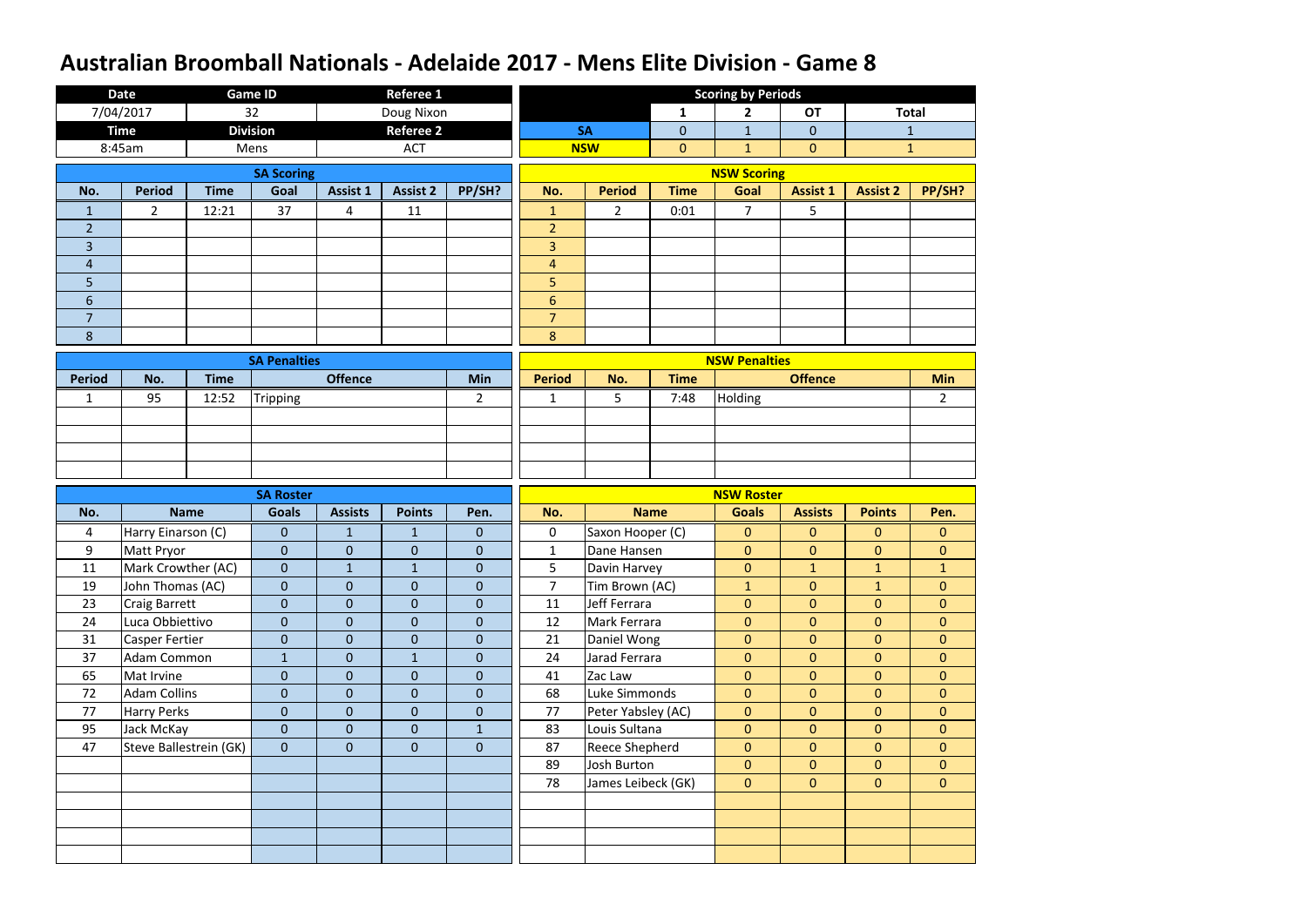|                | <b>Date</b>           |                        | <b>Game ID</b>      |                  | <b>Referee 1</b> |              |                |                        |                | <b>Scoring by Periods</b> |                  |                 |                |
|----------------|-----------------------|------------------------|---------------------|------------------|------------------|--------------|----------------|------------------------|----------------|---------------------------|------------------|-----------------|----------------|
|                | 7/04/2017             |                        | 36                  |                  | Doug Nixon       |              |                |                        | $\mathbf{1}$   | $\overline{2}$            | <b>OT</b>        |                 | <b>Total</b>   |
|                | <b>Time</b>           |                        | <b>Division</b>     |                  | <b>Referee 2</b> |              |                | <b>SA</b>              | $\mathbf{1}$   | $\overline{2}$            | $\overline{0}$   |                 | $\overline{3}$ |
|                | 11:45am               |                        | Mens                |                  | <b>NSW</b>       |              |                | <b>ACT</b>             | $\overline{0}$ | $\overline{0}$            | $\overline{0}$   |                 | $\mathbf{0}$   |
|                |                       |                        | <b>SA Scoring</b>   |                  |                  |              |                |                        |                | <b>ACT Scoring</b>        |                  |                 |                |
| No.            | <b>Period</b>         | <b>Time</b>            | Goal                | <b>Assist 1</b>  | <b>Assist 2</b>  | PP/SH?       | No.            | <b>Period</b>          | <b>Time</b>    | Goal                      | <b>Assist 1</b>  | <b>Assist 2</b> | PP/SH?         |
| $\mathbf{1}$   | $\mathbf{1}$          | 0:13                   | 95                  | 9                | 37               |              | $\mathbf{1}$   |                        |                |                           |                  |                 |                |
| $\overline{2}$ | $\overline{2}$        | 9:14                   | 72                  |                  |                  |              | $\overline{2}$ |                        |                |                           |                  |                 |                |
| $\overline{3}$ | $\overline{2}$        | 0:55                   | 9                   | 4                |                  |              | 3              |                        |                |                           |                  |                 |                |
| 4              |                       |                        |                     |                  |                  |              | $\overline{4}$ |                        |                |                           |                  |                 |                |
| 5              |                       |                        |                     |                  |                  |              | 5              |                        |                |                           |                  |                 |                |
| $6\phantom{1}$ |                       |                        |                     |                  |                  |              | $6\,$          |                        |                |                           |                  |                 |                |
| 7              |                       |                        |                     |                  |                  |              | $\overline{7}$ |                        |                |                           |                  |                 |                |
| $8\phantom{1}$ |                       |                        |                     |                  |                  |              | $\bf 8$        |                        |                |                           |                  |                 |                |
|                |                       |                        | <b>SA Penalties</b> |                  |                  |              |                |                        |                | <b>ACT Penalties</b>      |                  |                 |                |
| <b>Period</b>  | No.                   | <b>Time</b>            |                     | <b>Offence</b>   |                  | Min          | <b>Period</b>  | No.                    | <b>Time</b>    |                           | <b>Offence</b>   |                 | <b>Min</b>     |
|                |                       |                        |                     |                  |                  |              |                |                        |                |                           |                  |                 |                |
|                |                       |                        |                     |                  |                  |              |                |                        |                |                           |                  |                 |                |
|                |                       |                        |                     |                  |                  |              |                |                        |                |                           |                  |                 |                |
|                |                       |                        |                     |                  |                  |              |                |                        |                |                           |                  |                 |                |
|                |                       |                        |                     |                  |                  |              |                |                        |                |                           |                  |                 |                |
|                |                       |                        |                     |                  |                  |              |                |                        |                |                           |                  |                 |                |
|                |                       |                        | <b>SA Roster</b>    |                  |                  |              |                |                        |                | <b>ACT Roster</b>         |                  |                 |                |
| No.            |                       | <b>Name</b>            | <b>Goals</b>        | <b>Assists</b>   | <b>Points</b>    | Pen.         | No.            |                        | <b>Name</b>    | <b>Goals</b>              | <b>Assists</b>   | <b>Points</b>   | Pen.           |
| 4              | Harry Einarson (C)    |                        | $\overline{0}$      | $\mathbf{1}$     | $\mathbf{1}$     | $\mathbf{0}$ | 15             | Bryce Marshall (C)     |                | $\boldsymbol{0}$          | $\overline{0}$   | $\mathbf{0}$    | $\overline{0}$ |
| 9              | Matt Pryor            |                        | $\mathbf{1}$        | $\mathbf{1}$     | $\overline{2}$   | $\mathbf{0}$ | 16             | Shane Martin (A)       |                | $\pmb{0}$                 | $\overline{0}$   | $\mathbf{0}$    | $\mathbf{0}$   |
| 11             | Mark Crowther (AC)    |                        | $\mathbf 0$         | $\overline{0}$   | $\mathbf{0}$     | $\mathbf 0$  | 21             | Lachlan Usher          |                | $\mathbf{0}$              | $\mathbf{0}$     | $\mathbf{0}$    | $\overline{0}$ |
| 19             | John Thomas (AC)      |                        | $\mathbf{0}$        | $\overline{0}$   | $\mathbf{0}$     | $\mathbf{0}$ | 29             | <b>Brodie Agerbeek</b> |                | $\mathbf{0}$              | $\mathbf{0}$     | $\mathbf{0}$    | $\mathbf{0}$   |
| 23             | <b>Craig Barrett</b>  |                        | $\mathbf{0}$        | $\overline{0}$   | $\pmb{0}$        | $\pmb{0}$    | 31             | Chris Lucas (A)        |                | $\mathbf 0$               | $\mathbf{0}$     | $\overline{0}$  | $\overline{0}$ |
| 24             | Luca Obbiettivo       |                        | $\mathbf{0}$        | $\boldsymbol{0}$ | $\mathbf{0}$     | $\mathbf{0}$ | 35             | Zac Brandon            |                | $\overline{0}$            | $\overline{0}$   | $\overline{0}$  | $\overline{0}$ |
| 31             | <b>Casper Fertier</b> |                        | $\overline{0}$      | $\overline{0}$   | $\mathbf{0}$     | $\mathbf{0}$ | 38             | Eric Usher             |                | $\pmb{0}$                 | $\mathbf{0}$     | $\overline{0}$  | $\overline{0}$ |
| 37             | <b>Adam Common</b>    |                        | $\pmb{0}$           | $\mathbf{1}$     | $\mathbf{1}$     | $\pmb{0}$    | 41             | Nigel Banks            |                | $\mathbf{0}$              | $\boldsymbol{0}$ | $\overline{0}$  | $\overline{0}$ |
| 65             | Mat Irvine            |                        | $\mathbf{0}$        | $\mathbf{0}$     | $\pmb{0}$        | $\mathbf{0}$ | $\overline{4}$ | Kevin Jeffery (GK)     |                | $\overline{0}$            | $\mathbf{0}$     | $\overline{0}$  | $\overline{0}$ |
| 72             | <b>Adam Collins</b>   |                        | $\mathbf{1}$        | $\overline{0}$   | $\mathbf{1}$     | $\mathbf{0}$ |                |                        |                |                           |                  |                 |                |
| 77             | Harry Perks           |                        | $\boldsymbol{0}$    | $\overline{0}$   | $\pmb{0}$        | $\pmb{0}$    |                |                        |                |                           |                  |                 |                |
| 95             | Jack McKay            |                        | $\mathbf{1}$        | $\overline{0}$   | $\mathbf{1}$     | $\mathbf{0}$ |                |                        |                |                           |                  |                 |                |
| 47             |                       | Steve Ballestrein (GK) | $\overline{0}$      | $\overline{0}$   | $\mathbf{0}$     | $\mathbf{0}$ |                |                        |                |                           |                  |                 |                |
|                |                       |                        |                     |                  |                  |              |                |                        |                |                           |                  |                 |                |
|                |                       |                        |                     |                  |                  |              |                |                        |                |                           |                  |                 |                |
|                |                       |                        |                     |                  |                  |              |                |                        |                |                           |                  |                 |                |
|                |                       |                        |                     |                  |                  |              |                |                        |                |                           |                  |                 |                |
|                |                       |                        |                     |                  |                  |              |                |                        |                |                           |                  |                 |                |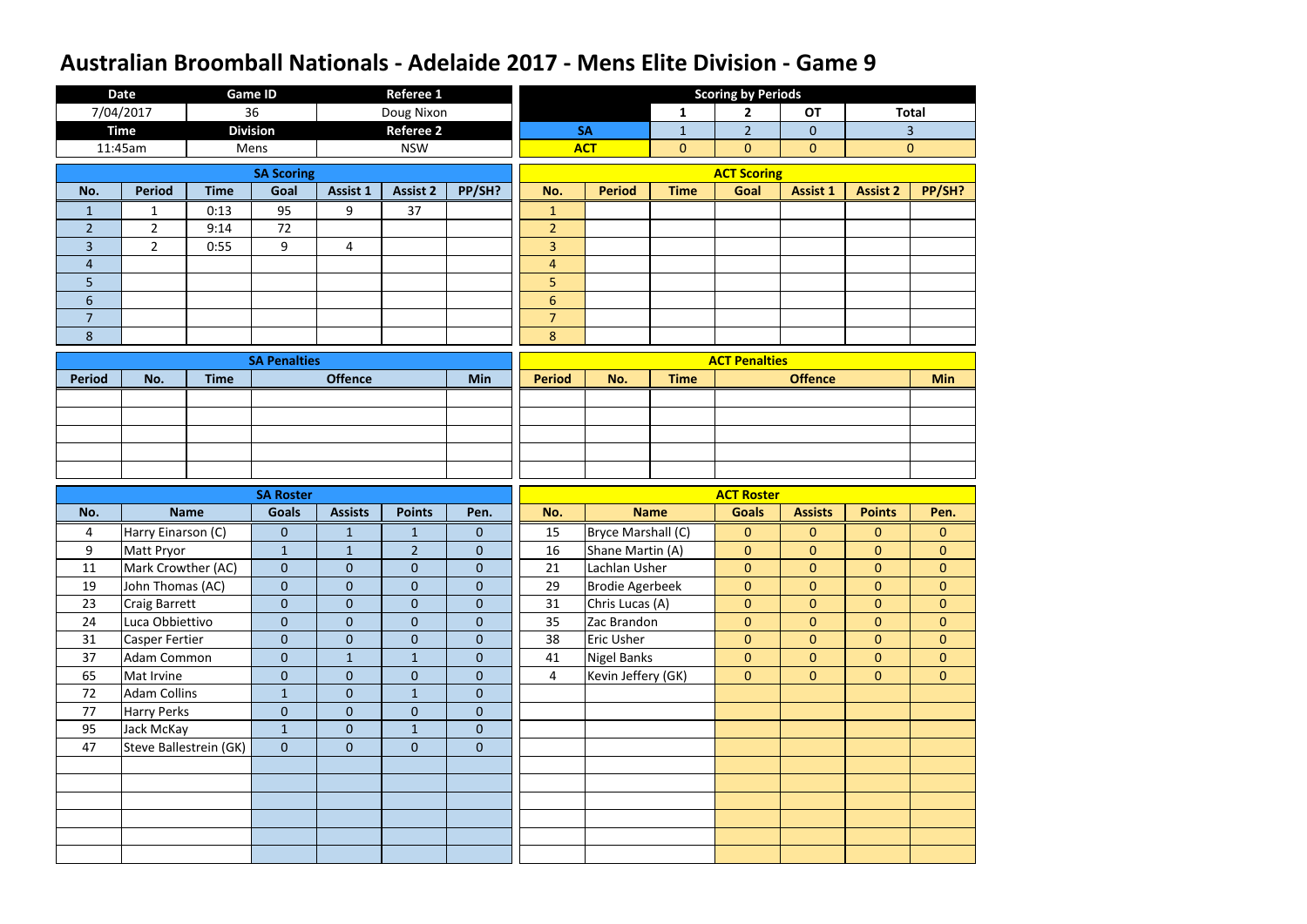|                | <b>Date</b>           |                        | <b>Game ID</b>      |                 | <b>Referee 1</b> |                  |                |                       |                | <b>Scoring by Periods</b> |                 |                 |                |
|----------------|-----------------------|------------------------|---------------------|-----------------|------------------|------------------|----------------|-----------------------|----------------|---------------------------|-----------------|-----------------|----------------|
|                | 7/04/2017             |                        | 39                  |                 | Doug Nixon       |                  |                |                       | $\mathbf{1}$   | $\mathbf{2}$              | <b>OT</b>       |                 | <b>Total</b>   |
|                | <b>Time</b>           |                        | <b>Division</b>     |                 | <b>Referee 2</b> |                  |                | <b>SA</b>             | $\overline{0}$ | $\mathbf{1}$              | $\overline{0}$  |                 | $\mathbf{1}$   |
|                | 4:30pm                |                        | Mens                |                 | Alan Jabs        |                  |                | <b>NSW</b>            | $\mathbf{1}$   | $\overline{0}$            | $\mathbf{1}$    |                 | $\overline{2}$ |
|                |                       |                        | <b>SA Scoring</b>   |                 |                  |                  |                |                       |                | <b>NSW Scoring</b>        |                 |                 |                |
| No.            | <b>Period</b>         | <b>Time</b>            | Goal                | <b>Assist 1</b> | <b>Assist 2</b>  | PP/SH?           | No.            | <b>Period</b>         | <b>Time</b>    | Goal                      | <b>Assist 1</b> | <b>Assist 2</b> | PP/SH?         |
| $\mathbf{1}$   | $\overline{2}$        | 0:11                   | 65                  | 19              |                  |                  | $\mathbf{1}$   | $\mathbf{1}$          | 0:34           | 83                        | 77              | 11              |                |
| $\overline{2}$ |                       |                        |                     |                 |                  |                  | $\overline{2}$ | <b>OT</b>             | 0:31           | $\overline{0}$            | $\overline{7}$  |                 |                |
| 3              |                       |                        |                     |                 |                  |                  | 3              |                       |                |                           |                 |                 |                |
| $\overline{4}$ |                       |                        |                     |                 |                  |                  | $\overline{4}$ |                       |                |                           |                 |                 |                |
| 5              |                       |                        |                     |                 |                  |                  | 5              |                       |                |                           |                 |                 |                |
| 6              |                       |                        |                     |                 |                  |                  | $6\phantom{1}$ |                       |                |                           |                 |                 |                |
| $\overline{7}$ |                       |                        |                     |                 |                  |                  | $\overline{7}$ |                       |                |                           |                 |                 |                |
| $8\phantom{1}$ |                       |                        |                     |                 |                  |                  | 8              |                       |                |                           |                 |                 |                |
|                |                       |                        | <b>SA Penalties</b> |                 |                  |                  |                |                       |                | <b>NSW Penalties</b>      |                 |                 |                |
| <b>Period</b>  | No.                   | <b>Time</b>            |                     | <b>Offence</b>  |                  | <b>Min</b>       | <b>Period</b>  | No.                   | <b>Time</b>    |                           | <b>Offence</b>  |                 | <b>Min</b>     |
|                |                       |                        |                     |                 |                  |                  |                |                       |                |                           |                 |                 |                |
|                |                       |                        |                     |                 |                  |                  |                |                       |                |                           |                 |                 |                |
|                |                       |                        |                     |                 |                  |                  |                |                       |                |                           |                 |                 |                |
|                |                       |                        |                     |                 |                  |                  |                |                       |                |                           |                 |                 |                |
|                |                       |                        |                     |                 |                  |                  |                |                       |                |                           |                 |                 |                |
|                |                       |                        |                     |                 |                  |                  |                |                       |                |                           |                 |                 |                |
|                |                       |                        | <b>SA Roster</b>    |                 |                  |                  |                |                       |                | <b>NSW Roster</b>         |                 |                 |                |
| No.            |                       | <b>Name</b>            | <b>Goals</b>        | <b>Assists</b>  | <b>Points</b>    | Pen.             | No.            |                       | <b>Name</b>    | <b>Goals</b>              | <b>Assists</b>  | <b>Points</b>   | Pen.           |
| 4              | Harry Einarson (C)    |                        | $\overline{0}$      | $\overline{0}$  | $\overline{0}$   | $\mathbf{0}$     | 0              | Saxon Hooper (C)      |                | $\mathbf{1}$              | $\overline{0}$  | $\mathbf{1}$    | $\overline{0}$ |
| 9              | Matt Pryor            |                        | $\mathbf{0}$        | $\overline{0}$  | $\mathbf 0$      | $\mathbf{0}$     | $\mathbf{1}$   | Dane Hansen           |                | $\mathbf{0}$              | $\mathbf{0}$    | $\theta$        | $\mathbf{0}$   |
| 11             | Mark Crowther (AC)    |                        | $\mathbf 0$         | $\overline{0}$  | $\mathbf{0}$     | $\overline{0}$   | 5              | Davin Harvey          |                | $\overline{0}$            | $\overline{0}$  | $\mathbf{0}$    | $\overline{0}$ |
| 19             | John Thomas (AC)      |                        | $\mathbf{0}$        | $\mathbf{1}$    | $\mathbf{1}$     | $\mathbf{0}$     | $\overline{7}$ | Tim Brown (AC)        |                | $\mathbf{0}$              | $\mathbf{1}$    | $\mathbf{1}$    | $\overline{0}$ |
| 23             | <b>Craig Barrett</b>  |                        | $\overline{0}$      | $\overline{0}$  | $\overline{0}$   | $\boldsymbol{0}$ | 11             | Jeff Ferrara          |                | $\overline{0}$            | $\mathbf{1}$    | $\mathbf{1}$    | $\overline{0}$ |
| 24             | Luca Obbiettivo       |                        | $\overline{0}$      | $\overline{0}$  | $\boldsymbol{0}$ | $\mathbf{0}$     | 12             | Mark Ferrara          |                | $\overline{0}$            | $\overline{0}$  | $\mathbf{0}$    | $\overline{0}$ |
| 31             | <b>Casper Fertier</b> |                        | $\overline{0}$      | $\overline{0}$  | $\boldsymbol{0}$ | $\overline{0}$   | 21             | Daniel Wong           |                | $\overline{0}$            | $\mathbf{0}$    | $\overline{0}$  | $\overline{0}$ |
| 37             | Adam Common           |                        | $\mathbf{0}$        | $\overline{0}$  | $\boldsymbol{0}$ | $\pmb{0}$        | 24             | Jarad Ferrara         |                | $\overline{0}$            | $\overline{0}$  | $\mathbf{0}$    | $\overline{0}$ |
| 65             | Mat Irvine            |                        | $\mathbf{1}$        | $\overline{0}$  | $\mathbf{1}$     | $\boldsymbol{0}$ | 41             | Zac Law               |                | $\overline{0}$            | $\overline{0}$  | $\mathbf{0}$    | $\overline{0}$ |
| 72             | <b>Adam Collins</b>   |                        | $\overline{0}$      | $\overline{0}$  | $\overline{0}$   | $\mathbf{0}$     | 68             | Luke Simmonds         |                | $\overline{0}$            | $\overline{0}$  | $\overline{0}$  | $\overline{0}$ |
| 77             | <b>Harry Perks</b>    |                        | $\overline{0}$      | $\overline{0}$  | $\boldsymbol{0}$ | $\boldsymbol{0}$ | 77             | Peter Yabsley (AC)    |                | $\overline{0}$            | $\mathbf{1}$    | $\mathbf{1}$    | $\overline{0}$ |
| 95             | Jack McKay            |                        | $\overline{0}$      | $\overline{0}$  | $\mathbf{0}$     | $\overline{0}$   | 83             | Louis Sultana         |                | $\mathbf{1}$              | $\overline{0}$  | $\mathbf{1}$    | $\overline{0}$ |
| 47             |                       | Steve Ballestrein (GK) | $\mathbf{0}$        | $\overline{0}$  | $\overline{0}$   | $\overline{0}$   | 87             | <b>Reece Shepherd</b> |                | $\overline{0}$            | $\overline{0}$  | $\overline{0}$  | $\overline{0}$ |
|                |                       |                        |                     |                 |                  |                  | 89             | Josh Burton           |                | $\overline{0}$            | $\overline{0}$  | $\mathbf{0}$    | $\overline{0}$ |
|                |                       |                        |                     |                 |                  |                  | 78             | James Leibeck (GK)    |                | $\overline{0}$            | $\overline{0}$  | $\mathbf{0}$    | $\overline{0}$ |
|                |                       |                        |                     |                 |                  |                  |                |                       |                |                           |                 |                 |                |
|                |                       |                        |                     |                 |                  |                  |                |                       |                |                           |                 |                 |                |
|                |                       |                        |                     |                 |                  |                  |                |                       |                |                           |                 |                 |                |
|                |                       |                        |                     |                 |                  |                  |                |                       |                |                           |                 |                 |                |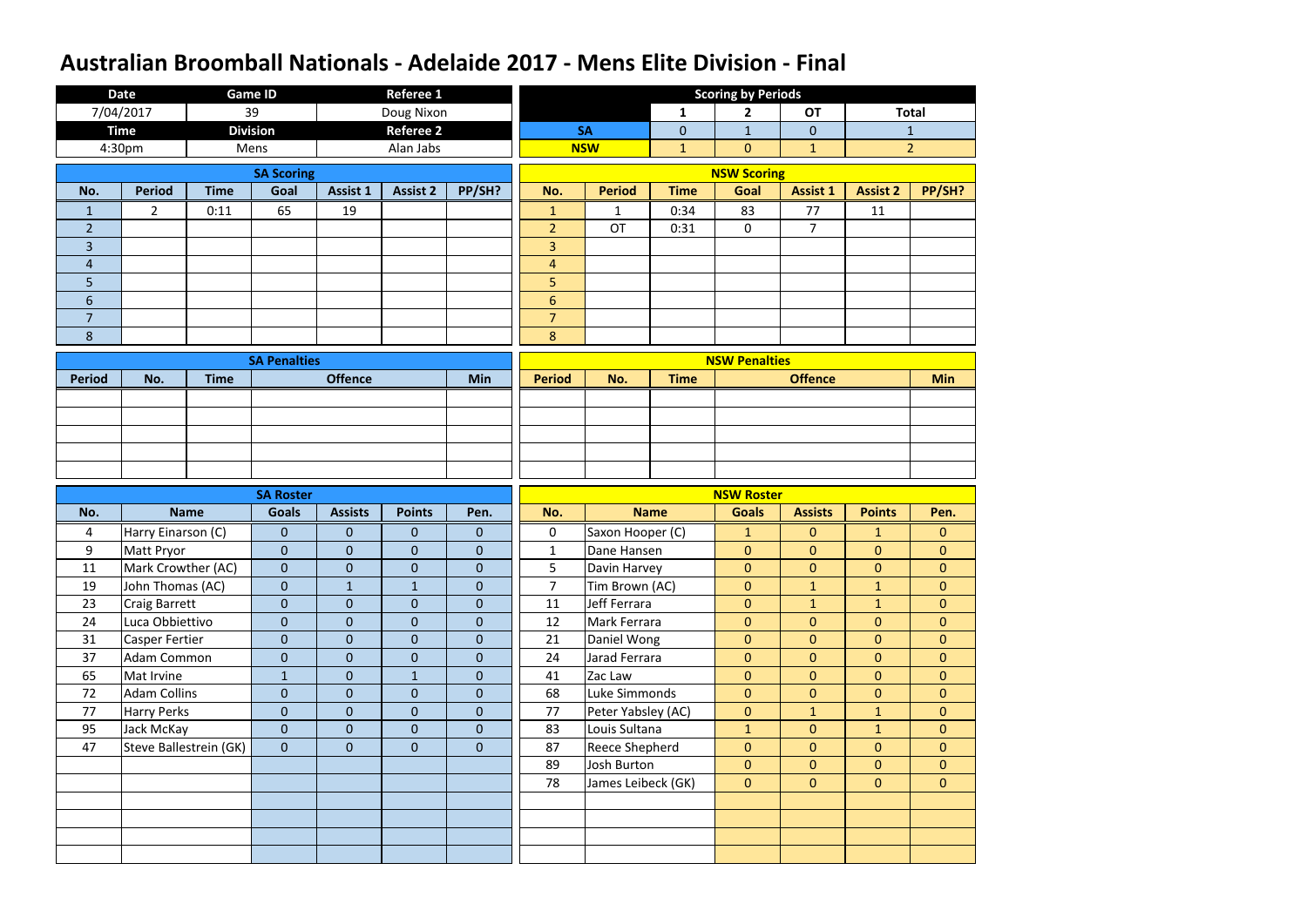|                | <b>Date</b>            |                 | <b>Game ID</b>        |                  | <b>Referee 1</b> |                  |                |                          |                | <b>Scoring by Periods</b> |                 |                 |                |
|----------------|------------------------|-----------------|-----------------------|------------------|------------------|------------------|----------------|--------------------------|----------------|---------------------------|-----------------|-----------------|----------------|
|                | 5/04/2017              | $\mathbf{1}$    |                       |                  | Doug Nixon       |                  |                |                          | $\mathbf{1}$   | $\overline{2}$            | <b>OT</b>       |                 | <b>Total</b>   |
|                | <b>Time</b>            | <b>Division</b> |                       |                  | <b>Referee 2</b> |                  |                | <b>SA1</b>               | $\mathbf 0$    | $\overline{0}$            | $\overline{0}$  |                 | $\mathbf{0}$   |
|                | 8:00am                 | Womens          |                       |                  | <b>NSW</b>       |                  |                | <b>ACT</b>               | $\overline{0}$ | $\overline{0}$            | $\overline{0}$  |                 | $\overline{0}$ |
|                |                        |                 | <b>SA 1 Scoring</b>   |                  |                  |                  |                |                          |                | <b>ACT Scoring</b>        |                 |                 |                |
| No.            | <b>Period</b>          | <b>Time</b>     | Goal                  | <b>Assist 1</b>  | <b>Assist 2</b>  | PP/SH?           | No.            | <b>Period</b>            | <b>Time</b>    | Goal                      | <b>Assist 1</b> | <b>Assist 2</b> | PP/SH?         |
| $\mathbf{1}$   |                        |                 |                       |                  |                  |                  | $\mathbf{1}$   |                          |                |                           |                 |                 |                |
| $\overline{2}$ |                        |                 |                       |                  |                  |                  | $\overline{2}$ |                          |                |                           |                 |                 |                |
| $\overline{3}$ |                        |                 |                       |                  |                  |                  | 3              |                          |                |                           |                 |                 |                |
| $\overline{4}$ |                        |                 |                       |                  |                  |                  | $\overline{4}$ |                          |                |                           |                 |                 |                |
| 5              |                        |                 |                       |                  |                  |                  | 5              |                          |                |                           |                 |                 |                |
| $6\,$          |                        |                 |                       |                  |                  |                  | $\sqrt{6}$     |                          |                |                           |                 |                 |                |
| $\overline{7}$ |                        |                 |                       |                  |                  |                  | $\overline{7}$ |                          |                |                           |                 |                 |                |
| 8              |                        |                 |                       |                  |                  |                  | $\bf 8$        |                          |                |                           |                 |                 |                |
|                |                        |                 | <b>SA 1 Penalties</b> |                  |                  |                  |                |                          |                | <b>ACT Penalties</b>      |                 |                 |                |
| <b>Period</b>  | No.                    | <b>Time</b>     |                       | <b>Offence</b>   |                  | Min              | <b>Period</b>  | No.                      | <b>Time</b>    |                           | <b>Offence</b>  |                 | <b>Min</b>     |
| $\overline{2}$ | 38                     | 0:53            | <b>High Stick</b>     |                  |                  | $\overline{2}$   |                |                          |                |                           |                 |                 |                |
|                |                        |                 |                       |                  |                  |                  |                |                          |                |                           |                 |                 |                |
|                |                        |                 |                       |                  |                  |                  |                |                          |                |                           |                 |                 |                |
|                |                        |                 |                       |                  |                  |                  |                |                          |                |                           |                 |                 |                |
|                |                        |                 |                       |                  |                  |                  |                |                          |                |                           |                 |                 |                |
|                |                        |                 |                       |                  |                  |                  |                |                          |                |                           |                 |                 |                |
|                |                        |                 | <b>SA 1 Roster</b>    |                  |                  |                  |                |                          |                | <b>ACT Roster</b>         |                 |                 |                |
| No.            |                        | <b>Name</b>     | <b>Goals</b>          | <b>Assists</b>   | <b>Points</b>    | Pen.             | No.            |                          | <b>Name</b>    | <b>Goals</b>              | <b>Assists</b>  | <b>Points</b>   | Pen.           |
| $\mathbf{1}$   | Maureen Busittil       |                 | $\mathbf{0}$          | $\mathbf{0}$     | 0                | $\mathbf{0}$     | 11             | Alicia Martin (A)        |                | $\mathbf{0}$              | $\overline{0}$  | $\overline{0}$  | $\mathbf{0}$   |
| 6              | Jay Galmesa            |                 | $\mathbf{0}$          | $\mathbf{0}$     | $\mathbf 0$      | $\theta$         | 13             | <b>Heather Mackenzie</b> |                | $\mathbf{0}$              | $\overline{0}$  | $\overline{0}$  | $\overline{0}$ |
| 12             | Michaela Dunmall       |                 | $\mathbf{0}$          | $\boldsymbol{0}$ | $\overline{0}$   | $\mathbf 0$      | 24             | Mel Kukic                |                | $\overline{0}$            | $\overline{0}$  | $\overline{0}$  | $\overline{0}$ |
| 14             | <b>Bronwen Mayo</b>    |                 | $\pmb{0}$             | $\boldsymbol{0}$ | $\boldsymbol{0}$ | $\boldsymbol{0}$ | 28             | Katy Parr (A)            |                | $\overline{0}$            | $\overline{0}$  | $\overline{0}$  | $\overline{0}$ |
| 17             | Alessia Masson         |                 | $\overline{0}$        | $\mathbf{0}$     | $\overline{0}$   | $\overline{0}$   | 33             | Tracy Allison (C)        |                | $\overline{0}$            | $\overline{0}$  | $\overline{0}$  | $\overline{0}$ |
| 26             | Natalie Stevens (AC)   |                 | $\overline{0}$        | $\overline{0}$   | $\overline{0}$   | $\overline{0}$   | 37             | Christa Brandon          |                | $\overline{0}$            | $\overline{0}$  | $\overline{0}$  | $\overline{0}$ |
| 28             | Ceitlin Walker         |                 | $\mathbf{0}$          | $\mathbf{0}$     | $\mathbf{0}$     | $\overline{0}$   | 44             | <b>Kirsty Martin</b>     |                | $\overline{0}$            | $\overline{0}$  | $\overline{0}$  | $\overline{0}$ |
| 32             | Kris Macintosh         |                 | $\boldsymbol{0}$      | $\overline{0}$   | $\mathbf 0$      | $\overline{0}$   | 45             | Jenna Roberts            |                | $\overline{0}$            | $\overline{0}$  | $\overline{0}$  | $\overline{0}$ |
| 33             | Kate Irvine (C)        |                 | $\boldsymbol{0}$      | $\mathbf{0}$     | $\mathbf 0$      | $\overline{0}$   | 77             | <b>Maddy Sac</b>         |                | $\overline{0}$            | $\overline{0}$  | $\overline{0}$  | $\overline{0}$ |
| 38             | Courtney Aird          |                 | $\mathbf{0}$          | $\mathbf{0}$     | $\overline{0}$   | $\mathbf{1}$     | 9              | Linda Jeffrey (GK)       |                | $\overline{0}$            | $\overline{0}$  | $\overline{0}$  | $\overline{0}$ |
| 75             | Sal Newenham (AC)      |                 | $\mathbf{0}$          | $\overline{0}$   | $\mathbf 0$      | $\overline{0}$   |                |                          |                |                           |                 |                 |                |
| 99             | Alana Bracken          |                 | $\overline{0}$        | $\mathbf{0}$     | $\overline{0}$   | $\overline{0}$   |                |                          |                |                           |                 |                 |                |
| 29             | Christine Filsell (GK) |                 | $\overline{0}$        | $\mathbf{0}$     | $\overline{0}$   | $\mathbf{0}$     |                |                          |                |                           |                 |                 |                |
|                |                        |                 |                       |                  |                  |                  |                |                          |                |                           |                 |                 |                |
|                |                        |                 |                       |                  |                  |                  |                |                          |                |                           |                 |                 |                |
|                |                        |                 |                       |                  |                  |                  |                |                          |                |                           |                 |                 |                |
|                |                        |                 |                       |                  |                  |                  |                |                          |                |                           |                 |                 |                |
|                |                        |                 |                       |                  |                  |                  |                |                          |                |                           |                 |                 |                |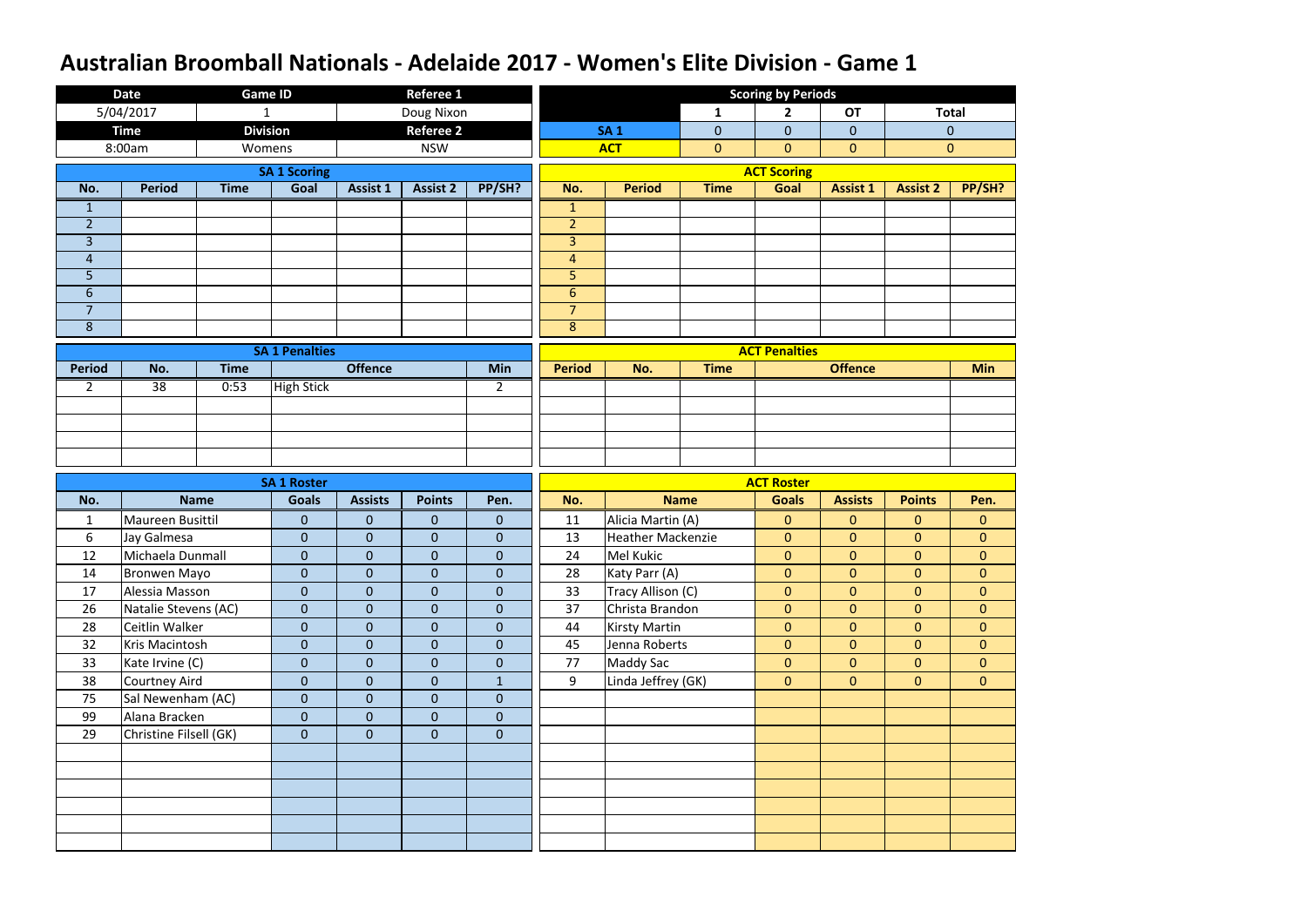|                           | <b>Date</b>           | <b>Game ID</b>          |                        |                  | <b>Referee 1</b> |                  |                     |                         |                | <b>Scoring by Periods</b>        |                                  |                                  |                                  |
|---------------------------|-----------------------|-------------------------|------------------------|------------------|------------------|------------------|---------------------|-------------------------|----------------|----------------------------------|----------------------------------|----------------------------------|----------------------------------|
|                           | 5/04/2017             | $\overline{2}$          |                        |                  | Doug Nixon       |                  |                     |                         | $\mathbf{1}$   | $\mathbf{2}$                     | <b>OT</b>                        |                                  | <b>Total</b>                     |
|                           | <b>Time</b>           | <b>Division</b>         |                        |                  | <b>Referee 2</b> |                  |                     | <b>NSW2</b>             | $\mathbf 0$    | $\overline{0}$                   | $\overline{0}$                   |                                  | $\mathbf 0$                      |
|                           | 8:45am                | Womens                  |                        |                  | SA               |                  |                     | <b>SA2</b>              | $\overline{0}$ | $\overline{0}$                   | $\overline{0}$                   |                                  | $\mathbf{0}$                     |
|                           |                       |                         | <b>NSW 2 Scoring</b>   |                  |                  |                  |                     |                         |                | <b>SA 2 Scoring</b>              |                                  |                                  |                                  |
| No.                       | <b>Period</b>         | <b>Time</b>             | Goal                   | <b>Assist 1</b>  | <b>Assist 2</b>  | PP/SH?           | No.                 | <b>Period</b>           | <b>Time</b>    | Goal                             | <b>Assist 1</b>                  | <b>Assist 2</b>                  | PP/SH?                           |
| $\mathbf{1}$              |                       |                         |                        |                  |                  |                  | $\mathbf{1}$        |                         |                |                                  |                                  |                                  |                                  |
| $\overline{2}$            |                       |                         |                        |                  |                  |                  | 2 <sup>1</sup>      |                         |                |                                  |                                  |                                  |                                  |
| $\overline{3}$            |                       |                         |                        |                  |                  |                  | $\overline{3}$      |                         |                |                                  |                                  |                                  |                                  |
| $\overline{4}$            |                       |                         |                        |                  |                  |                  | $\overline{4}$      |                         |                |                                  |                                  |                                  |                                  |
| 5                         |                       |                         |                        |                  |                  |                  | 5                   |                         |                |                                  |                                  |                                  |                                  |
| $6\,$                     |                       |                         |                        |                  |                  |                  | $6\,$               |                         |                |                                  |                                  |                                  |                                  |
| $\overline{7}$<br>$\bf 8$ |                       |                         |                        |                  |                  |                  | $\overline{7}$<br>8 |                         |                |                                  |                                  |                                  |                                  |
|                           |                       |                         |                        |                  |                  |                  |                     |                         |                |                                  |                                  |                                  |                                  |
|                           |                       |                         | <b>NSW 2 Penalties</b> |                  |                  |                  |                     |                         |                | <b>SA 2 Penalties</b>            |                                  |                                  |                                  |
| <b>Period</b>             | No.                   | <b>Time</b>             |                        | <b>Offence</b>   |                  | <b>Min</b>       | <b>Period</b>       | No.                     | <b>Time</b>    |                                  | <b>Offence</b>                   |                                  | <b>Min</b>                       |
|                           |                       |                         |                        |                  |                  |                  |                     |                         |                |                                  |                                  |                                  |                                  |
|                           |                       |                         |                        |                  |                  |                  |                     |                         |                |                                  |                                  |                                  |                                  |
|                           |                       |                         |                        |                  |                  |                  |                     |                         |                |                                  |                                  |                                  |                                  |
|                           |                       |                         |                        |                  |                  |                  |                     |                         |                |                                  |                                  |                                  |                                  |
|                           |                       |                         |                        |                  |                  |                  |                     |                         |                |                                  |                                  |                                  |                                  |
|                           |                       |                         | <b>NSW 2 Roster</b>    |                  |                  |                  |                     |                         |                | <b>SA 2 Roster</b>               |                                  |                                  |                                  |
| No.                       |                       |                         |                        |                  |                  |                  |                     |                         |                |                                  |                                  |                                  |                                  |
|                           |                       | <b>Name</b>             | <b>Goals</b>           | <b>Assists</b>   | <b>Points</b>    | Pen.             | No.                 |                         | <b>Name</b>    | <b>Goals</b>                     | <b>Assists</b>                   | <b>Points</b>                    | Pen.                             |
| 9                         | Monique Siswandi      |                         | $\mathbf{0}$           | $\mathbf{0}$     | $\mathbf{0}$     | $\mathbf{0}$     | $\mathbf{3}$        | <b>Trish McHendrie</b>  |                | $\mathbf{0}$                     | $\overline{0}$                   | $\overline{0}$                   | $\overline{0}$                   |
| 22                        | Elizabeth Tilly       |                         | $\overline{0}$         | $\pmb{0}$        | $\mathbf 0$      | $\mathbf{0}$     | 15                  | <b>Ashley Taylor</b>    |                | $\mathbf{0}$                     | $\overline{0}$                   | $\overline{0}$                   | $\overline{0}$                   |
| 44                        |                       | Catherine McDonald (AC) | $\overline{0}$         | $\pmb{0}$        | $\mathbf 0$      | $\boldsymbol{0}$ | 22                  | Shanni Muller           |                | $\mathbf{0}$                     | $\overline{0}$                   | 0                                | $\overline{0}$                   |
| 46                        | Emma Lidbury (53)     |                         | $\pmb{0}$              | $\pmb{0}$        | $\boldsymbol{0}$ | $\boldsymbol{0}$ | 29                  | <b>Brydie Wilkins</b>   |                | $\overline{0}$                   | $\overline{0}$                   | $\overline{0}$                   | $\overline{0}$                   |
| 55                        | Tegan Mcelhinney      |                         | $\overline{0}$         | $\mathbf{0}$     | $\mathbf{0}$     | $\overline{0}$   | 30                  | Tania Newcombe          |                | $\overline{0}$                   | $\overline{0}$                   | $\overline{0}$                   | $\overline{0}$                   |
| 60                        | Kerrianne Rigby       |                         | $\overline{0}$         | $\mathbf{0}$     | $\mathbf{0}$     | $\mathbf{0}$     | 36                  | Jane Wells              |                | $\overline{0}$                   | $\overline{0}$                   | $\overline{0}$                   | $\overline{0}$                   |
| 62                        | Chelsea Seddon        |                         | $\overline{0}$         | $\mathbf{0}$     | $\mathbf{0}$     | $\mathbf{0}$     | 40                  | Carla Franson           |                | $\overline{0}$                   | $\overline{0}$                   | $\overline{0}$                   | $\overline{0}$                   |
| 64                        | Louise Tallon (59)    |                         | $\boldsymbol{0}$       | $\mathbf{0}$     | $\mathbf{0}$     | $\overline{0}$   | 42                  | Harmonie Wong           |                | $\overline{0}$                   | $\overline{0}$                   | $\overline{0}$                   | $\overline{0}$                   |
| 65                        | Peta Lea Maguire (58) |                         | $\overline{0}$         | $\mathbf 0$      | $\mathbf{0}$     | $\mathbf{0}$     | 45                  | Zoe Pfieffer            |                | $\overline{0}$                   | $\overline{0}$                   | $\overline{0}$                   | $\overline{0}$                   |
| 82                        | Rebecca Langham (AC)  |                         | $\overline{0}$         | $\mathbf{0}$     | $\overline{0}$   | $\overline{0}$   | 51                  | Aisha Graham            |                | $\overline{0}$                   | $\overline{0}$                   | $\overline{0}$                   | $\overline{0}$                   |
| 85                        | Felicity Hudson (C)   |                         | $\overline{0}$         | $\mathbf{0}$     | $\mathbf{0}$     | $\overline{0}$   | 53                  | Alli Mildren            |                | $\overline{0}$                   | $\mathbf{0}$                     | $\overline{0}$                   | $\overline{0}$                   |
| 33                        | Melanie Lloyd (GK)    |                         | $\mathbf{0}$           | $\boldsymbol{0}$ | $\mathbf{0}$     | $\mathbf{0}$     | 63                  | <b>Birgit Muenzfeld</b> |                | $\overline{0}$                   | $\overline{0}$                   | $\overline{0}$                   | $\overline{0}$                   |
|                           |                       |                         |                        |                  |                  |                  | 66                  | Maddy Plumb             |                | $\overline{0}$                   | $\overline{0}$                   | $\overline{0}$                   | $\overline{0}$                   |
|                           |                       |                         |                        |                  |                  |                  | 73<br>86            | Abi Mortimer            |                | $\overline{0}$<br>$\overline{0}$ | $\overline{0}$<br>$\overline{0}$ | $\overline{0}$<br>$\overline{0}$ | $\overline{0}$<br>$\overline{0}$ |
|                           |                       |                         |                        |                  |                  |                  |                     | Madeleine Tonkin        |                | $\overline{0}$                   | $\overline{0}$                   | $\overline{0}$                   | $\overline{0}$                   |
|                           |                       |                         |                        |                  |                  |                  | 46                  | Lucy Tonkin             |                | $\overline{0}$                   | $\overline{0}$                   | $\overline{0}$                   | $\overline{0}$                   |
|                           |                       |                         |                        |                  |                  |                  |                     | Bridget Whisker (GK)    |                |                                  |                                  |                                  |                                  |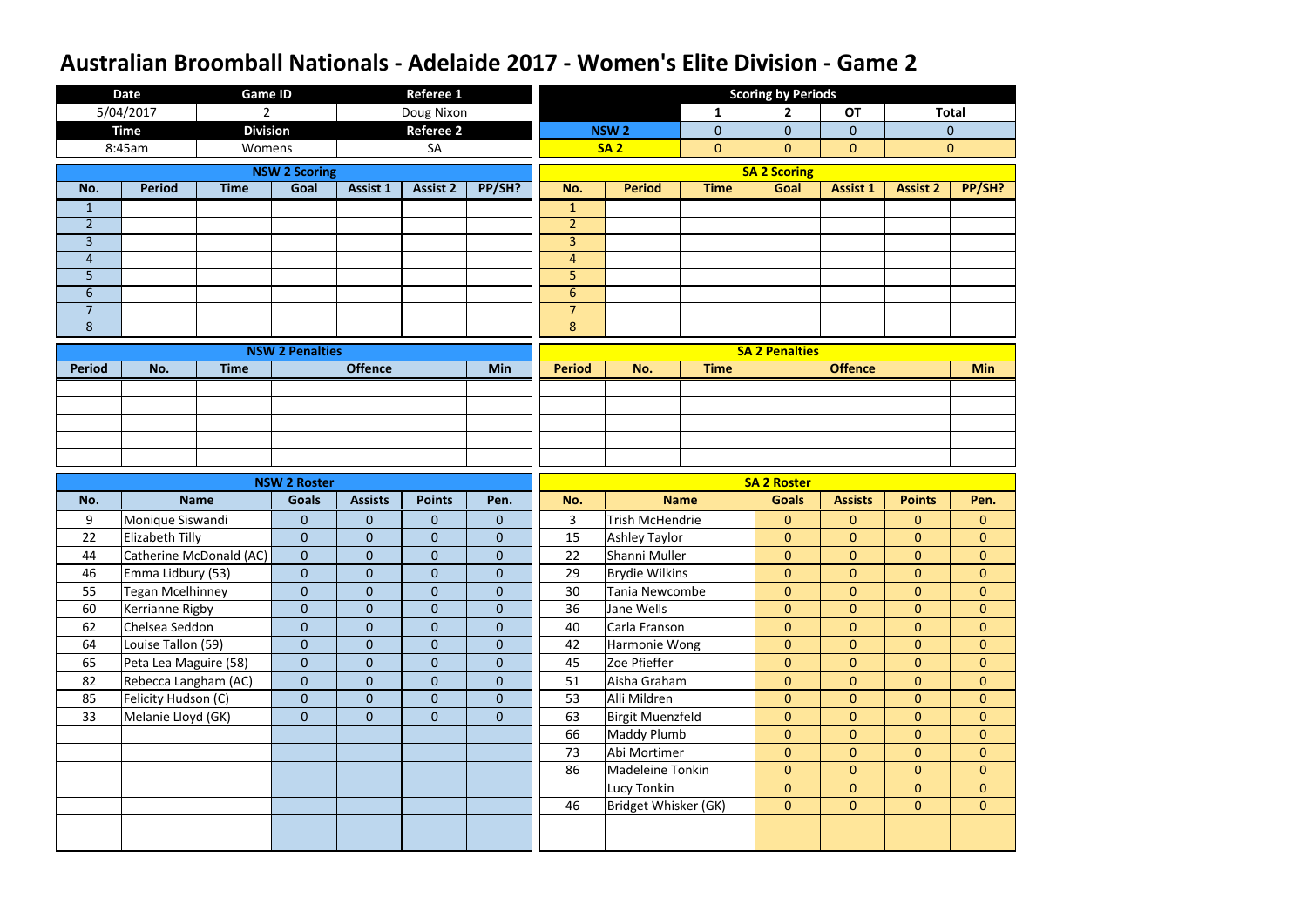|                         | <b>Date</b>                    | <b>Game ID</b>  |                              |                           | <b>Referee 1</b>             |                          |                                  |                                              |                         | <b>Scoring by Periods</b>        |                                  |                                |                                |
|-------------------------|--------------------------------|-----------------|------------------------------|---------------------------|------------------------------|--------------------------|----------------------------------|----------------------------------------------|-------------------------|----------------------------------|----------------------------------|--------------------------------|--------------------------------|
|                         | 5/04/2017                      | 6               |                              |                           | <b>SA</b>                    |                          |                                  |                                              | $\mathbf{1}$            | $\overline{2}$                   | <b>OT</b>                        |                                | <b>Total</b>                   |
|                         | <b>Time</b>                    | <b>Division</b> |                              |                           | <b>Referee 2</b>             |                          |                                  | <b>NSW1</b>                                  | $\mathbf 0$             | $\mathbf{1}$                     | $\overline{0}$                   |                                | $\mathbf{1}$                   |
|                         | 11:45am                        | Womens          |                              |                           | <b>ACT</b>                   |                          |                                  | <b>NSW2</b>                                  | $\mathbf{0}$            | $\overline{0}$                   | $\overline{0}$                   |                                | $\overline{0}$                 |
|                         |                                |                 | <b>NSW 1 Scoring</b>         |                           |                              |                          |                                  |                                              |                         | <b>NSW 2 Scoring</b>             |                                  |                                |                                |
| No.                     | <b>Period</b>                  | <b>Time</b>     | Goal                         | <b>Assist 1</b>           | <b>Assist 2</b>              | PP/SH?                   | No.                              | <b>Period</b>                                | <b>Time</b>             | Goal                             | <b>Assist 1</b>                  | <b>Assist 2</b>                | PP/SH?                         |
| $\mathbf{1}$            | $2^{\circ}$                    | 1:41            | 88                           |                           |                              |                          | $\mathbf{1}$                     |                                              |                         |                                  |                                  |                                |                                |
| $\overline{2}$          |                                |                 |                              |                           |                              |                          | $\overline{2}$                   |                                              |                         |                                  |                                  |                                |                                |
| $\overline{3}$          |                                |                 |                              |                           |                              |                          | $\overline{3}$                   |                                              |                         |                                  |                                  |                                |                                |
| $\overline{4}$          |                                |                 |                              |                           |                              |                          | $\overline{4}$                   |                                              |                         |                                  |                                  |                                |                                |
| 5                       |                                |                 |                              |                           |                              |                          | $\overline{5}$                   |                                              |                         |                                  |                                  |                                |                                |
| $6\,$<br>$\overline{7}$ |                                |                 |                              |                           |                              |                          | $6\phantom{1}$<br>$\overline{7}$ |                                              |                         |                                  |                                  |                                |                                |
| 8                       |                                |                 |                              |                           |                              |                          | $\bf 8$                          |                                              |                         |                                  |                                  |                                |                                |
|                         |                                |                 |                              |                           |                              |                          |                                  |                                              |                         |                                  |                                  |                                |                                |
|                         |                                |                 | <b>NSW 1 Penalties</b>       |                           |                              |                          |                                  |                                              |                         | <b>NSW 2 Penalties</b>           |                                  |                                |                                |
| <b>Period</b>           | No.                            | <b>Time</b>     |                              | <b>Offence</b>            |                              | Min                      | <b>Period</b>                    | No.                                          | <b>Time</b>             |                                  | <b>Offence</b>                   |                                | <b>Min</b>                     |
|                         |                                |                 |                              |                           |                              |                          |                                  |                                              |                         |                                  |                                  |                                |                                |
|                         |                                |                 |                              |                           |                              |                          |                                  |                                              |                         |                                  |                                  |                                |                                |
|                         |                                |                 |                              |                           |                              |                          |                                  |                                              |                         |                                  |                                  |                                |                                |
|                         |                                |                 |                              |                           |                              |                          |                                  |                                              |                         |                                  |                                  |                                |                                |
|                         |                                |                 |                              |                           |                              |                          |                                  |                                              |                         |                                  |                                  |                                |                                |
|                         |                                |                 |                              |                           |                              |                          |                                  |                                              |                         |                                  |                                  |                                |                                |
|                         |                                |                 | <b>NSW 1 Roster</b>          |                           |                              |                          |                                  |                                              |                         | <b>NSW 2 Roster</b>              |                                  |                                |                                |
| No.                     |                                | <b>Name</b>     | <b>Goals</b>                 | <b>Assists</b>            | <b>Points</b>                | Pen.                     | No.                              |                                              | <b>Name</b>             | <b>Goals</b>                     | <b>Assists</b>                   | <b>Points</b>                  | Pen.                           |
| $\overline{4}$<br>17    | Bec Davis (AC)                 |                 | $\mathbf{0}$<br>$\mathbf{0}$ | $\pmb{0}$<br>$\mathbf{0}$ | $\mathbf{0}$<br>$\mathbf{0}$ | $\mathbf{0}$<br>$\theta$ | 9<br>22                          | Monique Siswandi                             |                         | $\overline{0}$<br>$\overline{0}$ | $\overline{0}$<br>$\overline{0}$ | $\mathbf{0}$<br>$\overline{0}$ | $\overline{0}$<br>$\mathbf{0}$ |
| 20                      | Karen Boer (AC)                |                 | $\overline{0}$               | $\pmb{0}$                 | $\mathbf{0}$                 | $\boldsymbol{0}$         | 44                               | Elizabeth Tilly                              |                         | $\overline{0}$                   | $\overline{0}$                   | $\overline{0}$                 | $\overline{0}$                 |
| 45                      | Sarah Hellyer<br>Larissa Moore |                 | $\overline{0}$               | $\overline{0}$            | $\overline{0}$               | $\overline{0}$           | 46                               |                                              | Catherine McDonald (AC) | $\overline{0}$                   | $\overline{0}$                   | $\overline{0}$                 | $\overline{0}$                 |
| 61                      | <b>Shan Brown</b>              |                 | $\mathbf{0}$                 | $\overline{0}$            | $\overline{0}$               | $\overline{0}$           | 55                               | Emma Lidbury (53)<br><b>Tegan Mcelhinney</b> |                         | $\overline{0}$                   | $\overline{0}$                   | $\overline{0}$                 | $\overline{0}$                 |
| 80                      | Dominique Glazier              |                 | $\mathbf{0}$                 | $\mathbf{0}$              | $\mathbf 0$                  | $\mathbf{0}$             | 60                               | Kerrianne Rigby                              |                         | $\overline{0}$                   | $\overline{0}$                   | $\overline{0}$                 | $\overline{0}$                 |
| 88                      | Lauren Yabsley (C)             |                 | $\mathbf{1}$                 | $\mathbf{0}$              | 1                            | $\mathbf{0}$             | 62                               | Chelsea Seddon                               |                         | $\overline{0}$                   | $\overline{0}$                   | $\overline{0}$                 | $\overline{0}$                 |
| 98                      | Jodie Harrison                 |                 | $\pmb{0}$                    | $\pmb{0}$                 | $\pmb{0}$                    | $\mathbf{0}$             | 64                               | Louise Tallon (59)                           |                         | $\mathbf{0}$                     | $\overline{0}$                   | $\overline{0}$                 | $\overline{0}$                 |
| 99                      | Ashlyn Harrison                |                 | $\mathbf{0}$                 | $\mathbf{0}$              | $\mathbf{0}$                 | $\overline{0}$           | 65                               | Peta Lea Maguire (58)                        |                         | $\overline{0}$                   | $\overline{0}$                   | $\overline{0}$                 | $\overline{0}$                 |
| 81                      | Anke Vermeulen (GK)            |                 | $\mathbf{0}$                 | $\pmb{0}$                 | $\overline{0}$               | $\overline{0}$           | 82                               | Rebecca Langham (AC)                         |                         | $\overline{0}$                   | $\overline{0}$                   | $\overline{0}$                 | $\overline{0}$                 |
|                         |                                |                 |                              |                           |                              |                          | 85                               | Felicity Hudson (C)                          |                         | $\overline{0}$                   | $\overline{0}$                   | $\overline{0}$                 | $\overline{0}$                 |
|                         |                                |                 |                              |                           |                              |                          | 33                               | Melanie Lloyd (GK)                           |                         | $\overline{0}$                   | $\overline{0}$                   | $\overline{0}$                 | $\overline{0}$                 |
|                         |                                |                 |                              |                           |                              |                          |                                  |                                              |                         |                                  |                                  |                                |                                |
|                         |                                |                 |                              |                           |                              |                          |                                  |                                              |                         |                                  |                                  |                                |                                |
|                         |                                |                 |                              |                           |                              |                          |                                  |                                              |                         |                                  |                                  |                                |                                |
|                         |                                |                 |                              |                           |                              |                          |                                  |                                              |                         |                                  |                                  |                                |                                |
|                         |                                |                 |                              |                           |                              |                          |                                  |                                              |                         |                                  |                                  |                                |                                |
|                         |                                |                 |                              |                           |                              |                          |                                  |                                              |                         |                                  |                                  |                                |                                |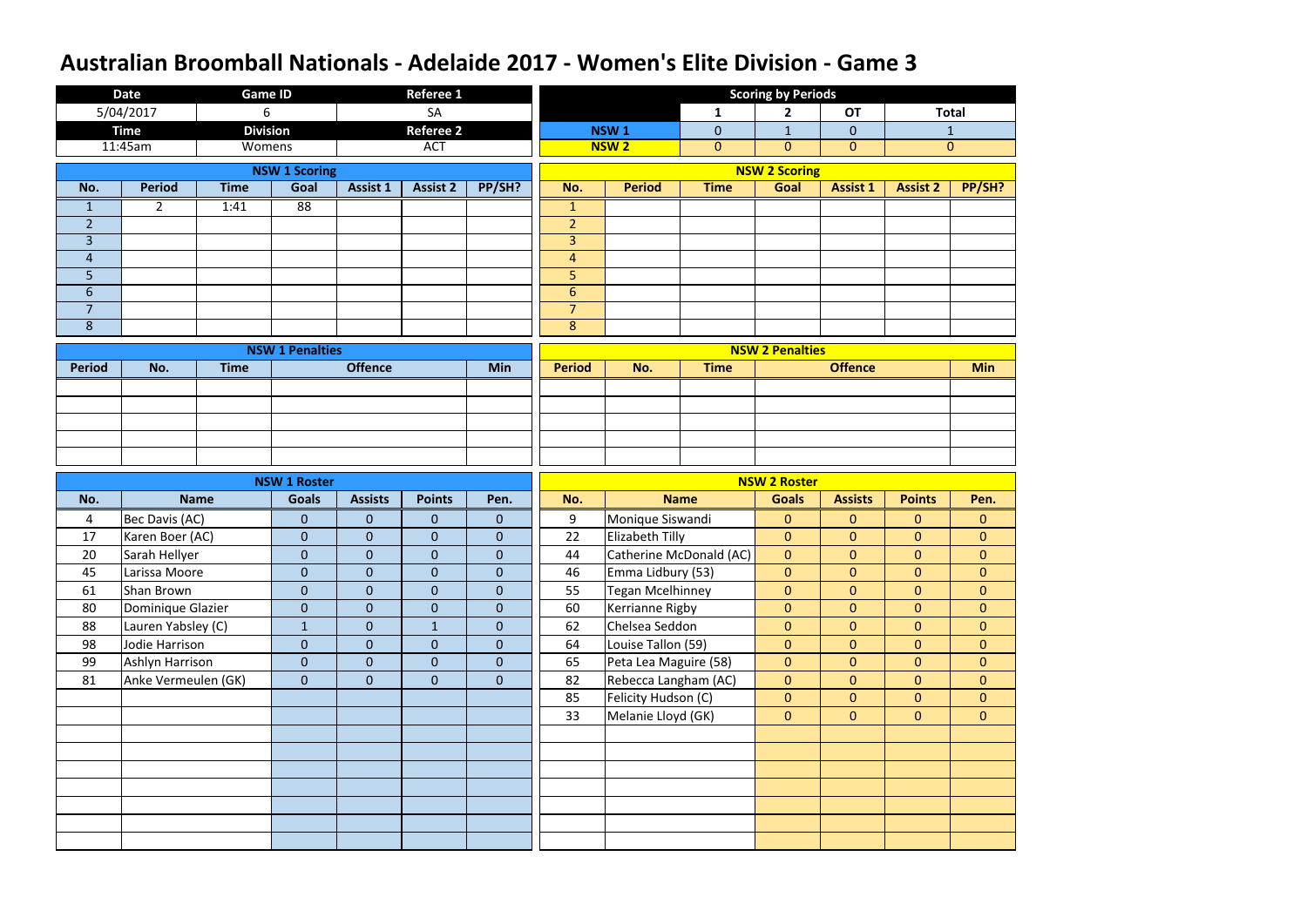|                | <b>Date</b>              | <b>Game ID</b>  |                      |                 | <b>Referee 1</b> |                  |                         |                         |                | <b>Scoring by Periods</b> |                 |                 |                |
|----------------|--------------------------|-----------------|----------------------|-----------------|------------------|------------------|-------------------------|-------------------------|----------------|---------------------------|-----------------|-----------------|----------------|
|                | 5/04/2017                | $\overline{7}$  |                      |                 | <b>NSW</b>       |                  |                         |                         | $\mathbf{1}$   | $\mathbf{2}$              | <b>OT</b>       |                 | <b>Total</b>   |
|                | <b>Time</b>              | <b>Division</b> |                      |                 | <b>Referee 2</b> |                  |                         | <b>ACT</b>              | 3              | $\mathbf{1}$              | $\overline{0}$  |                 | $\overline{4}$ |
|                | 3:00pm                   | Womens          |                      |                 | <b>NSW</b>       |                  |                         | <b>SA2</b>              | $\overline{0}$ | $\overline{0}$            | $\mathbf{0}$    |                 | $\mathbf{0}$   |
|                |                          |                 | <b>ACT Scoring</b>   |                 |                  |                  |                         |                         |                | <b>SA 2 Scoring</b>       |                 |                 |                |
| No.            | <b>Period</b>            | <b>Time</b>     | Goal                 | <b>Assist 1</b> | <b>Assist 2</b>  | PP/SH?           | No.                     | <b>Period</b>           | <b>Time</b>    | Goal                      | <b>Assist 1</b> | <b>Assist 2</b> | PP/SH?         |
| $\mathbf{1}$   | 1                        | 9:50            | 44                   | 11              |                  |                  | $\mathbf{1}$            |                         |                |                           |                 |                 |                |
| $\overline{2}$ | $\mathbf{1}$             | 5:55            | 44                   | 28              |                  |                  | $\overline{2}$          |                         |                |                           |                 |                 |                |
| 3              | $\mathbf{1}$             | 2:26            | 44                   | 11              | 28               |                  | $\overline{\mathbf{3}}$ |                         |                |                           |                 |                 |                |
| $\overline{4}$ | $2^{\circ}$              | 10:29           | 45                   | 37              |                  |                  | $\overline{4}$          |                         |                |                           |                 |                 |                |
| 5              |                          |                 |                      |                 |                  |                  | 5                       |                         |                |                           |                 |                 |                |
| $6\,$          |                          |                 |                      |                 |                  |                  | $6\,$                   |                         |                |                           |                 |                 |                |
| $\overline{7}$ |                          |                 |                      |                 |                  |                  | $\overline{7}$          |                         |                |                           |                 |                 |                |
| $\bf 8$        |                          |                 |                      |                 |                  |                  | 8                       |                         |                |                           |                 |                 |                |
|                |                          |                 | <b>ACT Penalties</b> |                 |                  |                  |                         |                         |                | <b>SA 2 Penalties</b>     |                 |                 |                |
| <b>Period</b>  | No.                      | <b>Time</b>     |                      | <b>Offence</b>  |                  | <b>Min</b>       | <b>Period</b>           | No.                     | <b>Time</b>    |                           | <b>Offence</b>  |                 | <b>Min</b>     |
|                |                          |                 |                      |                 |                  |                  | $\mathbf{1}$            | 29                      | 2:17           | <b>Checking</b>           |                 |                 | $\overline{2}$ |
|                |                          |                 |                      |                 |                  |                  | $\mathbf{1}$            | 22                      | 0:54           | <b>High stick</b>         |                 |                 | $2^{\circ}$    |
|                |                          |                 |                      |                 |                  |                  |                         |                         |                |                           |                 |                 |                |
|                |                          |                 |                      |                 |                  |                  |                         |                         |                |                           |                 |                 |                |
|                |                          |                 |                      |                 |                  |                  |                         |                         |                |                           |                 |                 |                |
|                |                          |                 |                      |                 |                  |                  |                         |                         |                |                           |                 |                 |                |
|                |                          |                 | <b>ACT Roster</b>    |                 |                  |                  |                         |                         |                | <b>SA 2 Roster</b>        |                 |                 |                |
| No.            |                          | <b>Name</b>     | <b>Goals</b>         | <b>Assists</b>  | <b>Points</b>    | Pen.             | No.                     |                         | <b>Name</b>    | <b>Goals</b>              | <b>Assists</b>  | <b>Points</b>   | Pen.           |
| 11             | Alicia Martin (A)        |                 | $\mathbf{0}$         | $\overline{2}$  | $\overline{2}$   | $\mathbf{0}$     | $\overline{3}$          | <b>Trish McHendrie</b>  |                | $\mathbf{0}$              | $\mathbf{0}$    | $\mathbf{0}$    | $\mathbf{0}$   |
| 13             | <b>Heather Mackenzie</b> |                 | $\overline{0}$       | $\pmb{0}$       | $\mathbf{0}$     | $\overline{0}$   | 15                      | <b>Ashley Taylor</b>    |                | $\mathbf{0}$              | $\overline{0}$  | $\overline{0}$  | $\overline{0}$ |
| 24             | Mel Kukic                |                 | $\overline{0}$       | $\pmb{0}$       | $\mathbf 0$      | $\boldsymbol{0}$ | 22                      | Shanni Muller           |                | $\overline{0}$            | $\overline{0}$  | $\overline{0}$  | $\mathbf{1}$   |
| 28             | Katy Parr (A)            |                 | $\pmb{0}$            | $\overline{2}$  | $\overline{2}$   | $\overline{0}$   | 29                      | Brydie Wilkins          |                | $\mathbf{0}$              | $\overline{0}$  | $\overline{0}$  | $\mathbf{1}$   |
| 33             | Tracy Allison (C)        |                 | $\overline{0}$       | $\mathbf{0}$    | $\mathbf{0}$     | $\overline{0}$   | 30                      | Tania Newcombe          |                | $\overline{0}$            | $\overline{0}$  | $\overline{0}$  | $\overline{0}$ |
| 37             | Christa Brandon          |                 | $\boldsymbol{0}$     | $\mathbf{1}$    | $\mathbf{1}$     | $\mathbf{0}$     | 36                      | Jane Wells              |                | $\overline{0}$            | $\overline{0}$  | $\overline{0}$  | $\overline{0}$ |
| 44             | <b>Kirsty Martin</b>     |                 | $\overline{3}$       | $\mathbf{0}$    | 3                | $\overline{0}$   | 40                      | Carla Franson           |                | $\overline{0}$            | $\overline{0}$  | $\overline{0}$  | $\overline{0}$ |
| 45             | Jenna Roberts            |                 | $\mathbf{1}$         | $\mathbf{0}$    | $\mathbf{1}$     | $\overline{0}$   | 42                      | Harmonie Wong           |                | $\overline{0}$            | $\overline{0}$  | $\overline{0}$  | $\overline{0}$ |
| 77             | <b>Maddy Sac</b>         |                 | $\overline{0}$       | $\mathbf{0}$    | $\mathbf{0}$     | $\overline{0}$   | 45                      | Zoe Pfieffer            |                | $\overline{0}$            | $\overline{0}$  | $\overline{0}$  | $\overline{0}$ |
|                | Linda Jeffrey (GK)       |                 | $\overline{0}$       | $\mathbf{0}$    | $\mathbf{0}$     | $\boldsymbol{0}$ | 51                      | Aisha Graham            |                | $\overline{0}$            | $\overline{0}$  | $\overline{0}$  | $\overline{0}$ |
|                |                          |                 |                      |                 |                  |                  | 53                      | Alli Mildren            |                | $\overline{0}$            | $\mathbf{0}$    | $\overline{0}$  | $\overline{0}$ |
|                |                          |                 |                      |                 |                  |                  | 63                      | <b>Birgit Muenzfeld</b> |                | $\overline{0}$            | $\overline{0}$  | $\overline{0}$  | $\overline{0}$ |
|                |                          |                 |                      |                 |                  |                  | 66                      | Maddy Plumb             |                | $\overline{0}$            | $\overline{0}$  | $\overline{0}$  | $\overline{0}$ |
|                |                          |                 |                      |                 |                  |                  | 73                      | Abi Mortimer            |                | $\overline{0}$            | $\overline{0}$  | $\overline{0}$  | $\overline{0}$ |
|                |                          |                 |                      |                 |                  |                  | 86                      | Madeleine Tonkin        |                | $\overline{0}$            | $\overline{0}$  | $\overline{0}$  | $\overline{0}$ |
|                |                          |                 |                      |                 |                  |                  |                         | Lucy Tonkin             |                | $\overline{0}$            | $\overline{0}$  | $\overline{0}$  | $\overline{0}$ |
|                |                          |                 |                      |                 |                  |                  | 46                      | Bridget Whisker (GK)    |                | $\overline{0}$            | $\overline{0}$  | $\overline{0}$  | $\overline{0}$ |
|                |                          |                 |                      |                 |                  |                  |                         |                         |                |                           |                 |                 |                |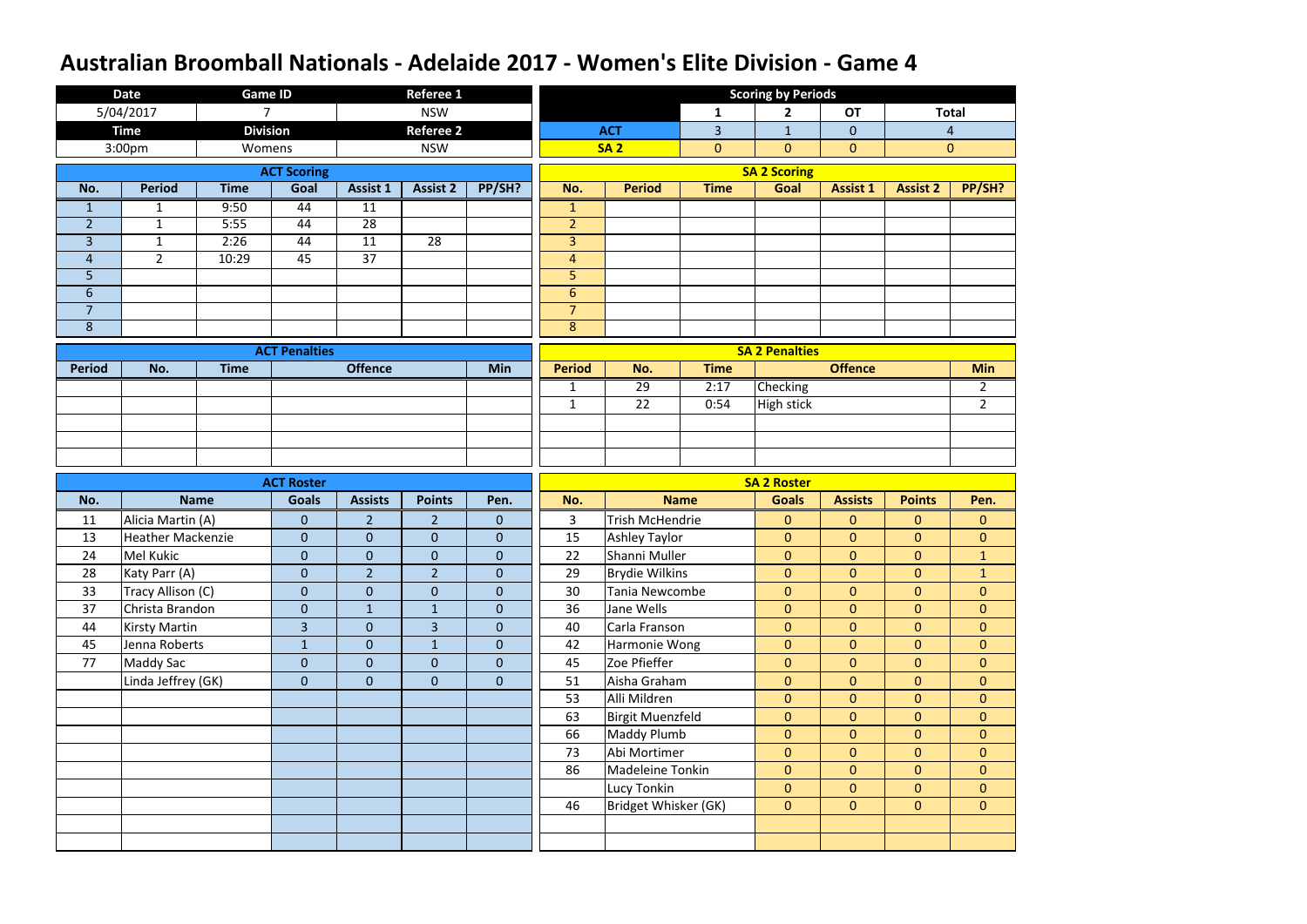|                | <b>Date</b>              | <b>Game ID</b>  |                      |                  | <b>Referee 1</b> |                  |                |                     |              | <b>Scoring by Periods</b> |                 |                 |                  |
|----------------|--------------------------|-----------------|----------------------|------------------|------------------|------------------|----------------|---------------------|--------------|---------------------------|-----------------|-----------------|------------------|
|                | 5/04/2017                | 11              |                      |                  | SA               |                  |                |                     | $\mathbf{1}$ | $\mathbf{2}$              | <b>OT</b>       |                 | <b>Total</b>     |
|                | <b>Time</b>              | <b>Division</b> |                      |                  | <b>Referee 2</b> |                  |                | <b>ACT</b>          | $\mathbf 0$  | $\overline{0}$            | $\overline{0}$  |                 | $\overline{0}$   |
|                | 6:00pm                   | Womens          |                      |                  | SA               |                  |                | NSW <sub>1</sub>    | $\mathbf{1}$ | $\mathbf{1}$              | $\overline{0}$  |                 | $\overline{2}$   |
|                |                          |                 | <b>ACT Scoring</b>   |                  |                  |                  |                |                     |              | <b>NSW 1 Scoring</b>      |                 |                 |                  |
| No.            | <b>Period</b>            | <b>Time</b>     | Goal                 | <b>Assist 1</b>  | <b>Assist 2</b>  | PP/SH?           | No.            | <b>Period</b>       | <b>Time</b>  | Goal                      | <b>Assist 1</b> | <b>Assist 2</b> | PP/SH?           |
| $\mathbf{1}$   |                          |                 |                      |                  |                  |                  | $\mathbf{1}$   | $\mathbf{1}$        | 11:44        | 4                         | 45              |                 |                  |
| $\overline{2}$ |                          |                 |                      |                  |                  |                  | $\overline{2}$ | $2^{\circ}$         | 13:27        | $\overline{4}$            | 45              |                 |                  |
| $\overline{3}$ |                          |                 |                      |                  |                  |                  | $\overline{3}$ |                     |              |                           |                 |                 |                  |
| $\overline{4}$ |                          |                 |                      |                  |                  |                  | 4              |                     |              |                           |                 |                 |                  |
| 5              |                          |                 |                      |                  |                  |                  | 5              |                     |              |                           |                 |                 |                  |
| $6\,$          |                          |                 |                      |                  |                  |                  | $\sqrt{6}$     |                     |              |                           |                 |                 |                  |
| $\overline{7}$ |                          |                 |                      |                  |                  |                  | $\overline{7}$ |                     |              |                           |                 |                 |                  |
| $\bf 8$        |                          |                 |                      |                  |                  |                  | 8              |                     |              |                           |                 |                 |                  |
|                |                          |                 | <b>ACT Penalties</b> |                  |                  |                  |                |                     |              | <b>NSW 1 Penalties</b>    |                 |                 |                  |
| <b>Period</b>  | No.                      | <b>Time</b>     |                      | <b>Offence</b>   |                  | <b>Min</b>       | <b>Period</b>  | No.                 | <b>Time</b>  |                           | <b>Offence</b>  |                 | <b>Min</b>       |
|                |                          |                 |                      |                  |                  |                  |                |                     |              |                           |                 |                 |                  |
|                |                          |                 |                      |                  |                  |                  |                |                     |              |                           |                 |                 |                  |
|                |                          |                 |                      |                  |                  |                  |                |                     |              |                           |                 |                 |                  |
|                |                          |                 |                      |                  |                  |                  |                |                     |              |                           |                 |                 |                  |
|                |                          |                 |                      |                  |                  |                  |                |                     |              |                           |                 |                 |                  |
|                |                          |                 |                      |                  |                  |                  |                |                     |              |                           |                 |                 |                  |
|                |                          |                 | <b>ACT Roster</b>    |                  |                  |                  |                |                     |              | <b>NSW 1 Roster</b>       |                 |                 |                  |
| No.            |                          | <b>Name</b>     | <b>Goals</b>         | <b>Assists</b>   | <b>Points</b>    | Pen.             | No.            |                     | <b>Name</b>  | <b>Goals</b>              | <b>Assists</b>  | <b>Points</b>   | Pen.             |
| 11             | Alicia Martin (A)        |                 | $\mathbf{0}$         | $\mathbf{0}$     | $\mathbf 0$      | $\mathbf{0}$     | 4              | Bec Davis (AC)      |              | $\overline{2}$            | $\overline{0}$  | $\overline{2}$  | $\mathbf{0}$     |
| 13             | <b>Heather Mackenzie</b> |                 | $\mathbf{0}$         | $\mathbf{0}$     | $\mathbf 0$      | $\mathbf{0}$     | 17             | Karen Boer (AC)     |              | $\overline{0}$            | $\overline{0}$  | $\overline{0}$  | $\overline{0}$   |
| 24             | Mel Kukic                |                 | $\mathbf 0$          | $\boldsymbol{0}$ | $\overline{0}$   | $\mathbf 0$      | 20             | Sarah Hellyer       |              | $\overline{0}$            | $\overline{0}$  | $\overline{0}$  | $\boldsymbol{0}$ |
| 28             | Katy Parr (A)            |                 | $\pmb{0}$            | $\pmb{0}$        | $\boldsymbol{0}$ | $\boldsymbol{0}$ | 33             | Mel Lloyd           |              | $\overline{0}$            | $\overline{0}$  | $\overline{0}$  | $\mathbf{0}$     |
| 33             | Tracy Allison (C)        |                 | $\overline{0}$       | $\mathbf{0}$     | $\overline{0}$   | $\overline{0}$   | 45             | Larissa Moore       |              | $\overline{0}$            | $\overline{2}$  | $\overline{2}$  | $\overline{0}$   |
| 37             | Christa Brandon          |                 | $\boldsymbol{0}$     | $\mathbf{0}$     | $\mathbf 0$      | $\overline{0}$   | 61             | Shan Brown          |              | $\overline{0}$            | $\overline{0}$  | $\overline{0}$  | $\overline{0}$   |
| 44             | <b>Kirsty Martin</b>     |                 | $\boldsymbol{0}$     | $\mathbf{0}$     | $\mathbf 0$      | $\overline{0}$   | 80             | Dominique Glazier   |              | $\overline{0}$            | $\overline{0}$  | $\overline{0}$  | $\overline{0}$   |
| 45             | Jenna Roberts            |                 | $\boldsymbol{0}$     | $\mathbf{0}$     | $\mathbf 0$      | $\overline{0}$   | 88             | Lauren Yabsley (C)  |              | $\overline{0}$            | $\overline{0}$  | $\overline{0}$  | $\overline{0}$   |
| 77             | <b>Maddy Sac</b>         |                 | $\boldsymbol{0}$     | $\mathbf{0}$     | $\mathbf 0$      | $\overline{0}$   | 98             | Jodie Harrison      |              | $\overline{0}$            | $\overline{0}$  | $\overline{0}$  | $\overline{0}$   |
|                | Linda Jeffrey (GK)       |                 | $\mathbf{0}$         | $\mathbf{0}$     | $\overline{0}$   | $\overline{0}$   | 99             | Ashlyn Harrison     |              | $\overline{0}$            | $\overline{0}$  | $\overline{0}$  | $\mathbf{0}$     |
|                |                          |                 |                      |                  |                  |                  | 81             | Anke Vermeulen (GK) |              | $\overline{0}$            | $\overline{0}$  | $\overline{0}$  | $\overline{0}$   |
|                |                          |                 |                      |                  |                  |                  |                |                     |              |                           |                 |                 |                  |
|                |                          |                 |                      |                  |                  |                  |                |                     |              |                           |                 |                 |                  |
|                |                          |                 |                      |                  |                  |                  |                |                     |              |                           |                 |                 |                  |
|                |                          |                 |                      |                  |                  |                  |                |                     |              |                           |                 |                 |                  |
|                |                          |                 |                      |                  |                  |                  |                |                     |              |                           |                 |                 |                  |
|                |                          |                 |                      |                  |                  |                  |                |                     |              |                           |                 |                 |                  |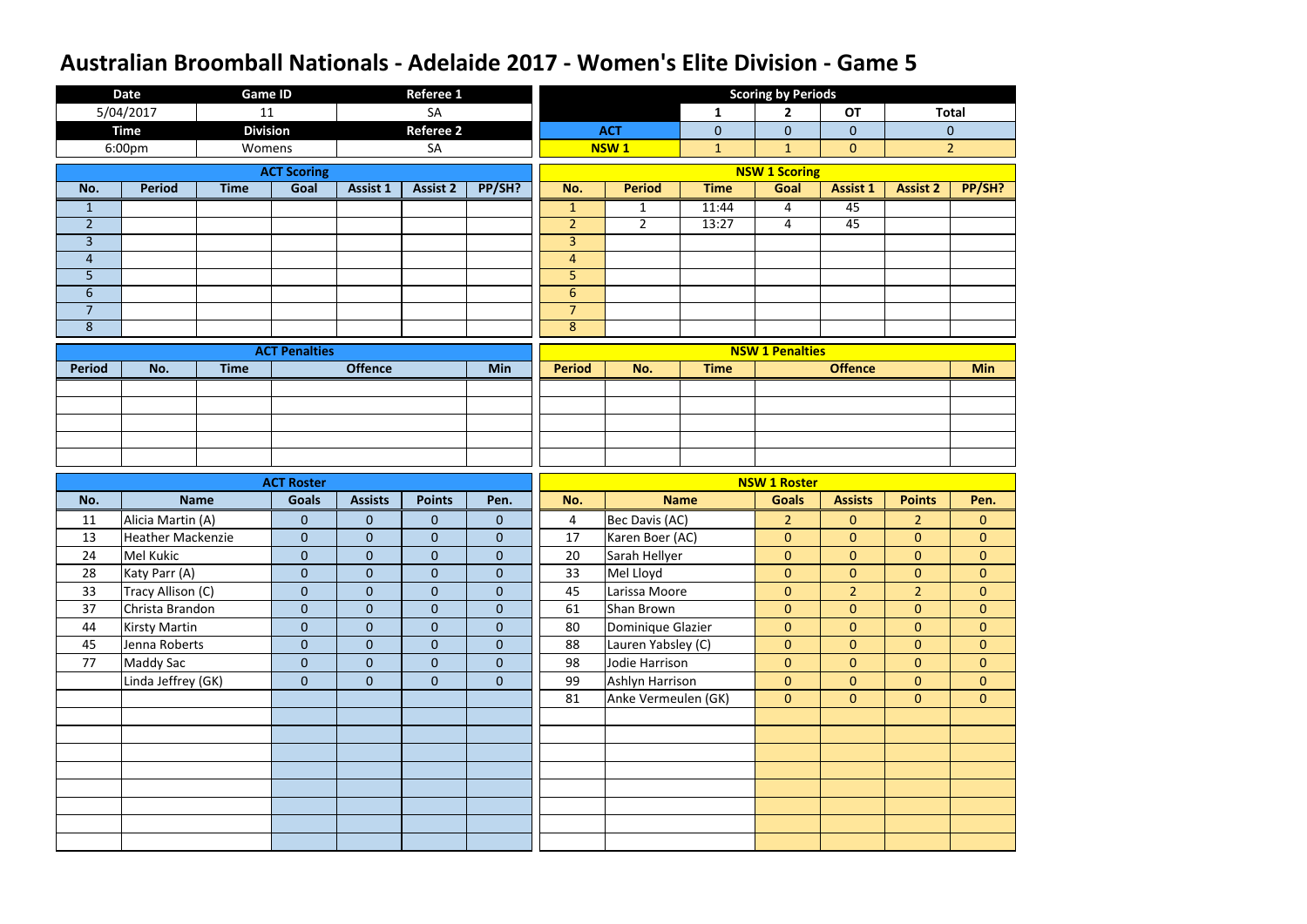|                | <b>Date</b>            | <b>Game ID</b>  |                       |                 | Referee 1        |                  |                |                         |                | <b>Scoring by Periods</b> |                 |                 |                |
|----------------|------------------------|-----------------|-----------------------|-----------------|------------------|------------------|----------------|-------------------------|----------------|---------------------------|-----------------|-----------------|----------------|
|                | 5/04/2017              | 12              |                       |                 | <b>NSW</b>       |                  |                |                         | $\mathbf{1}$   | $\mathbf{2}$              | <b>OT</b>       |                 | <b>Total</b>   |
|                | <b>Time</b>            | <b>Division</b> |                       |                 | <b>Referee 2</b> |                  |                | <b>SA1</b>              | 5              | $\mathbf{1}$              | $\overline{0}$  |                 | 6              |
|                | 6:45pm                 | Womens          |                       |                 | <b>NSW</b>       |                  |                | <b>SA2</b>              | $\overline{0}$ | $\overline{0}$            | $\overline{0}$  |                 | $\mathbf{0}$   |
|                |                        |                 | <b>SA 1 Scoring</b>   |                 |                  |                  |                |                         |                | <b>SA 2 Scoring</b>       |                 |                 |                |
| No.            | <b>Period</b>          | <b>Time</b>     | Goal                  | <b>Assist 1</b> | <b>Assist 2</b>  | PP/SH?           | No.            | <b>Period</b>           | <b>Time</b>    | Goal                      | <b>Assist 1</b> | <b>Assist 2</b> | PP/SH?         |
| $\mathbf{1}$   | $\mathbf{1}$           | 10:02           | 99                    |                 |                  |                  | $\mathbf{1}$   |                         |                |                           |                 |                 |                |
| $\overline{2}$ | $\mathbf{1}$           | 7:33            | 6                     | 99              |                  |                  | $\overline{2}$ |                         |                |                           |                 |                 |                |
| 3              | $\mathbf{1}$           | 7:10            | 14                    | 28              |                  |                  | $\overline{3}$ |                         |                |                           |                 |                 |                |
| $\overline{4}$ | $\mathbf{1}$           | 4:01            | 38                    | 32              |                  |                  | $\overline{4}$ |                         |                |                           |                 |                 |                |
| 5              | $\mathbf{1}$           | 3:06            | 17                    | 33              |                  |                  | 5              |                         |                |                           |                 |                 |                |
| $6\phantom{1}$ | $2^{\circ}$            | 4:12            | $\overline{75}$       | $\overline{33}$ |                  |                  | $6\phantom{1}$ |                         |                |                           |                 |                 |                |
| $\overline{7}$ |                        |                 |                       |                 |                  |                  | $\overline{7}$ |                         |                |                           |                 |                 |                |
| 8              |                        |                 |                       |                 |                  |                  | $8\phantom{1}$ |                         |                |                           |                 |                 |                |
|                |                        |                 | <b>SA 1 Penalties</b> |                 |                  |                  |                |                         |                | <b>SA 2 Penalties</b>     |                 |                 |                |
| <b>Period</b>  | No.                    | <b>Time</b>     |                       | <b>Offence</b>  |                  | Min              | <b>Period</b>  | No.                     | <b>Time</b>    |                           | <b>Offence</b>  |                 | <b>Min</b>     |
|                |                        |                 |                       |                 |                  |                  |                |                         |                |                           |                 |                 |                |
|                |                        |                 |                       |                 |                  |                  |                |                         |                |                           |                 |                 |                |
|                |                        |                 |                       |                 |                  |                  |                |                         |                |                           |                 |                 |                |
|                |                        |                 |                       |                 |                  |                  |                |                         |                |                           |                 |                 |                |
|                |                        |                 |                       |                 |                  |                  |                |                         |                |                           |                 |                 |                |
|                |                        |                 |                       |                 |                  |                  |                |                         |                |                           |                 |                 |                |
|                |                        |                 | <b>SA 1 Roster</b>    |                 |                  |                  |                |                         |                | <b>SA 2 Roster</b>        |                 |                 |                |
| No.            |                        | <b>Name</b>     | <b>Goals</b>          | <b>Assists</b>  | <b>Points</b>    | Pen.             | No.            |                         | <b>Name</b>    | <b>Goals</b>              | <b>Assists</b>  | <b>Points</b>   | Pen.           |
| $\mathbf{1}$   | Maureen Busittil       |                 | $\mathbf{0}$          | $\pmb{0}$       | $\mathbf{0}$     | $\mathbf{0}$     | $\mathbf{3}$   | <b>Trish McHendrie</b>  |                | $\mathbf{0}$              | $\overline{0}$  | $\overline{0}$  | $\overline{0}$ |
| 6              | Jay Galmesa            |                 | $\mathbf{1}$          | $\pmb{0}$       | $\mathbf{1}$     | $\overline{0}$   | 15             | <b>Ashley Taylor</b>    |                | $\overline{0}$            | $\overline{0}$  | $\overline{0}$  | $\overline{0}$ |
| 12             | Michaela Dunmall       |                 | $\overline{0}$        | $\pmb{0}$       | $\mathbf{0}$     | $\pmb{0}$        | 22             | Shanni Muller           |                | $\mathbf{0}$              | $\overline{0}$  | $\overline{0}$  | $\overline{0}$ |
| 14             | <b>Bronwen Mayo</b>    |                 | $\mathbf 1$           | $\overline{0}$  | $\mathbf 1$      | $\boldsymbol{0}$ | 29             | <b>Brydie Wilkins</b>   |                | $\overline{0}$            | $\overline{0}$  | $\overline{0}$  | $\overline{0}$ |
| 17             | Alessia Masson         |                 | $\mathbf{1}$          | $\mathbf{0}$    | $\mathbf{1}$     | $\mathbf{0}$     | 30             | Tania Newcombe          |                | $\overline{0}$            | $\overline{0}$  | $\overline{0}$  | $\overline{0}$ |
| 26             | Natalie Stevens (AC)   |                 | $\overline{0}$        | $\mathbf{0}$    | $\overline{0}$   | $\mathbf{0}$     | 36             | Jane Wells              |                | $\overline{0}$            | $\overline{0}$  | $\overline{0}$  | $\overline{0}$ |
| 28             | Ceitlin Walker         |                 | $\mathbf{0}$          |                 | $\mathbf{1}$     | $\overline{0}$   | 40             | Carla Franson           |                | $\overline{0}$            | $\overline{0}$  | $\overline{0}$  | $\overline{0}$ |
| 32             | Kris Macintosh         |                 | $\overline{0}$        | $\mathbf{1}$    | $\mathbf{1}$     | $\overline{0}$   | 42             | Harmonie Wong           |                | $\overline{0}$            | $\overline{0}$  | $\overline{0}$  | $\overline{0}$ |
| 33             | Kate Irvine (C)        |                 | $\overline{0}$        | $\overline{2}$  | $\overline{2}$   | $\mathbf{0}$     | 45             | Zoe Pfieffer            |                | $\overline{0}$            | $\overline{0}$  | $\overline{0}$  | $\overline{0}$ |
| 38             | Courtney Aird          |                 | $\mathbf{1}$          | $\mathbf{0}$    | $\mathbf{1}$     | $\overline{0}$   | 51             | Aisha Graham            |                | $\overline{0}$            | $\overline{0}$  | $\overline{0}$  | $\overline{0}$ |
| 75             | Sal Newenham (AC)      |                 | $\mathbf{1}$          | $\mathbf{0}$    | $\mathbf{1}$     | $\overline{0}$   | 53             | Alli Mildren            |                | $\overline{0}$            | $\overline{0}$  | $\overline{0}$  | $\overline{0}$ |
| 99             | Alana Bracken          |                 | $\mathbf{1}$          | $\mathbf{1}$    | $\overline{2}$   | $\mathbf{0}$     | 63             | <b>Birgit Muenzfeld</b> |                | $\overline{0}$            | $\overline{0}$  | $\overline{0}$  | $\overline{0}$ |
| 29             | Christine Filsell (GK) |                 | $\overline{0}$        | $\mathbf{0}$    | $\overline{0}$   | $\mathbf{0}$     | 66             | Maddy Plumb             |                | $\overline{0}$            | $\overline{0}$  | $\overline{0}$  | $\overline{0}$ |
|                |                        |                 |                       |                 |                  |                  | 73             | Abi Mortimer            |                | $\overline{0}$            | $\overline{0}$  | $\overline{0}$  | $\overline{0}$ |
|                |                        |                 |                       |                 |                  |                  | 86             | Madeleine Tonkin        |                | $\overline{0}$            | $\overline{0}$  | $\overline{0}$  | $\overline{0}$ |
|                |                        |                 |                       |                 |                  |                  |                | Lucy Tonkin             |                | $\overline{0}$            | $\overline{0}$  | $\overline{0}$  | $\overline{0}$ |
|                |                        |                 |                       |                 |                  |                  | 46             | Bridget Whisker (GK)    |                | $\mathbf{0}$              | $\overline{0}$  | $\overline{0}$  | $\overline{0}$ |
|                |                        |                 |                       |                 |                  |                  |                |                         |                |                           |                 |                 |                |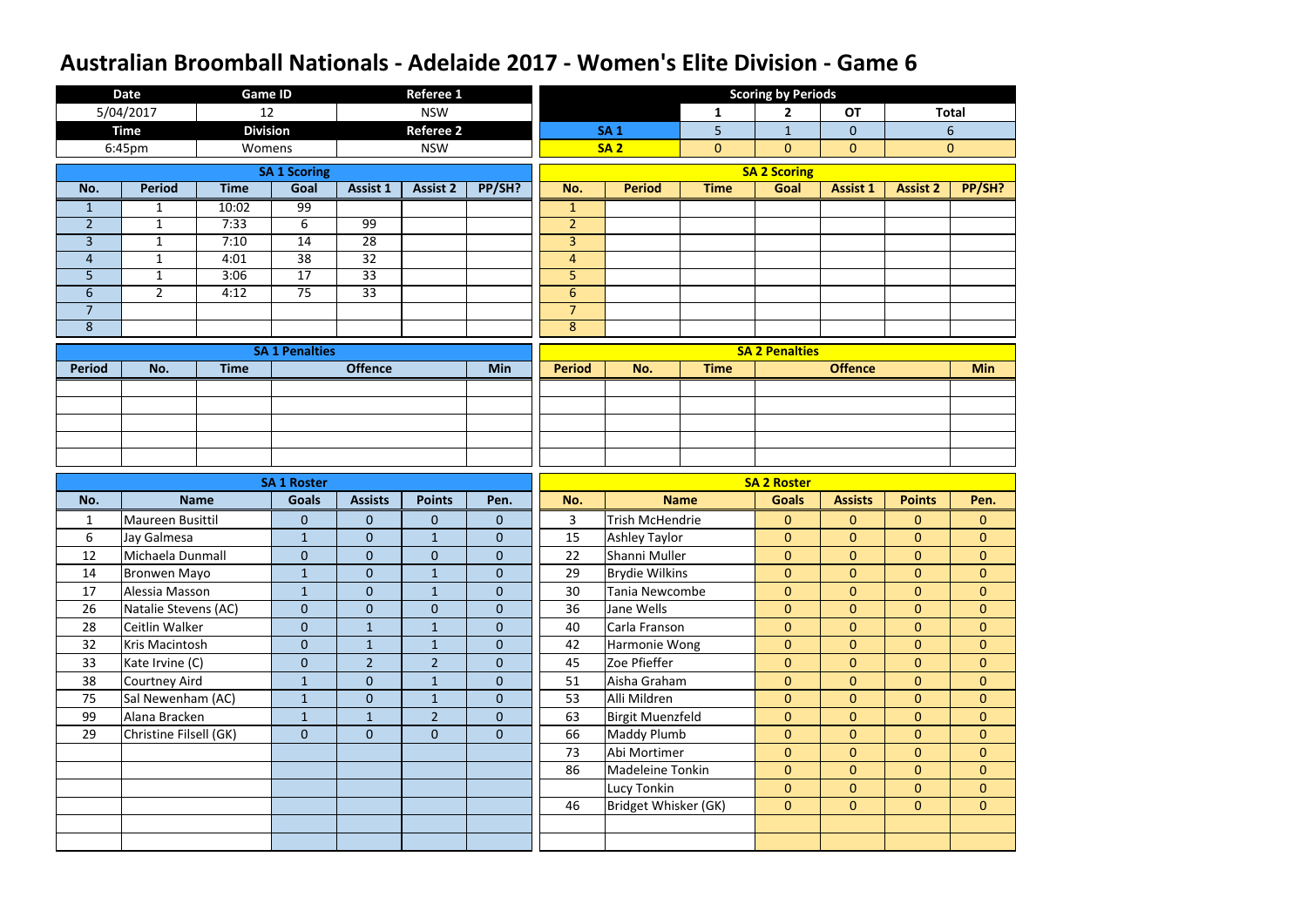|                | <b>Date</b>            |             | <b>Game ID</b>        |                 | <b>Referee 1</b> |                |                |                     |                | <b>Scoring by Periods</b> |                 |                 |                |
|----------------|------------------------|-------------|-----------------------|-----------------|------------------|----------------|----------------|---------------------|----------------|---------------------------|-----------------|-----------------|----------------|
|                | 6/04/2017              | 16          |                       |                 | Doug Nixon       |                |                |                     | 1              | $\overline{\mathbf{2}}$   | <b>OT</b>       |                 | <b>Total</b>   |
|                | <b>Time</b>            |             | <b>Division</b>       |                 | <b>Referee 2</b> |                |                | <b>SA1</b>          | $\mathbf{1}$   | $\overline{0}$            | $\overline{0}$  |                 | $\mathbf{1}$   |
|                | 10:15am                |             | Womens                |                 | <b>ACT</b>       |                |                | <b>NSW1</b>         | $\overline{0}$ | $\overline{0}$            | $\overline{0}$  |                 | $\mathbf{0}$   |
|                |                        |             | <b>SA 1 Scoring</b>   |                 |                  |                |                |                     |                | <b>NSW 1 Scoring</b>      |                 |                 |                |
| No.            | <b>Period</b>          | <b>Time</b> | Goal                  | Assist 1        | <b>Assist 2</b>  | PP/SH?         | No.            | <b>Period</b>       | <b>Time</b>    | Goal                      | <b>Assist 1</b> | <b>Assist 2</b> | PP/SH?         |
| $\mathbf{1}$   | $\mathbf{1}$           | 13:07       | $\overline{33}$       | $\overline{28}$ |                  |                | $\mathbf{1}$   |                     |                |                           |                 |                 |                |
| $\overline{2}$ |                        |             |                       |                 |                  |                | $\overline{2}$ |                     |                |                           |                 |                 |                |
| $\overline{3}$ |                        |             |                       |                 |                  |                | $\overline{3}$ |                     |                |                           |                 |                 |                |
| $\overline{4}$ |                        |             |                       |                 |                  |                | $\overline{4}$ |                     |                |                           |                 |                 |                |
| 5              |                        |             |                       |                 |                  |                | 5              |                     |                |                           |                 |                 |                |
| 6              |                        |             |                       |                 |                  |                | $6\phantom{1}$ |                     |                |                           |                 |                 |                |
| $\overline{7}$ |                        |             |                       |                 |                  |                | $\overline{7}$ |                     |                |                           |                 |                 |                |
| 8              |                        |             |                       |                 |                  |                | 8              |                     |                |                           |                 |                 |                |
|                |                        |             | <b>SA 1 Penalties</b> |                 |                  |                |                |                     |                | <b>NSW 1 Penalties</b>    |                 |                 |                |
| <b>Period</b>  | No.                    | <b>Time</b> |                       | <b>Offence</b>  |                  | <b>Min</b>     | <b>Period</b>  | No.                 | <b>Time</b>    |                           | <b>Offence</b>  |                 | <b>Min</b>     |
| $\overline{2}$ | 38                     | 7:55        | <b>High stick</b>     |                 |                  | $\overline{2}$ | $\mathbf{1}$   | 61                  | 9:47           | Too many players          |                 |                 | $\overline{2}$ |
|                |                        |             |                       |                 |                  |                |                |                     |                |                           |                 |                 |                |
|                |                        |             |                       |                 |                  |                |                |                     |                |                           |                 |                 |                |
|                |                        |             |                       |                 |                  |                |                |                     |                |                           |                 |                 |                |
|                |                        |             |                       |                 |                  |                |                |                     |                |                           |                 |                 |                |
|                |                        |             |                       |                 |                  |                |                |                     |                |                           |                 |                 |                |
|                |                        |             | <b>SA 1 Roster</b>    |                 |                  |                |                |                     |                | <b>NSW 1 Roster</b>       |                 |                 |                |
| No.            |                        | <b>Name</b> | <b>Goals</b>          | <b>Assists</b>  | <b>Points</b>    | Pen.           | No.            |                     | <b>Name</b>    | <b>Goals</b>              | <b>Assists</b>  | <b>Points</b>   | Pen.           |
| $\mathbf{1}$   | Maureen Busittil       |             | $\pmb{0}$             | $\mathbf{0}$    | $\mathbf 0$      | $\overline{0}$ | 4              | Bec Davis (AC)      |                | $\overline{0}$            | $\overline{0}$  | $\overline{0}$  | $\mathbf{0}$   |
| 6              | Jay Galmesa            |             | $\mathbf{0}$          | $\mathbf{0}$    | $\overline{0}$   | $\overline{0}$ | 17             | Karen Boer (AC)     |                | $\overline{0}$            | $\overline{0}$  | $\overline{0}$  | $\overline{0}$ |
| 12             | Michaela Dunmall       |             | $\mathbf{0}$          | $\mathbf{0}$    | $\mathbf 0$      | $\mathbf{0}$   | 20             | Sarah Hellyer       |                | $\overline{0}$            | $\overline{0}$  | $\overline{0}$  | $\mathbf 0$    |
| 14             | <b>Bronwen Mayo</b>    |             | $\boldsymbol{0}$      | $\overline{0}$  | $\overline{0}$   | $\overline{0}$ | 33             | Mel Lloyd           |                | $\overline{0}$            | $\overline{0}$  | $\overline{0}$  | $\overline{0}$ |
| 17             | Alessia Masson         |             | $\mathbf{0}$          | $\overline{0}$  | $\overline{0}$   | $\overline{0}$ | 45             | Larissa Moore       |                | $\overline{0}$            | $\overline{0}$  | $\overline{0}$  | $\overline{0}$ |
| 26             | Natalie Stevens (AC)   |             | $\mathbf{0}$          | $\overline{0}$  | $\mathbf 0$      | $\overline{0}$ | 61             | Shan Brown          |                | $\mathbf{0}$              | $\overline{0}$  | $\overline{0}$  | $\mathbf{1}$   |
| 28             | Ceitlin Walker         |             | $\pmb{0}$             | $\mathbf{1}$    | $\mathbf{1}$     | $\overline{0}$ | 80             | Dominique Glazier   |                | $\overline{0}$            | $\overline{0}$  | $\overline{0}$  | $\overline{0}$ |
| 32             | Kris Macintosh         |             | $\pmb{0}$             | $\overline{0}$  | $\mathbf 0$      | $\overline{0}$ | 88             | Lauren Yabsley (C)  |                | $\overline{0}$            | $\overline{0}$  | $\overline{0}$  | $\overline{0}$ |
| 33             | Kate Irvine (C)        |             | $\mathbf{1}$          | $\overline{0}$  | $\mathbf{1}$     | $\overline{0}$ | 98             | Jodie Harrison      |                | $\overline{0}$            | $\overline{0}$  | $\overline{0}$  | $\overline{0}$ |
| 38             | Courtney Aird          |             | $\mathbf{0}$          | $\mathbf{0}$    | $\overline{0}$   | $\mathbf{1}$   | 99             | Ashlyn Harrison     |                | $\overline{0}$            | $\overline{0}$  | $\overline{0}$  | $\overline{0}$ |
| 75             | Sal Newenham (AC)      |             | $\mathbf{0}$          | $\overline{0}$  | $\mathbf 0$      | $\overline{0}$ | 81             | Anke Vermeulen (GK) |                | $\overline{0}$            | $\overline{0}$  | $\overline{0}$  | $\overline{0}$ |
| 99             | Alana Bracken          |             | $\mathbf 0$           | $\overline{0}$  | $\mathbf 0$      | $\overline{0}$ |                |                     |                |                           |                 |                 |                |
| 29             | Christine Filsell (GK) |             | $\mathbf{0}$          | $\mathbf{0}$    | $\overline{0}$   | $\overline{0}$ |                |                     |                |                           |                 |                 |                |
|                |                        |             |                       |                 |                  |                |                |                     |                |                           |                 |                 |                |
|                |                        |             |                       |                 |                  |                |                |                     |                |                           |                 |                 |                |
|                |                        |             |                       |                 |                  |                |                |                     |                |                           |                 |                 |                |
|                |                        |             |                       |                 |                  |                |                |                     |                |                           |                 |                 |                |
|                |                        |             |                       |                 |                  |                |                |                     |                |                           |                 |                 |                |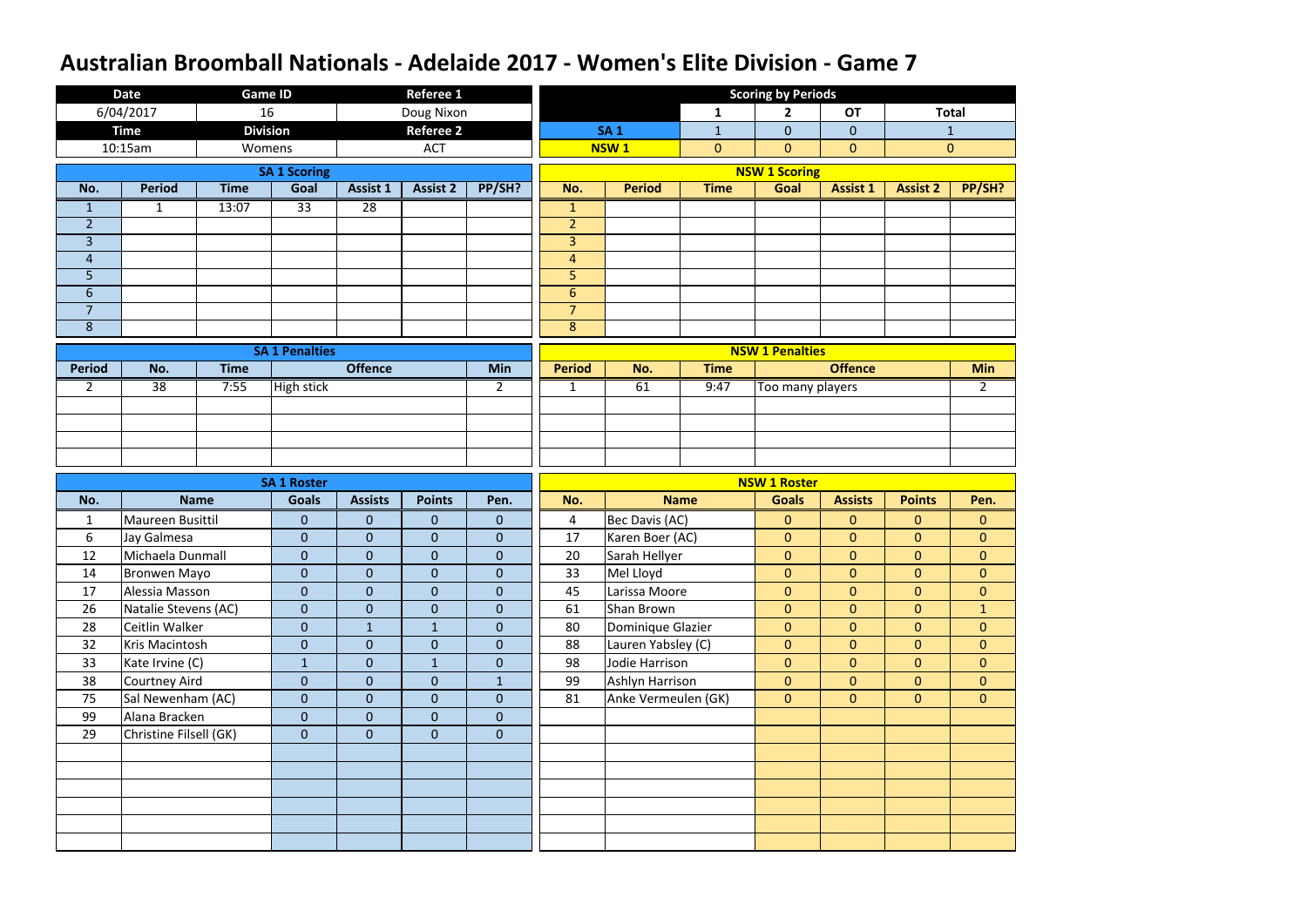|                | <b>Date</b>              | <b>Game ID</b>  |                      |                | Referee 1        |                |                |                       |                         | <b>Scoring by Periods</b> |                 |                 |                |
|----------------|--------------------------|-----------------|----------------------|----------------|------------------|----------------|----------------|-----------------------|-------------------------|---------------------------|-----------------|-----------------|----------------|
|                | 6/04/2017                | 17              |                      |                | <b>SA</b>        |                |                |                       | 1                       | $\overline{\mathbf{2}}$   | <b>OT</b>       |                 | <b>Total</b>   |
|                | <b>Time</b>              | <b>Division</b> |                      |                | <b>Referee 2</b> |                |                | <b>ACT</b>            | 3                       | $\mathbf{1}$              | $\overline{0}$  |                 | $\overline{4}$ |
|                | 11:00am                  | Womens          |                      |                | SA               |                |                | <b>NSW2</b>           | $\overline{0}$          | $\overline{0}$            | $\overline{0}$  |                 | $\mathbf{0}$   |
|                |                          |                 | <b>ACT Scoring</b>   |                |                  |                |                |                       |                         | <b>NSW 2 Scoring</b>      |                 |                 |                |
| No.            | <b>Period</b>            | <b>Time</b>     | Goal                 | Assist 1       | <b>Assist 2</b>  | PP/SH?         | No.            | <b>Period</b>         | <b>Time</b>             | Goal                      | <b>Assist 1</b> | <b>Assist 2</b> | PP/SH?         |
| $\mathbf{1}$   | $\mathbf{1}$             | 9:00            | 44                   | 11             |                  |                | $\mathbf{1}$   |                       |                         |                           |                 |                 |                |
| $\overline{2}$ | $\mathbf{1}$             | 2:31            | 13                   | 28             |                  |                | $\overline{2}$ |                       |                         |                           |                 |                 |                |
| $\overline{3}$ | $\mathbf{1}$             | 2:13            | 44                   | 11             |                  |                | $\overline{3}$ |                       |                         |                           |                 |                 |                |
| $\overline{4}$ | $2^{\circ}$              | 7:07            | 45                   | 13             |                  |                | $\overline{4}$ |                       |                         |                           |                 |                 |                |
| 5              |                          |                 |                      |                |                  |                | 5              |                       |                         |                           |                 |                 |                |
| 6              |                          |                 |                      |                |                  |                | $6\phantom{1}$ |                       |                         |                           |                 |                 |                |
| $\overline{7}$ |                          |                 |                      |                |                  |                | $\overline{7}$ |                       |                         |                           |                 |                 |                |
| 8              |                          |                 |                      |                |                  |                | 8              |                       |                         |                           |                 |                 |                |
|                |                          |                 | <b>ACT Penalties</b> |                |                  |                |                |                       |                         | <b>NSW 2 Penalties</b>    |                 |                 |                |
| <b>Period</b>  | No.                      | <b>Time</b>     |                      | <b>Offence</b> |                  | Min            | <b>Period</b>  | No.                   | <b>Time</b>             |                           | <b>Offence</b>  |                 | <b>Min</b>     |
|                |                          |                 |                      |                |                  |                |                |                       |                         |                           |                 |                 |                |
|                |                          |                 |                      |                |                  |                |                |                       |                         |                           |                 |                 |                |
|                |                          |                 |                      |                |                  |                |                |                       |                         |                           |                 |                 |                |
|                |                          |                 |                      |                |                  |                |                |                       |                         |                           |                 |                 |                |
|                |                          |                 |                      |                |                  |                |                |                       |                         |                           |                 |                 |                |
|                |                          |                 |                      |                |                  |                |                |                       |                         |                           |                 |                 |                |
|                |                          |                 | <b>ACT Roster</b>    |                |                  |                |                |                       |                         | <b>NSW 2 Roster</b>       |                 |                 |                |
| No.            |                          | <b>Name</b>     | <b>Goals</b>         | <b>Assists</b> | <b>Points</b>    | Pen.           | No.            |                       | <b>Name</b>             | <b>Goals</b>              | <b>Assists</b>  | <b>Points</b>   | Pen.           |
| 11             | Alicia Martin (A)        |                 | $\pmb{0}$            | $\overline{2}$ | $\overline{2}$   | $\overline{0}$ | 9              | Monique Siswandi      |                         | $\overline{0}$            | $\overline{0}$  | $\overline{0}$  | $\mathbf{0}$   |
| 13             | <b>Heather Mackenzie</b> |                 | $\mathbf{1}$         | $\mathbf{1}$   | $\overline{2}$   | $\overline{0}$ | 22             | Elizabeth Tilly       |                         | $\overline{0}$            | $\overline{0}$  | $\overline{0}$  | $\overline{0}$ |
| 24             | Mel Kukic                |                 | $\pmb{0}$            | $\mathbf{0}$   | $\mathbf 0$      | $\overline{0}$ | 44             |                       | Catherine McDonald (AC) | $\overline{0}$            | $\overline{0}$  | $\overline{0}$  | $\overline{0}$ |
| 28             | Katy Parr (A)            |                 | $\overline{0}$       | $\mathbf{1}$   | $\mathbf{1}$     | $\overline{0}$ | 46             | Emma Lidbury (53)     |                         | $\overline{0}$            | $\overline{0}$  | $\overline{0}$  | $\overline{0}$ |
| 33             | Tracy Allison (C)        |                 | $\mathbf{0}$         | $\overline{0}$ | $\overline{0}$   | $\overline{0}$ | 55             | Tegan Mcelhinney      |                         | $\overline{0}$            | $\overline{0}$  | $\overline{0}$  | $\overline{0}$ |
| 37             | Christa Brandon          |                 | $\mathbf{0}$         | $\overline{0}$ | $\overline{0}$   | $\overline{0}$ | 60             | Kerrianne Rigby       |                         | $\overline{0}$            | $\overline{0}$  | $\overline{0}$  | $\overline{0}$ |
| 44             | <b>Kirsty Martin</b>     |                 | $\overline{2}$       | $\overline{0}$ | $\overline{2}$   | $\overline{0}$ | 62             | Chelsea Seddon        |                         | $\overline{0}$            | $\overline{0}$  | $\overline{0}$  | $\overline{0}$ |
| 45             | Jenna Roberts            |                 | $\mathbf{1}$         | $\overline{0}$ | $\mathbf 1$      | $\overline{0}$ | 64             | Louise Tallon (59)    |                         | $\overline{0}$            | $\overline{0}$  | $\overline{0}$  | $\overline{0}$ |
| 77             | <b>Maddy Sac</b>         |                 | $\mathbf{0}$         | $\overline{0}$ | $\overline{0}$   | $\overline{0}$ | 65             | Peta Lea Maguire (58) |                         | $\overline{0}$            | $\overline{0}$  | $\overline{0}$  | $\overline{0}$ |
|                | Linda Jeffrey (GK)       |                 | $\mathbf{0}$         | $\overline{0}$ | $\overline{0}$   | $\overline{0}$ | 82             | Rebecca Langham (AC)  |                         | $\overline{0}$            | $\overline{0}$  | $\overline{0}$  | $\overline{0}$ |
|                |                          |                 |                      |                |                  |                | 85             | Felicity Hudson (C)   |                         | $\overline{0}$            | $\overline{0}$  | $\overline{0}$  | $\overline{0}$ |
|                |                          |                 |                      |                |                  |                | 33             | Melanie Lloyd (GK)    |                         | $\overline{0}$            | $\overline{0}$  | $\overline{0}$  | $\overline{0}$ |
|                |                          |                 |                      |                |                  |                |                |                       |                         |                           |                 |                 |                |
|                |                          |                 |                      |                |                  |                |                |                       |                         |                           |                 |                 |                |
|                |                          |                 |                      |                |                  |                |                |                       |                         |                           |                 |                 |                |
|                |                          |                 |                      |                |                  |                |                |                       |                         |                           |                 |                 |                |
|                |                          |                 |                      |                |                  |                |                |                       |                         |                           |                 |                 |                |
|                |                          |                 |                      |                |                  |                |                |                       |                         |                           |                 |                 |                |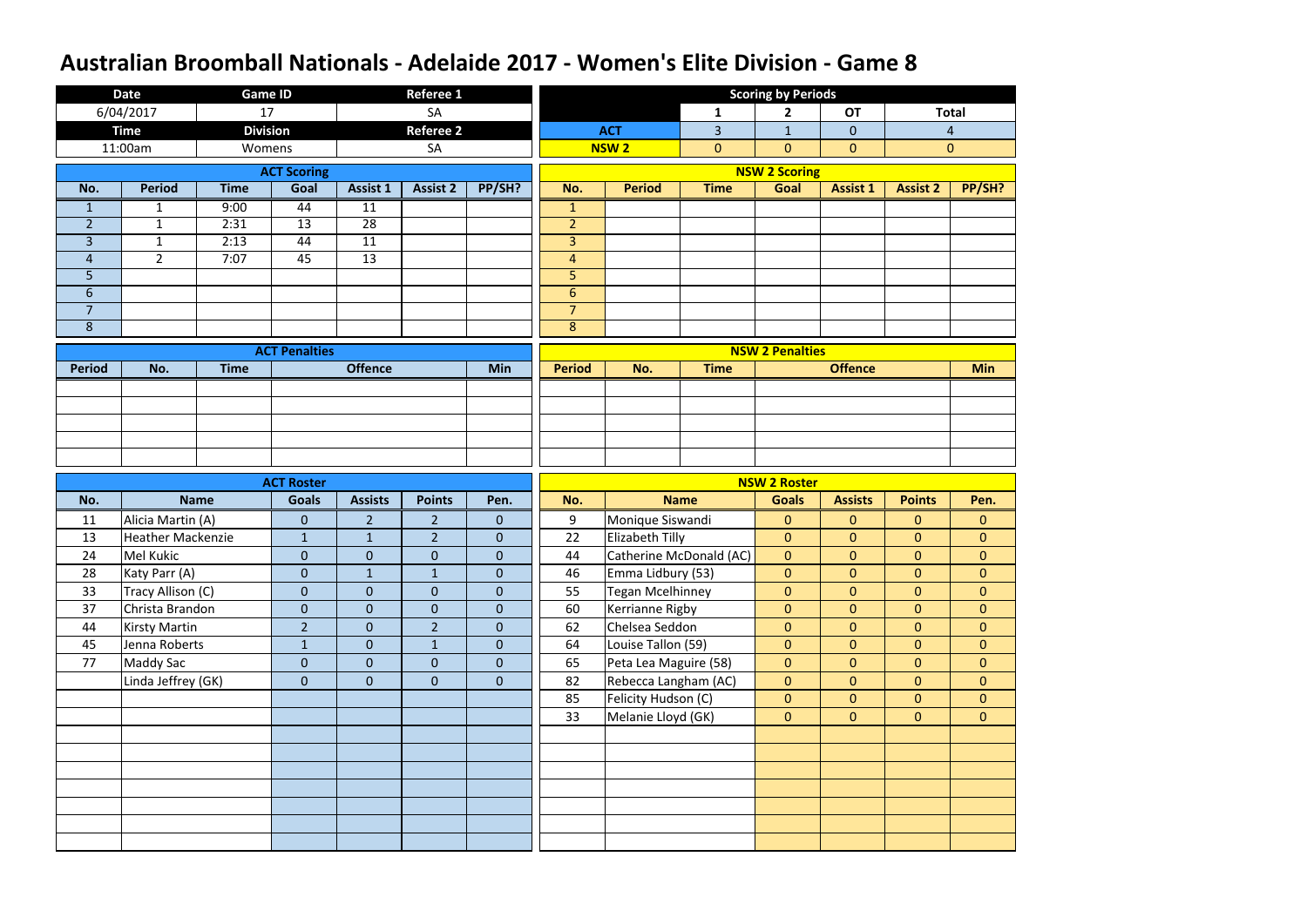|                | <b>Date</b>         | <b>Game ID</b>  |                        |                 | <b>Referee 1</b> |                  |                |                         |                | <b>Scoring by Periods</b> |                 |                 |                |
|----------------|---------------------|-----------------|------------------------|-----------------|------------------|------------------|----------------|-------------------------|----------------|---------------------------|-----------------|-----------------|----------------|
|                | 6/04/2017           | 19              |                        |                 | Doug Nixon       |                  |                |                         | $\mathbf{1}$   | $\mathbf{2}$              | <b>OT</b>       |                 | <b>Total</b>   |
|                | <b>Time</b>         | <b>Division</b> |                        |                 | <b>Referee 2</b> |                  |                | NSW <sub>1</sub>        | $\overline{2}$ | 5                         | $\overline{0}$  |                 | $\overline{7}$ |
|                | 3:00pm              | Womens          |                        |                 | <b>ACT</b>       |                  |                | <b>SA2</b>              | $\overline{0}$ | $\overline{0}$            | $\overline{0}$  |                 | $\mathbf{0}$   |
|                |                     |                 | <b>NSW 1 Scoring</b>   |                 |                  |                  |                |                         |                | <b>SA 2 Scoring</b>       |                 |                 |                |
| No.            | <b>Period</b>       | <b>Time</b>     | Goal                   | <b>Assist 1</b> | <b>Assist 2</b>  | PP/SH?           | No.            | <b>Period</b>           | <b>Time</b>    | Goal                      | <b>Assist 1</b> | <b>Assist 2</b> | PP/SH?         |
| $\mathbf{1}$   | 1                   | 10:55           | $\overline{98}$        |                 |                  |                  | $\mathbf{1}$   |                         |                |                           |                 |                 |                |
| $\overline{2}$ | $\mathbf{1}$        | 10:24           | $\overline{88}$        | 98              |                  |                  | $\overline{2}$ |                         |                |                           |                 |                 |                |
| 3              | $\overline{2}$      | 11:29           | 99                     |                 |                  |                  | $\overline{3}$ |                         |                |                           |                 |                 |                |
| $\overline{4}$ | $2^{\circ}$         | 6:36            | 88                     | 61              |                  |                  | $\overline{4}$ |                         |                |                           |                 |                 |                |
| 5              | $\overline{2}$      | 5:19            | 80                     | 20              | 61               |                  | 5              |                         |                |                           |                 |                 |                |
| $6\,$          | $\overline{2}$      | 4:41            | $\overline{88}$        | 99              |                  |                  | $6\,$          |                         |                |                           |                 |                 |                |
| $\overline{7}$ | $2^{\circ}$         | 2:54            | 80                     | 20              | 33               |                  | $\overline{7}$ |                         |                |                           |                 |                 |                |
| $\bf 8$        |                     |                 |                        |                 |                  |                  | 8              |                         |                |                           |                 |                 |                |
|                |                     |                 | <b>NSW 1 Penalties</b> |                 |                  |                  |                |                         |                | <b>SA 2 Penalties</b>     |                 |                 |                |
| <b>Period</b>  | No.                 | <b>Time</b>     |                        | <b>Offence</b>  |                  | <b>Min</b>       | <b>Period</b>  | No.                     | <b>Time</b>    |                           | <b>Offence</b>  |                 | <b>Min</b>     |
|                |                     |                 |                        |                 |                  |                  | $\mathbf{1}$   | 3                       | 5:52           | Too many players          |                 |                 | $\overline{2}$ |
|                |                     |                 |                        |                 |                  |                  |                |                         |                |                           |                 |                 |                |
|                |                     |                 |                        |                 |                  |                  |                |                         |                |                           |                 |                 |                |
|                |                     |                 |                        |                 |                  |                  |                |                         |                |                           |                 |                 |                |
|                |                     |                 |                        |                 |                  |                  |                |                         |                |                           |                 |                 |                |
|                |                     |                 |                        |                 |                  |                  |                |                         |                |                           |                 |                 |                |
|                |                     |                 | <b>NSW 1 Roster</b>    |                 |                  |                  |                |                         |                | <b>SA 2 Roster</b>        |                 |                 |                |
| No.            |                     | <b>Name</b>     | <b>Goals</b>           | <b>Assists</b>  | <b>Points</b>    | Pen.             | No.            |                         | <b>Name</b>    | <b>Goals</b>              | <b>Assists</b>  | <b>Points</b>   | Pen.           |
| 4              | Bec Davis (AC)      |                 | $\overline{0}$         | $\mathbf{0}$    | $\mathbf{0}$     | $\mathbf{0}$     | 3              | <b>Trish McHendrie</b>  |                | $\mathbf{0}$              | $\mathbf{0}$    | $\mathbf{0}$    | $\mathbf{1}$   |
| 17             | Karen Boer (AC)     |                 | $\overline{0}$         | $\pmb{0}$       | $\mathbf 0$      | $\overline{0}$   | 15             | <b>Ashley Taylor</b>    |                | $\mathbf{0}$              | $\overline{0}$  | $\overline{0}$  | $\overline{0}$ |
| 20             | Sarah Hellyer       |                 | $\overline{0}$         | $\overline{2}$  | $\overline{2}$   | $\boldsymbol{0}$ | 22             | Shanni Muller           |                | $\overline{0}$            | $\overline{0}$  | $\overline{0}$  | $\overline{0}$ |
| 33             | Mel Lloyd           |                 | $\pmb{0}$              | $\mathbf{1}$    | $\mathbf{1}$     | $\pmb{0}$        | 29             | <b>Brydie Wilkins</b>   |                | $\mathbf{0}$              | $\overline{0}$  | $\overline{0}$  | $\overline{0}$ |
| 45             | Larissa Moore       |                 | $\overline{0}$         | $\mathbf{0}$    | $\mathbf{0}$     | $\overline{0}$   | 30             | Tania Newcombe          |                | $\overline{0}$            | $\overline{0}$  | $\overline{0}$  | $\overline{0}$ |
| 61             | Shan Brown          |                 | $\overline{0}$         | $\overline{2}$  | $\overline{2}$   | $\overline{0}$   | 36             | Jane Wells              |                | $\overline{0}$            | $\overline{0}$  | $\overline{0}$  | $\overline{0}$ |
| 80             | Dominique Glazier   |                 | 2 <sup>2</sup>         | $\mathbf{0}$    | $\overline{2}$   | $\overline{0}$   | 40             | Carla Franson           |                | $\overline{0}$            | $\overline{0}$  | $\overline{0}$  | $\overline{0}$ |
| 88             | Lauren Yabsley (C)  |                 | $\overline{3}$         | $\mathbf{0}$    | 3                | $\overline{0}$   | 42             | Harmonie Wong           |                | $\overline{0}$            | $\overline{0}$  | $\overline{0}$  | $\overline{0}$ |
| 98             | Jodie Harrison      |                 | $\mathbf{1}$           | $\mathbf{1}$    | $\overline{2}$   | $\overline{0}$   | 45             | Zoe Pfieffer            |                | $\overline{0}$            | $\overline{0}$  | $\overline{0}$  | $\overline{0}$ |
| 99             | Ashlyn Harrison     |                 | $\mathbf{1}$           | $\mathbf{1}$    | $\overline{2}$   | $\overline{0}$   | 51             | Aisha Graham            |                | $\overline{0}$            | $\overline{0}$  | $\overline{0}$  | $\overline{0}$ |
| 81             | Anke Vermeulen (GK) |                 | $\overline{0}$         | $\mathbf{0}$    | $\mathbf{0}$     | $\overline{0}$   | 53             | Alli Mildren            |                | $\overline{0}$            | $\overline{0}$  | $\overline{0}$  | $\overline{0}$ |
|                |                     |                 |                        |                 |                  |                  | 63             | <b>Birgit Muenzfeld</b> |                | $\overline{0}$            | $\overline{0}$  | $\overline{0}$  | $\overline{0}$ |
|                |                     |                 |                        |                 |                  |                  | 66             | Maddy Plumb             |                | $\overline{0}$            | $\overline{0}$  | $\overline{0}$  | $\overline{0}$ |
|                |                     |                 |                        |                 |                  |                  | 73             | Abi Mortimer            |                | $\overline{0}$            | $\overline{0}$  | $\overline{0}$  | $\overline{0}$ |
|                |                     |                 |                        |                 |                  |                  | 86             | Madeleine Tonkin        |                | $\overline{0}$            | $\overline{0}$  | $\overline{0}$  | $\overline{0}$ |
|                |                     |                 |                        |                 |                  |                  |                | Lucy Tonkin             |                | $\overline{0}$            | $\overline{0}$  | $\overline{0}$  | $\overline{0}$ |
|                |                     |                 |                        |                 |                  |                  | 46             | Bridget Whisker (GK)    |                | $\overline{0}$            | $\overline{0}$  | $\overline{0}$  | $\overline{0}$ |
|                |                     |                 |                        |                 |                  |                  |                |                         |                |                           |                 |                 |                |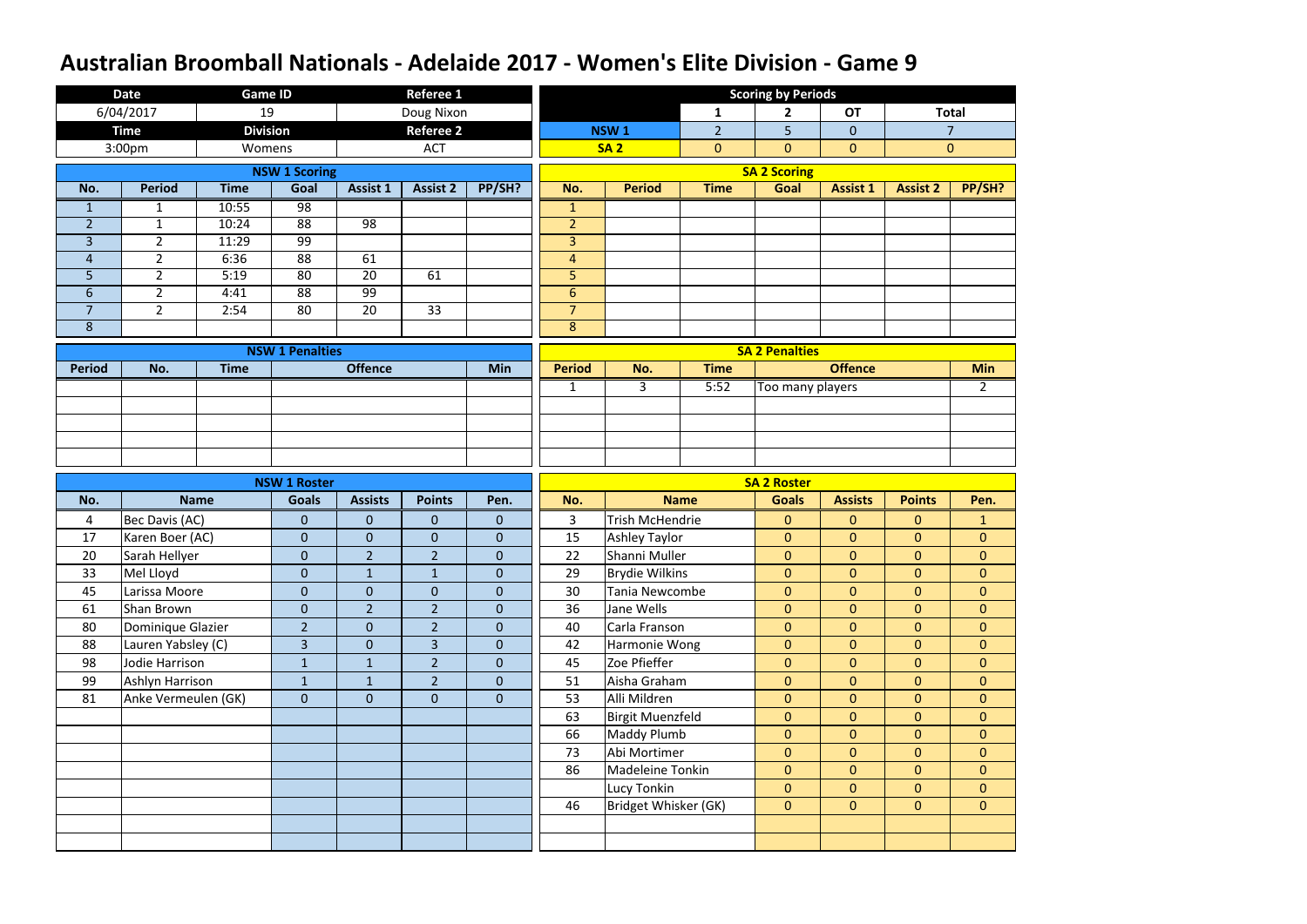|                     | <b>Date</b>            | <b>Game ID</b>  |                       |                 | <b>Referee 1</b> |                |                     |                         |                         | <b>Scoring by Periods</b> |                 |                 |                |
|---------------------|------------------------|-----------------|-----------------------|-----------------|------------------|----------------|---------------------|-------------------------|-------------------------|---------------------------|-----------------|-----------------|----------------|
|                     | 6/04/2017              | 23              |                       |                 | Doug Nixon       |                |                     |                         | 1                       | $\overline{\mathbf{2}}$   | <b>OT</b>       |                 | <b>Total</b>   |
|                     | <b>Time</b>            | <b>Division</b> |                       |                 | <b>Referee 2</b> |                |                     | <b>SA1</b>              | $\overline{2}$          | $\overline{0}$            | $\overline{0}$  |                 | $\overline{2}$ |
|                     | 5:45pm                 | Womens          |                       |                 | <b>ACT</b>       |                |                     | <b>NSW2</b>             | $\overline{0}$          | $\overline{0}$            | $\overline{0}$  |                 | $\mathbf{0}$   |
|                     |                        |                 | <b>SA 1 Scoring</b>   |                 |                  |                |                     |                         |                         | <b>NSW 2 Scoring</b>      |                 |                 |                |
| No.                 | <b>Period</b>          | <b>Time</b>     | Goal                  | <b>Assist 1</b> | <b>Assist 2</b>  | PP/SH?         | No.                 | <b>Period</b>           | <b>Time</b>             | Goal                      | <b>Assist 1</b> | <b>Assist 2</b> | PP/SH?         |
| $\mathbf{1}$        | $\mathbf{1}$           | 13:31           | $\overline{17}$       | 99              |                  |                | $\mathbf{1}$        |                         |                         |                           |                 |                 |                |
| $\overline{2}$      | $\mathbf{1}$           | 9:40            | 14                    | 99              |                  |                | $\overline{2}$      |                         |                         |                           |                 |                 |                |
| $\overline{3}$      |                        |                 |                       |                 |                  |                | $\overline{3}$      |                         |                         |                           |                 |                 |                |
| $\overline{4}$      |                        |                 |                       |                 |                  |                | $\overline{4}$      |                         |                         |                           |                 |                 |                |
| 5                   |                        |                 |                       |                 |                  |                | 5                   |                         |                         |                           |                 |                 |                |
| 6                   |                        |                 |                       |                 |                  |                | $6\phantom{1}$      |                         |                         |                           |                 |                 |                |
| $\overline{7}$<br>8 |                        |                 |                       |                 |                  |                | $\overline{7}$<br>8 |                         |                         |                           |                 |                 |                |
|                     |                        |                 |                       |                 |                  |                |                     |                         |                         |                           |                 |                 |                |
|                     |                        |                 | <b>SA 1 Penalties</b> |                 |                  |                |                     |                         |                         | <b>NSW 2 Penalties</b>    |                 |                 |                |
| <b>Period</b>       | No.                    | <b>Time</b>     |                       | <b>Offence</b>  |                  | Min            | <b>Period</b>       | No.                     | <b>Time</b>             |                           | <b>Offence</b>  |                 | <b>Min</b>     |
|                     |                        |                 |                       |                 |                  |                |                     |                         |                         |                           |                 |                 |                |
|                     |                        |                 |                       |                 |                  |                |                     |                         |                         |                           |                 |                 |                |
|                     |                        |                 |                       |                 |                  |                |                     |                         |                         |                           |                 |                 |                |
|                     |                        |                 |                       |                 |                  |                |                     |                         |                         |                           |                 |                 |                |
|                     |                        |                 |                       |                 |                  |                |                     |                         |                         |                           |                 |                 |                |
|                     |                        |                 |                       |                 |                  |                |                     |                         |                         |                           |                 |                 |                |
|                     |                        |                 | <b>SA 1 Roster</b>    |                 |                  |                |                     |                         |                         | <b>NSW 2 Roster</b>       |                 |                 |                |
| No.                 |                        | <b>Name</b>     | <b>Goals</b>          | <b>Assists</b>  | <b>Points</b>    | Pen.           | No.                 |                         | <b>Name</b>             | <b>Goals</b>              | <b>Assists</b>  | <b>Points</b>   | Pen.           |
| $\mathbf{1}$        | Maureen Busittil       |                 | $\pmb{0}$             | $\mathbf{0}$    | $\mathbf 0$      | $\overline{0}$ | 9                   | Monique Siswandi        |                         | $\overline{0}$            | $\overline{0}$  | $\overline{0}$  | $\mathbf{0}$   |
| 6                   | Jay Galmesa            |                 | $\mathbf{0}$          | $\mathbf{0}$    | $\overline{0}$   | $\overline{0}$ | 22                  | Elizabeth Tilly         |                         | $\overline{0}$            | $\overline{0}$  | $\overline{0}$  | $\overline{0}$ |
| 12                  | Michaela Dunmall       |                 | $\mathbf{0}$          | $\mathbf{0}$    | $\mathbf 0$      | $\mathbf{0}$   | 44                  |                         | Catherine McDonald (AC) | $\overline{0}$            | $\overline{0}$  | $\overline{0}$  | $\mathbf 0$    |
| 14                  | Bronwen Mayo           |                 | $\mathbf{1}$          | $\overline{0}$  | $\mathbf 1$      | $\overline{0}$ | 46                  | Emma Lidbury (53)       |                         | $\overline{0}$            | $\overline{0}$  | $\overline{0}$  | $\overline{0}$ |
| 17                  | Alessia Masson         |                 | $\mathbf{1}$          | $\overline{0}$  | $\mathbf{1}$     | $\overline{0}$ | 55                  | <b>Tegan Mcelhinney</b> |                         | $\overline{0}$            | $\overline{0}$  | $\overline{0}$  | $\overline{0}$ |
| 26                  | Natalie Stevens (AC)   |                 | $\mathbf{0}$          | $\overline{0}$  | $\overline{0}$   | $\overline{0}$ | 60                  | Kerrianne Rigby         |                         | $\mathbf{0}$              | $\overline{0}$  | $\overline{0}$  | $\overline{0}$ |
| 28                  | Ceitlin Walker         |                 | $\mathbf{0}$          | $\overline{0}$  | $\overline{0}$   | $\overline{0}$ | 62                  | Chelsea Seddon          |                         | $\overline{0}$            | $\overline{0}$  | $\overline{0}$  | $\overline{0}$ |
| 32                  | Kris Macintosh         |                 | $\pmb{0}$             | $\overline{0}$  | $\mathbf 0$      | $\overline{0}$ | 64                  | Louise Tallon (59)      |                         | $\overline{0}$            | $\overline{0}$  | $\overline{0}$  | $\overline{0}$ |
| 33                  | Kate Irvine (C)        |                 | $\mathbf{0}$          | $\overline{0}$  | $\mathbf{0}$     | $\overline{0}$ | 65                  | Peta Lea Maguire (58)   |                         | $\overline{0}$            | $\overline{0}$  | $\overline{0}$  | $\overline{0}$ |
| 38                  | Courtney Aird          |                 | $\mathbf{0}$          | $\mathbf{0}$    | $\overline{0}$   | $\overline{0}$ | 82                  | Rebecca Langham (AC)    |                         | $\overline{0}$            | $\overline{0}$  | $\overline{0}$  | $\overline{0}$ |
| 75                  | Sal Newenham (AC)      |                 | $\mathbf{0}$          | $\overline{0}$  | $\mathbf 0$      | $\overline{0}$ | 85                  | Felicity Hudson (C)     |                         | $\overline{0}$            | $\overline{0}$  | $\overline{0}$  | $\overline{0}$ |
| 99                  | Alana Bracken          |                 | $\mathbf 0$           | $\overline{2}$  | $\overline{2}$   | $\overline{0}$ | 33                  | Melanie Lloyd (GK)      |                         | $\overline{0}$            | $\overline{0}$  | $\overline{0}$  | $\overline{0}$ |
| 29                  | Christine Filsell (GK) |                 | $\mathbf{0}$          | $\mathbf{0}$    | $\overline{0}$   | $\overline{0}$ |                     |                         |                         |                           |                 |                 |                |
|                     |                        |                 |                       |                 |                  |                |                     |                         |                         |                           |                 |                 |                |
|                     |                        |                 |                       |                 |                  |                |                     |                         |                         |                           |                 |                 |                |
|                     |                        |                 |                       |                 |                  |                |                     |                         |                         |                           |                 |                 |                |
|                     |                        |                 |                       |                 |                  |                |                     |                         |                         |                           |                 |                 |                |
|                     |                        |                 |                       |                 |                  |                |                     |                         |                         |                           |                 |                 |                |
|                     |                        |                 |                       |                 |                  |                |                     |                         |                         |                           |                 |                 |                |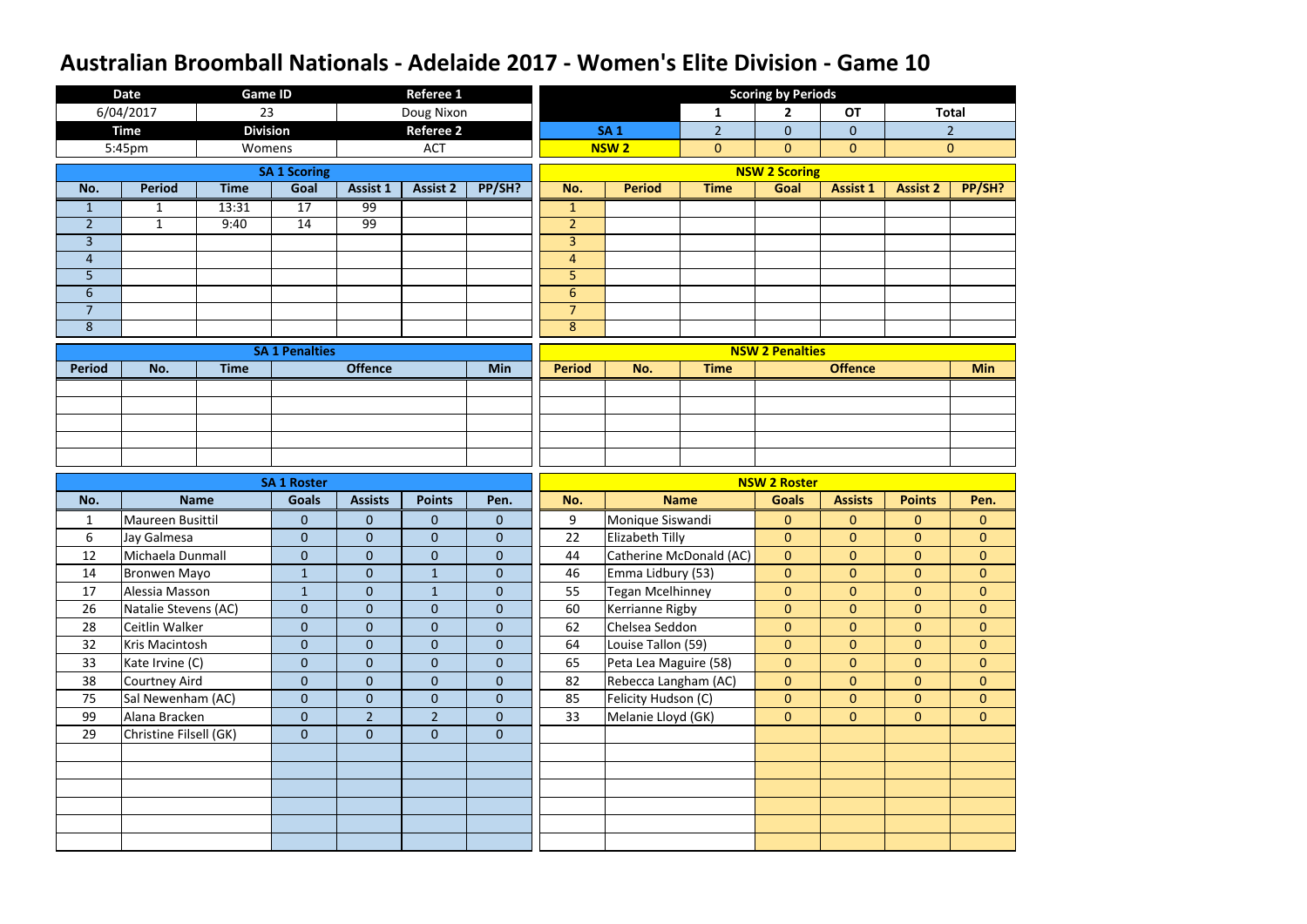|                | <b>Date</b>             | <b>Game ID</b>  |                       |                  | <b>Referee 1</b> |                |                |                     |                | <b>Scoring by Periods</b> |                 |                 |                |
|----------------|-------------------------|-----------------|-----------------------|------------------|------------------|----------------|----------------|---------------------|----------------|---------------------------|-----------------|-----------------|----------------|
|                | 6/04/2017               | 24              |                       |                  | SA               |                |                |                     | 1              | 2 <sup>1</sup>            | <b>OT</b>       |                 | <b>Total</b>   |
|                | <b>Time</b>             | <b>Division</b> |                       |                  | <b>Referee 2</b> |                |                | <b>SA 2</b>         | $\overline{0}$ | $\overline{0}$            | $\overline{0}$  |                 | $\overline{0}$ |
|                | 6:30pm                  | Womens          |                       |                  | <b>NSW</b>       |                |                | <b>NSW1</b>         | 3              | $\overline{2}$            | $\overline{0}$  |                 | 5              |
|                |                         |                 | <b>SA 2 Scoring</b>   |                  |                  |                |                |                     |                | <b>NSW 1 Scoring</b>      |                 |                 |                |
| No.            | <b>Period</b>           | <b>Time</b>     | Goal                  | <b>Assist 1</b>  | <b>Assist 2</b>  | PP/SH?         | No.            | <b>Period</b>       | <b>Time</b>    | Goal                      | <b>Assist 1</b> | <b>Assist 2</b> | PP/SH?         |
| $\mathbf{1}$   |                         |                 |                       |                  |                  |                | $\mathbf{1}$   | $\mathbf{1}$        | 8:11           | 81                        | 88              |                 |                |
| $\overline{2}$ |                         |                 |                       |                  |                  |                | $\overline{2}$ | $\mathbf{1}$        | 7:21           | $\overline{33}$           | 45              | 98              |                |
| $\overline{3}$ |                         |                 |                       |                  |                  |                | $\overline{3}$ | $1\,$               | 2:02           | 81                        | 45              | 33              |                |
| $\overline{4}$ |                         |                 |                       |                  |                  |                | $\overline{4}$ | $\overline{2}$      | 9:38           | $\overline{4}$            | 33              |                 |                |
| 5              |                         |                 |                       |                  |                  |                | 5              | $\overline{2}$      | 1:46           | 81                        | $\overline{4}$  | 99              |                |
| $6\,$          |                         |                 |                       |                  |                  |                | $6\phantom{1}$ |                     |                |                           |                 |                 |                |
| $\overline{7}$ |                         |                 |                       |                  |                  |                | $\overline{7}$ |                     |                |                           |                 |                 |                |
| $\bf 8$        |                         |                 |                       |                  |                  |                | $\bf 8$        |                     |                |                           |                 |                 |                |
|                |                         |                 | <b>SA 2 Penalties</b> |                  |                  |                |                |                     |                | <b>NSW 1 Penalties</b>    |                 |                 |                |
| <b>Period</b>  | No.                     | <b>Time</b>     |                       | <b>Offence</b>   |                  | <b>Min</b>     | <b>Period</b>  | No.                 | <b>Time</b>    |                           | <b>Offence</b>  |                 | <b>Min</b>     |
|                |                         |                 |                       |                  |                  |                |                |                     |                |                           |                 |                 |                |
|                |                         |                 |                       |                  |                  |                |                |                     |                |                           |                 |                 |                |
|                |                         |                 |                       |                  |                  |                |                |                     |                |                           |                 |                 |                |
|                |                         |                 |                       |                  |                  |                |                |                     |                |                           |                 |                 |                |
|                |                         |                 |                       |                  |                  |                |                |                     |                |                           |                 |                 |                |
|                |                         |                 |                       |                  |                  |                |                |                     |                |                           |                 |                 |                |
|                |                         |                 | <b>SA 2 Roster</b>    |                  |                  |                |                |                     |                | <b>NSW 1 Roster</b>       |                 |                 |                |
| No.            |                         | <b>Name</b>     | <b>Goals</b>          | <b>Assists</b>   | <b>Points</b>    | Pen.           | No.            |                     | <b>Name</b>    | <b>Goals</b>              | <b>Assists</b>  | <b>Points</b>   | Pen.           |
| 3              | <b>Trish McHendrie</b>  |                 | $\mathbf{0}$          | $\mathbf{0}$     | $\mathbf{0}$     | $\mathbf{0}$   | 4              | Bec Davis (AC)      |                | $\mathbf{1}$              | $\mathbf{1}$    | $\overline{2}$  | $\mathbf{0}$   |
| 15             | <b>Ashley Taylor</b>    |                 | $\mathbf{0}$          | $\mathbf{0}$     | $\overline{0}$   | $\overline{0}$ | 17             | Karen Boer (AC)     |                | $\overline{0}$            | $\overline{0}$  | $\overline{0}$  | $\overline{0}$ |
| 22             | Shanni Muller           |                 | $\mathbf 0$           | $\boldsymbol{0}$ | $\overline{0}$   | $\mathbf 0$    | 20             | Sarah Hellyer       |                | $\overline{0}$            | $\overline{0}$  | $\overline{0}$  | $\mathbf 0$    |
| 29             | <b>Brydie Wilkins</b>   |                 | ${\bf 0}$             | $\theta$         | $\mathbf 0$      | $\mathbf 0$    | 33             | Mel Lloyd           |                | $\mathbf{1}$              | $\overline{2}$  | $\overline{3}$  | $\overline{0}$ |
| 30             | Tania Newcombe          |                 | $\mathbf{0}$          | $\mathbf{0}$     | $\mathbf 0$      | $\overline{0}$ | 45             | Larissa Moore       |                | $\overline{0}$            | $\overline{2}$  | $\overline{2}$  | $\overline{0}$ |
| 36             | Jane Wells              |                 | $\mathbf{0}$          | $\mathbf{0}$     | $\mathbf 0$      | $\overline{0}$ | 61             | Shan Brown          |                | $\overline{0}$            | $\overline{0}$  | $\overline{0}$  | $\overline{0}$ |
| 40             | Carla Franson           |                 | $\mathbf{0}$          | $\mathbf{0}$     | $\mathbf 0$      | $\mathbf{0}$   | 80             | Dominique Glazier   |                | $\overline{0}$            | $\overline{0}$  | $\overline{0}$  | $\overline{0}$ |
| 42             | Harmonie Wong           |                 | $\mathbf{0}$          | $\mathbf{0}$     | $\overline{0}$   | $\overline{0}$ | 88             | Lauren Yabsley (C)  |                | $\overline{0}$            | $\mathbf{1}$    | $\mathbf{1}$    | $\overline{0}$ |
| 45             | Zoe Pfieffer            |                 | $\mathbf{0}$          | $\mathbf{0}$     | $\mathbf 0$      | $\overline{0}$ | 98             | Jodie Harrison      |                | $\overline{0}$            | $\mathbf{1}$    | $\mathbf{1}$    | $\overline{0}$ |
| 51             | Aisha Graham            |                 | $\boldsymbol{0}$      | $\mathbf{0}$     | $\overline{0}$   | $\overline{0}$ | 99             | Ashlyn Harrison     |                | $\overline{0}$            | $\mathbf{1}$    | $\mathbf{1}$    | $\mathbf{0}$   |
| 53             | Alli Mildren            |                 | $\boldsymbol{0}$      | $\mathbf{0}$     | $\mathbf 0$      | $\overline{0}$ | 81             | Anke Vermeulen (GK) |                | 3 <sup>1</sup>            | $\overline{0}$  | 3 <sup>1</sup>  | $\overline{0}$ |
| 63             | <b>Birgit Muenzfeld</b> |                 | $\overline{0}$        | $\overline{0}$   | $\overline{0}$   | $\overline{0}$ |                |                     |                |                           |                 |                 |                |
| 66             | Maddy Plumb             |                 | $\mathbf 0$           | $\pmb{0}$        | $\mathbf 0$      | $\overline{0}$ |                |                     |                |                           |                 |                 |                |
| 73             | Abi Mortimer            |                 | $\mathbf{0}$          | $\mathbf{0}$     | $\mathbf 0$      | $\overline{0}$ |                |                     |                |                           |                 |                 |                |
| 86             | Madeleine Tonkin        |                 | $\mathbf{0}$          | $\mathbf{0}$     | $\overline{0}$   | $\overline{0}$ |                |                     |                |                           |                 |                 |                |
|                | Lucy Tonkin             |                 | $\boldsymbol{0}$      | $\pmb{0}$        | $\mathbf 0$      | $\overline{0}$ |                |                     |                |                           |                 |                 |                |
| 46             | Bridget Whisker (GK)    |                 | $\overline{0}$        | $\mathbf{0}$     | $\mathbf{0}$     | $\overline{0}$ |                |                     |                |                           |                 |                 |                |
|                |                         |                 |                       |                  |                  |                |                |                     |                |                           |                 |                 |                |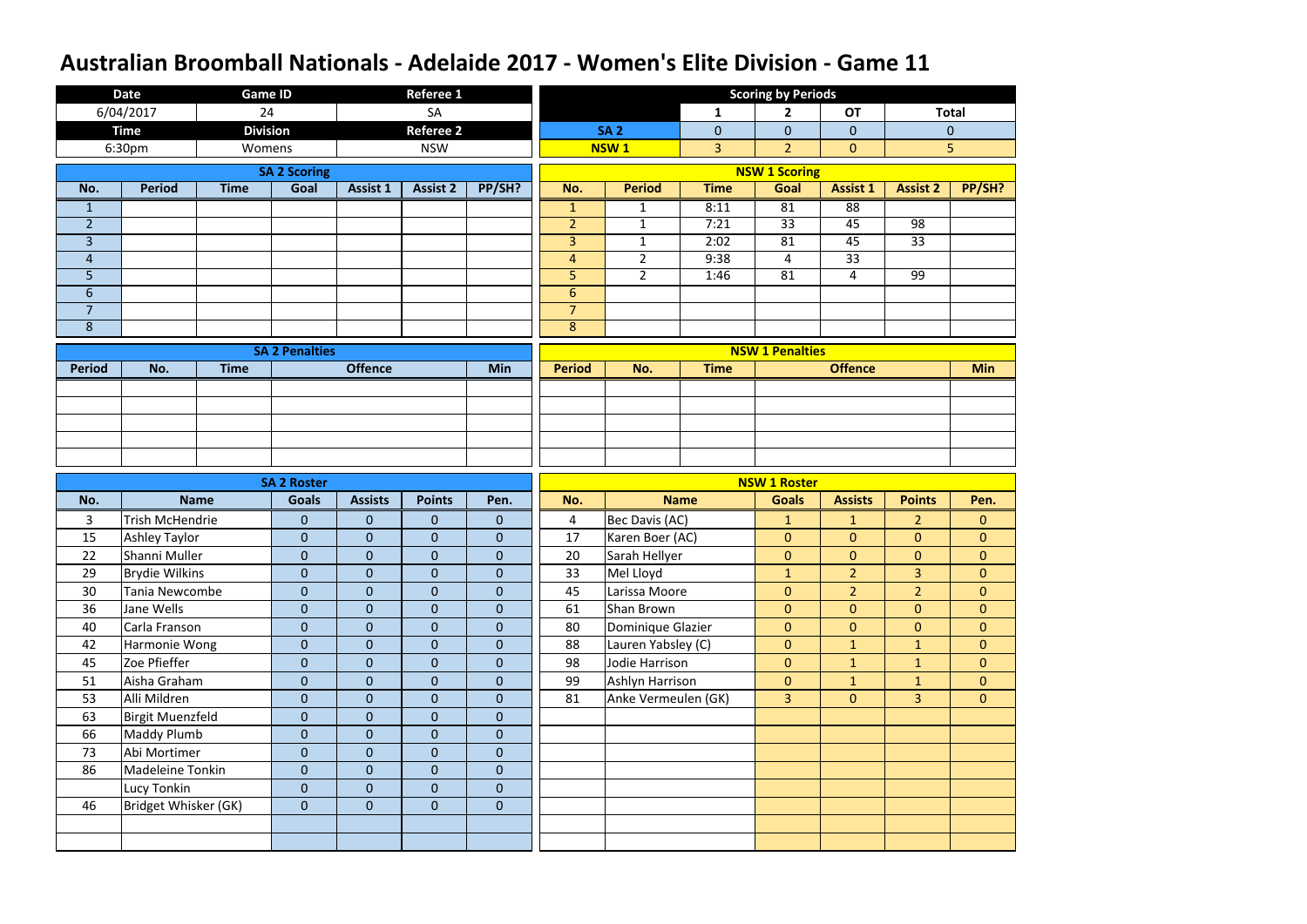|                | <b>Date</b>              |             | <b>Game ID</b>       |                  | <b>Referee 1</b> |                  |                 |                        |                | <b>Scoring by Periods</b> |                 |                 |                |
|----------------|--------------------------|-------------|----------------------|------------------|------------------|------------------|-----------------|------------------------|----------------|---------------------------|-----------------|-----------------|----------------|
|                | 6/04/2017                |             | 28                   |                  | <b>NSW</b>       |                  |                 |                        | $\mathbf{1}$   | $\mathbf{2}$              | <b>OT</b>       |                 | <b>Total</b>   |
|                | <b>Time</b>              |             | <b>Division</b>      |                  | <b>Referee 2</b> |                  |                 | <b>ACT</b>             | $\overline{0}$ | $\mathbf{1}$              | $\overline{0}$  |                 | $1\,$          |
|                | 9:30pm                   |             | Womens               |                  | <b>NSW</b>       |                  |                 | <b>SA1</b>             | $\overline{0}$ | $\overline{0}$            | $\mathbf{0}$    |                 | $\mathbf{0}$   |
|                |                          |             | <b>ACT Scoring</b>   |                  |                  |                  |                 |                        |                | <b>SA 1 Scoring</b>       |                 |                 |                |
| No.            | <b>Period</b>            | <b>Time</b> | Goal                 | <b>Assist 1</b>  | <b>Assist 2</b>  | PP/SH?           | No.             | <b>Period</b>          | <b>Time</b>    | Goal                      | <b>Assist 1</b> | <b>Assist 2</b> | PP/SH?         |
| $\mathbf{1}$   | $\overline{2}$           | 8:28        | 44                   | 11               |                  | SH               | $\mathbf{1}$    |                        |                |                           |                 |                 |                |
| $\overline{2}$ |                          |             |                      |                  |                  |                  | $\overline{2}$  |                        |                |                           |                 |                 |                |
| $\overline{3}$ |                          |             |                      |                  |                  |                  | $\overline{3}$  |                        |                |                           |                 |                 |                |
| $\overline{4}$ |                          |             |                      |                  |                  |                  | $\overline{4}$  |                        |                |                           |                 |                 |                |
| 5              |                          |             |                      |                  |                  |                  | 5               |                        |                |                           |                 |                 |                |
| $6\phantom{1}$ |                          |             |                      |                  |                  |                  | $6\phantom{.}6$ |                        |                |                           |                 |                 |                |
| $\overline{7}$ |                          |             |                      |                  |                  |                  | $\overline{7}$  |                        |                |                           |                 |                 |                |
| 8              |                          |             |                      |                  |                  |                  | 8               |                        |                |                           |                 |                 |                |
|                |                          |             | <b>ACT Penalties</b> |                  |                  |                  |                 |                        |                | <b>SA 1 Penalties</b>     |                 |                 |                |
| <b>Period</b>  | No.                      | <b>Time</b> |                      | <b>Offence</b>   |                  | Min              | <b>Period</b>   | No.                    | <b>Time</b>    |                           | <b>Offence</b>  |                 | <b>Min</b>     |
| $\overline{2}$ | 28                       | 10:06       | <b>Holding</b>       |                  |                  | $\overline{2}$   |                 |                        |                |                           |                 |                 |                |
| $\overline{2}$ | $\overline{37}$          | 7:15        | <b>Boarding</b>      |                  |                  | $\overline{2}$   |                 |                        |                |                           |                 |                 |                |
|                |                          |             |                      |                  |                  |                  |                 |                        |                |                           |                 |                 |                |
|                |                          |             |                      |                  |                  |                  |                 |                        |                |                           |                 |                 |                |
|                |                          |             |                      |                  |                  |                  |                 |                        |                |                           |                 |                 |                |
|                |                          |             |                      |                  |                  |                  |                 |                        |                |                           |                 |                 |                |
|                |                          |             | <b>ACT Roster</b>    |                  |                  |                  |                 |                        |                | <b>SA 1 Roster</b>        |                 |                 |                |
| No.            |                          | <b>Name</b> | <b>Goals</b>         | <b>Assists</b>   | <b>Points</b>    | Pen.             | No.             |                        | <b>Name</b>    | <b>Goals</b>              | <b>Assists</b>  | <b>Points</b>   | Pen.           |
| 11             | Alicia Martin (A)        |             | $\overline{0}$       | $\mathbf{1}$     | $\mathbf{1}$     | $\mathbf{0}$     | $\mathbf{1}$    | Maureen Busittil       |                | $\mathbf{0}$              | $\mathbf{0}$    | $\overline{0}$  | $\overline{0}$ |
| 13             | <b>Heather Mackenzie</b> |             | $\overline{0}$       | $\boldsymbol{0}$ | $\mathbf{0}$     | $\theta$         | 6               | Jay Galmesa            |                | $\overline{0}$            | $\overline{0}$  | $\overline{0}$  | $\overline{0}$ |
| 24             | Mel Kukic                |             | $\overline{0}$       | $\boldsymbol{0}$ | $\mathbf 0$      | $\boldsymbol{0}$ | 12              | Michaela Dunmall       |                | $\overline{0}$            | $\overline{0}$  | $\overline{0}$  | $\overline{0}$ |
| 28             | Katy Parr (A)            |             | $\boldsymbol{0}$     | $\pmb{0}$        | $\pmb{0}$        | 1                | 14              | Bronwen Mayo           |                | $\overline{0}$            | $\overline{0}$  | $\mathbf{0}$    | $\overline{0}$ |
| 33             | Tracy Allison (C)        |             | $\overline{0}$       | $\overline{0}$   | $\mathbf{0}$     | $\overline{0}$   | 17              | Alessia Masson         |                | $\overline{0}$            | $\overline{0}$  | $\overline{0}$  | $\overline{0}$ |
| 37             | Christa Brandon          |             | $\mathbf{0}$         | $\overline{0}$   | $\mathbf{0}$     | $\mathbf{1}$     | 26              | Natalie Stevens (AC)   |                | $\overline{0}$            | $\overline{0}$  | $\overline{0}$  | $\overline{0}$ |
| 44             | <b>Kirsty Martin</b>     |             | $\mathbf{1}$         | $\mathbf{0}$     | $\mathbf{1}$     | $\overline{0}$   | 28              | Ceitlin Walker         |                | $\overline{0}$            | $\overline{0}$  | $\overline{0}$  | $\overline{0}$ |
| 45             | Jenna Roberts            |             | $\mathbf{0}$         | $\mathbf{0}$     | $\overline{0}$   | $\overline{0}$   | 32              | Kris Macintosh         |                | $\overline{0}$            | $\overline{0}$  | $\overline{0}$  | $\overline{0}$ |
| 77             | <b>Maddy Sac</b>         |             | $\mathbf{0}$         | $\mathbf 0$      | $\overline{0}$   | $\mathbf{0}$     | 33              | Kate Irvine (C)        |                | $\overline{0}$            | $\overline{0}$  | $\overline{0}$  | $\overline{0}$ |
|                | Linda Jeffrey (GK)       |             | $\overline{0}$       | $\mathbf{0}$     | $\overline{0}$   | $\mathbf{0}$     | 38              | Courtney Aird          |                | $\overline{0}$            | $\overline{0}$  | $\overline{0}$  | $\overline{0}$ |
|                |                          |             |                      |                  |                  |                  | 75              | Sal Newenham (AC)      |                | $\overline{0}$            | $\overline{0}$  | $\overline{0}$  | $\overline{0}$ |
|                |                          |             |                      |                  |                  |                  | 99              | Alana Bracken          |                | $\overline{0}$            | $\overline{0}$  | $\overline{0}$  | $\overline{0}$ |
|                |                          |             |                      |                  |                  |                  | 29              | Christine Filsell (GK) |                | $\overline{0}$            | $\overline{0}$  | $\overline{0}$  | $\overline{0}$ |
|                |                          |             |                      |                  |                  |                  |                 |                        |                |                           |                 |                 |                |
|                |                          |             |                      |                  |                  |                  |                 |                        |                |                           |                 |                 |                |
|                |                          |             |                      |                  |                  |                  |                 |                        |                |                           |                 |                 |                |
|                |                          |             |                      |                  |                  |                  |                 |                        |                |                           |                 |                 |                |
|                |                          |             |                      |                  |                  |                  |                 |                        |                |                           |                 |                 |                |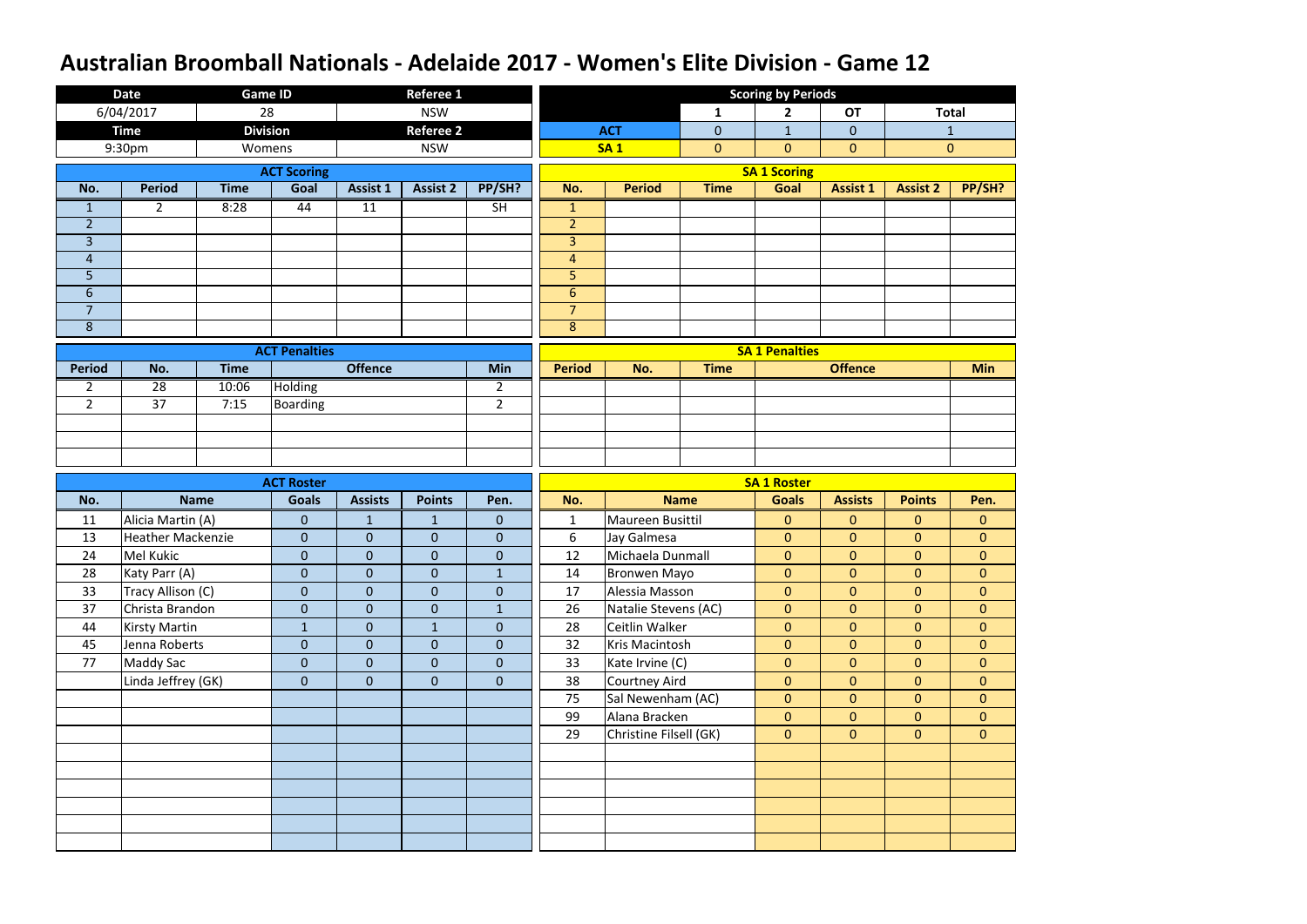|                                    | <b>Date</b>              | <b>Game ID</b>  |                              |                                  | <b>Referee 1</b>          |                              |                                    |                     |             | <b>Scoring by Periods</b>        |                                  |                                  |                                  |
|------------------------------------|--------------------------|-----------------|------------------------------|----------------------------------|---------------------------|------------------------------|------------------------------------|---------------------|-------------|----------------------------------|----------------------------------|----------------------------------|----------------------------------|
|                                    | 7/04/2017                | 30              |                              |                                  | SA                        |                              |                                    |                     | 1           | $\mathbf{2}$                     | <b>OT</b>                        |                                  | <b>Total</b>                     |
|                                    | <b>Time</b>              | <b>Division</b> |                              |                                  | <b>Referee 2</b>          |                              |                                    | <b>ACT</b>          | $\mathbf 0$ | $\mathbf{0}$                     | $\overline{0}$                   |                                  | $\mathbf{0}$                     |
|                                    | 7:15am                   | Womens          |                              |                                  | SA                        |                              |                                    | <b>NSW1</b>         | $\mathbf 0$ | $\mathbf{0}$                     | $\overline{0}$                   |                                  | $\mathbf{0}$                     |
|                                    |                          |                 | <b>ACT Scoring</b>           |                                  |                           |                              |                                    |                     |             | <b>NSW 1 Scoring</b>             |                                  |                                  |                                  |
| No.                                | <b>Period</b>            | <b>Time</b>     | Goal                         | <b>Assist 1</b>                  | <b>Assist 2</b>           | PP/SH?                       | No.                                | <b>Period</b>       | <b>Time</b> | Goal                             | <b>Assist 1</b>                  | <b>Assist 2</b>                  | PP/SH?                           |
| $\mathbf{1}$                       |                          |                 |                              |                                  |                           |                              | $\mathbf{1}$                       |                     |             |                                  |                                  |                                  |                                  |
| $\overline{2}$                     |                          |                 |                              |                                  |                           |                              | $\overline{2}$                     |                     |             |                                  |                                  |                                  |                                  |
| $\overline{3}$                     |                          |                 |                              |                                  |                           |                              | $\overline{3}$                     |                     |             |                                  |                                  |                                  |                                  |
| $\overline{4}$                     |                          |                 |                              |                                  |                           |                              | $\overline{4}$                     |                     |             |                                  |                                  |                                  |                                  |
| 5                                  |                          |                 |                              |                                  |                           |                              | 5                                  |                     |             |                                  |                                  |                                  |                                  |
| $6\phantom{.}6$                    |                          |                 |                              |                                  |                           |                              | $6\phantom{1}$                     |                     |             |                                  |                                  |                                  |                                  |
| $\overline{7}$<br>$\boldsymbol{8}$ |                          |                 |                              |                                  |                           |                              | $\overline{7}$<br>$\boldsymbol{8}$ |                     |             |                                  |                                  |                                  |                                  |
|                                    |                          |                 |                              |                                  |                           |                              |                                    |                     |             |                                  |                                  |                                  |                                  |
|                                    |                          |                 | <b>ACT Penalties</b>         |                                  |                           |                              |                                    |                     |             | <b>NSW 1 Penalties</b>           |                                  |                                  |                                  |
| <b>Period</b>                      | No.                      | <b>Time</b>     |                              | <b>Offence</b>                   |                           | Min                          | <b>Period</b>                      | No.                 | <b>Time</b> |                                  | <b>Offence</b>                   |                                  | <b>Min</b>                       |
|                                    |                          |                 |                              |                                  |                           |                              |                                    |                     |             |                                  |                                  |                                  |                                  |
|                                    |                          |                 |                              |                                  |                           |                              |                                    |                     |             |                                  |                                  |                                  |                                  |
|                                    |                          |                 |                              |                                  |                           |                              |                                    |                     |             |                                  |                                  |                                  |                                  |
|                                    |                          |                 |                              |                                  |                           |                              |                                    |                     |             |                                  |                                  |                                  |                                  |
|                                    |                          |                 |                              |                                  |                           |                              |                                    |                     |             |                                  |                                  |                                  |                                  |
|                                    |                          |                 |                              |                                  |                           |                              |                                    |                     |             |                                  |                                  |                                  |                                  |
|                                    |                          |                 | <b>ACT Roster</b>            |                                  |                           |                              |                                    |                     |             | <b>NSW 1 Roster</b>              |                                  |                                  |                                  |
| No.                                |                          | <b>Name</b>     | <b>Goals</b>                 | <b>Assists</b>                   | <b>Points</b>             | Pen.                         | No.                                |                     | <b>Name</b> | <b>Goals</b>                     | <b>Assists</b>                   | <b>Points</b>                    | Pen.                             |
| 11                                 | Alicia Martin (A)        |                 | $\mathbf{0}$                 | $\mathbf{0}$                     | $\mathbf{0}$              | $\mathbf{0}$                 | 4                                  | Bec Davis (AC)      |             | $\mathbf{0}$                     | $\overline{0}$                   | $\overline{0}$                   | $\mathbf{0}$                     |
| 13                                 | <b>Heather Mackenzie</b> |                 | $\overline{0}$               | $\mathbf{0}$                     | $\mathbf 0$               | $\mathbf{0}$                 | 17                                 | Karen Boer (AC)     |             | $\mathbf{0}$                     | $\overline{0}$                   | $\overline{0}$                   | $\overline{0}$                   |
| 24                                 | Mel Kukic                |                 | $\mathbf{0}$                 | $\pmb{0}$                        | $\pmb{0}$                 | $\pmb{0}$                    | 20                                 | Sarah Hellyer       |             | $\mathbf{0}$                     | $\mathbf{0}$                     | $\overline{0}$                   | $\mathbf{0}$                     |
| 28                                 | Katy Parr (A)            |                 | $\boldsymbol{0}$             | $\overline{0}$                   | $\boldsymbol{0}$          | $\boldsymbol{0}$             | 33                                 | Mel Lloyd           |             | $\mathbf{0}$                     | $\overline{0}$                   | $\overline{0}$                   | $\overline{0}$                   |
| 33                                 | Tracy Allison (C)        |                 | $\overline{0}$               | $\boldsymbol{0}$                 | $\mathbf{0}$              | $\overline{0}$               | 45                                 | Larissa Moore       |             | $\overline{0}$                   | $\overline{0}$                   | $\overline{0}$                   | $\overline{0}$                   |
| 37                                 | Christa Brandon          |                 | $\mathbf{0}$                 | $\mathbf{0}$                     | $\mathbf 0$               | $\overline{0}$               | 61                                 | Shan Brown          |             | $\overline{0}$                   | $\overline{0}$                   | $\overline{0}$                   | $\overline{0}$                   |
| 44                                 | Kirsty Martin            |                 | $\mathbf{0}$                 | $\mathbf{0}$                     | $\mathbf{0}$              | $\overline{0}$               | 80                                 | Dominique Glazier   |             | $\overline{0}$                   | $\overline{0}$<br>$\overline{0}$ | $\overline{0}$                   | $\overline{0}$                   |
| 45<br>77                           | Jenna Roberts            |                 | $\mathbf{0}$<br>$\mathbf{0}$ | $\mathbf{0}$<br>$\boldsymbol{0}$ | $\pmb{0}$<br>$\mathbf{0}$ | $\mathbf{0}$<br>$\mathbf{0}$ | 88<br>98                           | Lauren Yabsley (C)  |             | $\overline{0}$<br>$\overline{0}$ | $\overline{0}$                   | $\overline{0}$<br>$\overline{0}$ | $\overline{0}$<br>$\overline{0}$ |
|                                    | <b>Maddy Sac</b>         |                 | $\overline{0}$               | $\mathbf{0}$                     | $\mathbf{0}$              | $\overline{0}$               | 99                                 | Jodie Harrison      |             | $\overline{0}$                   | $\overline{0}$                   | $\overline{0}$                   | $\overline{0}$                   |
|                                    | Linda Jeffrey (GK)       |                 |                              |                                  |                           |                              | 81                                 | Ashlyn Harrison     |             | $\overline{0}$                   | $\overline{0}$                   | $\overline{0}$                   | $\overline{0}$                   |
|                                    |                          |                 |                              |                                  |                           |                              |                                    | Anke Vermeulen (GK) |             |                                  |                                  |                                  |                                  |
|                                    |                          |                 |                              |                                  |                           |                              |                                    |                     |             |                                  |                                  |                                  |                                  |
|                                    |                          |                 |                              |                                  |                           |                              |                                    |                     |             |                                  |                                  |                                  |                                  |
|                                    |                          |                 |                              |                                  |                           |                              |                                    |                     |             |                                  |                                  |                                  |                                  |
|                                    |                          |                 |                              |                                  |                           |                              |                                    |                     |             |                                  |                                  |                                  |                                  |
|                                    |                          |                 |                              |                                  |                           |                              |                                    |                     |             |                                  |                                  |                                  |                                  |
|                                    |                          |                 |                              |                                  |                           |                              |                                    |                     |             |                                  |                                  |                                  |                                  |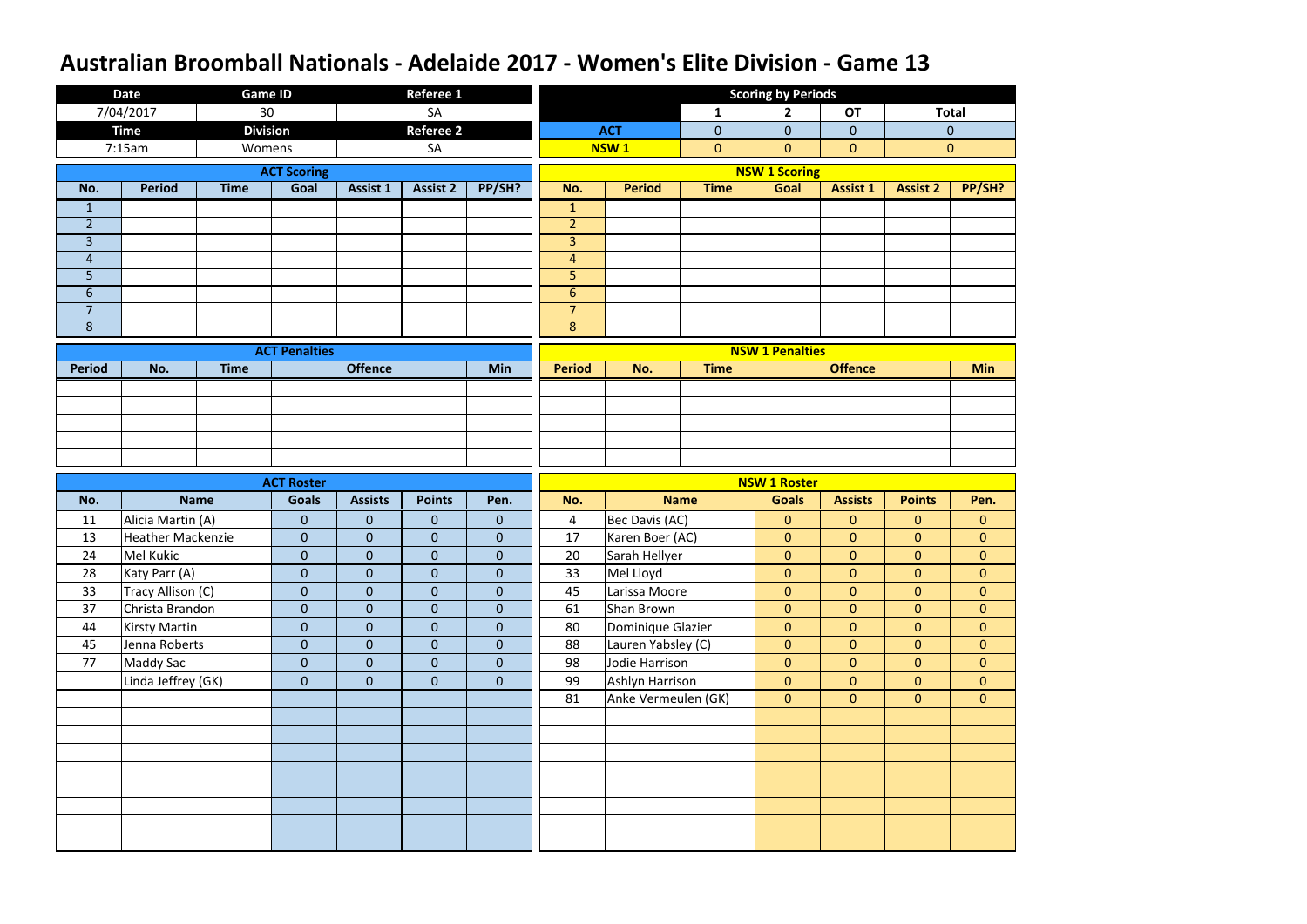|                | <b>Date</b>             | <b>Game ID</b>          |                        |                 | <b>Referee 1</b> |                |                  |                        |                | <b>Scoring by Periods</b> |                 |                 |                |
|----------------|-------------------------|-------------------------|------------------------|-----------------|------------------|----------------|------------------|------------------------|----------------|---------------------------|-----------------|-----------------|----------------|
|                | 7/04/2017               | 31                      |                        |                 | Doug Nixon       |                |                  |                        | 1              | $\mathbf{2}$              | <b>OT</b>       |                 | <b>Total</b>   |
|                | <b>Time</b>             | <b>Division</b>         |                        |                 | <b>Referee 2</b> |                |                  | NSW <sub>2</sub>       | $\overline{0}$ | $\overline{0}$            | $\overline{0}$  |                 | $\mathbf{0}$   |
|                | 8:00am                  | Womens                  |                        |                 | <b>ACT</b>       |                |                  | <b>SA1</b>             | $\overline{2}$ | 2 <sup>2</sup>            | $\overline{0}$  |                 | $\overline{4}$ |
|                |                         |                         | <b>NSW 2 Scoring</b>   |                 |                  |                |                  |                        |                | <b>SA 1 Scoring</b>       |                 |                 |                |
| No.            | <b>Period</b>           | <b>Time</b>             | Goal                   | <b>Assist 1</b> | <b>Assist 2</b>  | PP/SH?         | No.              | <b>Period</b>          | <b>Time</b>    | Goal                      | <b>Assist 1</b> | <b>Assist 2</b> | PP/SH?         |
| $\mathbf{1}$   |                         |                         |                        |                 |                  |                | $\mathbf{1}$     | $\mathbf{1}$           | 11:53          | $\overline{32}$           | $\overline{28}$ | $\overline{33}$ |                |
| $\overline{2}$ |                         |                         |                        |                 |                  |                | $\overline{2}$   | $\mathbf{1}$           | 11:25          | 38                        | 26              |                 |                |
| $\overline{3}$ |                         |                         |                        |                 |                  |                | $\overline{3}$   | $\overline{2}$         | 8:51           | 75                        | $\mathbf{1}$    | 6               |                |
| $\overline{4}$ |                         |                         |                        |                 |                  |                | $\overline{4}$   | $\overline{2}$         | 5:55           | 75                        |                 |                 |                |
| 5              |                         |                         |                        |                 |                  |                | 5                |                        |                |                           |                 |                 |                |
| 6              |                         |                         |                        |                 |                  |                | $6 \overline{6}$ |                        |                |                           |                 |                 |                |
| $\overline{7}$ |                         |                         |                        |                 |                  |                | $\overline{7}$   |                        |                |                           |                 |                 |                |
| 8              |                         |                         |                        |                 |                  |                | 8                |                        |                |                           |                 |                 |                |
|                |                         |                         | <b>NSW 2 Penalties</b> |                 |                  |                |                  |                        |                | <b>SA 1 Penalties</b>     |                 |                 |                |
| <b>Period</b>  | No.                     | <b>Time</b>             |                        | <b>Offence</b>  |                  | Min            | <b>Period</b>    | No.                    | <b>Time</b>    |                           | <b>Offence</b>  |                 | <b>Min</b>     |
|                |                         |                         |                        |                 |                  |                | $\mathbf{1}$     | 33                     | 8:28           | <b>High stick</b>         |                 |                 | $2^{\circ}$    |
|                |                         |                         |                        |                 |                  |                |                  |                        |                |                           |                 |                 |                |
|                |                         |                         |                        |                 |                  |                |                  |                        |                |                           |                 |                 |                |
|                |                         |                         |                        |                 |                  |                |                  |                        |                |                           |                 |                 |                |
|                |                         |                         |                        |                 |                  |                |                  |                        |                |                           |                 |                 |                |
|                |                         |                         |                        |                 |                  |                |                  |                        |                |                           |                 |                 |                |
|                |                         |                         | <b>NSW 2 Roster</b>    |                 |                  |                |                  |                        |                | <b>SA 1 Roster</b>        |                 |                 |                |
| No.            |                         | <b>Name</b>             | <b>Goals</b>           | <b>Assists</b>  | <b>Points</b>    | Pen.           | No.              |                        | <b>Name</b>    | <b>Goals</b>              | <b>Assists</b>  | <b>Points</b>   | Pen.           |
| 9              | Monique Siswandi        |                         | $\mathbf{0}$           | $\pmb{0}$       | $\mathbf{0}$     | $\mathbf{0}$   | $\mathbf{1}$     | Maureen Busittil       |                | $\mathbf{0}$              | $\mathbf{1}$    | $\mathbf{1}$    | $\mathbf{0}$   |
| 22             | <b>Elizabeth Tilly</b>  |                         | $\overline{0}$         | $\mathbf{0}$    | $\overline{0}$   | $\overline{0}$ | 6                | Jay Galmesa            |                | $\mathbf{0}$              | $\mathbf{1}$    | $\mathbf{1}$    | $\overline{0}$ |
| 44             |                         | Catherine McDonald (AC) | $\overline{0}$         | $\pmb{0}$       | $\mathbf{0}$     | $\pmb{0}$      | 12               | Michaela Dunmall       |                | $\mathbf{0}$              | $\overline{0}$  | $\overline{0}$  | $\overline{0}$ |
| 46             | Emma Lidbury (53)       |                         | $\boldsymbol{0}$       | $\overline{0}$  | $\mathbf{0}$     | $\mathbf{0}$   | 14               | Bronwen Mayo           |                | $\overline{0}$            | $\overline{0}$  | $\overline{0}$  | $\overline{0}$ |
| 55             | <b>Tegan Mcelhinney</b> |                         | $\overline{0}$         | $\mathbf{0}$    | $\overline{0}$   | $\overline{0}$ | 17               | Alessia Masson         |                | $\overline{0}$            | $\overline{0}$  | $\overline{0}$  | $\overline{0}$ |
| 60             | Kerrianne Rigby         |                         | $\overline{0}$         | $\mathbf{0}$    | $\overline{0}$   | $\overline{0}$ | 26               | Natalie Stevens (AC)   |                | $\overline{0}$            | $\mathbf{1}$    | $\mathbf{1}$    | $\overline{0}$ |
| 62             | Chelsea Seddon          |                         | $\mathbf{0}$           | $\mathbf{0}$    | $\boldsymbol{0}$ | $\mathbf{0}$   | 28               | Ceitlin Walker         |                | $\overline{0}$            | 1               | 1 <sup>1</sup>  | $\overline{0}$ |
| 64             | Louise Tallon (59)      |                         | $\overline{0}$         | $\mathbf{0}$    | $\mathbf 0$      | $\overline{0}$ | 32               | Kris Macintosh         |                | $\mathbf{1}$              | $\overline{0}$  | $\mathbf{1}$    | $\overline{0}$ |
| 65             | Peta Lea Maguire (58)   |                         | $\overline{0}$         | $\mathbf{0}$    | $\mathbf 0$      | $\overline{0}$ | 33               | Kate Irvine (C)        |                | $\overline{0}$            | $\mathbf{1}$    | $\mathbf{1}$    | 1              |
| 82             | Rebecca Langham (AC)    |                         | $\overline{0}$         | $\mathbf{0}$    | $\overline{0}$   | $\overline{0}$ | 38               | Courtney Aird          |                | 1                         | $\overline{0}$  | $\mathbf{1}$    | $\overline{0}$ |
| 85             | Felicity Hudson (C)     |                         | $\overline{0}$         | $\mathbf{0}$    | $\mathbf{0}$     | $\mathbf{0}$   | 75               | Sal Newenham (AC)      |                | 2 <sup>1</sup>            | $\overline{0}$  | 2 <sup>1</sup>  | $\overline{0}$ |
| 33             | Melanie Lloyd (GK)      |                         | $\overline{0}$         | $\mathbf{0}$    | $\mathbf 0$      | $\mathbf{0}$   | 99               | Alana Bracken          |                | $\overline{0}$            | $\overline{0}$  | $\overline{0}$  | $\overline{0}$ |
|                |                         |                         |                        |                 |                  |                | 29               | Christine Filsell (GK) |                | $\overline{0}$            | $\overline{0}$  | $\overline{0}$  | $\overline{0}$ |
|                |                         |                         |                        |                 |                  |                |                  |                        |                |                           |                 |                 |                |
|                |                         |                         |                        |                 |                  |                |                  |                        |                |                           |                 |                 |                |
|                |                         |                         |                        |                 |                  |                |                  |                        |                |                           |                 |                 |                |
|                |                         |                         |                        |                 |                  |                |                  |                        |                |                           |                 |                 |                |
|                |                         |                         |                        |                 |                  |                |                  |                        |                |                           |                 |                 |                |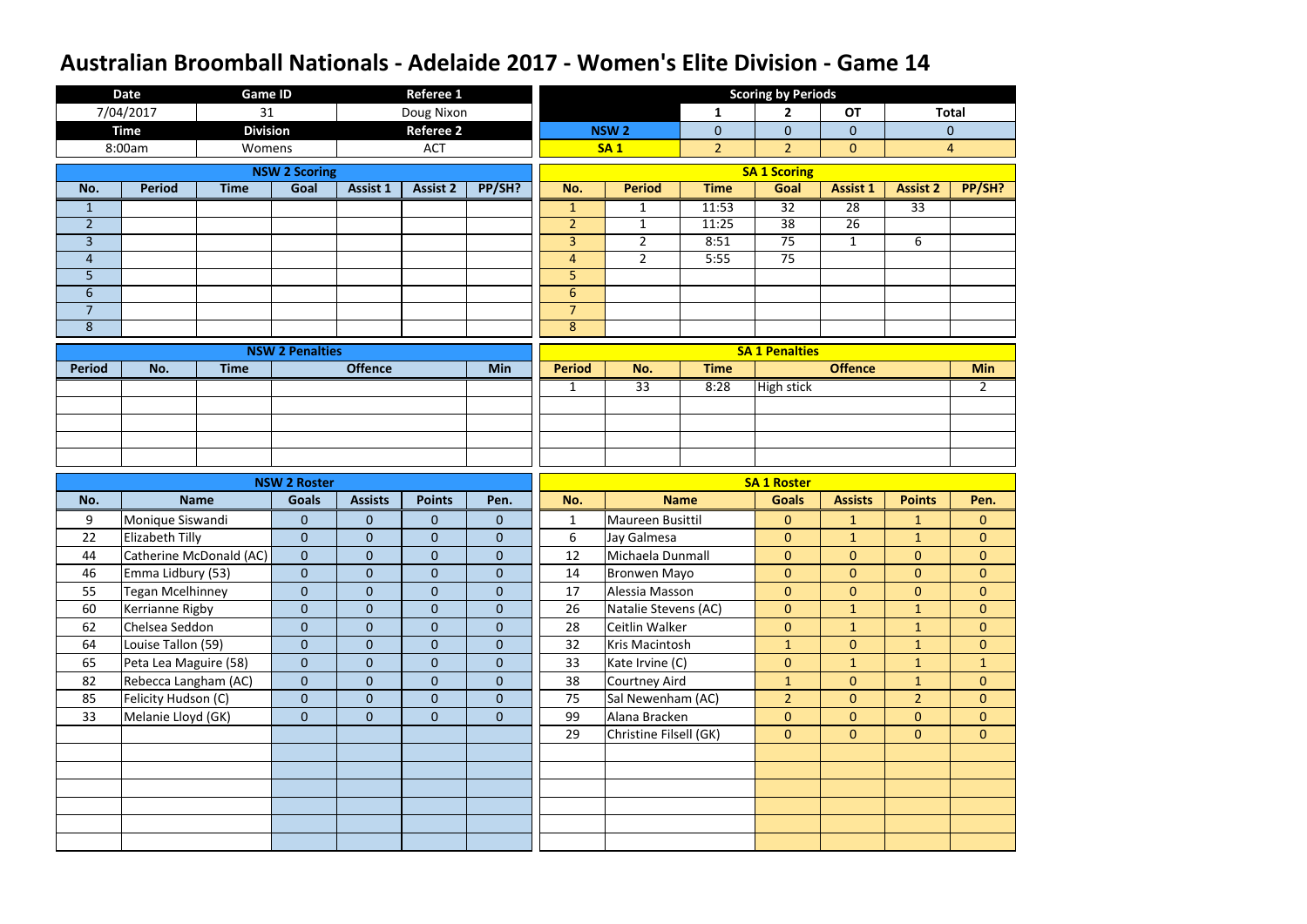|                | <b>Date</b>            |             | <b>Game ID</b>        |                  | <b>Referee 1</b> |                |                |                         |                | <b>Scoring by Periods</b> |                 |                 |                |
|----------------|------------------------|-------------|-----------------------|------------------|------------------|----------------|----------------|-------------------------|----------------|---------------------------|-----------------|-----------------|----------------|
|                | 7/04/2017              |             | 35                    |                  | Doug Nixon       |                |                |                         | $\mathbf{1}$   | 2 <sup>1</sup>            | <b>OT</b>       |                 | <b>Total</b>   |
|                | <b>Time</b>            |             | <b>Division</b>       |                  | <b>Referee 2</b> |                |                | <b>SA 2</b>             | $\mathbf{1}$   | $\overline{0}$            | $\overline{0}$  |                 | $\mathbf{1}$   |
|                | 11:00am                |             | Womens                |                  | <b>ACT</b>       |                |                | <b>NSW2</b>             | $\overline{0}$ | $\overline{0}$            | $\overline{0}$  |                 | $\mathbf{0}$   |
|                |                        |             | <b>SA 2 Scoring</b>   |                  |                  |                |                |                         |                | <b>NSW 2 Scoring</b>      |                 |                 |                |
| No.            | <b>Period</b>          | <b>Time</b> | Goal                  | <b>Assist 1</b>  | <b>Assist 2</b>  | PP/SH?         | No.            | <b>Period</b>           | <b>Time</b>    | Goal                      | <b>Assist 1</b> | <b>Assist 2</b> | PP/SH?         |
| $\mathbf{1}$   | $\mathbf{1}$           | 0:42        | 66                    | 86               |                  |                | $\mathbf{1}$   |                         |                |                           |                 |                 |                |
| $\overline{2}$ |                        |             |                       |                  |                  |                | $\overline{2}$ |                         |                |                           |                 |                 |                |
| $\overline{3}$ |                        |             |                       |                  |                  |                | $\overline{3}$ |                         |                |                           |                 |                 |                |
| $\overline{4}$ |                        |             |                       |                  |                  |                | $\overline{4}$ |                         |                |                           |                 |                 |                |
| 5              |                        |             |                       |                  |                  |                | 5              |                         |                |                           |                 |                 |                |
| $6\,$          |                        |             |                       |                  |                  |                | $6\phantom{1}$ |                         |                |                           |                 |                 |                |
| $\overline{7}$ |                        |             |                       |                  |                  |                | $\overline{7}$ |                         |                |                           |                 |                 |                |
| $\bf 8$        |                        |             |                       |                  |                  |                | $\bf 8$        |                         |                |                           |                 |                 |                |
|                |                        |             | <b>SA 2 Penalties</b> |                  |                  |                |                |                         |                | <b>NSW 2 Penalties</b>    |                 |                 |                |
| <b>Period</b>  | No.                    | <b>Time</b> |                       | <b>Offence</b>   |                  | Min            | <b>Period</b>  | No.                     | <b>Time</b>    |                           | <b>Offence</b>  |                 | <b>Min</b>     |
| $\mathbf{1}$   | 15                     | 10:02       | <b>Tripping</b>       |                  |                  | $\overline{2}$ | $\mathbf{1}$   | 9                       | 7:48           | <b>High stick</b>         |                 |                 | $\overline{2}$ |
| $\mathbf{1}$   | $\overline{3}$         | 6:43        | <b>Boarding</b>       |                  |                  | $\overline{2}$ |                |                         |                |                           |                 |                 |                |
|                |                        |             |                       |                  |                  |                |                |                         |                |                           |                 |                 |                |
|                |                        |             |                       |                  |                  |                |                |                         |                |                           |                 |                 |                |
|                |                        |             |                       |                  |                  |                |                |                         |                |                           |                 |                 |                |
|                |                        |             |                       |                  |                  |                |                |                         |                |                           |                 |                 |                |
|                |                        |             | <b>SA 2 Roster</b>    |                  |                  |                |                |                         |                | <b>NSW 2 Roster</b>       |                 |                 |                |
| No.            |                        | <b>Name</b> | <b>Goals</b>          | <b>Assists</b>   | <b>Points</b>    | Pen.           | No.            |                         | <b>Name</b>    | <b>Goals</b>              | <b>Assists</b>  | <b>Points</b>   | Pen.           |
| 3              | <b>Trish McHendrie</b> |             | $\mathbf{0}$          | $\mathbf{0}$     | $\mathbf{0}$     | $\mathbf{1}$   | 9              | Monique Siswandi        |                | $\overline{0}$            | $\overline{0}$  | $\overline{0}$  | $\mathbf{1}$   |
| 15             | <b>Ashley Taylor</b>   |             | $\mathbf 0$           | $\mathbf{0}$     | $\mathbf 0$      | $\mathbf{1}$   | 22             | Elizabeth Tilly         |                | $\overline{0}$            | $\overline{0}$  | $\overline{0}$  | $\mathbf{0}$   |
| 22             | Shanni Muller          |             | $\mathbf 0$           | $\boldsymbol{0}$ | $\overline{0}$   | $\mathbf 0$    | 44             | Catherine McDonald (AC) |                | $\overline{0}$            | $\overline{0}$  | $\overline{0}$  | $\mathbf 0$    |
| 29             | <b>Brydie Wilkins</b>  |             | $\pmb{0}$             | $\theta$         | $\mathbf 0$      | $\mathbf 0$    | 46             | Emma Lidbury (53)       |                | $\overline{0}$            | $\overline{0}$  | $\overline{0}$  | $\mathbf{0}$   |
| 30             | Tania Newcombe         |             | $\mathbf{0}$          | $\overline{0}$   | $\mathbf 0$      | $\overline{0}$ | 55             | <b>Tegan Mcelhinney</b> |                | $\overline{0}$            | $\overline{0}$  | $\overline{0}$  | $\overline{0}$ |
| 36             | Jane Wells             |             | $\mathbf{0}$          | $\overline{0}$   | $\mathbf 0$      | $\overline{0}$ | 60             | Kerrianne Rigby         |                | $\overline{0}$            | $\overline{0}$  | $\overline{0}$  | $\overline{0}$ |
| 40             | Carla Franson          |             | $\mathbf{0}$          | $\mathbf{0}$     | $\mathbf 0$      | $\overline{0}$ | 62             | Chelsea Seddon          |                | $\overline{0}$            | $\overline{0}$  | $\overline{0}$  | $\overline{0}$ |
| 42             | Harmonie Wong          |             | $\mathbf{0}$          | $\mathbf{0}$     | $\mathbf 0$      | $\overline{0}$ | 64             | Louise Tallon (59)      |                | $\overline{0}$            | $\overline{0}$  | $\overline{0}$  | $\overline{0}$ |
| 45             | Zoe Pfieffer           |             | $\mathbf{0}$          | $\mathbf{0}$     | $\overline{0}$   | $\overline{0}$ | 65             | Peta Lea Maguire (58)   |                | $\overline{0}$            | $\overline{0}$  | $\overline{0}$  | $\overline{0}$ |
| 51             | Aisha Graham           |             | $\mathbf{0}$          | $\mathbf{0}$     | $\overline{0}$   | $\overline{0}$ | 82             | Rebecca Langham (AC)    |                | $\overline{0}$            | $\overline{0}$  | $\overline{0}$  | $\mathbf{0}$   |
| 53             | Alli Mildren           |             | $\mathbf{0}$          | $\mathbf{0}$     | $\mathbf 0$      | $\overline{0}$ | 85             | Felicity Hudson (C)     |                | $\overline{0}$            | $\mathbf{0}$    | $\overline{0}$  | $\overline{0}$ |
| 63             | Birgit Muenzfeld       |             | $\overline{0}$        | $\overline{0}$   | $\overline{0}$   | $\overline{0}$ | 33             | Melanie Lloyd (GK)      |                | $\overline{0}$            | $\overline{0}$  | $\overline{0}$  | $\overline{0}$ |
| 66             | Maddy Plumb            |             | $\mathbf{1}$          | $\mathbf 0$      | $\mathbf{1}$     | $\overline{0}$ |                |                         |                |                           |                 |                 |                |
| 73             | Abi Mortimer           |             | $\mathbf{0}$          | $\mathbf{0}$     | $\mathbf 0$      | $\mathbf 0$    |                |                         |                |                           |                 |                 |                |
| 86             | Madeleine Tonkin       |             | $\overline{0}$        | $\mathbf{1}$     | 1                | $\overline{0}$ |                |                         |                |                           |                 |                 |                |
|                | Lucy Tonkin            |             | $\boldsymbol{0}$      | $\mathbf 0$      | $\mathbf 0$      | $\overline{0}$ |                |                         |                |                           |                 |                 |                |
| 46             | Bridget Whisker (GK)   |             | $\overline{0}$        | $\mathbf{0}$     | $\mathbf{0}$     | $\overline{0}$ |                |                         |                |                           |                 |                 |                |
|                |                        |             |                       |                  |                  |                |                |                         |                |                           |                 |                 |                |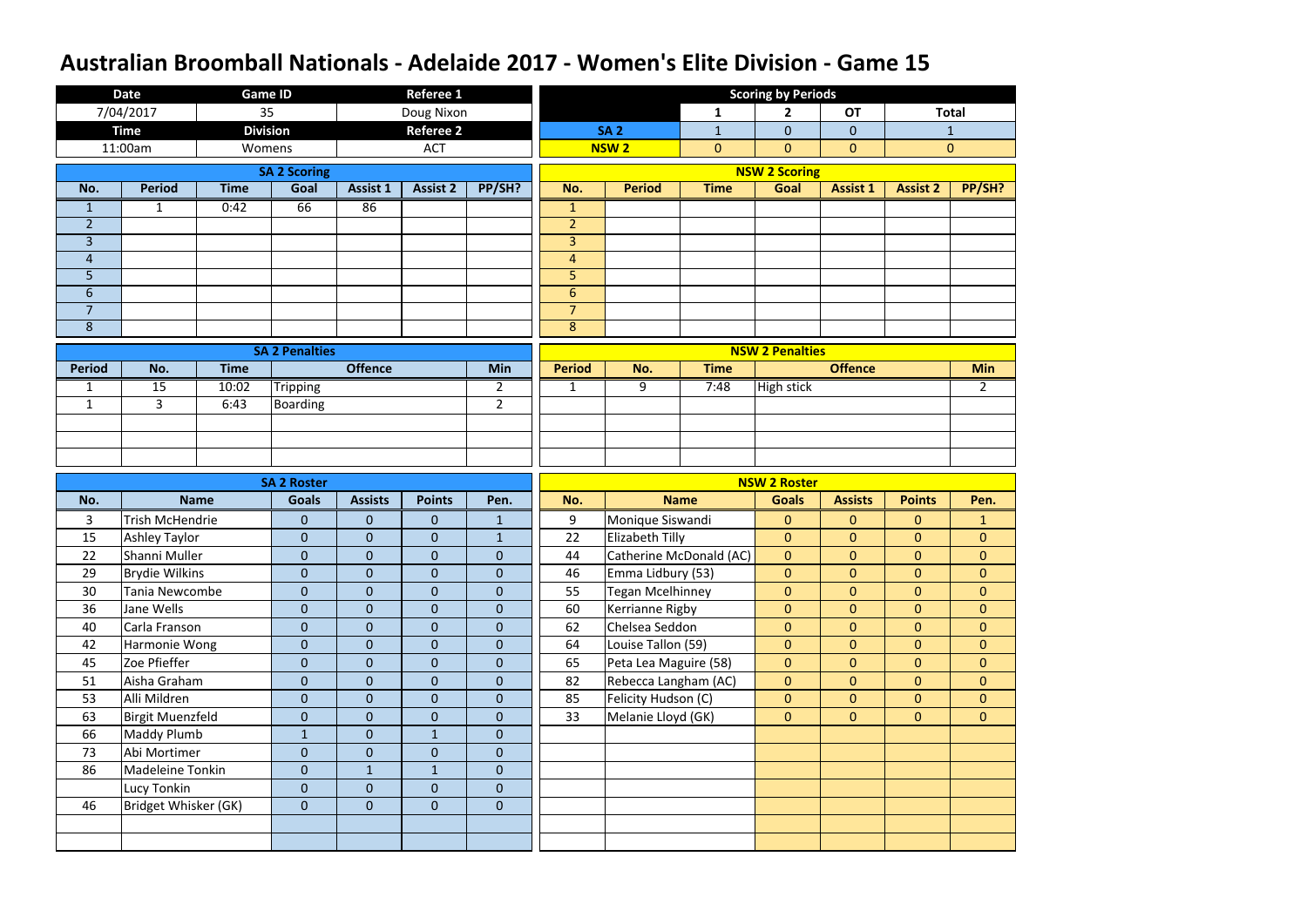|                     | <b>Date</b>                             | <b>Game ID</b>  |                                  |                              | <b>Referee 1</b>                 |                               |                           |                                        |                | <b>Scoring by Periods</b>        |                                  |                                  |                                  |
|---------------------|-----------------------------------------|-----------------|----------------------------------|------------------------------|----------------------------------|-------------------------------|---------------------------|----------------------------------------|----------------|----------------------------------|----------------------------------|----------------------------------|----------------------------------|
|                     | 7/04/2017                               | 38              |                                  |                              | Doug Nixon                       |                               |                           |                                        | $\mathbf{1}$   | $\mathbf{2}$                     | <b>OT</b>                        |                                  | <b>Total</b>                     |
|                     | <b>Time</b>                             | <b>Division</b> |                                  |                              | <b>Referee 2</b>                 |                               |                           | <b>NSW1</b>                            | $\overline{0}$ | $\overline{0}$                   | $\overline{0}$                   |                                  | $\mathbf{0}$                     |
|                     | 3:30pm                                  | Womens          |                                  |                              | Alan Jabs                        |                               |                           | <b>SA1</b>                             | $\mathbf{0}$   | $\overline{0}$                   | $\mathbf{1}$                     |                                  | $\mathbf{1}$                     |
|                     |                                         |                 | <b>NSW 1 Scoring</b>             |                              |                                  |                               |                           |                                        |                | <b>SA 1 Scoring</b>              |                                  |                                  |                                  |
| No.                 | <b>Period</b>                           | <b>Time</b>     | Goal                             | Assist 1                     | <b>Assist 2</b>                  | PP/SH?                        | No.                       | <b>Period</b>                          | <b>Time</b>    | Goal                             | <b>Assist 1</b>                  | <b>Assist 2</b>                  | PP/SH?                           |
| $\mathbf{1}$        |                                         |                 |                                  |                              |                                  |                               | $\mathbf{1}$              | OT                                     | 9:29           | 6                                | $\overline{33}$                  |                                  |                                  |
| $\overline{2}$      |                                         |                 |                                  |                              |                                  |                               | $\overline{2}$            |                                        |                |                                  |                                  |                                  |                                  |
| $\overline{3}$      |                                         |                 |                                  |                              |                                  |                               | $\overline{3}$            |                                        |                |                                  |                                  |                                  |                                  |
| $\overline{4}$      |                                         |                 |                                  |                              |                                  |                               | $\overline{4}$            |                                        |                |                                  |                                  |                                  |                                  |
| 5                   |                                         |                 |                                  |                              |                                  |                               | 5                         |                                        |                |                                  |                                  |                                  |                                  |
| $6\phantom{1}6$     |                                         |                 |                                  |                              |                                  |                               | $6\phantom{1}$            |                                        |                |                                  |                                  |                                  |                                  |
| $\overline{7}$<br>8 |                                         |                 |                                  |                              |                                  |                               | $\overline{7}$<br>$\bf 8$ |                                        |                |                                  |                                  |                                  |                                  |
|                     |                                         |                 |                                  |                              |                                  |                               |                           |                                        |                |                                  |                                  |                                  |                                  |
|                     |                                         |                 | <b>NSW 1 Penalties</b>           |                              |                                  |                               |                           |                                        |                | <b>SA 1 Penalties</b>            |                                  |                                  |                                  |
| <b>Period</b>       | No.                                     | <b>Time</b>     |                                  | <b>Offence</b>               |                                  | Min                           | <b>Period</b>             | No.                                    | <b>Time</b>    |                                  | <b>Offence</b>                   |                                  | <b>Min</b>                       |
| $\mathbf{1}$        | 98                                      | 5:16            | Tripping                         |                              |                                  | $\overline{2}$                | $\overline{2}$            | 33                                     | 5:25           | Roughing                         |                                  |                                  | $\overline{2}$                   |
|                     |                                         |                 |                                  |                              |                                  |                               |                           |                                        |                |                                  |                                  |                                  |                                  |
|                     |                                         |                 |                                  |                              |                                  |                               |                           |                                        |                |                                  |                                  |                                  |                                  |
|                     |                                         |                 |                                  |                              |                                  |                               |                           |                                        |                |                                  |                                  |                                  |                                  |
|                     |                                         |                 |                                  |                              |                                  |                               |                           |                                        |                |                                  |                                  |                                  |                                  |
|                     |                                         |                 |                                  |                              |                                  |                               |                           |                                        |                |                                  |                                  |                                  |                                  |
|                     |                                         |                 | <b>NSW 1 Roster</b>              |                              |                                  |                               |                           |                                        |                | <b>SA 1 Roster</b>               |                                  |                                  |                                  |
| No.                 |                                         | <b>Name</b>     | <b>Goals</b>                     | <b>Assists</b>               | <b>Points</b>                    | Pen.                          | No.                       |                                        | <b>Name</b>    | <b>Goals</b>                     | <b>Assists</b>                   | <b>Points</b>                    | Pen.                             |
| $\overline{4}$      | Bec Davis (AC)                          |                 | $\overline{0}$                   | $\boldsymbol{0}$             | $\mathbf{0}$                     | $\boldsymbol{0}$              | $\mathbf{1}$              | Maureen Busittil                       |                | $\overline{0}$                   | $\overline{0}$                   | $\overline{0}$                   | $\overline{0}$                   |
| 17                  | Karen Boer (AC)                         |                 | $\overline{0}$                   | $\mathbf{0}$                 | $\mathbf{0}$                     | $\mathbf 0$                   | $6\phantom{1}$            | Jay Galmesa                            |                | $\mathbf{1}$                     | $\overline{0}$                   | $\mathbf{1}$                     | $\overline{0}$                   |
| 20                  | Sarah Hellyer                           |                 | $\overline{0}$                   | $\boldsymbol{0}$             | $\mathbf 0$                      | $\boldsymbol{0}$              | 12                        | Michaela Dunmall                       |                | $\overline{0}$                   | $\overline{0}$                   | $\overline{0}$                   | $\overline{0}$                   |
| 33                  | Mel Lloyd                               |                 | $\overline{0}$                   | $\overline{0}$               | $\overline{0}$                   | $\overline{0}$                | 14                        | Bronwen Mayo                           |                | $\overline{0}$                   | $\overline{0}$                   | $\overline{0}$                   | $\overline{0}$                   |
| 45                  | Larissa Moore                           |                 | $\overline{0}$                   | $\overline{0}$               | $\overline{0}$                   | $\overline{0}$                | 17                        | Alessia Masson                         |                | $\overline{0}$<br>$\overline{0}$ | $\overline{0}$                   | $\overline{0}$                   | $\overline{0}$                   |
| 61<br>80            | Shan Brown                              |                 | $\overline{0}$<br>$\overline{0}$ | $\mathbf{0}$<br>$\mathbf{0}$ | $\overline{0}$<br>$\overline{0}$ | $\overline{0}$<br>$\mathbf 0$ | 26<br>28                  | Natalie Stevens (AC)<br>Ceitlin Walker |                | $\overline{0}$                   | $\overline{0}$<br>$\overline{0}$ | $\overline{0}$<br>$\overline{0}$ | $\overline{0}$<br>$\overline{0}$ |
| 88                  | Dominique Glazier<br>Lauren Yabsley (C) |                 | $\pmb{0}$                        | $\mathbf 0$                  | $\mathbf{0}$                     | $\pmb{0}$                     | 32                        | Kris Macintosh                         |                | $\overline{0}$                   | $\overline{0}$                   | $\overline{0}$                   | $\overline{0}$                   |
| 98                  | Jodie Harrison                          |                 | $\overline{0}$                   | $\boldsymbol{0}$             | $\overline{0}$                   | $\mathbf{1}$                  | 33                        | Kate Irvine (C)                        |                | $\overline{0}$                   | 1                                | $\mathbf{1}$                     | $\mathbf{1}$                     |
| 99                  | Ashlyn Harrison                         |                 | $\overline{0}$                   | $\boldsymbol{0}$             | $\overline{0}$                   | $\overline{0}$                | 38                        | Courtney Aird                          |                | $\overline{0}$                   | $\overline{0}$                   | $\overline{0}$                   | $\overline{0}$                   |
| 81                  | Anke Vermeulen (GK)                     |                 | $\overline{0}$                   | $\mathbf{0}$                 | $\overline{0}$                   | $\pmb{0}$                     | 75                        | Sal Newenham (AC)                      |                | $\overline{0}$                   | $\overline{0}$                   | $\overline{0}$                   | $\overline{0}$                   |
|                     |                                         |                 |                                  |                              |                                  |                               | 99                        | Alana Bracken                          |                | $\overline{0}$                   | $\overline{0}$                   | $\overline{0}$                   | $\overline{0}$                   |
|                     |                                         |                 |                                  |                              |                                  |                               | 29                        | Christine Filsell (GK)                 |                | $\overline{0}$                   | $\overline{0}$                   | $\overline{0}$                   | $\overline{0}$                   |
|                     |                                         |                 |                                  |                              |                                  |                               |                           |                                        |                |                                  |                                  |                                  |                                  |
|                     |                                         |                 |                                  |                              |                                  |                               |                           |                                        |                |                                  |                                  |                                  |                                  |
|                     |                                         |                 |                                  |                              |                                  |                               |                           |                                        |                |                                  |                                  |                                  |                                  |
|                     |                                         |                 |                                  |                              |                                  |                               |                           |                                        |                |                                  |                                  |                                  |                                  |
|                     |                                         |                 |                                  |                              |                                  |                               |                           |                                        |                |                                  |                                  |                                  |                                  |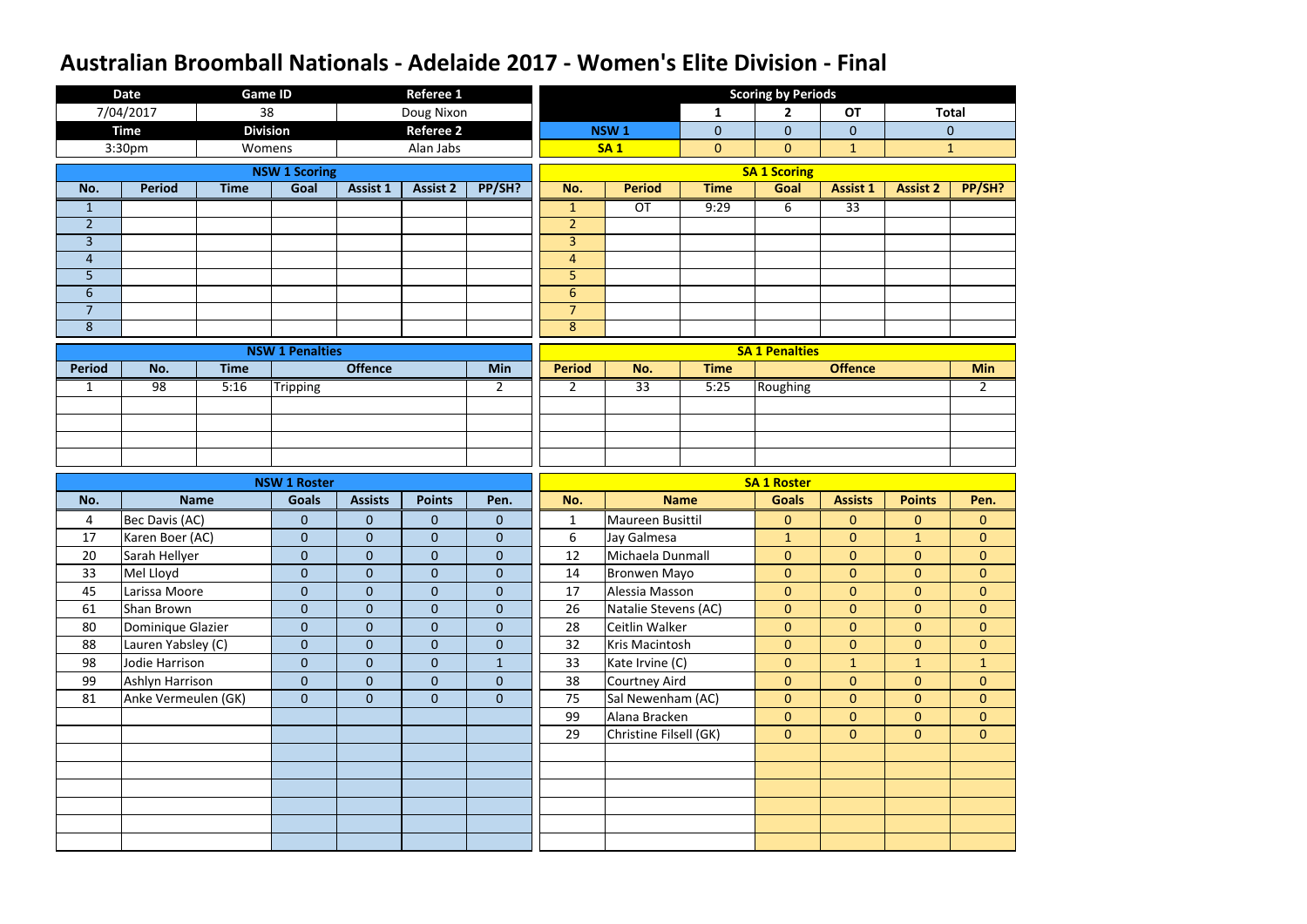|                                  | <b>Date</b>                             | <b>Game ID</b>  |                                  |                                  | Referee 1                     |                                |                     |                        |                | <b>Scoring by Periods</b>        |                                  |                                  |                                |
|----------------------------------|-----------------------------------------|-----------------|----------------------------------|----------------------------------|-------------------------------|--------------------------------|---------------------|------------------------|----------------|----------------------------------|----------------------------------|----------------------------------|--------------------------------|
|                                  | 5/04/2017                               | 3               |                                  |                                  | SA                            |                                |                     |                        | 1              | $\overline{2}$                   | <b>OT</b>                        |                                  | <b>Total</b>                   |
|                                  | <b>Time</b>                             | <b>Division</b> |                                  |                                  | <b>Referee 2</b>              |                                |                     | NSW <sub>1</sub>       | $\overline{0}$ | $\overline{0}$                   | $\overline{0}$                   |                                  | $\mathbf{0}$                   |
|                                  | 9:30am                                  | Mens Int        |                                  |                                  | SA                            |                                |                     | <b>ACT</b>             | $\mathbf{0}$   | $\overline{0}$                   | $\mathbf{0}$                     |                                  | $\mathbf{0}$                   |
|                                  |                                         |                 | <b>NSW 1 Scoring</b>             |                                  |                               |                                |                     |                        |                | <b>ACT Scoring</b>               |                                  |                                  |                                |
| No.                              | <b>Period</b>                           | <b>Time</b>     | Goal                             | <b>Assist 1</b>                  | <b>Assist 2</b>               | PP/SH?                         | No.                 | <b>Period</b>          | <b>Time</b>    | Goal                             | <b>Assist 1</b>                  | <b>Assist 2</b>                  | PP/SH?                         |
| 1                                |                                         |                 |                                  |                                  |                               |                                | $\mathbf{1}$        |                        |                |                                  |                                  |                                  |                                |
| $\overline{2}$                   |                                         |                 |                                  |                                  |                               |                                | $\overline{2}$      |                        |                |                                  |                                  |                                  |                                |
| 3                                |                                         |                 |                                  |                                  |                               |                                | $\overline{3}$      |                        |                |                                  |                                  |                                  |                                |
| $\overline{4}$                   |                                         |                 |                                  |                                  |                               |                                | 4                   |                        |                |                                  |                                  |                                  |                                |
| 5                                |                                         |                 |                                  |                                  |                               |                                | 5                   |                        |                |                                  |                                  |                                  |                                |
| $6\phantom{1}$<br>$\overline{7}$ |                                         |                 |                                  |                                  |                               |                                | $6\phantom{1}$      |                        |                |                                  |                                  |                                  |                                |
| 8                                |                                         |                 |                                  |                                  |                               |                                | $\overline{7}$<br>8 |                        |                |                                  |                                  |                                  |                                |
|                                  |                                         |                 |                                  |                                  |                               |                                |                     |                        |                |                                  |                                  |                                  |                                |
|                                  |                                         |                 | <b>NSW 1 Penalties</b>           |                                  |                               |                                |                     |                        |                | <b>ACT Penalties</b>             |                                  |                                  |                                |
| <b>Period</b>                    | No.                                     | <b>Time</b>     |                                  | <b>Offence</b>                   |                               | <b>Min</b>                     | <b>Period</b>       | No.                    | <b>Time</b>    |                                  | <b>Offence</b>                   |                                  | <b>Min</b>                     |
| $\mathbf{1}$                     | 15                                      | 6:00            | <b>Tripping</b>                  |                                  |                               | $\overline{2}$                 | $\mathbf{1}$        | 34                     | 11:22          | <b>Tripping</b>                  |                                  |                                  | $\overline{2}$                 |
|                                  |                                         |                 |                                  |                                  |                               |                                | $\overline{2}$      | 36                     | 5:02           | <b>High Stick</b>                |                                  |                                  | $2^{\circ}$                    |
|                                  |                                         |                 |                                  |                                  |                               |                                |                     |                        |                |                                  |                                  |                                  |                                |
|                                  |                                         |                 |                                  |                                  |                               |                                |                     |                        |                |                                  |                                  |                                  |                                |
|                                  |                                         |                 |                                  |                                  |                               |                                |                     |                        |                |                                  |                                  |                                  |                                |
|                                  |                                         |                 |                                  |                                  |                               |                                |                     |                        |                |                                  |                                  |                                  |                                |
|                                  |                                         |                 | <b>NSW 1 Roster</b>              |                                  |                               |                                |                     |                        |                | <b>ACT Roster</b>                |                                  |                                  |                                |
| No.                              |                                         | <b>Name</b>     | <b>Goals</b>                     | <b>Assists</b>                   | <b>Points</b>                 | Pen.                           | No.                 |                        | <b>Name</b>    | <b>Goals</b>                     | <b>Assists</b>                   | <b>Points</b>                    | Pen.                           |
| 3                                | Ben Hellyer                             |                 | $\mathbf{0}$                     | $\mathbf{0}$                     | $\boldsymbol{0}$              | $\mathbf{0}$                   | 23                  | Johan Van Der Watt (A) |                | $\overline{0}$                   | $\overline{0}$                   | $\overline{0}$                   | $\mathbf{0}$                   |
| 14                               | Matt Hellyer (C)                        |                 | $\overline{0}$                   | $\mathbf{0}$                     | $\mathbf 0$                   | $\mathbf 0$                    | 34                  | Lachlan Wisdom         |                | $\overline{0}$                   | $\overline{0}$                   | $\overline{0}$                   | $\mathbf{1}$                   |
| 15                               | Chris Hukins                            |                 | $\overline{0}$                   | $\mathbf{0}$                     | $\mathbf 0$                   | $\overline{1}$                 | 42                  | Don Godmaire (A)       |                | $\overline{0}$                   | $\overline{0}$                   | $\overline{0}$                   | $\mathbf{0}$                   |
| 16                               | Sean Cowcher                            |                 | $\bf 0$                          | $\bf 0$                          | $\pmb{0}$                     | $\overline{0}$                 | 43                  | Simon Gallagher (C)    |                | $\overline{0}$                   | $\overline{0}$                   | $\mathbf{0}$                     | $\overline{0}$                 |
| 32                               | Jason Solomon                           |                 | $\overline{0}$                   | $\overline{0}$                   | $\overline{0}$                | $\overline{0}$                 | 46                  | Travis Agerbeek        |                | $\overline{0}$                   | $\overline{0}$                   | $\overline{0}$                   | $\overline{0}$                 |
| 42<br>47                         | <b>Stuart Paull</b>                     |                 | $\overline{0}$<br>$\overline{0}$ | $\overline{0}$<br>$\overline{0}$ | $\mathbf 0$<br>$\overline{0}$ | $\mathbf{0}$<br>$\overline{0}$ | 36<br>15            | Rob Hay                |                | $\overline{0}$<br>$\overline{0}$ | $\overline{0}$<br>$\overline{0}$ | $\overline{0}$<br>$\overline{0}$ | $\mathbf{1}$<br>$\overline{0}$ |
| 66                               | <b>Ben Hunnius</b><br>Simon Fullerton   |                 | $\mathbf{0}$                     | $\mathbf{0}$                     | $\mathbf{0}$                  | $\overline{0}$                 |                     | Bryce Marshall (GK)    |                |                                  |                                  |                                  |                                |
| 69                               |                                         |                 | $\overline{0}$                   | $\overline{0}$                   | $\overline{0}$                | $\overline{0}$                 |                     |                        |                |                                  |                                  |                                  |                                |
| 93                               | Mark Mackereth (AC)<br>Matt Hudson (AC) |                 | $\overline{0}$                   | $\mathbf{0}$                     | $\mathbf 0$                   | $\overline{0}$                 |                     |                        |                |                                  |                                  |                                  |                                |
| 77                               | Peter Yabsley (GK)                      |                 | $\overline{0}$                   | $\overline{0}$                   | $\mathbf{0}$                  | $\overline{0}$                 |                     |                        |                |                                  |                                  |                                  |                                |
|                                  |                                         |                 |                                  |                                  |                               |                                |                     |                        |                |                                  |                                  |                                  |                                |
|                                  |                                         |                 |                                  |                                  |                               |                                |                     |                        |                |                                  |                                  |                                  |                                |
|                                  |                                         |                 |                                  |                                  |                               |                                |                     |                        |                |                                  |                                  |                                  |                                |
|                                  |                                         |                 |                                  |                                  |                               |                                |                     |                        |                |                                  |                                  |                                  |                                |
|                                  |                                         |                 |                                  |                                  |                               |                                |                     |                        |                |                                  |                                  |                                  |                                |
|                                  |                                         |                 |                                  |                                  |                               |                                |                     |                        |                |                                  |                                  |                                  |                                |
|                                  |                                         |                 |                                  |                                  |                               |                                |                     |                        |                |                                  |                                  |                                  |                                |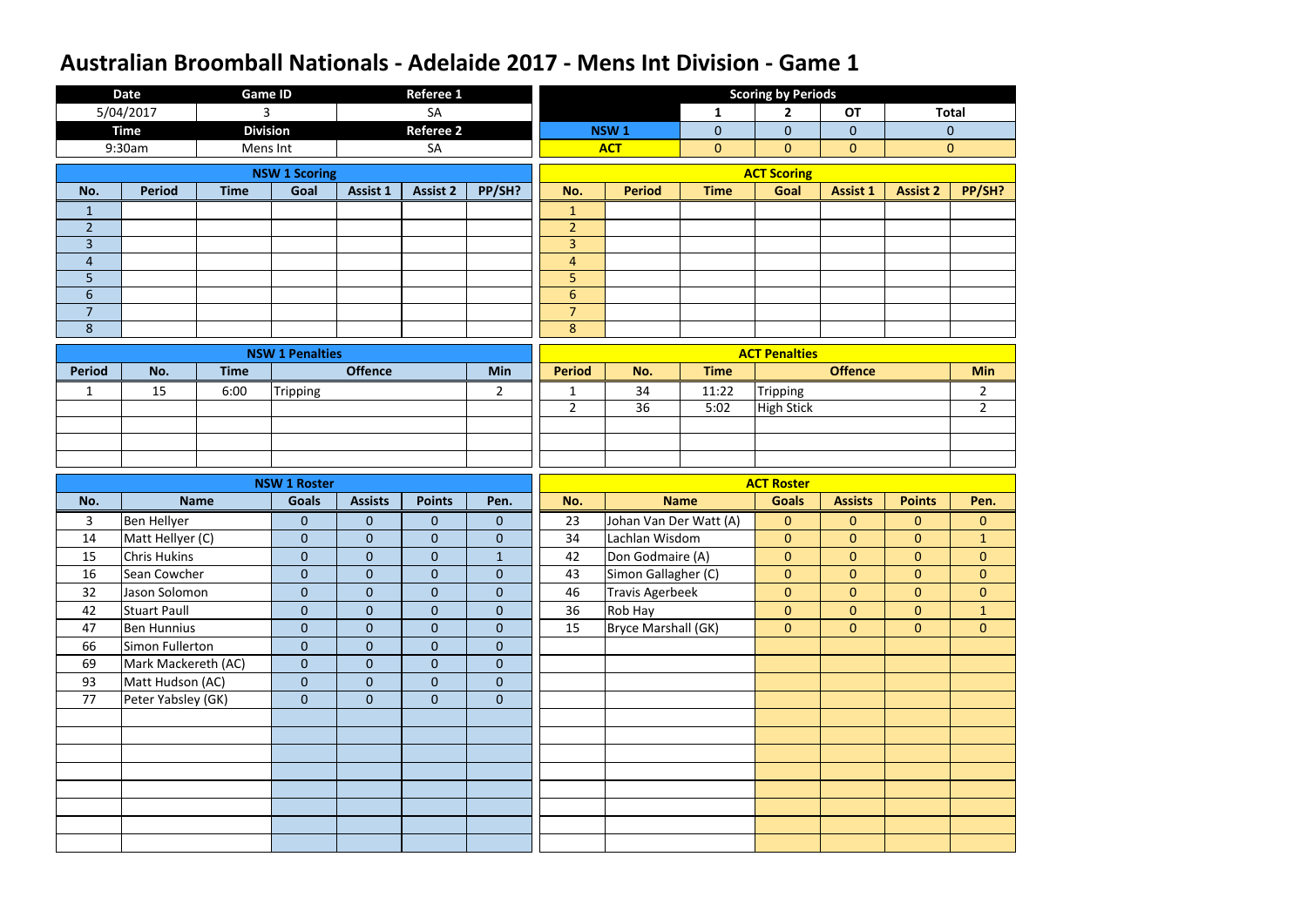|                | <b>Date</b>            | <b>Game ID</b>  |                       |                 | <b>Referee 1</b> |                  |                |                       |                | <b>Scoring by Periods</b> |                 |                 |                |
|----------------|------------------------|-----------------|-----------------------|-----------------|------------------|------------------|----------------|-----------------------|----------------|---------------------------|-----------------|-----------------|----------------|
|                | 5/04/2017              | 4               |                       |                 | <b>ACT</b>       |                  |                |                       | $\mathbf{1}$   | $\overline{2}$            | <b>OT</b>       |                 | <b>Total</b>   |
|                | <b>Time</b>            | <b>Division</b> |                       |                 | <b>Referee 2</b> |                  |                | <b>SA1</b>            | $\overline{2}$ | $\mathbf{1}$              | $\overline{0}$  |                 | 3              |
|                | 10:15am                | Mens Int        |                       |                 | <b>ACT</b>       |                  |                | <b>SA2</b>            | $\overline{0}$ | $\overline{0}$            | $\mathbf{0}$    |                 | $\mathbf{0}$   |
|                |                        |                 | <b>SA 1 Scoring</b>   |                 |                  |                  |                |                       |                | <b>SA 2 Scoring</b>       |                 |                 |                |
| No.            | <b>Period</b>          | <b>Time</b>     | Goal                  | <b>Assist 1</b> | <b>Assist 2</b>  | PP/SH?           | No.            | <b>Period</b>         | <b>Time</b>    | Goal                      | <b>Assist 1</b> | <b>Assist 2</b> | PP/SH?         |
| $\mathbf{1}$   | $\mathbf{1}$           | 7:54            | $\overline{7}$        | 41              |                  |                  | $\mathbf{1}$   |                       |                |                           |                 |                 |                |
| $\overline{2}$ | $\mathbf{1}$           | 5:44            | 59                    | 41              |                  |                  | $\overline{2}$ |                       |                |                           |                 |                 |                |
| 3              | $2^{\circ}$            | 12:02           | 87                    | 8               | 18               |                  | $\overline{3}$ |                       |                |                           |                 |                 |                |
| $\overline{4}$ |                        |                 |                       |                 |                  |                  | $\overline{4}$ |                       |                |                           |                 |                 |                |
| 5              |                        |                 |                       |                 |                  |                  | 5              |                       |                |                           |                 |                 |                |
| $6\phantom{1}$ |                        |                 |                       |                 |                  |                  | 6              |                       |                |                           |                 |                 |                |
| $\overline{7}$ |                        |                 |                       |                 |                  |                  | $\overline{7}$ |                       |                |                           |                 |                 |                |
| 8              |                        |                 |                       |                 |                  |                  | 8              |                       |                |                           |                 |                 |                |
|                |                        |                 | <b>SA 1 Penalties</b> |                 |                  |                  |                |                       |                | <b>SA 2 Penalties</b>     |                 |                 |                |
| <b>Period</b>  | No.                    | <b>Time</b>     |                       | <b>Offence</b>  |                  | Min              | <b>Period</b>  | No.                   | <b>Time</b>    |                           | <b>Offence</b>  |                 | <b>Min</b>     |
|                |                        |                 |                       |                 |                  |                  | $\mathbf{1}$   |                       | 10:03          | Too many men              |                 |                 | $\overline{2}$ |
|                |                        |                 |                       |                 |                  |                  |                |                       |                |                           |                 |                 |                |
|                |                        |                 |                       |                 |                  |                  |                |                       |                |                           |                 |                 |                |
|                |                        |                 |                       |                 |                  |                  |                |                       |                |                           |                 |                 |                |
|                |                        |                 |                       |                 |                  |                  |                |                       |                |                           |                 |                 |                |
|                |                        |                 |                       |                 |                  |                  |                |                       |                |                           |                 |                 |                |
|                |                        |                 | <b>SA 1 Roster</b>    |                 |                  |                  |                |                       |                | <b>SA 2 Roster</b>        |                 |                 |                |
| No.            |                        | <b>Name</b>     | <b>Goals</b>          | <b>Assists</b>  | <b>Points</b>    | Pen.             | No.            |                       | <b>Name</b>    | <b>Goals</b>              | <b>Assists</b>  | <b>Points</b>   | Pen.           |
| 5              | <b>Tom Stevens</b>     |                 | $\overline{0}$        | $\mathbf{0}$    | $\mathbf{0}$     | $\mathbf{0}$     | 13             | Hadyn Lawson          |                | $\overline{0}$            | $\overline{0}$  | $\overline{0}$  | $\overline{0}$ |
| $\overline{7}$ | <b>Ben Ziezing</b>     |                 | $\mathbf{1}$          | $\pmb{0}$       | $\mathbf{1}$     | $\overline{0}$   | 36             | <b>Steve Kennedy</b>  |                | $\mathbf{0}$              | $\overline{0}$  | $\overline{0}$  | $\overline{0}$ |
| 8              | Kim Shapley (AC)       |                 | $\overline{0}$        | $\mathbf{1}$    | $\mathbf{1}$     | $\boldsymbol{0}$ | 43             | <b>Justin Farrell</b> |                | $\mathbf{0}$              | $\overline{0}$  | $\overline{0}$  | $\overline{0}$ |
| 18             | Jackson Renshaw        |                 | $\pmb{0}$             | $\mathbf{1}$    | $\mathbf{1}$     | $\overline{0}$   | 48             | Matt Smith            |                | $\mathbf{0}$              | $\overline{0}$  | $\overline{0}$  | $\overline{0}$ |
| 21             | Rob Wheelwright        |                 | $\overline{0}$        | $\mathbf{0}$    | $\mathbf{0}$     | $\overline{0}$   | 49             | Glen Broad            |                | $\overline{0}$            | $\overline{0}$  | $\overline{0}$  | $\overline{0}$ |
| 34             | <b>Gerry McCaffrey</b> |                 | $\overline{0}$        | $\mathbf{0}$    | $\mathbf{0}$     | $\mathbf{0}$     | 53             | Tom Mildren           |                | $\overline{0}$            | $\overline{0}$  | $\overline{0}$  | $\overline{0}$ |
| 35             | Michael Workman (AC)   |                 | $\overline{0}$        | $\mathbf{0}$    | $\mathbf{0}$     | $\overline{0}$   | 57             | <b>Wayne Richie</b>   |                | $\overline{0}$            | $\overline{0}$  | $\overline{0}$  | $\overline{0}$ |
| 41             | <b>Dennis Russell</b>  |                 | $\overline{0}$        | $\overline{2}$  | $\overline{2}$   | $\overline{0}$   | 64             | Dean Terry            |                | $\overline{0}$            | $\overline{0}$  | $\overline{0}$  | $\overline{0}$ |
| 44             | Warren Einarson (C)    |                 | $\overline{0}$        | $\mathbf{0}$    | $\mathbf{0}$     | $\mathbf{0}$     | 67             | Ian Tonkin            |                | $\overline{0}$            | $\overline{0}$  | $\overline{0}$  | $\overline{0}$ |
| 52             | Keith Thomas           |                 | $\overline{0}$        | $\mathbf{0}$    | $\overline{0}$   | $\overline{0}$   | 83             | <b>Brad Macintosh</b> |                | $\overline{0}$            | $\overline{0}$  | $\overline{0}$  | $\overline{0}$ |
| 54             | <b>Rod Nancarrow</b>   |                 | $\overline{0}$        | $\mathbf{0}$    | $\mathbf{0}$     | $\overline{0}$   | 88             | <b>Chris Terry</b>    |                | $\overline{0}$            | $\overline{0}$  | $\overline{0}$  | $\overline{0}$ |
| 59             | <b>Graham Elix</b>     |                 | $\mathbf{1}$          | $\overline{0}$  | $\mathbf{1}$     | $\mathbf{0}$     | 89             | Kim Thorpe (C)        |                | $\overline{0}$            | $\overline{0}$  | $\overline{0}$  | $\overline{0}$ |
| 87             | Tim Booth              |                 | $\mathbf{1}$          | $\mathbf{0}$    | $\mathbf{1}$     | $\overline{0}$   | 68             | Tobi Strickland (GK)  |                | $\overline{0}$            | $\overline{0}$  | $\overline{0}$  | $\overline{0}$ |
| 96             | Damian Mortimer (GK)   |                 | $\overline{0}$        | $\mathbf{0}$    | $\mathbf{0}$     | $\overline{0}$   |                |                       |                |                           |                 |                 |                |
|                |                        |                 |                       |                 |                  |                  |                |                       |                |                           |                 |                 |                |
|                |                        |                 |                       |                 |                  |                  |                |                       |                |                           |                 |                 |                |
|                |                        |                 |                       |                 |                  |                  |                |                       |                |                           |                 |                 |                |
|                |                        |                 |                       |                 |                  |                  |                |                       |                |                           |                 |                 |                |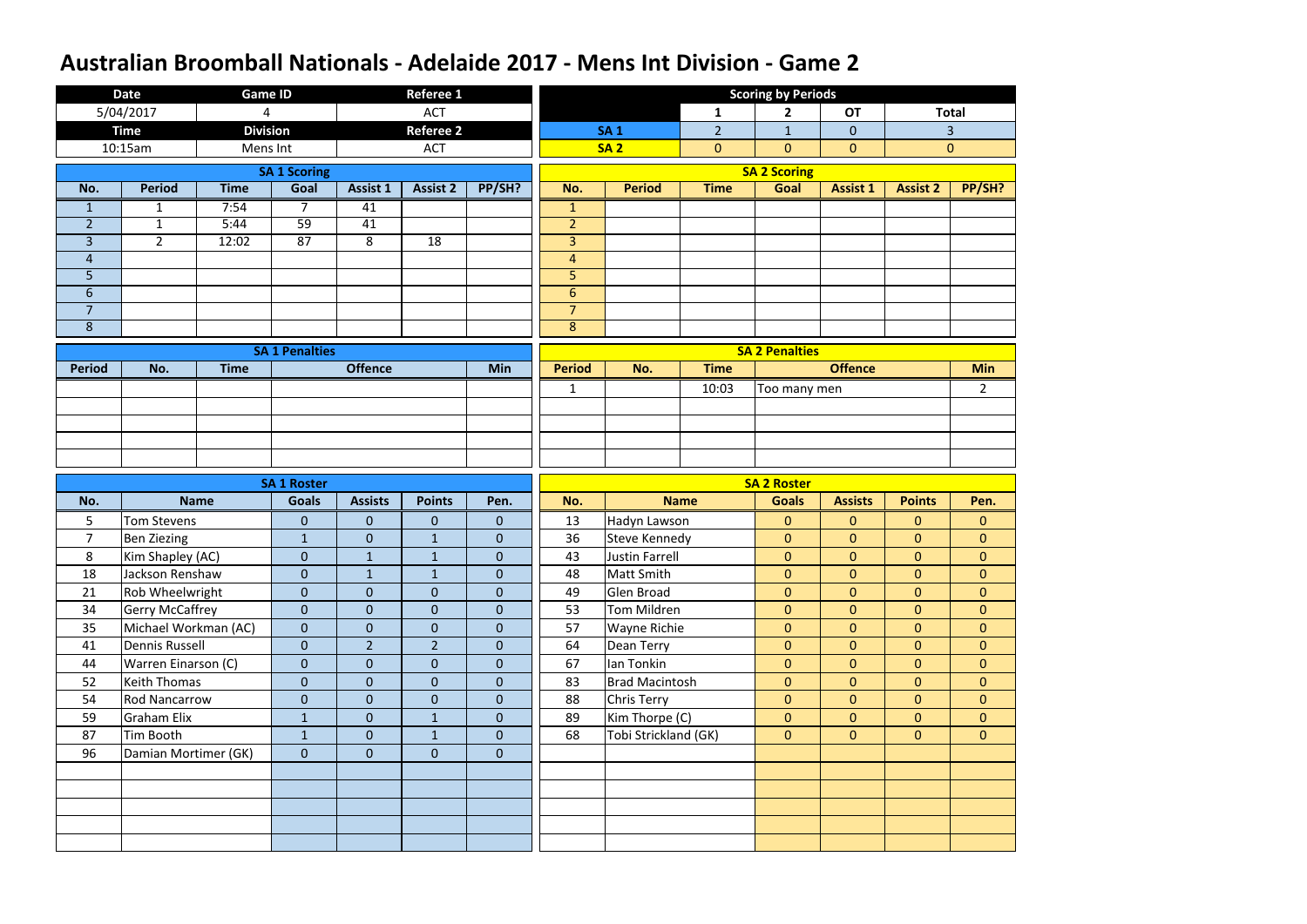|                     | <b>Date</b>                             | <b>Game ID</b>  |                                  |                              | <b>Referee 1</b>                 |                                  |                     |                                            |              | <b>Scoring by Periods</b>        |                                  |                                  |                                  |
|---------------------|-----------------------------------------|-----------------|----------------------------------|------------------------------|----------------------------------|----------------------------------|---------------------|--------------------------------------------|--------------|----------------------------------|----------------------------------|----------------------------------|----------------------------------|
|                     | 5/04/2017                               | 8               |                                  |                              | <b>NSW</b>                       |                                  |                     |                                            | $\mathbf{1}$ | $\overline{2}$                   | <b>OT</b>                        |                                  | <b>Total</b>                     |
|                     | <b>Time</b>                             | <b>Division</b> |                                  |                              | <b>Referee 2</b>                 |                                  |                     | NSW <sub>1</sub>                           | $\mathbf 0$  | $\overline{0}$                   | $\overline{0}$                   |                                  | $\mathbf 0$                      |
|                     | 3:45pm                                  | Mens Int        |                                  |                              | SA                               |                                  |                     | <b>SA1</b>                                 | $\mathbf{1}$ | $\overline{0}$                   | $\mathbf{0}$                     |                                  | $\mathbf{1}$                     |
|                     |                                         |                 | <b>NSW 1 Scoring</b>             |                              |                                  |                                  |                     |                                            |              | <b>SA 1 Scoring</b>              |                                  |                                  |                                  |
| No.                 | <b>Period</b>                           | <b>Time</b>     | Goal                             | <b>Assist 1</b>              | <b>Assist 2</b>                  | PP/SH?                           | No.                 | <b>Period</b>                              | <b>Time</b>  | Goal                             | <b>Assist 1</b>                  | <b>Assist 2</b>                  | PP/SH?                           |
| $\mathbf{1}$        |                                         |                 |                                  |                              |                                  |                                  | $\mathbf{1}$        | $\mathbf{1}$                               | 4:55         | 44                               | 87                               | 8                                |                                  |
| $\overline{2}$      |                                         |                 |                                  |                              |                                  |                                  | $\overline{2}$      |                                            |              |                                  |                                  |                                  |                                  |
| 3                   |                                         |                 |                                  |                              |                                  |                                  | $\overline{3}$      |                                            |              |                                  |                                  |                                  |                                  |
| $\overline{4}$      |                                         |                 |                                  |                              |                                  |                                  | $\overline{4}$      |                                            |              |                                  |                                  |                                  |                                  |
| 5                   |                                         |                 |                                  |                              |                                  |                                  | 5                   |                                            |              |                                  |                                  |                                  |                                  |
| $6\phantom{1}$      |                                         |                 |                                  |                              |                                  |                                  | 6                   |                                            |              |                                  |                                  |                                  |                                  |
| $\overline{7}$<br>8 |                                         |                 |                                  |                              |                                  |                                  | $\overline{7}$<br>8 |                                            |              |                                  |                                  |                                  |                                  |
|                     |                                         |                 |                                  |                              |                                  |                                  |                     |                                            |              |                                  |                                  |                                  |                                  |
|                     |                                         |                 | <b>NSW 1 Penalties</b>           |                              |                                  |                                  |                     |                                            |              | <b>SA 1 Penalties</b>            |                                  |                                  |                                  |
| <b>Period</b>       | No.                                     | <b>Time</b>     |                                  | <b>Offence</b>               |                                  | Min                              | <b>Period</b>       | No.                                        | <b>Time</b>  |                                  | <b>Offence</b>                   |                                  | <b>Min</b>                       |
|                     |                                         |                 |                                  |                              |                                  |                                  |                     |                                            |              |                                  |                                  |                                  |                                  |
|                     |                                         |                 |                                  |                              |                                  |                                  |                     |                                            |              |                                  |                                  |                                  |                                  |
|                     |                                         |                 |                                  |                              |                                  |                                  |                     |                                            |              |                                  |                                  |                                  |                                  |
|                     |                                         |                 |                                  |                              |                                  |                                  |                     |                                            |              |                                  |                                  |                                  |                                  |
|                     |                                         |                 |                                  |                              |                                  |                                  |                     |                                            |              |                                  |                                  |                                  |                                  |
|                     |                                         |                 |                                  |                              |                                  |                                  |                     |                                            |              |                                  |                                  |                                  |                                  |
|                     |                                         |                 | <b>NSW 1 Roster</b>              |                              |                                  |                                  |                     |                                            |              | <b>SA 1 Roster</b>               |                                  |                                  |                                  |
| No.                 |                                         | <b>Name</b>     | <b>Goals</b>                     | <b>Assists</b>               | <b>Points</b>                    | Pen.                             | No.                 |                                            | <b>Name</b>  | <b>Goals</b>                     | <b>Assists</b>                   | <b>Points</b>                    | Pen.                             |
| 3                   | <b>Ben Hellyer</b>                      |                 | $\mathbf{0}$                     | $\pmb{0}$                    | $\mathbf{0}$                     | $\mathbf 0$                      | 5                   | <b>Tom Stevens</b>                         |              | $\overline{0}$                   | $\mathbf{0}$                     | $\overline{0}$                   | $\overline{0}$                   |
| 14                  | Matt Hellyer (C)                        |                 | $\overline{0}$                   | $\mathbf{0}$                 | $\overline{0}$                   | $\mathbf{0}$                     | $\overline{7}$      | <b>Ben Ziezing</b>                         |              | $\overline{0}$                   | $\overline{0}$                   | $\overline{0}$                   | $\overline{0}$                   |
| 15                  | <b>Chris Hukins</b>                     |                 | $\mathbf{0}$                     | $\pmb{0}$                    | $\mathbf{0}$                     | $\pmb{0}$                        | 8                   | Kim Shapley (AC)                           |              | $\overline{0}$                   | $\mathbf{1}$                     | $\mathbf{1}$                     | $\overline{0}$                   |
| 16                  | Sean Cowcher                            |                 | $\overline{0}$                   | $\mathbf{0}$                 | $\overline{0}$                   | $\overline{0}$                   | 18                  | Jackson Renshaw                            |              | $\overline{0}$                   | $\overline{0}$                   | $\overline{0}$                   | $\overline{0}$                   |
| 32                  | Jason Solomon                           |                 | $\overline{0}$                   | $\mathbf{0}$                 | $\overline{0}$                   | $\overline{0}$                   | 21                  | Rob Wheelwright                            |              | $\overline{0}$                   | $\overline{0}$                   | $\overline{0}$                   | $\overline{0}$                   |
| 42                  | <b>Stuart Paull</b>                     |                 | $\overline{0}$<br>$\overline{0}$ | $\mathbf{0}$<br>$\mathbf{0}$ | $\boldsymbol{0}$<br>$\mathbf{0}$ | $\overline{0}$<br>$\overline{0}$ | 34                  | <b>Gerry McCaffrey</b>                     |              | $\overline{0}$<br>$\overline{0}$ | $\overline{0}$<br>$\overline{0}$ | $\overline{0}$<br>$\overline{0}$ | $\overline{0}$<br>$\overline{0}$ |
| 47<br>66            | <b>Ben Hunnius</b>                      |                 | $\overline{0}$                   | $\mathbf{0}$                 | $\mathbf{0}$                     | $\mathbf{0}$                     | 35<br>41            | Michael Workman (AC)<br>Dennis Russell     |              | $\overline{0}$                   | $\overline{0}$                   | $\overline{0}$                   | $\overline{0}$                   |
| 69                  | Simon Fullerton                         |                 | $\overline{0}$                   | $\mathbf{0}$                 | $\mathbf{0}$                     | $\mathbf{0}$                     | 44                  |                                            |              | $\mathbf{1}$                     | $\overline{0}$                   | 1                                | $\overline{0}$                   |
| 93                  | Mark Mackereth (AC)<br>Matt Hudson (AC) |                 | $\overline{0}$                   | $\mathbf{0}$                 | $\overline{0}$                   | $\overline{0}$                   | 52                  | Warren Einarson (C)<br><b>Keith Thomas</b> |              | $\overline{0}$                   | $\overline{0}$                   | $\overline{0}$                   | $\overline{0}$                   |
| 77                  | Peter Yabsley (GK)                      |                 | $\overline{0}$                   | $\mathbf{0}$                 | $\mathbf{0}$                     | $\mathbf{0}$                     | 54                  | <b>Rod Nancarrow</b>                       |              | $\overline{0}$                   | $\overline{0}$                   | $\overline{0}$                   | $\overline{0}$                   |
|                     |                                         |                 |                                  |                              |                                  |                                  | 59                  | <b>Graham Elix</b>                         |              | $\overline{0}$                   | $\overline{0}$                   | $\overline{0}$                   | $\overline{0}$                   |
|                     |                                         |                 |                                  |                              |                                  |                                  | 87                  | Tim Booth                                  |              | $\overline{0}$                   | 1                                | $\mathbf{1}$                     | $\overline{0}$                   |
|                     |                                         |                 |                                  |                              |                                  |                                  | 96                  | Damian Mortimer (GK)                       |              | $\overline{0}$                   | $\overline{0}$                   | $\overline{0}$                   | $\overline{0}$                   |
|                     |                                         |                 |                                  |                              |                                  |                                  |                     |                                            |              |                                  |                                  |                                  |                                  |
|                     |                                         |                 |                                  |                              |                                  |                                  |                     |                                            |              |                                  |                                  |                                  |                                  |
|                     |                                         |                 |                                  |                              |                                  |                                  |                     |                                            |              |                                  |                                  |                                  |                                  |
|                     |                                         |                 |                                  |                              |                                  |                                  |                     |                                            |              |                                  |                                  |                                  |                                  |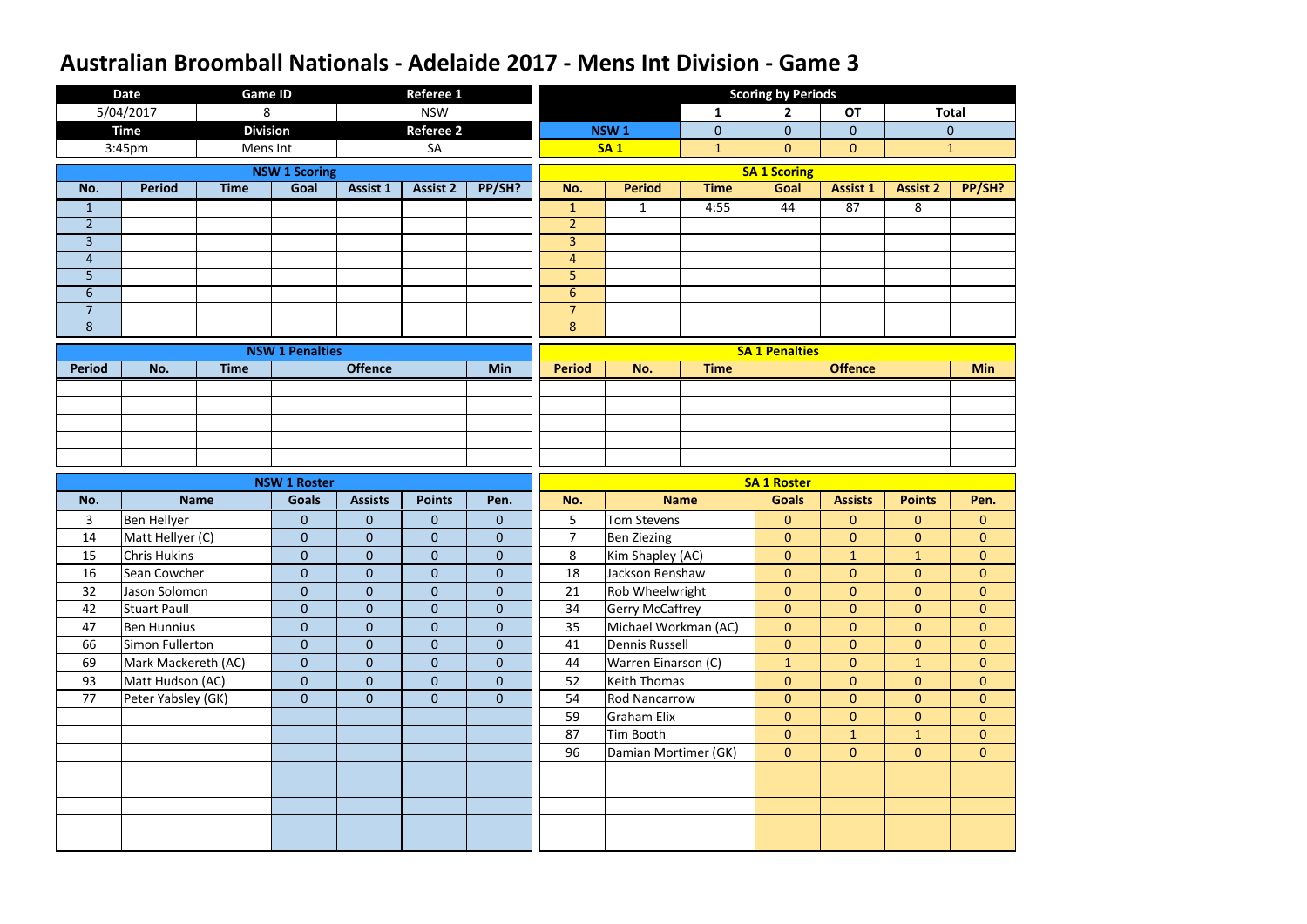|                | <b>Date</b>            |             | <b>Game ID</b>       |                 | <b>Referee 1</b> |                  |                |                       |                | <b>Scoring by Periods</b> |                 |                 |                |
|----------------|------------------------|-------------|----------------------|-----------------|------------------|------------------|----------------|-----------------------|----------------|---------------------------|-----------------|-----------------|----------------|
|                | 5/04/2017              |             | 9                    |                 | Doug Nixon       |                  |                |                       | $\mathbf{1}$   | $\mathbf{2}$              | <b>OT</b>       |                 | <b>Total</b>   |
|                | <b>Time</b>            |             | <b>Division</b>      |                 | <b>Referee 2</b> |                  |                | <b>ACT</b>            | $\overline{0}$ | $\overline{2}$            | $\overline{0}$  |                 | $\overline{2}$ |
|                | 4:30pm                 |             | Mens Int             |                 | <b>NSW</b>       |                  |                | <b>SA2</b>            | $\overline{0}$ | $\overline{0}$            | $\mathbf{0}$    |                 | $\mathbf{0}$   |
|                |                        |             | <b>ACT Scoring</b>   |                 |                  |                  |                |                       |                | <b>SA 2 Scoring</b>       |                 |                 |                |
| No.            | <b>Period</b>          | <b>Time</b> | Goal                 | <b>Assist 1</b> | <b>Assist 2</b>  | PP/SH?           | No.            | <b>Period</b>         | <b>Time</b>    | Goal                      | <b>Assist 1</b> | <b>Assist 2</b> | PP/SH?         |
| $\mathbf{1}$   | $\overline{2}$         | 5:33        | 43                   | $\overline{32}$ |                  |                  | $\mathbf{1}$   |                       |                |                           |                 |                 |                |
| $\overline{2}$ | $2^{\circ}$            | 3:05        | 23                   | 34              | 43               |                  | $\overline{2}$ |                       |                |                           |                 |                 |                |
| $\overline{3}$ |                        |             |                      |                 |                  |                  | $\overline{3}$ |                       |                |                           |                 |                 |                |
| $\overline{4}$ |                        |             |                      |                 |                  |                  | $\overline{4}$ |                       |                |                           |                 |                 |                |
| 5              |                        |             |                      |                 |                  |                  | 5              |                       |                |                           |                 |                 |                |
| $6\,$          |                        |             |                      |                 |                  |                  | $6\,$          |                       |                |                           |                 |                 |                |
| $\overline{7}$ |                        |             |                      |                 |                  |                  | $\overline{7}$ |                       |                |                           |                 |                 |                |
| $\bf 8$        |                        |             |                      |                 |                  |                  | $8\phantom{1}$ |                       |                |                           |                 |                 |                |
|                |                        |             | <b>ACT Penalties</b> |                 |                  |                  |                |                       |                | <b>SA 2 Penalties</b>     |                 |                 |                |
| <b>Period</b>  | No.                    | <b>Time</b> |                      | <b>Offence</b>  |                  | Min              | <b>Period</b>  | No.                   | <b>Time</b>    |                           | <b>Offence</b>  |                 | <b>Min</b>     |
| 1              | 34                     | 6:42        | Interferrence        |                 |                  | $\overline{2}$   | $\mathbf{1}$   | 83                    | 12:39          | <b>Boarding</b>           |                 |                 | $\overline{2}$ |
| $\overline{2}$ | 36                     | 12:45       | Tripping             |                 |                  | $\overline{2}$   | $\mathbf{1}$   | 36                    | 2:50           | <b>High stick</b>         |                 |                 | $\overline{2}$ |
|                |                        |             |                      |                 |                  |                  | $\overline{2}$ | 38                    | 14:35          | <b>High stick</b>         |                 |                 | $\overline{2}$ |
|                |                        |             |                      |                 |                  |                  | $\overline{2}$ | 83                    | 11:30          | <b>High stick</b>         |                 |                 | $\overline{2}$ |
|                |                        |             |                      |                 |                  |                  | $\overline{2}$ | 89                    | 4:34           | Boarding                  |                 |                 | $\overline{2}$ |
|                |                        |             |                      |                 |                  |                  |                |                       |                |                           |                 |                 |                |
|                |                        |             | <b>ACT Roster</b>    |                 |                  |                  |                |                       |                | <b>SA 2 Roster</b>        |                 |                 |                |
| No.            |                        | <b>Name</b> | <b>Goals</b>         | <b>Assists</b>  | <b>Points</b>    | Pen.             | No.            |                       | <b>Name</b>    | <b>Goals</b>              | <b>Assists</b>  | <b>Points</b>   | Pen.           |
| 23             | Johan Van Der Watt (A) |             | $\mathbf{1}$         | $\mathbf{0}$    | $\mathbf{1}$     | $\mathbf{0}$     | 13             | Hadyn Lawson          |                | $\mathbf{0}$              | $\overline{0}$  | $\overline{0}$  | $\overline{0}$ |
| 32             | Dave Burns             |             | $\overline{0}$       | $1\,$           | $\mathbf{1}$     | $\boldsymbol{0}$ | 36             | <b>Steve Kennedy</b>  |                | $\mathbf{0}$              | $\overline{0}$  | $\overline{0}$  | $\mathbf{1}$   |
| 34             | Lachlan Wisdom         |             | $\overline{0}$       | $1\,$           | $\mathbf{1}$     | $\mathbf{1}$     | 43             | <b>Justin Farrell</b> |                | $\mathbf{0}$              | $\overline{0}$  | $\overline{0}$  | $\overline{0}$ |
| 42             | Don Godmaire (A)       |             | $\pmb{0}$            | $\pmb{0}$       | $\boldsymbol{0}$ | $\pmb{0}$        | 48             | Matt Smith            |                | $\mathbf{0}$              | $\overline{0}$  | $\overline{0}$  | $\overline{0}$ |
| 43             | Simon Gallagher (C)    |             | $\mathbf{1}$         | $\mathbf{1}$    | $\overline{2}$   | $\overline{0}$   | 49             | Glen Broad            |                | $\overline{0}$            | $\overline{0}$  | $\overline{0}$  | $\overline{0}$ |
| 46             | <b>Travis Agerbeek</b> |             | $\mathbf{0}$         | $\mathbf{0}$    | $\mathbf{0}$     | $\mathbf{0}$     | 53             | Tom Mildren           |                | $\overline{0}$            | $\overline{0}$  | $\overline{0}$  | $\overline{0}$ |
| 36             | Rob Hay                |             | $\overline{0}$       | $\mathbf{0}$    | $\mathbf{0}$     | $\mathbf{1}$     | 57             | Wayne Richie          |                | $\overline{0}$            | $\overline{0}$  | $\overline{0}$  | $\overline{0}$ |
| 15             | Bryce Marshall (GK)    |             | $\overline{0}$       | $\pmb{0}$       | $\mathbf{0}$     | $\overline{0}$   | 64             | Dean Terry            |                | $\overline{0}$            | $\overline{0}$  | $\overline{0}$  | $\overline{0}$ |
|                |                        |             |                      |                 |                  |                  | 67             | Ian Tonkin            |                | $\overline{0}$            | $\overline{0}$  | $\overline{0}$  | $\overline{0}$ |
|                |                        |             |                      |                 |                  |                  | 83             | <b>Brad Macintosh</b> |                | $\overline{0}$            | $\overline{0}$  | $\overline{0}$  | 2 <sup>1</sup> |
|                |                        |             |                      |                 |                  |                  | 88             | <b>Chris Terry</b>    |                | $\overline{0}$            | $\overline{0}$  | $\overline{0}$  | $\overline{0}$ |
|                |                        |             |                      |                 |                  |                  | 89             | Kim Thorpe (C)        |                | $\overline{0}$            | $\overline{0}$  | $\overline{0}$  | $\mathbf{1}$   |
|                |                        |             |                      |                 |                  |                  | 68             | Tobi Strickland (GK)  |                | $\overline{0}$            | $\overline{0}$  | $\overline{0}$  | $\overline{0}$ |
|                |                        |             |                      |                 |                  |                  |                |                       |                |                           |                 |                 |                |
|                |                        |             |                      |                 |                  |                  |                |                       |                |                           |                 |                 |                |
|                |                        |             |                      |                 |                  |                  |                |                       |                |                           |                 |                 |                |
|                |                        |             |                      |                 |                  |                  |                |                       |                |                           |                 |                 |                |
|                |                        |             |                      |                 |                  |                  |                |                       |                |                           |                 |                 |                |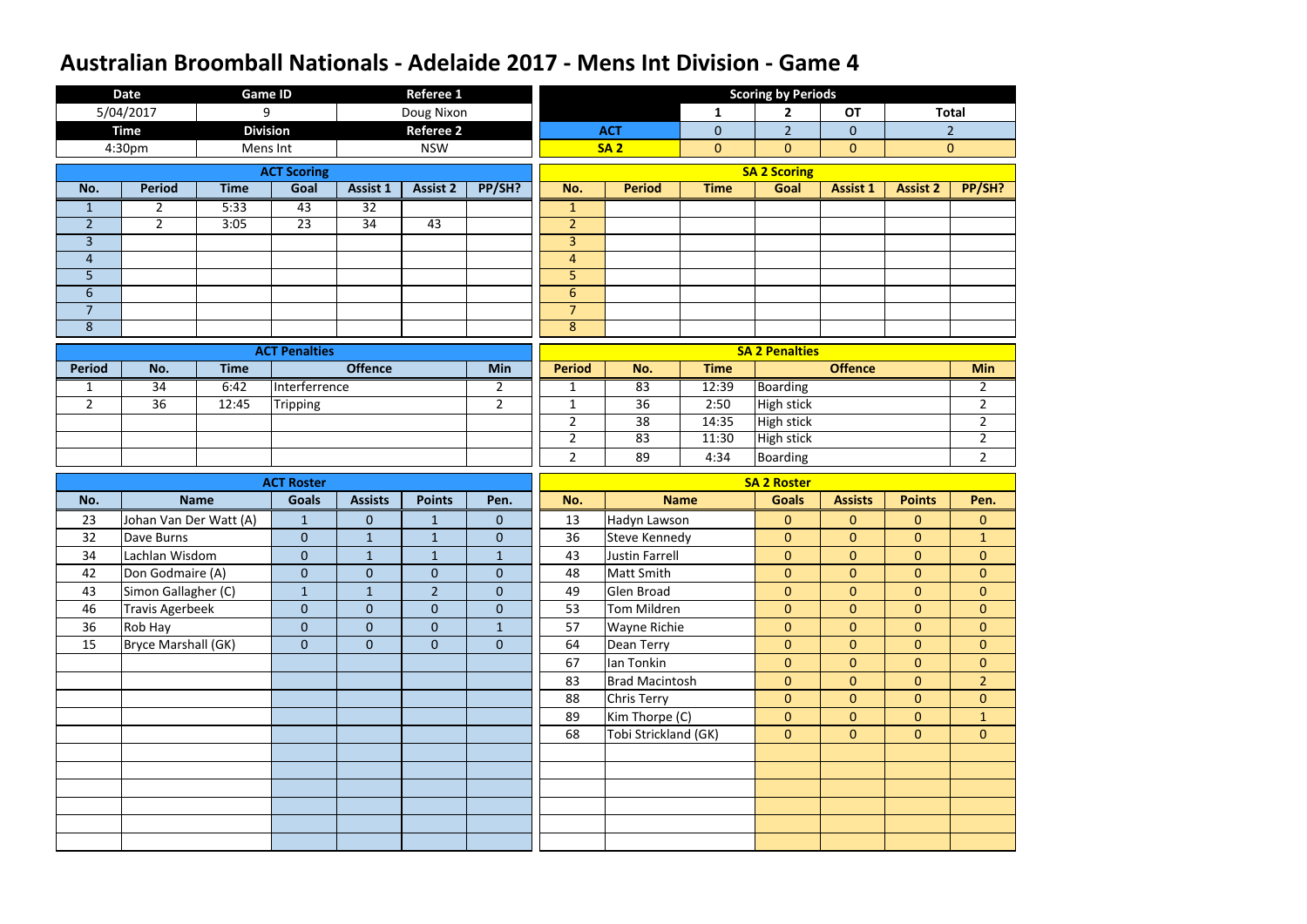|                | <b>Date</b>           | <b>Game ID</b>  |                       |                  | <b>Referee 1</b> |                  |                |                     |                | <b>Scoring by Periods</b> |                 |                 |                |
|----------------|-----------------------|-----------------|-----------------------|------------------|------------------|------------------|----------------|---------------------|----------------|---------------------------|-----------------|-----------------|----------------|
|                | 6/04/2017             | 13              |                       |                  | <b>ACT</b>       |                  |                |                     | 1              | $\mathbf{2}$              | <b>OT</b>       |                 | <b>Total</b>   |
|                | <b>Time</b>           | <b>Division</b> |                       |                  | <b>Referee 2</b> |                  |                | <b>SA 2</b>         | $\mathbf 0$    | $\overline{0}$            | $\overline{0}$  |                 | $\mathbf{0}$   |
|                | 8:00am                | Mens Int        |                       |                  | <b>ACT</b>       |                  |                | <b>NSW1</b>         | $\overline{3}$ | $\overline{0}$            | $\overline{0}$  |                 | $\overline{3}$ |
|                |                       |                 | <b>SA 2 Scoring</b>   |                  |                  |                  |                |                     |                | <b>NSW 1 Scoring</b>      |                 |                 |                |
| No.            | <b>Period</b>         | <b>Time</b>     | Goal                  | <b>Assist 1</b>  | <b>Assist 2</b>  | PP/SH?           | No.            | <b>Period</b>       | <b>Time</b>    | Goal                      | <b>Assist 1</b> | <b>Assist 2</b> | PP/SH?         |
| $\mathbf{1}$   |                       |                 |                       |                  |                  |                  | $\mathbf{1}$   | $\mathbf{1}$        | 11:07          | 93                        |                 |                 |                |
| $\overline{2}$ |                       |                 |                       |                  |                  |                  | $\overline{2}$ | $\mathbf{1}$        | 8:44           | 93                        |                 |                 |                |
| $\overline{3}$ |                       |                 |                       |                  |                  |                  | $\overline{3}$ | $\mathbf{1}$        | 2:35           | 15                        | 93              |                 |                |
| $\overline{4}$ |                       |                 |                       |                  |                  |                  | $\overline{4}$ |                     |                |                           |                 |                 |                |
| 5              |                       |                 |                       |                  |                  |                  | 5              |                     |                |                           |                 |                 |                |
| $6\phantom{1}$ |                       |                 |                       |                  |                  |                  | $6\phantom{1}$ |                     |                |                           |                 |                 |                |
| $\overline{7}$ |                       |                 |                       |                  |                  |                  | $\overline{7}$ |                     |                |                           |                 |                 |                |
| 8              |                       |                 |                       |                  |                  |                  | 8              |                     |                |                           |                 |                 |                |
|                |                       |                 | <b>SA 2 Penalties</b> |                  |                  |                  |                |                     |                | <b>NSW 1 Penalties</b>    |                 |                 |                |
| <b>Period</b>  | No.                   | <b>Time</b>     |                       | <b>Offence</b>   |                  | Min              | <b>Period</b>  | No.                 | <b>Time</b>    |                           | <b>Offence</b>  |                 | <b>Min</b>     |
|                |                       |                 |                       |                  |                  |                  | $\overline{2}$ | 15                  | 10:34          | Too many man              |                 |                 | $\overline{2}$ |
|                |                       |                 |                       |                  |                  |                  |                |                     |                |                           |                 |                 |                |
|                |                       |                 |                       |                  |                  |                  |                |                     |                |                           |                 |                 |                |
|                |                       |                 |                       |                  |                  |                  |                |                     |                |                           |                 |                 |                |
|                |                       |                 |                       |                  |                  |                  |                |                     |                |                           |                 |                 |                |
|                |                       |                 |                       |                  |                  |                  |                |                     |                |                           |                 |                 |                |
|                |                       |                 | <b>SA 2 Roster</b>    |                  |                  |                  |                |                     |                | <b>NSW 1 Roster</b>       |                 |                 |                |
| No.            |                       | <b>Name</b>     | <b>Goals</b>          | <b>Assists</b>   | <b>Points</b>    | Pen.             | No.            |                     | <b>Name</b>    | <b>Goals</b>              | <b>Assists</b>  | <b>Points</b>   | Pen.           |
| 13             | Hadyn Lawson          |                 | $\pmb{0}$             | $\mathbf{0}$     | $\mathbf 0$      | $\overline{0}$   | 3              | Ben Hellyer         |                | $\overline{0}$            | $\overline{0}$  | $\overline{0}$  | $\mathbf{0}$   |
| 36             | <b>Steve Kennedy</b>  |                 | $\mathbf 0$           | $\mathbf{0}$     | $\overline{0}$   | $\mathbf{0}$     | 14             | Matt Hellyer (C)    |                | $\overline{0}$            | $\overline{0}$  | $\overline{0}$  | $\overline{0}$ |
| 43             | <b>Justin Farrell</b> |                 | $\pmb{0}$             | $\boldsymbol{0}$ | $\mathbf 0$      | $\boldsymbol{0}$ | 15             | <b>Chris Hukins</b> |                | $\mathbf{1}$              | $\overline{0}$  | $\mathbf{1}$    | $\mathbf{1}$   |
| 48             | Matt Smith            |                 | $\pmb{0}$             | $\overline{0}$   | $\boldsymbol{0}$ | $\mathbf{0}$     | 16             | Sean Cowcher        |                | $\overline{0}$            | $\overline{0}$  | $\overline{0}$  | $\overline{0}$ |
| 49             | Glen Broad            |                 | $\mathbf{0}$          | $\overline{0}$   | $\mathbf{0}$     | $\overline{0}$   | 32             | Jason Solomon       |                | $\overline{0}$            | $\overline{0}$  | $\overline{0}$  | $\overline{0}$ |
| 53             | Tom Mildren           |                 | $\mathbf{0}$          | $\overline{0}$   | $\mathbf 0$      | $\overline{0}$   | 42             | Stuart Paull        |                | $\overline{0}$            | $\overline{0}$  | $\overline{0}$  | $\overline{0}$ |
| 57             | Wayne Richie          |                 | $\pmb{0}$             | $\overline{0}$   | $\overline{0}$   | $\overline{0}$   | 47             | Ben Hunnius (54)    |                | $\overline{0}$            | $\overline{0}$  | $\overline{0}$  | $\overline{0}$ |
| 64             | Dean Terry            |                 | $\boldsymbol{0}$      | $\overline{0}$   | $\mathbf 0$      | $\overline{0}$   | 66             | Simon Fullerton     |                | $\overline{0}$            | $\overline{0}$  | $\overline{0}$  | $\overline{0}$ |
| 67             | Ian Tonkin            |                 | $\boldsymbol{0}$      | $\overline{0}$   | $\mathbf 0$      | $\overline{0}$   | 69             | Mark Mackereth (AC) |                | $\overline{0}$            | $\overline{0}$  | $\overline{0}$  | $\overline{0}$ |
| 83             | <b>Brad Macintosh</b> |                 | $\mathbf{0}$          | $\overline{0}$   | $\boldsymbol{0}$ | $\overline{0}$   | 93             | Matt Hudson (AC)    |                | 2 <sup>1</sup>            | 1               | 3 <sup>1</sup>  | $\overline{0}$ |
| 88             | <b>Chris Terry</b>    |                 | $\pmb{0}$             | $\overline{0}$   | $\boldsymbol{0}$ | $\overline{0}$   | 77             | Peter Yabsley (GK)  |                | $\overline{0}$            | $\overline{0}$  | $\overline{0}$  | $\overline{0}$ |
| 89             | Kim Thorpe (C)        |                 | $\mathbf{0}$          | $\mathbf{0}$     | $\mathbf 0$      | $\overline{0}$   |                |                     |                |                           |                 |                 |                |
| 68             | Tobi Strickland (GK)  |                 | $\mathbf{0}$          | $\mathbf{0}$     | $\mathbf 0$      | $\mathbf{0}$     |                |                     |                |                           |                 |                 |                |
|                |                       |                 |                       |                  |                  |                  |                |                     |                |                           |                 |                 |                |
|                |                       |                 |                       |                  |                  |                  |                |                     |                |                           |                 |                 |                |
|                |                       |                 |                       |                  |                  |                  |                |                     |                |                           |                 |                 |                |
|                |                       |                 |                       |                  |                  |                  |                |                     |                |                           |                 |                 |                |
|                |                       |                 |                       |                  |                  |                  |                |                     |                |                           |                 |                 |                |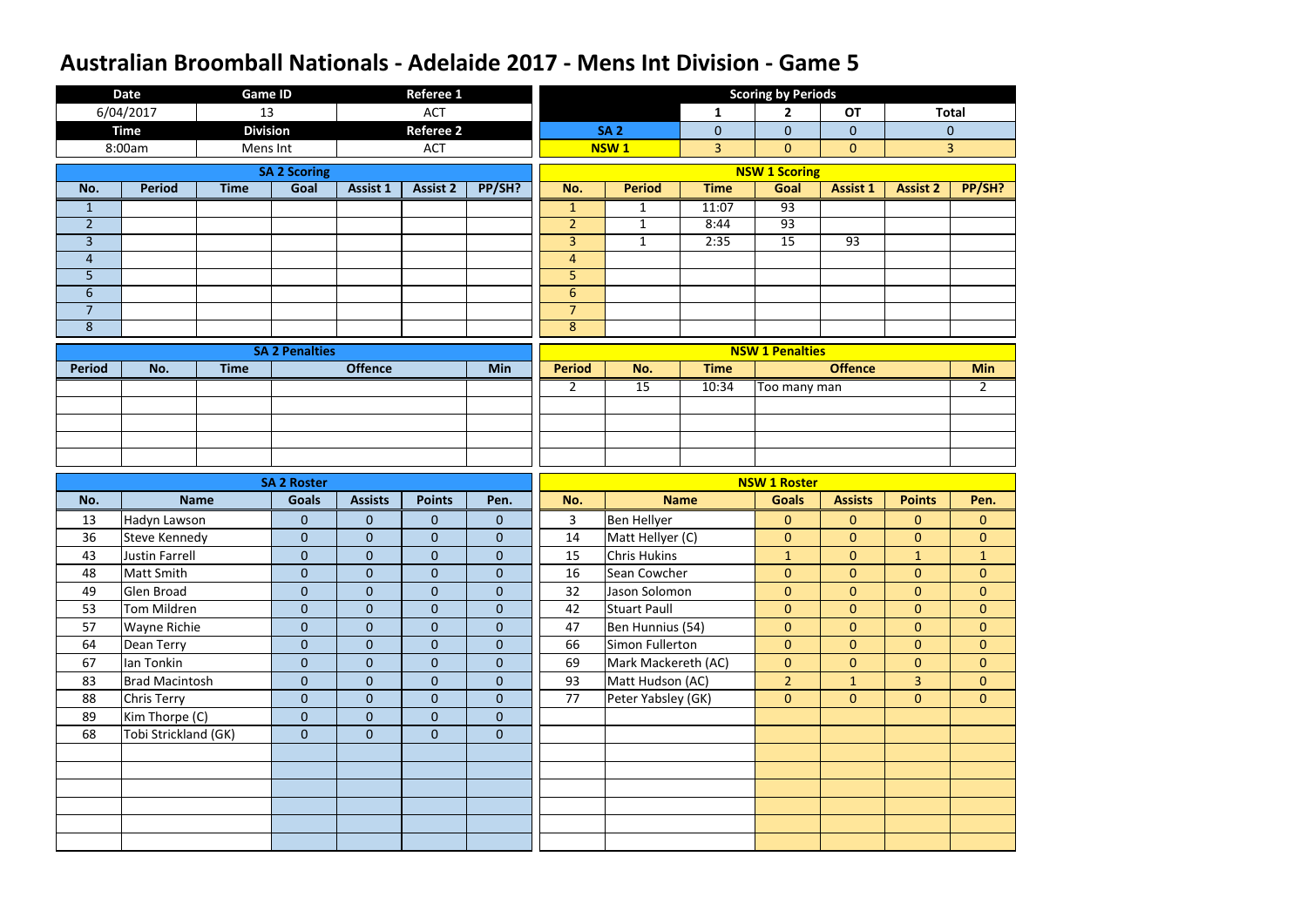|                                  | <b>Date</b>                                | <b>Game ID</b>  |                                  |                               | <b>Referee 1</b>          |                              |                                  |                            |                | <b>Scoring by Periods</b> |                 |                 |                |
|----------------------------------|--------------------------------------------|-----------------|----------------------------------|-------------------------------|---------------------------|------------------------------|----------------------------------|----------------------------|----------------|---------------------------|-----------------|-----------------|----------------|
|                                  | 6/04/2017                                  | 15              |                                  |                               | Doug Nixon                |                              |                                  |                            | 1              | 2                         | <b>OT</b>       |                 | <b>Total</b>   |
|                                  | <b>Time</b>                                | <b>Division</b> |                                  |                               | <b>Referee 2</b>          |                              |                                  | <b>SA1</b>                 | $\overline{0}$ | $\overline{0}$            | $\overline{0}$  |                 | $\overline{0}$ |
|                                  | 9:30am                                     | Mens Int        |                                  |                               | <b>NSW</b>                |                              |                                  | <b>ACT</b>                 | $\mathbf{1}$   | $\overline{0}$            | $\overline{0}$  |                 | $\mathbf{1}$   |
|                                  |                                            |                 | <b>SA 1 Scoring</b>              |                               |                           |                              |                                  |                            |                | <b>ACT Scoring</b>        |                 |                 |                |
| No.                              | <b>Period</b>                              | <b>Time</b>     | Goal                             | Assist 1                      | <b>Assist 2</b>           | PP/SH?                       | No.                              | <b>Period</b>              | <b>Time</b>    | Goal                      | <b>Assist 1</b> | <b>Assist 2</b> | PP/SH?         |
| $\mathbf{1}$                     |                                            |                 |                                  |                               |                           |                              | $\mathbf{1}$                     | $\mathbf{1}$               | 12:12          | $\overline{32}$           | 34              |                 |                |
| $\overline{2}$                   |                                            |                 |                                  |                               |                           |                              | $\overline{2}$                   |                            |                |                           |                 |                 |                |
| $\overline{3}$                   |                                            |                 |                                  |                               |                           |                              | 3                                |                            |                |                           |                 |                 |                |
| $\overline{4}$                   |                                            |                 |                                  |                               |                           |                              | $\overline{4}$                   |                            |                |                           |                 |                 |                |
| 5                                |                                            |                 |                                  |                               |                           |                              | 5                                |                            |                |                           |                 |                 |                |
| $6\phantom{1}$<br>$\overline{7}$ |                                            |                 |                                  |                               |                           |                              | $6\phantom{1}$<br>$\overline{7}$ |                            |                |                           |                 |                 |                |
| 8                                |                                            |                 |                                  |                               |                           |                              | $\bf 8$                          |                            |                |                           |                 |                 |                |
|                                  |                                            |                 |                                  |                               |                           |                              |                                  |                            |                |                           |                 |                 |                |
|                                  |                                            |                 | <b>SA 1 Penalties</b>            |                               |                           |                              |                                  |                            |                | <b>ACT Penalties</b>      |                 |                 |                |
| <b>Period</b>                    | No.                                        | <b>Time</b>     |                                  | <b>Offence</b>                |                           | Min                          | <b>Period</b>                    | No.                        | <b>Time</b>    |                           | <b>Offence</b>  |                 | <b>Min</b>     |
|                                  |                                            |                 |                                  |                               |                           |                              |                                  |                            |                |                           |                 |                 |                |
|                                  |                                            |                 |                                  |                               |                           |                              |                                  |                            |                |                           |                 |                 |                |
|                                  |                                            |                 |                                  |                               |                           |                              |                                  |                            |                |                           |                 |                 |                |
|                                  |                                            |                 |                                  |                               |                           |                              |                                  |                            |                |                           |                 |                 |                |
|                                  |                                            |                 |                                  |                               |                           |                              |                                  |                            |                |                           |                 |                 |                |
|                                  |                                            |                 |                                  |                               |                           |                              |                                  |                            |                |                           |                 |                 |                |
|                                  |                                            |                 | <b>SA 1 Roster</b>               |                               |                           |                              |                                  |                            |                | <b>ACT Roster</b>         |                 |                 |                |
| No.                              |                                            | <b>Name</b>     | <b>Goals</b>                     | <b>Assists</b>                | <b>Points</b>             | Pen.                         | No.                              |                            | <b>Name</b>    | <b>Goals</b>              | <b>Assists</b>  | <b>Points</b>   | Pen.           |
| 5                                | <b>Tom Stevens</b>                         |                 | $\boldsymbol{0}$                 | $\mathbf{0}$                  | $\mathbf 0$               | $\overline{0}$               | 23                               | Johan Van Der Watt (A)     |                | $\overline{0}$            | $\overline{0}$  | $\overline{0}$  | $\pmb{0}$      |
| $\overline{7}$                   | <b>Ben Ziezing</b>                         |                 | $\overline{0}$                   | $\mathbf{0}$                  | $\mathbf{0}$              | $\mathbf 0$                  | 32                               | Dave Burns                 |                | $\mathbf{1}$              | $\overline{0}$  | $\mathbf{1}$    | $\overline{0}$ |
| 8                                | Kim Shapley (AC)                           |                 | $\boldsymbol{0}$                 | $\boldsymbol{0}$              | $\mathbf 0$               | $\boldsymbol{0}$             | 34                               | Lachlan Wisdom             |                | $\mathbf{0}$              | $\mathbf{1}$    | $\mathbf{1}$    | $\mathbf{0}$   |
| 18                               | Jackson Renshaw                            |                 | $\overline{0}$                   | $\mathbf 0$                   | $\overline{0}$            | $\overline{0}$               | 42                               | Don Godmaire (A)           |                | $\overline{0}$            | $\overline{0}$  | $\overline{0}$  | $\mathbf{0}$   |
| 21                               | Rob Wheelwright                            |                 | $\overline{0}$                   | $\overline{0}$                | $\overline{0}$            | $\overline{0}$               | 43                               | Simon Gallagher (C)        |                | $\overline{0}$            | $\overline{0}$  | $\overline{0}$  | $\overline{0}$ |
| 34                               | <b>Gerry McCaffrey</b>                     |                 | $\mathbf{0}$                     | $\mathbf{0}$                  | $\mathbf 0$               | $\overline{0}$               | 46                               | <b>Travis Agerbeek</b>     |                | $\overline{0}$            | $\overline{0}$  | $\overline{0}$  | $\overline{0}$ |
| 35                               | Michael Workman (AC)                       |                 | $\mathbf{0}$                     | $\mathbf{0}$                  | $\overline{0}$            | $\overline{0}$               | 36<br>15                         | Rob Hay                    |                | $\overline{0}$            | $\overline{0}$  | $\overline{0}$  | $\overline{0}$ |
| 41<br>44                         | <b>Dennis Russell</b>                      |                 | $\boldsymbol{0}$<br>$\mathbf{0}$ | $\mathbf 0$<br>$\overline{0}$ | $\pmb{0}$<br>$\mathbf{0}$ | $\mathbf{0}$<br>$\mathbf{0}$ |                                  | <b>Bryce Marshall (GK)</b> |                | $\overline{0}$            | $\overline{0}$  | $\overline{0}$  | $\overline{0}$ |
| 52                               | Warren Einarson (C)<br><b>Keith Thomas</b> |                 | $\mathbf{0}$                     | $\mathbf{0}$                  | $\mathbf 0$               | $\overline{0}$               |                                  |                            |                |                           |                 |                 |                |
| 54                               | <b>Rod Nancarrow</b>                       |                 | $\boldsymbol{0}$                 | $\mathbf{0}$                  | $\mathbf 0$               | $\mathbf 0$                  |                                  |                            |                |                           |                 |                 |                |
| 59                               | <b>Graham Elix</b>                         |                 | $\mathbf{0}$                     | $\mathbf{0}$                  | $\overline{0}$            | $\overline{0}$               |                                  |                            |                |                           |                 |                 |                |
| 87                               | Tim Booth                                  |                 | $\mathbf{0}$                     | $\mathbf{0}$                  | $\overline{0}$            | $\overline{0}$               |                                  |                            |                |                           |                 |                 |                |
| 96                               | Damian Mortimer (GK)                       |                 | $\mathbf{0}$                     | $\pmb{0}$                     | $\mathbf 0$               | $\overline{0}$               |                                  |                            |                |                           |                 |                 |                |
|                                  |                                            |                 |                                  |                               |                           |                              |                                  |                            |                |                           |                 |                 |                |
|                                  |                                            |                 |                                  |                               |                           |                              |                                  |                            |                |                           |                 |                 |                |
|                                  |                                            |                 |                                  |                               |                           |                              |                                  |                            |                |                           |                 |                 |                |
|                                  |                                            |                 |                                  |                               |                           |                              |                                  |                            |                |                           |                 |                 |                |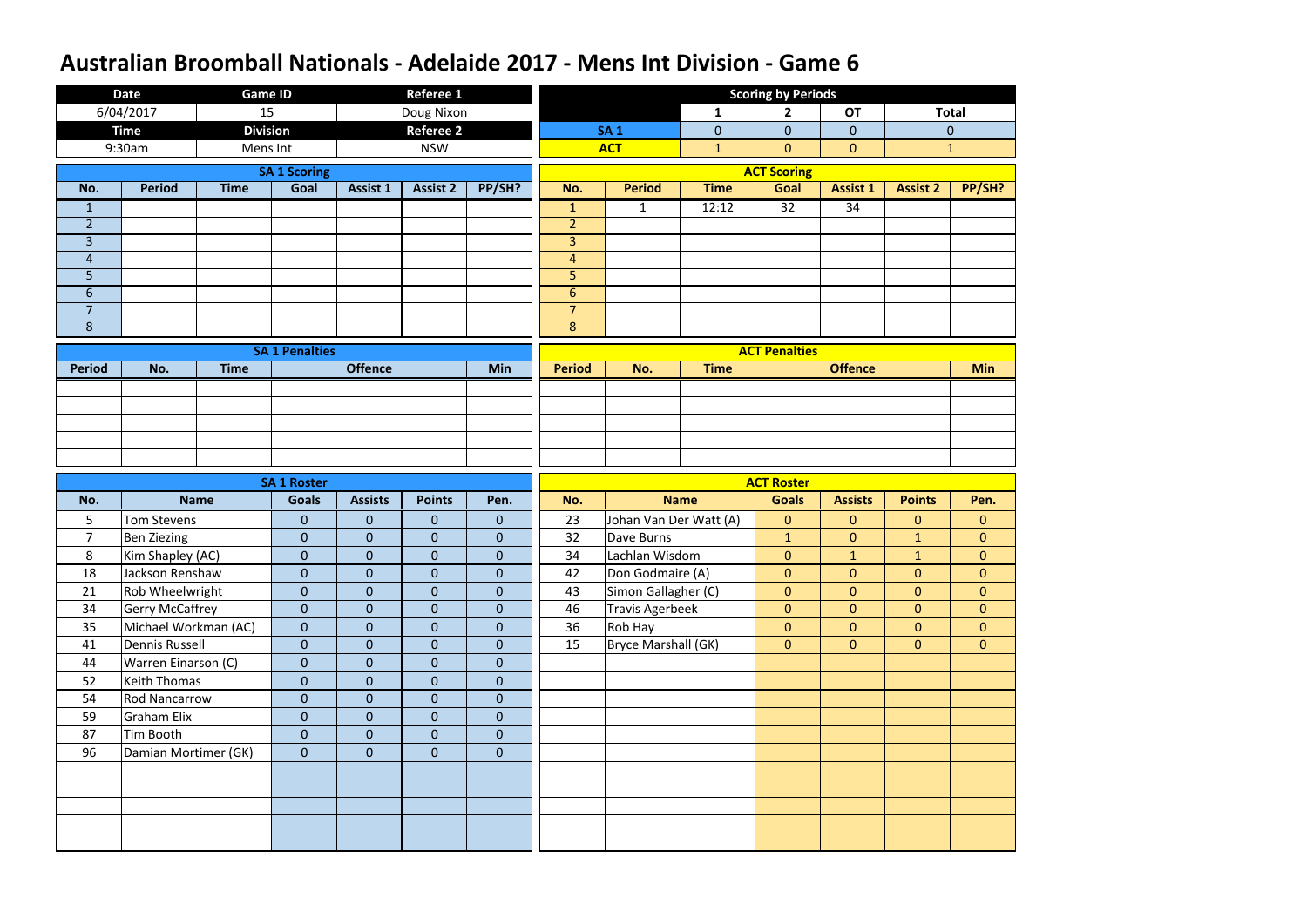|                | <b>Date</b>         | <b>Game ID</b>  |                        |                 | <b>Referee 1</b> |                 |                     |                            |                | <b>Scoring by Periods</b> |                 |                 |                |
|----------------|---------------------|-----------------|------------------------|-----------------|------------------|-----------------|---------------------|----------------------------|----------------|---------------------------|-----------------|-----------------|----------------|
|                | 6/04/2017           | 20              |                        |                 | SA               |                 |                     |                            | 1              | $\mathbf{2}$              | <b>OT</b>       |                 | <b>Total</b>   |
|                | <b>Time</b>         | <b>Division</b> |                        |                 | <b>Referee 2</b> |                 |                     | NSW <sub>1</sub>           | $\mathbf{1}$   | $\mathbf{1}$              | $\overline{0}$  |                 | $\overline{2}$ |
|                | 3:45pm              | Mens Int        |                        |                 | SA               |                 |                     | <b>ACT</b>                 | $\overline{0}$ | $\mathbf{1}$              | $\overline{0}$  |                 | $\mathbf{1}$   |
|                |                     |                 | <b>NSW 1 Scoring</b>   |                 |                  |                 |                     |                            |                | <b>ACT Scoring</b>        |                 |                 |                |
| No.            | <b>Period</b>       | <b>Time</b>     | Goal                   | <b>Assist 1</b> | <b>Assist 2</b>  | PP/SH?          | No.                 | <b>Period</b>              | <b>Time</b>    | Goal                      | <b>Assist 1</b> | <b>Assist 2</b> | PP/SH?         |
| $\mathbf{1}$   | $\mathbf{1}$        | 10:16           | $\overline{42}$        | $\overline{32}$ |                  | $\overline{PP}$ | $\mathbf{1}$        | $\overline{2}$             | 3:24           | 46                        | $\overline{23}$ | $\overline{36}$ |                |
| $\overline{2}$ | $2^{\circ}$         | 10:03           | 14                     | 66              |                  |                 | $\overline{2}$      |                            |                |                           |                 |                 |                |
| $\overline{3}$ |                     |                 |                        |                 |                  |                 | $\overline{3}$      |                            |                |                           |                 |                 |                |
| $\overline{4}$ |                     |                 |                        |                 |                  |                 | $\overline{4}$      |                            |                |                           |                 |                 |                |
| 5              |                     |                 |                        |                 |                  |                 | 5                   |                            |                |                           |                 |                 |                |
| $6\phantom{1}$ |                     |                 |                        |                 |                  |                 | $6\phantom{1}$      |                            |                |                           |                 |                 |                |
| $\overline{7}$ |                     |                 |                        |                 |                  |                 | $\overline{7}$<br>8 |                            |                |                           |                 |                 |                |
| $\bf 8$        |                     |                 |                        |                 |                  |                 |                     |                            |                |                           |                 |                 |                |
|                |                     |                 | <b>NSW 1 Penalties</b> |                 |                  |                 |                     |                            |                | <b>ACT Penalties</b>      |                 |                 |                |
| <b>Period</b>  | No.                 | <b>Time</b>     |                        | <b>Offence</b>  |                  | <b>Min</b>      | <b>Period</b>       | No.                        | <b>Time</b>    |                           | <b>Offence</b>  |                 | <b>Min</b>     |
|                |                     |                 |                        |                 |                  |                 | $\mathbf{1}$        | 46                         | 11:05          | <b>Boarding</b>           |                 |                 | $\overline{2}$ |
|                |                     |                 |                        |                 |                  |                 | $\mathbf{1}$        | 43                         | 8:23           | <b>Tripping</b>           |                 |                 | $\overline{2}$ |
|                |                     |                 |                        |                 |                  |                 | $\overline{2}$      | 43                         | 14:41          | Slashing                  |                 |                 | $\overline{2}$ |
|                |                     |                 |                        |                 |                  |                 |                     |                            |                |                           |                 |                 |                |
|                |                     |                 |                        |                 |                  |                 |                     |                            |                |                           |                 |                 |                |
|                |                     |                 |                        |                 |                  |                 |                     |                            |                |                           |                 |                 |                |
|                |                     |                 | <b>NSW 1 Roster</b>    |                 |                  |                 |                     |                            |                | <b>ACT Roster</b>         |                 |                 |                |
| No.            |                     | <b>Name</b>     | <b>Goals</b>           | <b>Assists</b>  | <b>Points</b>    | Pen.            | No.                 |                            | <b>Name</b>    | <b>Goals</b>              | <b>Assists</b>  | <b>Points</b>   | Pen.           |
| 3              | Ben Hellyer         |                 | $\mathbf{0}$           | $\mathbf{0}$    | $\mathbf 0$      | $\overline{0}$  | 23                  | Johan Van Der Watt (A)     |                | $\overline{0}$            | $\mathbf{1}$    | $\mathbf{1}$    | $\mathbf{0}$   |
| 14             | Matt Hellyer (C)    |                 | $\mathbf{1}$           | $\mathbf{0}$    | $\mathbf{1}$     | $\mathbf 0$     | 32                  | Dave Burns                 |                | $\overline{0}$            | $\overline{0}$  | $\overline{0}$  | $\mathbf{0}$   |
| 15             | <b>Chris Hukins</b> |                 | $\mathbf{0}$           | $\mathbf 0$     | $\mathbf 0$      | $\mathbf 0$     | 34                  | Lachlan Wisdom             |                | $\overline{0}$            | $\overline{0}$  | $\overline{0}$  | $\mathbf{0}$   |
| 16             | Sean Cowcher        |                 | $\pmb{0}$              | $\mathbf{0}$    | $\overline{0}$   | $\mathbf 0$     | 42                  | Don Godmaire (A)           |                | $\overline{0}$            | $\overline{0}$  | $\overline{0}$  | $\overline{0}$ |
| 32             | Jason Solomon       |                 | $\mathbf{0}$           | $\mathbf{1}$    | $\mathbf{1}$     | $\overline{0}$  | 43                  | Simon Gallagher (C)        |                | $\overline{0}$            | $\overline{0}$  | $\overline{0}$  | $\overline{2}$ |
| 42             | <b>Stuart Paull</b> |                 | $\mathbf{1}$           | $\overline{0}$  | $\mathbf{1}$     | $\overline{0}$  | 46                  | <b>Travis Agerbeek</b>     |                | $\mathbf{1}$              | $\overline{0}$  | $\mathbf{1}$    | 1              |
| 47             | <b>Ben Hunnius</b>  |                 | $\mathbf{0}$           | $\mathbf{0}$    | $\mathbf 0$      | $\mathbf{0}$    | 36                  | Rob Hay                    |                | $\overline{0}$            | 1               | 1 <sup>1</sup>  | $\overline{0}$ |
| 66             | Simon Fullerton     |                 | $\mathbf{0}$           | $\mathbf{1}$    | $\mathbf{1}$     | $\overline{0}$  | 15                  | <b>Bryce Marshall (GK)</b> |                | $\overline{0}$            | $\overline{0}$  | $\overline{0}$  | $\overline{0}$ |
| 69             | Mark Mackereth (AC) |                 | $\mathbf 0$            | $\overline{0}$  | $\overline{0}$   | $\overline{0}$  |                     |                            |                |                           |                 |                 |                |
| 93             | Matt Hudson (AC)    |                 | $\boldsymbol{0}$       | $\mathbf{0}$    | $\mathbf{0}$     | $\overline{0}$  |                     |                            |                |                           |                 |                 |                |
| 77             | Peter Yabsley (GK)  |                 | $\mathbf 0$            | $\mathbf{0}$    | $\overline{0}$   | $\overline{0}$  |                     |                            |                |                           |                 |                 |                |
|                |                     |                 |                        |                 |                  |                 |                     |                            |                |                           |                 |                 |                |
|                |                     |                 |                        |                 |                  |                 |                     |                            |                |                           |                 |                 |                |
|                |                     |                 |                        |                 |                  |                 |                     |                            |                |                           |                 |                 |                |
|                |                     |                 |                        |                 |                  |                 |                     |                            |                |                           |                 |                 |                |
|                |                     |                 |                        |                 |                  |                 |                     |                            |                |                           |                 |                 |                |
|                |                     |                 |                        |                 |                  |                 |                     |                            |                |                           |                 |                 |                |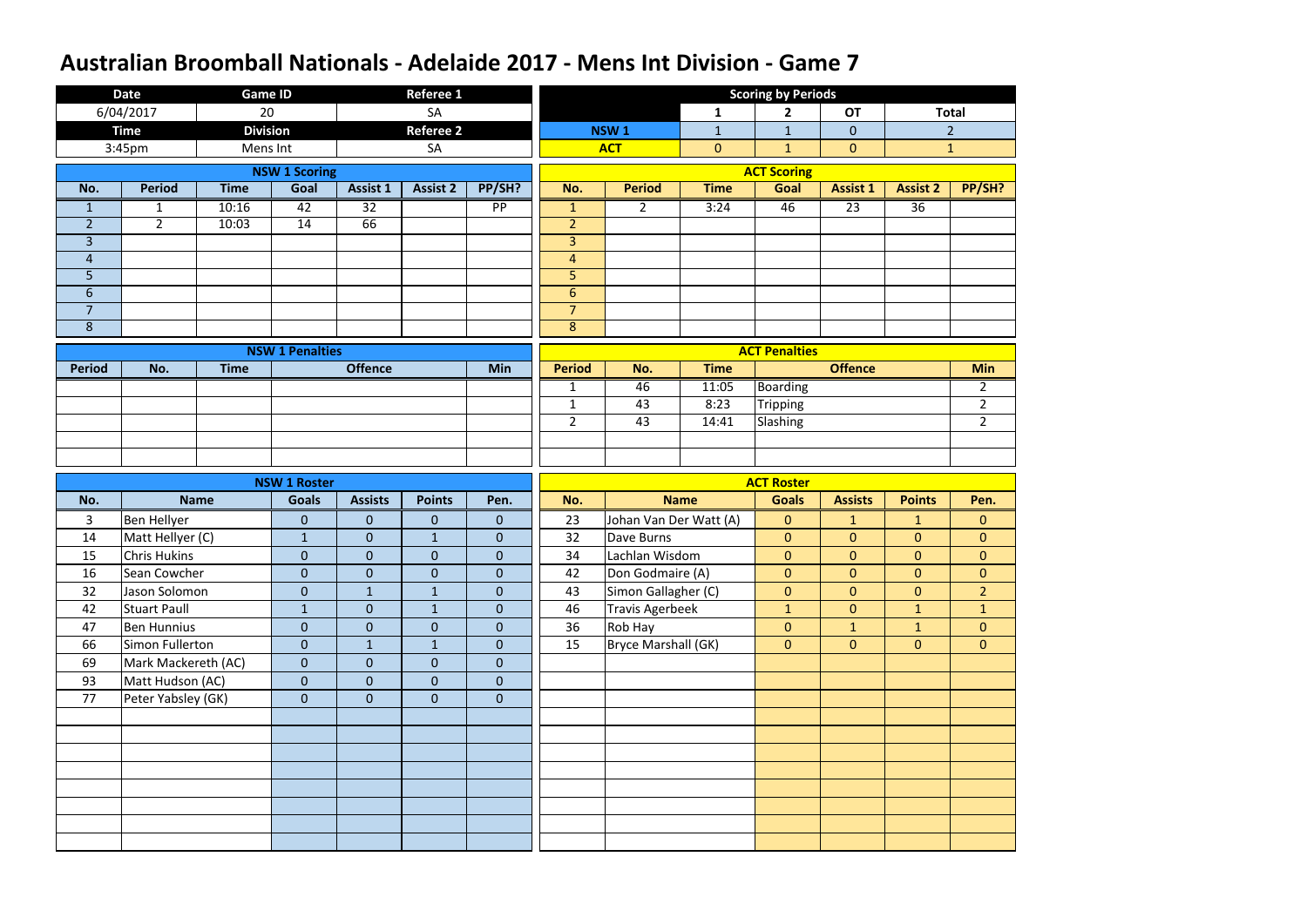|                | <b>Date</b>            | <b>Game ID</b>  |                       |                  | <b>Referee 1</b> |                  |                |                       |                | <b>Scoring by Periods</b> |                 |                 |                |
|----------------|------------------------|-----------------|-----------------------|------------------|------------------|------------------|----------------|-----------------------|----------------|---------------------------|-----------------|-----------------|----------------|
|                | 6/04/2017              | 22              |                       |                  | <b>NSW</b>       |                  |                |                       | $\mathbf{1}$   | $\overline{2}$            | <b>OT</b>       |                 | <b>Total</b>   |
|                | <b>Time</b>            | <b>Division</b> |                       |                  | <b>Referee 2</b> |                  |                | <b>SA1</b>            | $\overline{2}$ | $\overline{3}$            | $\overline{0}$  |                 | 5              |
|                | 5:15pm                 | Mens Int        |                       |                  | <b>NSW</b>       |                  |                | <b>SA2</b>            | $\mathbf{1}$   | $\overline{0}$            | $\overline{0}$  |                 | $\mathbf{1}$   |
|                |                        |                 | <b>SA 1 Scoring</b>   |                  |                  |                  |                |                       |                | <b>SA 2 Scoring</b>       |                 |                 |                |
| No.            | <b>Period</b>          | <b>Time</b>     | Goal                  | Assist 1         | <b>Assist 2</b>  | PP/SH?           | No.            | <b>Period</b>         | <b>Time</b>    | Goal                      | <b>Assist 1</b> | <b>Assist 2</b> | PP/SH?         |
| $\mathbf{1}$   | $\mathbf{1}$           | 10:45           | $\overline{7}$        | 18               |                  |                  | $\mathbf{1}$   | $\mathbf{1}$          | 13:26          | 88                        |                 |                 |                |
| $\overline{2}$ | $\mathbf{1}$           | 7:01            | 8                     | 59               | 18               |                  | $\overline{2}$ |                       |                |                           |                 |                 |                |
| $\overline{3}$ | $2^{\circ}$            | 13:53           | 41                    | 5                |                  |                  | $\overline{3}$ |                       |                |                           |                 |                 |                |
| $\overline{4}$ | $\overline{2}$         |                 | 8                     | 41               |                  |                  | $\overline{4}$ |                       |                |                           |                 |                 |                |
| 5              | $2^{\circ}$            |                 | 21                    | 44               |                  |                  | 5              |                       |                |                           |                 |                 |                |
| 6              |                        |                 |                       |                  |                  |                  | 6              |                       |                |                           |                 |                 |                |
| $\overline{7}$ |                        |                 |                       |                  |                  |                  | $\overline{7}$ |                       |                |                           |                 |                 |                |
| 8              |                        |                 |                       |                  |                  |                  | 8              |                       |                |                           |                 |                 |                |
|                |                        |                 | <b>SA 1 Penalties</b> |                  |                  |                  |                |                       |                | <b>SA 2 Penalties</b>     |                 |                 |                |
| <b>Period</b>  | No.                    | <b>Time</b>     |                       | <b>Offence</b>   |                  | Min              | <b>Period</b>  | No.                   | <b>Time</b>    |                           | <b>Offence</b>  |                 | <b>Min</b>     |
|                |                        |                 |                       |                  |                  |                  |                |                       |                |                           |                 |                 |                |
|                |                        |                 |                       |                  |                  |                  |                |                       |                |                           |                 |                 |                |
|                |                        |                 |                       |                  |                  |                  |                |                       |                |                           |                 |                 |                |
|                |                        |                 |                       |                  |                  |                  |                |                       |                |                           |                 |                 |                |
|                |                        |                 |                       |                  |                  |                  |                |                       |                |                           |                 |                 |                |
|                |                        |                 |                       |                  |                  |                  |                |                       |                |                           |                 |                 |                |
|                |                        |                 | <b>SA 1 Roster</b>    |                  |                  |                  |                |                       |                | <b>SA 2 Roster</b>        |                 |                 |                |
| No.            |                        | <b>Name</b>     | <b>Goals</b>          | <b>Assists</b>   | <b>Points</b>    | Pen.             | No.            |                       | <b>Name</b>    | <b>Goals</b>              | <b>Assists</b>  | <b>Points</b>   | Pen.           |
| 5              | <b>Tom Stevens</b>     |                 | $\overline{0}$        | $\mathbf{1}$     | $\mathbf{1}$     | $\mathbf{0}$     | 13             | Hadyn Lawson          |                | $\overline{0}$            | $\overline{0}$  | $\overline{0}$  | $\overline{0}$ |
| $\overline{7}$ | <b>Ben Ziezing</b>     |                 | $\mathbf{1}$          | $\pmb{0}$        | $\mathbf{1}$     | $\mathbf{0}$     | 36             | <b>Steve Kennedy</b>  |                | $\mathbf{0}$              | $\overline{0}$  | $\overline{0}$  | $\overline{0}$ |
| 8              | Kim Shapley (AC)       |                 | $\overline{2}$        | $\pmb{0}$        | $\overline{2}$   | $\pmb{0}$        | 43             | <b>Justin Farrell</b> |                | $\overline{0}$            | $\overline{0}$  | $\overline{0}$  | $\overline{0}$ |
| 18             | Jackson Renshaw        |                 | $\overline{0}$        | $\overline{2}$   | $\overline{2}$   | $\overline{0}$   | 48             | Matt Smith            |                | $\overline{0}$            | $\overline{0}$  | $\overline{0}$  | $\overline{0}$ |
| 21             | Rob Wheelwright        |                 | $\mathbf{1}$          | $\mathbf{0}$     | $\mathbf{1}$     | $\overline{0}$   | 49             | Glen Broad            |                | $\overline{0}$            | $\overline{0}$  | $\overline{0}$  | $\overline{0}$ |
| 34             | <b>Gerry McCaffrey</b> |                 | $\overline{0}$        | $\mathbf{0}$     | $\mathbf{0}$     | $\mathbf{0}$     | 53             | Tom Mildren           |                | $\overline{0}$            | $\overline{0}$  | $\overline{0}$  | $\overline{0}$ |
| 35             | Michael Workman (AC)   |                 | $\boldsymbol{0}$      | $\pmb{0}$        | $\mathbf{0}$     | $\overline{0}$   | 57             | <b>Wayne Richie</b>   |                | $\overline{0}$            | $\overline{0}$  | $\overline{0}$  | $\overline{0}$ |
| 41             | <b>Dennis Russell</b>  |                 | $\mathbf{1}$          | $\mathbf{1}$     | $\overline{2}$   | $\boldsymbol{0}$ | 64             | Dean Terry            |                | $\overline{0}$            | $\overline{0}$  | $\overline{0}$  | $\overline{0}$ |
| 44             | Warren Einarson (C)    |                 | $\overline{0}$        | $\mathbf{1}$     | $\mathbf{1}$     | $\mathbf{0}$     | 67             | Ian Tonkin            |                | $\overline{0}$            | $\overline{0}$  | $\overline{0}$  | $\overline{0}$ |
| 52             | <b>Keith Thomas</b>    |                 | $\overline{0}$        | $\mathbf{0}$     | $\overline{0}$   | $\overline{0}$   | 83             | <b>Brad Macintosh</b> |                | $\overline{0}$            | $\overline{0}$  | $\overline{0}$  | $\overline{0}$ |
| 54             | <b>Rod Nancarrow</b>   |                 | $\mathbf{0}$          | $\pmb{0}$        | $\mathbf{0}$     | $\mathbf{0}$     | 88             | <b>Chris Terry</b>    |                | $\mathbf{1}$              | $\overline{0}$  | $\mathbf{1}$    | $\overline{0}$ |
| 59             | <b>Graham Elix</b>     |                 | $\overline{0}$        | $\mathbf{1}$     | $\mathbf{1}$     | $\overline{0}$   | 89             | Kim Thorpe (C)        |                | $\overline{0}$            | $\overline{0}$  | $\overline{0}$  | $\overline{0}$ |
| 87             | Tim Booth              |                 | $\overline{0}$        | $\mathbf{0}$     | $\overline{0}$   | $\overline{0}$   | 68             | Tobi Strickland (GK)  |                | $\mathbf{0}$              | $\overline{0}$  | $\overline{0}$  | $\overline{0}$ |
| 96             | Damian Mortimer (GK)   |                 | $\overline{0}$        | $\boldsymbol{0}$ | $\mathbf{0}$     | $\overline{0}$   |                |                       |                |                           |                 |                 |                |
|                |                        |                 |                       |                  |                  |                  |                |                       |                |                           |                 |                 |                |
|                |                        |                 |                       |                  |                  |                  |                |                       |                |                           |                 |                 |                |
|                |                        |                 |                       |                  |                  |                  |                |                       |                |                           |                 |                 |                |
|                |                        |                 |                       |                  |                  |                  |                |                       |                |                           |                 |                 |                |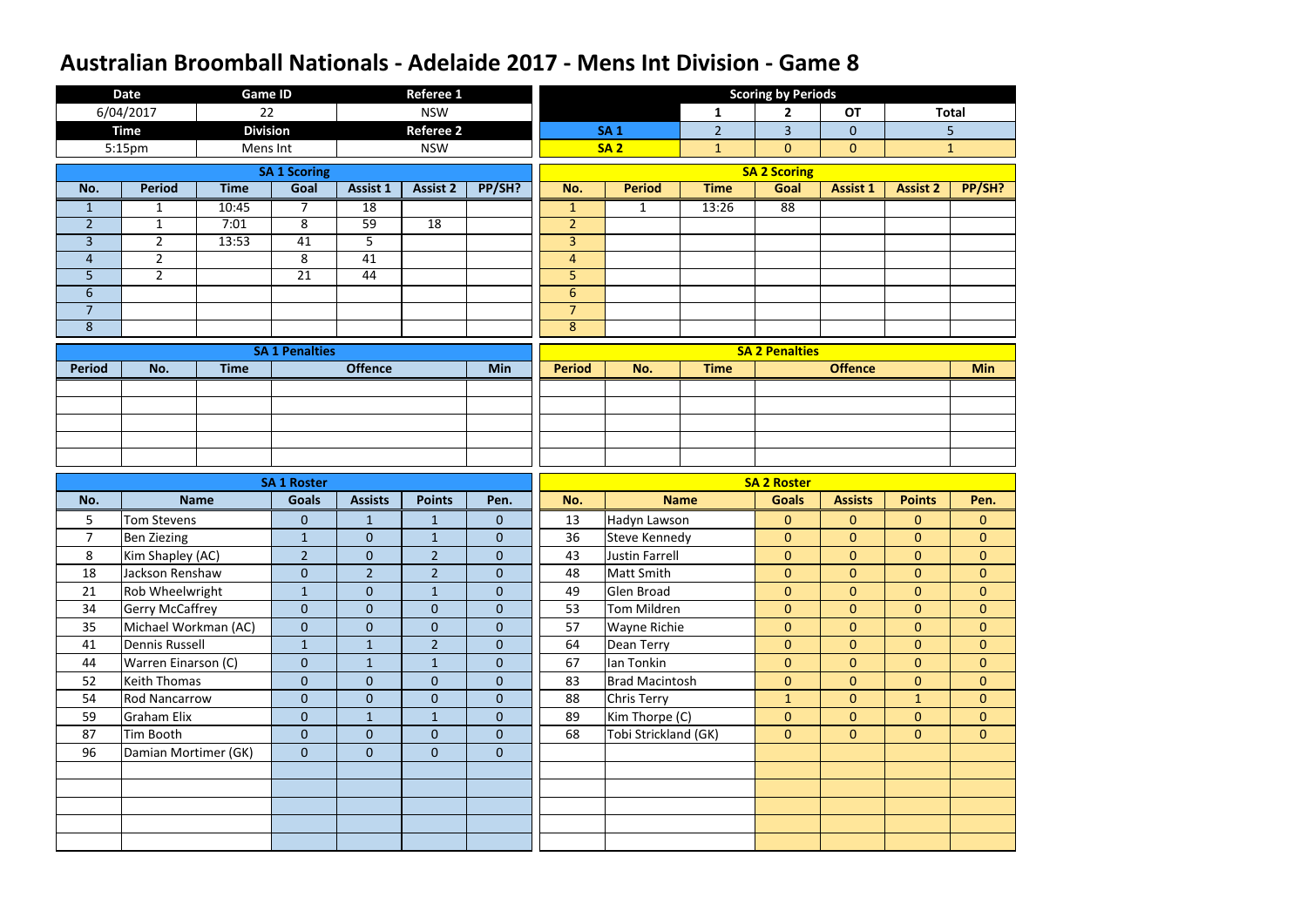|                | <b>Date</b>           |             | <b>Game ID</b>        |                  | <b>Referee 1</b> |                  |                |                            |                | <b>Scoring by Periods</b> |                 |                 |                |
|----------------|-----------------------|-------------|-----------------------|------------------|------------------|------------------|----------------|----------------------------|----------------|---------------------------|-----------------|-----------------|----------------|
|                | 6/04/2017             |             | 26                    |                  | Doug Nixon       |                  |                |                            | $\mathbf{1}$   | $\mathbf{2}$              | <b>OT</b>       |                 | <b>Total</b>   |
|                | <b>Time</b>           |             | <b>Division</b>       |                  | <b>Referee 2</b> |                  |                | <b>SA 2</b>                | $\overline{0}$ | $\overline{0}$            | $\overline{0}$  |                 | $\overline{0}$ |
|                | 8:00pm                |             | Mens Int              |                  | <b>NSW</b>       |                  |                | <b>ACT</b>                 | $\mathbf{1}$   | $\mathbf{1}$              | $\overline{0}$  |                 | $\overline{2}$ |
|                |                       |             | <b>SA 2 Scoring</b>   |                  |                  |                  |                |                            |                | <b>ACT Scoring</b>        |                 |                 |                |
| No.            | <b>Period</b>         | <b>Time</b> | Goal                  | <b>Assist 1</b>  | <b>Assist 2</b>  | PP/SH?           | No.            | <b>Period</b>              | <b>Time</b>    | Goal                      | <b>Assist 1</b> | <b>Assist 2</b> | PP/SH?         |
| $\mathbf{1}$   |                       |             |                       |                  |                  |                  | $\mathbf{1}$   | $\mathbf{1}$               | 7:58           | $\overline{23}$           | 46              |                 |                |
| $\overline{2}$ |                       |             |                       |                  |                  |                  | $\overline{2}$ | $2^{\circ}$                | 10:13          | 46                        | 43              |                 |                |
| $\overline{3}$ |                       |             |                       |                  |                  |                  | $\overline{3}$ |                            |                |                           |                 |                 |                |
| $\overline{4}$ |                       |             |                       |                  |                  |                  | 4              |                            |                |                           |                 |                 |                |
| 5              |                       |             |                       |                  |                  |                  | 5              |                            |                |                           |                 |                 |                |
| $6\,$          |                       |             |                       |                  |                  |                  | $6\phantom{1}$ |                            |                |                           |                 |                 |                |
| $\overline{7}$ |                       |             |                       |                  |                  |                  | $\overline{7}$ |                            |                |                           |                 |                 |                |
| $\bf 8$        |                       |             |                       |                  |                  |                  | $\bf 8$        |                            |                |                           |                 |                 |                |
|                |                       |             | <b>SA 2 Penalties</b> |                  |                  |                  |                |                            |                | <b>ACT Penalties</b>      |                 |                 |                |
| <b>Period</b>  | No.                   | <b>Time</b> |                       | <b>Offence</b>   |                  | Min              | <b>Period</b>  | No.                        | <b>Time</b>    |                           | <b>Offence</b>  |                 | <b>Min</b>     |
| $\mathbf{1}$   | 67                    | 4:54        | <b>Boarding</b>       |                  |                  | $\overline{2}$   | $\mathbf{1}$   | 34                         | 0:45           | Holding                   |                 |                 | $\overline{2}$ |
| $\overline{2}$ | 43                    | 12:19       | <b>Tripping</b>       |                  |                  | $\overline{2}$   | $\overline{2}$ | 34                         | 6:33           | <b>Tripping</b>           |                 |                 | $\overline{2}$ |
|                |                       |             |                       |                  |                  |                  | $\overline{2}$ | 23                         | 4:43           | <b>Holding</b>            |                 |                 | $\overline{2}$ |
|                |                       |             |                       |                  |                  |                  |                |                            |                |                           |                 |                 |                |
|                |                       |             |                       |                  |                  |                  |                |                            |                |                           |                 |                 |                |
|                |                       |             |                       |                  |                  |                  |                |                            |                |                           |                 |                 |                |
|                |                       |             | <b>SA 2 Roster</b>    |                  |                  |                  |                |                            |                | <b>ACT Roster</b>         |                 |                 |                |
| No.            |                       | <b>Name</b> | <b>Goals</b>          | <b>Assists</b>   | <b>Points</b>    | Pen.             | No.            |                            | <b>Name</b>    | <b>Goals</b>              | <b>Assists</b>  | <b>Points</b>   | Pen.           |
| 13             | Hadyn Lawson          |             | $\mathbf{0}$          | $\mathbf{0}$     | $\mathbf 0$      | $\mathbf{0}$     | 23             | Johan Van Der Watt (A)     |                | $\mathbf{1}$              | $\overline{0}$  | $\mathbf{1}$    | $\mathbf{1}$   |
| 36             | <b>Steve Kennedy</b>  |             | $\mathbf{0}$          | $\mathbf{0}$     | $\mathbf 0$      | $\mathbf 0$      | 32             | Dave Burns                 |                | $\overline{0}$            | $\overline{0}$  | $\overline{0}$  | $\overline{0}$ |
| 43             | <b>Justin Farrell</b> |             | $\mathbf 0$           | $\boldsymbol{0}$ | $\overline{0}$   | $\mathbf{1}$     | 34             | Lachlan Wisdom             |                | $\overline{0}$            | $\overline{0}$  | $\overline{0}$  | $\overline{2}$ |
| 48             | Matt Smith            |             | $\pmb{0}$             | $\theta$         | $\boldsymbol{0}$ | $\boldsymbol{0}$ | 42             | Don Godmaire (A)           |                | $\mathbf{0}$              | $\overline{0}$  | $\overline{0}$  | $\overline{0}$ |
| 49             | Glen Broad            |             | $\mathbf{0}$          | $\mathbf{0}$     | $\mathbf 0$      | $\overline{0}$   | 43             | Simon Gallagher (C)        |                | $\overline{0}$            | $\mathbf{1}$    | $\mathbf{1}$    | $\overline{0}$ |
| 53             | Tom Mildren           |             | $\mathbf{0}$          | $\mathbf{0}$     | $\mathbf 0$      | $\mathbf{0}$     | 46             | <b>Travis Agerbeek</b>     |                | 1                         | 1               | 2 <sup>1</sup>  | $\overline{0}$ |
| 57             | Wayne Richie          |             | $\boldsymbol{0}$      | $\mathbf{0}$     | $\mathbf 0$      | $\mathbf{0}$     | 36             | Rob Hay                    |                | $\overline{0}$            | $\overline{0}$  | $\overline{0}$  | $\overline{0}$ |
| 64             | Dean Terry            |             | $\boldsymbol{0}$      | $\mathbf{0}$     | $\mathbf 0$      | $\overline{0}$   | 15             | <b>Bryce Marshall (GK)</b> |                | $\overline{0}$            | $\overline{0}$  | $\overline{0}$  | $\overline{0}$ |
| 67             | lan Tonkin            |             | $\mathbf{0}$          | $\mathbf{0}$     | $\mathbf 0$      | $\mathbf{1}$     |                |                            |                |                           |                 |                 |                |
| 83             | <b>Brad Macintosh</b> |             | $\boldsymbol{0}$      | $\mathbf{0}$     | $\overline{0}$   | $\overline{0}$   |                |                            |                |                           |                 |                 |                |
| 88             | Chris Terry           |             | $\boldsymbol{0}$      | $\mathbf{0}$     | $\mathbf 0$      | $\overline{0}$   |                |                            |                |                           |                 |                 |                |
| 89             | Kim Thorpe (C)        |             | $\overline{0}$        | $\mathbf{0}$     | $\mathbf{0}$     | $\overline{0}$   |                |                            |                |                           |                 |                 |                |
| 68             | Tobi Strickland (GK)  |             | $\mathbf 0$           | $\pmb{0}$        | $\mathbf 0$      | $\overline{0}$   |                |                            |                |                           |                 |                 |                |
|                |                       |             |                       |                  |                  |                  |                |                            |                |                           |                 |                 |                |
|                |                       |             |                       |                  |                  |                  |                |                            |                |                           |                 |                 |                |
|                |                       |             |                       |                  |                  |                  |                |                            |                |                           |                 |                 |                |
|                |                       |             |                       |                  |                  |                  |                |                            |                |                           |                 |                 |                |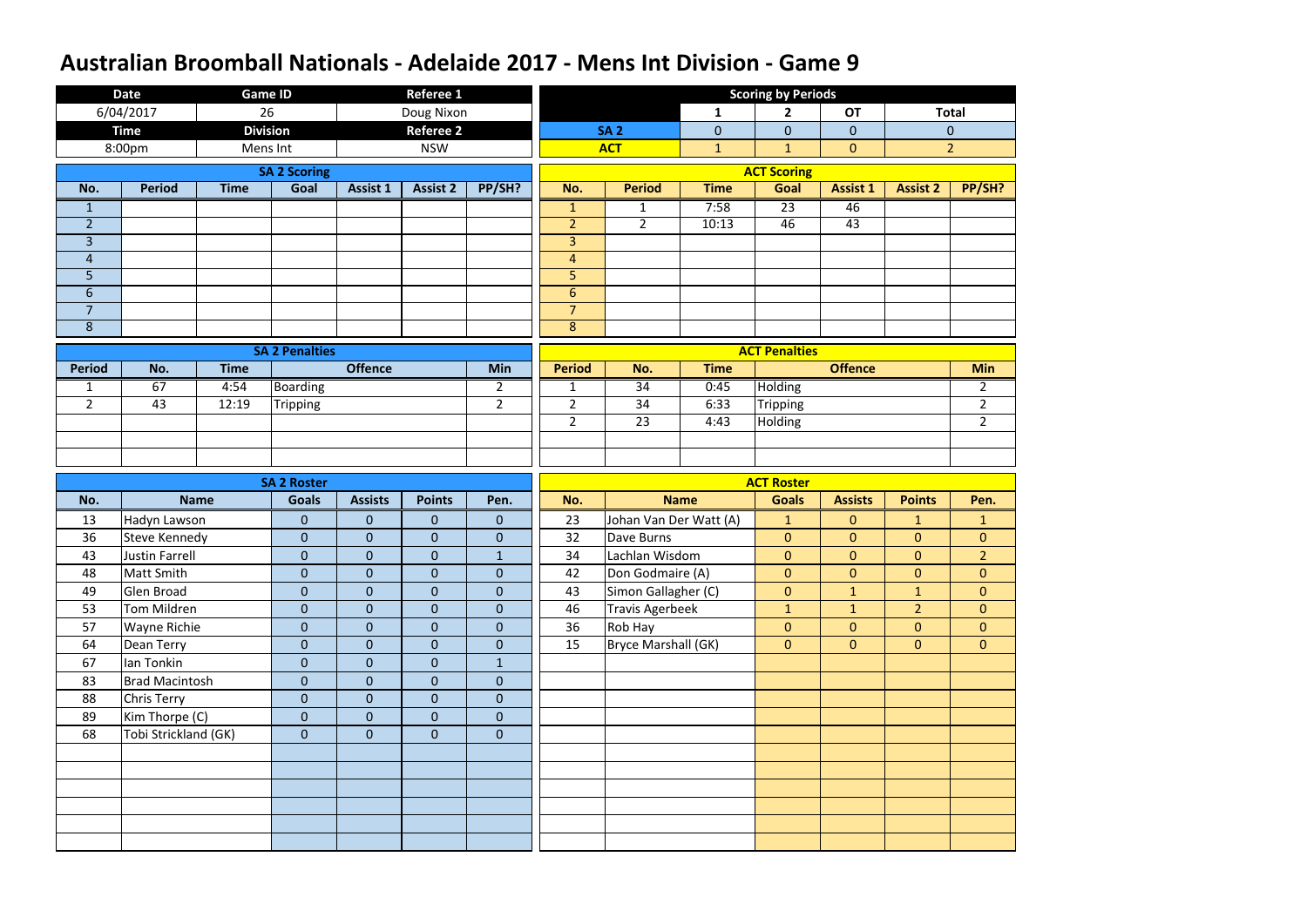|                     | <b>Date</b>            |             | <b>Game ID</b>        |                | <b>Referee 1</b> |                |                     |                     |              | <b>Scoring by Periods</b> |                 |                 |                |
|---------------------|------------------------|-------------|-----------------------|----------------|------------------|----------------|---------------------|---------------------|--------------|---------------------------|-----------------|-----------------|----------------|
|                     | 6/04/2017              | 27          |                       |                | <b>ACT</b>       |                |                     |                     | 1            | $\overline{2}$            | <b>OT</b>       |                 | <b>Total</b>   |
|                     | <b>Time</b>            |             | <b>Division</b>       |                | <b>Referee 2</b> |                |                     | <b>SA1</b>          | $\mathbf 0$  | $\mathbf{1}$              | $\overline{0}$  |                 | $\mathbf{1}$   |
|                     | 8:45pm                 | Mens Int    |                       |                | <b>ACT</b>       |                |                     | <b>NSW1</b>         | $\mathbf{1}$ | $\overline{0}$            | $\overline{0}$  |                 | $\mathbf{1}$   |
|                     |                        |             | <b>SA 1 Scoring</b>   |                |                  |                |                     |                     |              | <b>NSW 1 Scoring</b>      |                 |                 |                |
| No.                 | <b>Period</b>          | <b>Time</b> | Goal                  | Assist 1       | <b>Assist 2</b>  | PP/SH?         | No.                 | <b>Period</b>       | <b>Time</b>  | Goal                      | <b>Assist 1</b> | <b>Assist 2</b> | PP/SH?         |
| $\mathbf{1}$        | $2^{\circ}$            | 6:35        | $\overline{34}$       | 59             | 41               |                | $\mathbf{1}$        | $\mathbf{1}$        | 3:21         | 3 <sup>1</sup>            | 16              |                 |                |
| $\overline{2}$      |                        |             |                       |                |                  |                | $\overline{2}$      |                     |              |                           |                 |                 |                |
| $\overline{3}$      |                        |             |                       |                |                  |                | $\overline{3}$      |                     |              |                           |                 |                 |                |
| $\overline{4}$      |                        |             |                       |                |                  |                | $\overline{4}$      |                     |              |                           |                 |                 |                |
| 5                   |                        |             |                       |                |                  |                | 5                   |                     |              |                           |                 |                 |                |
| $6\phantom{1}$      |                        |             |                       |                |                  |                | $6\phantom{1}$      |                     |              |                           |                 |                 |                |
| $\overline{7}$<br>8 |                        |             |                       |                |                  |                | $\overline{7}$<br>8 |                     |              |                           |                 |                 |                |
|                     |                        |             |                       |                |                  |                |                     |                     |              |                           |                 |                 |                |
|                     |                        |             | <b>SA 1 Penalties</b> |                |                  |                |                     |                     |              | <b>NSW 1 Penalties</b>    |                 |                 |                |
| <b>Period</b>       | No.                    | <b>Time</b> |                       | <b>Offence</b> |                  | <b>Min</b>     | <b>Period</b>       | No.                 | <b>Time</b>  |                           | <b>Offence</b>  |                 | <b>Min</b>     |
| $\mathbf{1}$        | 18                     | 9:35        | Elbowing              |                |                  | $\overline{2}$ |                     |                     |              |                           |                 |                 |                |
| $\overline{2}$      | 54                     | 4:06        | Slashing              |                |                  | $\overline{2}$ |                     |                     |              |                           |                 |                 |                |
|                     |                        |             |                       |                |                  |                |                     |                     |              |                           |                 |                 |                |
|                     |                        |             |                       |                |                  |                |                     |                     |              |                           |                 |                 |                |
|                     |                        |             |                       |                |                  |                |                     |                     |              |                           |                 |                 |                |
|                     |                        |             |                       |                |                  |                |                     |                     |              |                           |                 |                 |                |
|                     |                        |             | <b>SA 1 Roster</b>    |                |                  |                |                     |                     |              | <b>NSW 1 Roster</b>       |                 |                 |                |
| No.                 |                        | <b>Name</b> | <b>Goals</b>          | <b>Assists</b> | <b>Points</b>    | Pen.           | No.                 | <b>Name</b>         |              | <b>Goals</b>              | <b>Assists</b>  | <b>Points</b>   | Pen.           |
| 5                   | <b>Tom Stevens</b>     |             | $\boldsymbol{0}$      | $\mathbf{0}$   | $\mathbf 0$      | $\overline{0}$ | 3                   | <b>Ben Hellyer</b>  |              | $\mathbf{1}$              | $\overline{0}$  | $\mathbf{1}$    | $\overline{0}$ |
| $\overline{7}$      | <b>Ben Ziezing</b>     |             | $\overline{0}$        | $\mathbf{0}$   | $\mathbf{0}$     | $\overline{0}$ | 14                  | Matt Hellyer (C)    |              | $\overline{0}$            | $\overline{0}$  | $\overline{0}$  | $\overline{0}$ |
| 8                   | Kim Shapley (AC)       |             | $\mathbf 0$           | $\theta$       | $\mathbf 0$      | $\mathbf 0$    | 15                  | <b>Chris Hukins</b> |              | $\overline{0}$            | $\overline{0}$  | $\overline{0}$  | $\mathbf{0}$   |
| 18                  | Jackson Renshaw        |             | $\boldsymbol{0}$      | $\overline{0}$ | $\overline{0}$   | 1              | 16                  | Sean Cowcher        |              | $\overline{0}$            | $\mathbf{1}$    | $\mathbf{1}$    | $\overline{0}$ |
| 21                  | Rob Wheelwright        |             | $\mathbf{0}$          | $\mathbf{0}$   | $\overline{0}$   | $\overline{0}$ | 32                  | Jason Solomon       |              | $\overline{0}$            | $\overline{0}$  | $\overline{0}$  | $\overline{0}$ |
| 34                  | <b>Gerry McCaffrey</b> |             | $\mathbf{1}$          | $\mathbf{0}$   | $\mathbf{1}$     | $\overline{0}$ | 42                  | <b>Stuart Paull</b> |              | $\overline{0}$            | $\overline{0}$  | $\overline{0}$  | $\overline{0}$ |
| 35                  | Michael Workman (AC)   |             | $\mathbf{0}$          | $\mathbf{0}$   | $\mathbf 0$      | $\overline{0}$ | 47                  | <b>Ben Hunnius</b>  |              | $\overline{0}$            | $\overline{0}$  | $\overline{0}$  | $\overline{0}$ |
| 41                  | <b>Dennis Russell</b>  |             | $\mathbf{0}$          | $\mathbf{1}$   | $\mathbf{1}$     | $\overline{0}$ | 66                  | Simon Fullerton     |              | $\overline{0}$            | $\overline{0}$  | $\overline{0}$  | $\overline{0}$ |
| 44                  | Warren Einarson (C)    |             | $\mathbf{0}$          | $\mathbf{0}$   | $\overline{0}$   | $\mathbf{0}$   | 69                  | Mark Mackereth (AC) |              | $\overline{0}$            | $\overline{0}$  | $\overline{0}$  | $\overline{0}$ |
| 52                  | <b>Keith Thomas</b>    |             | $\mathbf{0}$          | $\mathbf{0}$   | $\mathbf 0$      | $\overline{0}$ | 93                  | Matt Hudson (AC)    |              | $\overline{0}$            | $\overline{0}$  | $\overline{0}$  | $\overline{0}$ |
| 54                  | <b>Rod Nancarrow</b>   |             | $\mathbf{0}$          | $\mathbf{0}$   | $\mathbf 0$      | 1              | 77                  | Peter Yabsley (GK)  |              | $\overline{0}$            | $\overline{0}$  | $\overline{0}$  | $\overline{0}$ |
| 59                  | <b>Graham Elix</b>     |             | $\mathbf{0}$          | $\mathbf{1}$   | $\mathbf{1}$     | $\overline{0}$ |                     |                     |              |                           |                 |                 |                |
| 87                  | Tim Booth              |             | $\overline{0}$        | $\mathbf{0}$   | $\overline{0}$   | $\overline{0}$ |                     |                     |              |                           |                 |                 |                |
| 96                  | Damian Mortimer (GK)   |             | $\mathbf{0}$          | $\mathbf{0}$   | $\mathbf 0$      | $\overline{0}$ |                     |                     |              |                           |                 |                 |                |
|                     |                        |             |                       |                |                  |                |                     |                     |              |                           |                 |                 |                |
|                     |                        |             |                       |                |                  |                |                     |                     |              |                           |                 |                 |                |
|                     |                        |             |                       |                |                  |                |                     |                     |              |                           |                 |                 |                |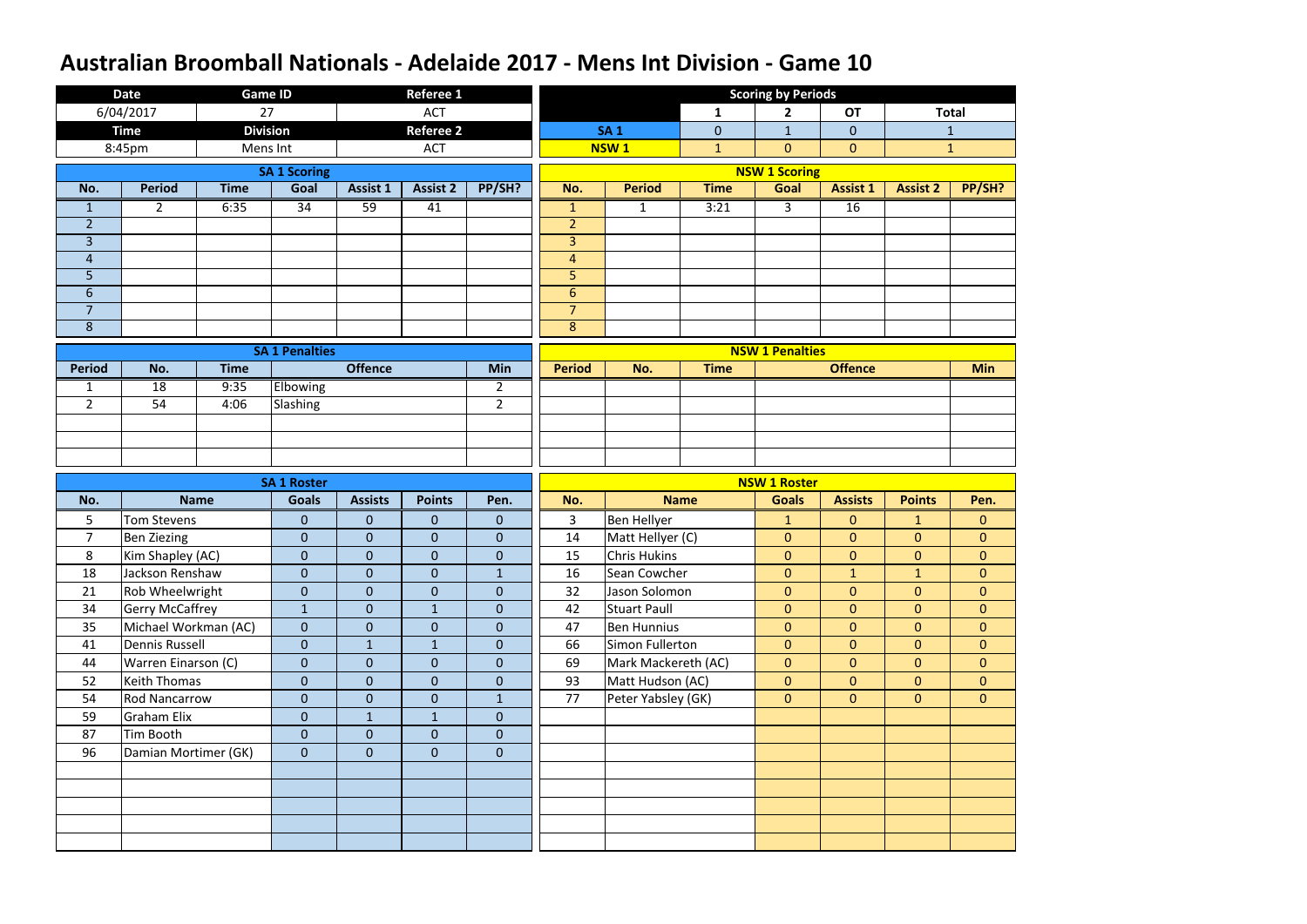|                | <b>Date</b>           |             | Game ID               |                  | <b>Referee 1</b> |                |                |                     |              | <b>Scoring by Periods</b> |                 |                 |                |
|----------------|-----------------------|-------------|-----------------------|------------------|------------------|----------------|----------------|---------------------|--------------|---------------------------|-----------------|-----------------|----------------|
|                | 7/04/2017             |             | 33                    |                  | <b>ACT</b>       |                |                |                     | $\mathbf{1}$ | $\mathbf{2}$              | <b>OT</b>       |                 | <b>Total</b>   |
|                | <b>Time</b>           |             | <b>Division</b>       |                  | <b>Referee 2</b> |                |                | <b>SA 2</b>         | $\mathbf 0$  | $\overline{0}$            | $\overline{0}$  |                 | $\overline{0}$ |
|                | 9:30am                |             | Mens Int              |                  | <b>ACT</b>       |                |                | NSW <sub>1</sub>    | $\mathbf{1}$ | $\mathbf{1}$              | $\overline{0}$  |                 | $\overline{2}$ |
|                |                       |             | <b>SA 2 Scoring</b>   |                  |                  |                |                |                     |              | <b>NSW 1 Scoring</b>      |                 |                 |                |
| No.            | <b>Period</b>         | <b>Time</b> | Goal                  | <b>Assist 1</b>  | <b>Assist 2</b>  | PP/SH?         | No.            | <b>Period</b>       | <b>Time</b>  | Goal                      | <b>Assist 1</b> | <b>Assist 2</b> | PP/SH?         |
| $\mathbf{1}$   |                       |             |                       |                  |                  |                | $\mathbf{1}$   | $\mathbf{1}$        | 5:34         | 66                        | 42              | 14              |                |
| $\overline{2}$ |                       |             |                       |                  |                  |                | $\overline{2}$ | $2^{\circ}$         | 6:16         | 66                        | 52              | 14              |                |
| $\overline{3}$ |                       |             |                       |                  |                  |                | $\overline{3}$ |                     |              |                           |                 |                 |                |
| $\overline{4}$ |                       |             |                       |                  |                  |                | $\overline{4}$ |                     |              |                           |                 |                 |                |
| 5              |                       |             |                       |                  |                  |                | 5              |                     |              |                           |                 |                 |                |
| $6\phantom{1}$ |                       |             |                       |                  |                  |                | $6\phantom{1}$ |                     |              |                           |                 |                 |                |
| $\overline{7}$ |                       |             |                       |                  |                  |                | $\overline{7}$ |                     |              |                           |                 |                 |                |
| 8              |                       |             |                       |                  |                  |                | 8              |                     |              |                           |                 |                 |                |
|                |                       |             | <b>SA 2 Penalties</b> |                  |                  |                |                |                     |              | <b>NSW 1 Penalties</b>    |                 |                 |                |
| <b>Period</b>  | No.                   | <b>Time</b> |                       | <b>Offence</b>   |                  | Min            | <b>Period</b>  | No.                 | <b>Time</b>  |                           | <b>Offence</b>  |                 | <b>Min</b>     |
| $\mathbf{1}$   | 36                    | 1:28        | <b>High stick</b>     |                  |                  | $\overline{2}$ | $\overline{2}$ | $\overline{93}$     | 12:53        | High stick                |                 |                 | $\overline{2}$ |
| $\overline{2}$ | 88                    | 14:02       | Slashing              |                  |                  | $\overline{2}$ | $\overline{2}$ | 15                  | 5:20         | <b>Boarding</b>           |                 |                 | $\overline{2}$ |
|                |                       |             |                       |                  |                  |                | $\overline{2}$ | 15                  | 3:20         | Holding                   |                 |                 | $\overline{2}$ |
|                |                       |             |                       |                  |                  |                |                |                     |              |                           |                 |                 |                |
|                |                       |             |                       |                  |                  |                |                |                     |              |                           |                 |                 |                |
|                |                       |             |                       |                  |                  |                |                |                     |              |                           |                 |                 |                |
|                |                       |             | <b>SA 2 Roster</b>    |                  |                  |                |                |                     |              | <b>NSW 1 Roster</b>       |                 |                 |                |
| No.            |                       | <b>Name</b> | <b>Goals</b>          | <b>Assists</b>   | <b>Points</b>    | Pen.           | No.            |                     | <b>Name</b>  | <b>Goals</b>              | <b>Assists</b>  | <b>Points</b>   | Pen.           |
| 13             | Hadyn Lawson          |             | $\mathbf{0}$          | $\mathbf{0}$     | 0                | $\mathbf{0}$   | 3              | Ben Hellyer         |              | $\mathbf{0}$              | $\overline{0}$  | $\overline{0}$  | $\mathbf{0}$   |
| 36             | <b>Steve Kennedy</b>  |             | $\mathbf 0$           | $\mathbf{0}$     | $\mathbf 0$      | $\mathbf{1}$   | 14             | Matt Hellyer (C)    |              | $\overline{0}$            | $\overline{2}$  | 2 <sup>1</sup>  | $\overline{0}$ |
| 43             | <b>Justin Farrell</b> |             | $\mathbf 0$           | $\pmb{0}$        | $\mathbf 0$      | $\overline{0}$ | 15             | <b>Chris Hukins</b> |              | $\overline{0}$            | $\overline{0}$  | $\overline{0}$  | $\overline{2}$ |
| 48             | Matt Smith            |             | ${\bf 0}$             | $\boldsymbol{0}$ | $\boldsymbol{0}$ | $\pmb{0}$      | 16             | Sean Cowcher        |              | $\overline{0}$            | $\overline{0}$  | $\overline{0}$  | $\overline{0}$ |
| 49             | Glen Broad            |             | $\mathbf{0}$          | $\overline{0}$   | $\overline{0}$   | $\overline{0}$ | 32             | Jason Solomon       |              | $\overline{0}$            | $\overline{0}$  | $\overline{0}$  | $\overline{0}$ |
| 53             | Tom Mildren           |             | $\mathbf{0}$          | $\overline{0}$   | $\mathbf{0}$     | $\overline{0}$ | 42             | <b>Stuart Paull</b> |              | $\overline{0}$            | 1               | $\mathbf{1}$    | $\overline{0}$ |
| 57             | Wayne Richie          |             | $\pmb{0}$             | $\overline{0}$   | $\mathbf{0}$     | $\overline{0}$ | 47             | <b>Ben Hunnius</b>  |              | $\overline{0}$            | $\overline{0}$  | $\overline{0}$  | $\overline{0}$ |
| 64             | Dean Terry            |             | $\boldsymbol{0}$      | $\overline{0}$   | $\mathbf{0}$     | $\overline{0}$ | 66             | Simon Fullerton     |              | 2 <sup>1</sup>            | $\overline{0}$  | $\overline{2}$  | $\mathbf{0}$   |
| 67             | Ian Tonkin            |             | $\pmb{0}$             | $\overline{0}$   | $\mathbf 0$      | $\overline{0}$ | 69             | Mark Mackereth (AC) |              | $\overline{0}$            | $\overline{0}$  | $\overline{0}$  | $\overline{0}$ |
| 83             | <b>Brad Macintosh</b> |             | $\mathbf{0}$          | $\overline{0}$   | $\overline{0}$   | $\overline{0}$ | 93             | Matt Hudson (AC)    |              | $\overline{0}$            | $\overline{0}$  | $\overline{0}$  | 1 <sup>1</sup> |
| 88             | <b>Chris Terry</b>    |             | $\pmb{0}$             | $\overline{0}$   | $\mathbf{0}$     | $\mathbf{1}$   | 77             | Peter Yabsley (GK)  |              | $\overline{0}$            | $\overline{0}$  | $\overline{0}$  | $\overline{0}$ |
| 89             | Kim Thorpe (C)        |             | $\mathbf 0$           | $\overline{0}$   | $\overline{0}$   | $\overline{0}$ |                |                     |              |                           |                 |                 |                |
| 68             | Tobi Strickland (GK)  |             | $\mathbf{0}$          | $\overline{0}$   | $\overline{0}$   | $\mathbf{0}$   |                |                     |              |                           |                 |                 |                |
|                |                       |             |                       |                  |                  |                |                |                     |              |                           |                 |                 |                |
|                |                       |             |                       |                  |                  |                |                |                     |              |                           |                 |                 |                |
|                |                       |             |                       |                  |                  |                |                |                     |              |                           |                 |                 |                |
|                |                       |             |                       |                  |                  |                |                |                     |              |                           |                 |                 |                |
|                |                       |             |                       |                  |                  |                |                |                     |              |                           |                 |                 |                |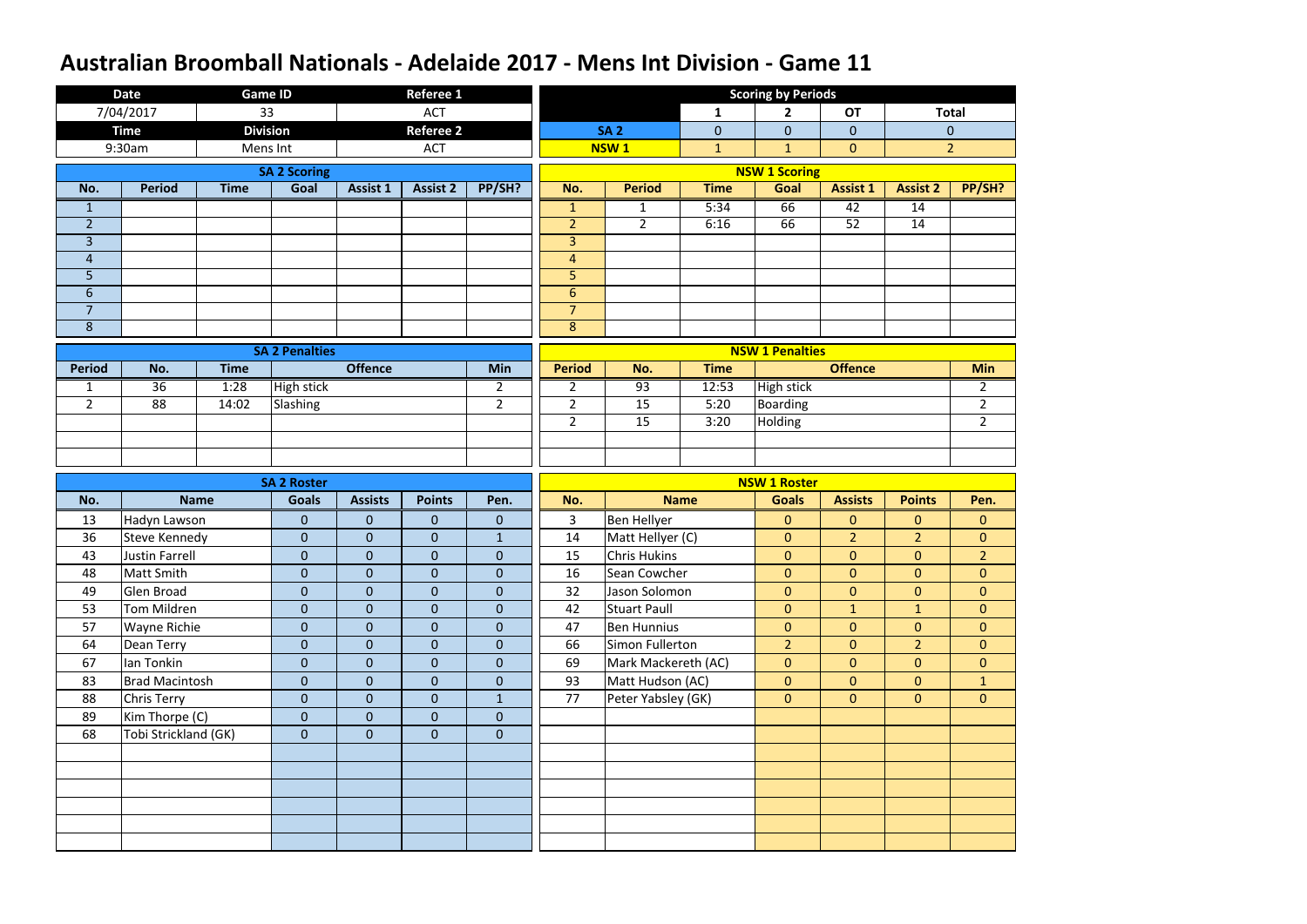|                     | <b>Date</b>                                | <b>Game ID</b>  |                              |                                | <b>Referee 1</b>              |                                  |                     |                        |                | <b>Scoring by Periods</b>        |                                  |                                  |                                  |
|---------------------|--------------------------------------------|-----------------|------------------------------|--------------------------------|-------------------------------|----------------------------------|---------------------|------------------------|----------------|----------------------------------|----------------------------------|----------------------------------|----------------------------------|
|                     | 7/04/2017                                  | 34              |                              |                                | <b>NSW</b>                    |                                  |                     |                        | 1              | $\mathbf{2}$                     | <b>OT</b>                        |                                  | <b>Total</b>                     |
|                     | <b>Time</b>                                | <b>Division</b> |                              |                                | <b>Referee 2</b>              |                                  |                     | <b>SA1</b>             | $\mathbf{1}$   | $\overline{0}$                   | $\overline{0}$                   |                                  | $\mathbf{1}$                     |
|                     | 10:15am                                    | Mens Int        |                              |                                | <b>NSW</b>                    |                                  |                     | <b>ACT</b>             | $\overline{0}$ | $\overline{0}$                   | $\overline{0}$                   |                                  | $\mathbf{0}$                     |
|                     |                                            |                 | <b>SA 1 Scoring</b>          |                                |                               |                                  |                     |                        |                | <b>ACT Scoring</b>               |                                  |                                  |                                  |
| No.                 | <b>Period</b>                              | <b>Time</b>     | Goal                         | Assist 1                       | <b>Assist 2</b>               | PP/SH?                           | No.                 | <b>Period</b>          | <b>Time</b>    | Goal                             | <b>Assist 1</b>                  | <b>Assist 2</b>                  | PP/SH?                           |
| $\mathbf{1}$        | $\mathbf{1}$                               | 1:07            | 87                           | $\overline{18}$                |                               |                                  | $\mathbf{1}$        |                        |                |                                  |                                  |                                  |                                  |
| $\overline{2}$      |                                            |                 |                              |                                |                               |                                  | $\overline{2}$      |                        |                |                                  |                                  |                                  |                                  |
| $\overline{3}$      |                                            |                 |                              |                                |                               |                                  | $\overline{3}$      |                        |                |                                  |                                  |                                  |                                  |
| $\overline{4}$      |                                            |                 |                              |                                |                               |                                  | $\overline{4}$      |                        |                |                                  |                                  |                                  |                                  |
| 5                   |                                            |                 |                              |                                |                               |                                  | 5                   |                        |                |                                  |                                  |                                  |                                  |
| 6                   |                                            |                 |                              |                                |                               |                                  | $6\phantom{1}$      |                        |                |                                  |                                  |                                  |                                  |
| $\overline{7}$<br>8 |                                            |                 |                              |                                |                               |                                  | $\overline{7}$<br>8 |                        |                |                                  |                                  |                                  |                                  |
|                     |                                            |                 |                              |                                |                               |                                  |                     |                        |                |                                  |                                  |                                  |                                  |
|                     |                                            |                 | <b>SA 1 Penalties</b>        |                                |                               |                                  |                     |                        |                | <b>ACT Penalties</b>             |                                  |                                  |                                  |
| <b>Period</b>       | No.                                        | <b>Time</b>     |                              | <b>Offence</b>                 |                               | Min                              | <b>Period</b>       | No.                    | <b>Time</b>    |                                  | <b>Offence</b>                   |                                  | <b>Min</b>                       |
|                     |                                            |                 |                              |                                |                               |                                  |                     |                        |                |                                  |                                  |                                  |                                  |
|                     |                                            |                 |                              |                                |                               |                                  |                     |                        |                |                                  |                                  |                                  |                                  |
|                     |                                            |                 |                              |                                |                               |                                  |                     |                        |                |                                  |                                  |                                  |                                  |
|                     |                                            |                 |                              |                                |                               |                                  |                     |                        |                |                                  |                                  |                                  |                                  |
|                     |                                            |                 |                              |                                |                               |                                  |                     |                        |                |                                  |                                  |                                  |                                  |
|                     |                                            |                 |                              |                                |                               |                                  |                     |                        |                |                                  |                                  |                                  |                                  |
|                     |                                            |                 | <b>SA 1 Roster</b>           |                                |                               |                                  |                     |                        |                | <b>ACT Roster</b>                |                                  |                                  |                                  |
| No.                 |                                            | <b>Name</b>     | <b>Goals</b>                 | <b>Assists</b>                 | <b>Points</b>                 | Pen.                             | No.                 |                        | <b>Name</b>    | <b>Goals</b>                     | <b>Assists</b>                   | <b>Points</b>                    | Pen.                             |
| 5                   | <b>Tom Stevens</b>                         |                 | $\pmb{0}$                    | $\mathbf{0}$                   | $\mathbf 0$                   | $\overline{0}$                   | 23                  | Johan Van Der Watt (A) |                | $\overline{0}$                   | $\overline{0}$                   | $\overline{0}$                   | $\mathbf{0}$                     |
| $\overline{7}$      | <b>Ben Ziezing</b>                         |                 | $\mathbf 0$                  | $\mathbf{0}$                   | $\overline{0}$                | $\overline{0}$                   | 32                  | Dave Burns             |                | $\overline{0}$                   | $\overline{0}$                   | $\overline{0}$                   | $\mathbf{0}$                     |
| 8                   | Kim Shapley (AC)                           |                 | $\pmb{0}$                    | $\boldsymbol{0}$               | $\mathbf 0$                   | $\boldsymbol{0}$                 | 34                  | Lachlan Wisdom         |                | $\overline{0}$                   | $\overline{0}$                   | $\overline{0}$                   | $\mathbf{0}$                     |
| 18                  | Jackson Renshaw                            |                 | $\pmb{0}$                    | $\mathbf{1}$                   | $\overline{1}$                | $\boldsymbol{0}$                 | 42                  | Don Godmaire (A)       |                | $\overline{0}$                   | $\overline{0}$                   | $\overline{0}$                   | $\overline{0}$                   |
| 21                  | Rob Wheelwright                            |                 | $\mathbf{0}$                 | $\overline{0}$                 | $\mathbf 0$                   | $\overline{0}$                   | 43                  | Simon Gallagher (C)    |                | $\overline{0}$                   | $\overline{0}$                   | $\overline{0}$                   | $\overline{0}$                   |
| 34                  | <b>Gerry McCaffrey</b>                     |                 | $\mathbf{0}$                 | $\overline{0}$                 | $\boldsymbol{0}$              | $\overline{0}$                   | 46                  | Travis Agerbeek        |                | $\overline{0}$                   | $\overline{0}$                   | $\overline{0}$                   | $\mathbf{0}$                     |
| 35<br>41            | Michael Workman (AC)                       |                 | $\mathbf{0}$<br>$\mathbf{0}$ | $\mathbf{0}$<br>$\overline{0}$ | $\overline{0}$<br>$\mathbf 0$ | $\overline{0}$<br>$\overline{0}$ | 36<br>15            | Rob Hay                |                | $\overline{0}$<br>$\overline{0}$ | $\overline{0}$<br>$\overline{0}$ | $\overline{0}$<br>$\overline{0}$ | $\overline{0}$<br>$\overline{0}$ |
| 44                  | Dennis Russell                             |                 | $\mathbf{0}$                 | $\overline{0}$                 | $\overline{0}$                | $\overline{0}$                   |                     | Bryce Marshall (GK)    |                |                                  |                                  |                                  |                                  |
| 52                  | Warren Einarson (C)<br><b>Keith Thomas</b> |                 | $\mathbf{0}$                 | $\mathbf{0}$                   | $\overline{0}$                | $\overline{0}$                   |                     |                        |                |                                  |                                  |                                  |                                  |
| 54                  | <b>Rod Nancarrow</b>                       |                 | $\pmb{0}$                    | $\mathbf{0}$                   | $\boldsymbol{0}$              | $\overline{0}$                   |                     |                        |                |                                  |                                  |                                  |                                  |
| 59                  | Graham Elix                                |                 | $\pmb{0}$                    | $\mathbf{0}$                   | $\mathbf 0$                   | $\overline{0}$                   |                     |                        |                |                                  |                                  |                                  |                                  |
| 87                  | Tim Booth                                  |                 | $\mathbf{1}$                 | $\overline{0}$                 | $\mathbf{1}$                  | $\overline{0}$                   |                     |                        |                |                                  |                                  |                                  |                                  |
| 96                  | Damian Mortimer (GK)                       |                 | $\mathbf{0}$                 | $\overline{0}$                 | $\overline{0}$                | $\overline{0}$                   |                     |                        |                |                                  |                                  |                                  |                                  |
|                     |                                            |                 |                              |                                |                               |                                  |                     |                        |                |                                  |                                  |                                  |                                  |
|                     |                                            |                 |                              |                                |                               |                                  |                     |                        |                |                                  |                                  |                                  |                                  |
|                     |                                            |                 |                              |                                |                               |                                  |                     |                        |                |                                  |                                  |                                  |                                  |
|                     |                                            |                 |                              |                                |                               |                                  |                     |                        |                |                                  |                                  |                                  |                                  |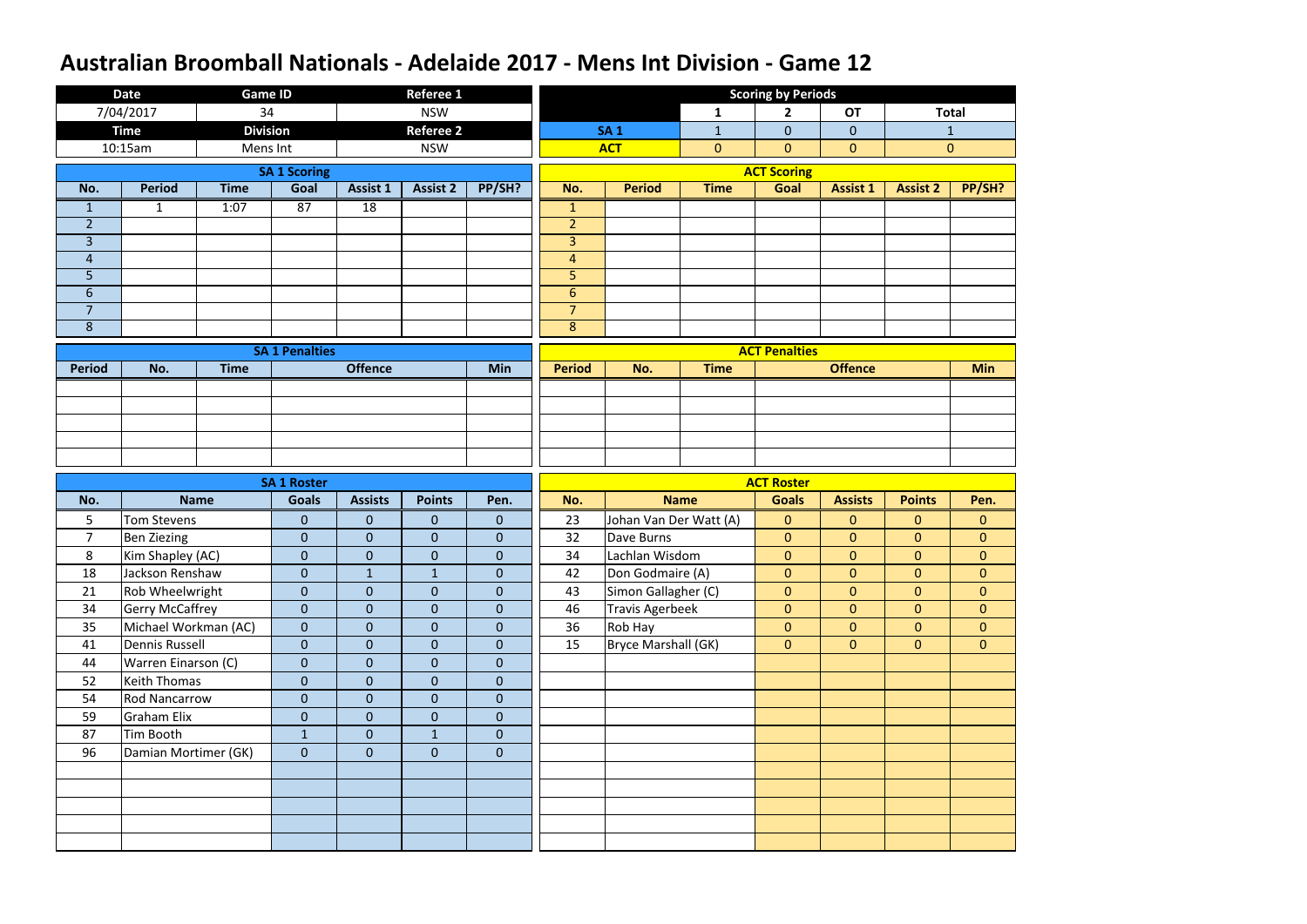|                | <b>Date</b>                                | <b>Game ID</b>  |                              |                              | <b>Referee 1</b>              |                                  |                |                                         |              | <b>Scoring by Periods</b>        |                                  |                                    |                                |
|----------------|--------------------------------------------|-----------------|------------------------------|------------------------------|-------------------------------|----------------------------------|----------------|-----------------------------------------|--------------|----------------------------------|----------------------------------|------------------------------------|--------------------------------|
|                | 7/04/2017                                  | 37              |                              |                              | Doug Nixon                    |                                  |                |                                         | 1            | $\overline{2}$                   | <b>OT</b>                        |                                    | <b>Total</b>                   |
|                | <b>Time</b>                                | <b>Division</b> |                              |                              | <b>Referee 2</b>              |                                  |                | <b>SA1</b>                              | $\mathbf{1}$ | $\overline{0}$                   | $\mathbf{1}$                     |                                    | $\overline{2}$                 |
|                | 2:30 <sub>pm</sub>                         | Mens Int        |                              |                              | <b>Bryce Marshall</b>         |                                  |                | <b>NSW1</b>                             | $\mathbf{1}$ | $\overline{0}$                   | $\overline{0}$                   |                                    | $\mathbf{1}$                   |
|                |                                            |                 | <b>SA 1 Scoring</b>          |                              |                               |                                  |                |                                         |              | <b>NSW 1 Scoring</b>             |                                  |                                    |                                |
| No.            | <b>Period</b>                              | <b>Time</b>     | Goal                         | Assist 1                     | <b>Assist 2</b>               | PP/SH?                           | No.            | <b>Period</b>                           | <b>Time</b>  | Goal                             | <b>Assist 1</b>                  | <b>Assist 2</b>                    | PP/SH?                         |
| $\mathbf{1}$   | $\mathbf{1}$                               | 12:03           | $\overline{7}$               | 44                           |                               |                                  | $\mathbf{1}$   | $\mathbf{1}$                            | 13:58        | 3 <sup>1</sup>                   | 14                               | $\overline{93}$                    |                                |
| $\overline{2}$ | <b>OT</b>                                  | 7:02            | 87                           | 8                            |                               |                                  | $\overline{2}$ |                                         |              |                                  |                                  |                                    |                                |
| $\overline{3}$ |                                            |                 |                              |                              |                               |                                  | $\overline{3}$ |                                         |              |                                  |                                  |                                    |                                |
| $\overline{4}$ |                                            |                 |                              |                              |                               |                                  | $\overline{4}$ |                                         |              |                                  |                                  |                                    |                                |
| 5              |                                            |                 |                              |                              |                               |                                  | 5              |                                         |              |                                  |                                  |                                    |                                |
| 6              |                                            |                 |                              |                              |                               |                                  | 6              |                                         |              |                                  |                                  |                                    |                                |
| $\overline{7}$ |                                            |                 |                              |                              |                               |                                  | $\overline{7}$ |                                         |              |                                  |                                  |                                    |                                |
| 8              |                                            |                 |                              |                              |                               |                                  | $\bf 8$        |                                         |              |                                  |                                  |                                    |                                |
|                |                                            |                 | <b>SA 1 Penalties</b>        |                              |                               |                                  |                |                                         |              | <b>NSW 1 Penalties</b>           |                                  |                                    |                                |
| <b>Period</b>  | No.                                        | <b>Time</b>     |                              | <b>Offence</b>               |                               | Min                              | <b>Period</b>  | No.                                     | <b>Time</b>  |                                  | <b>Offence</b>                   |                                    | <b>Min</b>                     |
|                |                                            |                 |                              |                              |                               |                                  |                |                                         |              |                                  |                                  |                                    |                                |
|                |                                            |                 |                              |                              |                               |                                  |                |                                         |              |                                  |                                  |                                    |                                |
|                |                                            |                 |                              |                              |                               |                                  |                |                                         |              |                                  |                                  |                                    |                                |
|                |                                            |                 |                              |                              |                               |                                  |                |                                         |              |                                  |                                  |                                    |                                |
|                |                                            |                 |                              |                              |                               |                                  |                |                                         |              |                                  |                                  |                                    |                                |
|                |                                            |                 |                              |                              |                               |                                  |                |                                         |              |                                  |                                  |                                    |                                |
|                |                                            |                 | <b>SA 1 Roster</b>           |                              |                               |                                  |                |                                         |              | <b>NSW 1 Roster</b>              |                                  |                                    |                                |
| No.            |                                            | <b>Name</b>     | <b>Goals</b>                 | <b>Assists</b>               | <b>Points</b>                 | Pen.                             | No.            |                                         | <b>Name</b>  | <b>Goals</b>                     | <b>Assists</b>                   | <b>Points</b>                      | Pen.                           |
| 5              | <b>Tom Stevens</b>                         |                 | $\boldsymbol{0}$             | $\mathbf{0}$                 | $\mathbf 0$                   | $\overline{0}$                   | 3              | Ben Hellyer                             |              | $\mathbf{1}$                     | $\overline{0}$                   | $\mathbf{1}$                       | $\mathbf{0}$                   |
| $\overline{7}$ | <b>Ben Ziezing</b>                         |                 | $\mathbf{1}$                 | $\mathbf{0}$                 | $\mathbf{1}$                  | $\overline{0}$                   | 14             | Matt Hellyer (C)                        |              | $\overline{0}$                   | $\mathbf{1}$                     | $\mathbf{1}$                       | $\mathbf{0}$                   |
| 8              | Kim Shapley (AC)                           |                 | $\boldsymbol{0}$             | $\mathbf{1}$                 | $\mathbf{1}$                  | $\overline{0}$                   | 15             | <b>Chris Hukins</b>                     |              | $\overline{0}$                   | $\overline{0}$                   | $\mathbf{0}$                       | $\mathbf{0}$                   |
| 18             | Jackson Renshaw                            |                 | $\overline{0}$               | $\overline{0}$               | $\overline{0}$                | $\overline{0}$                   | 16             | Sean Cowcher                            |              | $\overline{0}$                   | $\overline{0}$                   | $\overline{0}$                     | $\overline{0}$                 |
| 21             | Rob Wheelwright                            |                 | $\overline{0}$               | $\overline{0}$               | $\overline{0}$                | $\overline{0}$                   | 32             | Jason Solomon                           |              | $\overline{0}$                   | $\overline{0}$                   | $\overline{0}$                     | $\overline{0}$                 |
| 34             | <b>Gerry McCaffrey</b>                     |                 | $\mathbf{0}$                 | $\overline{0}$               | $\overline{0}$                | $\overline{0}$                   | 42             | <b>Stuart Paull</b>                     |              | $\overline{0}$                   | $\overline{0}$                   | $\mathbf{0}$                       | $\overline{0}$                 |
| 35             | Michael Workman (AC)                       |                 | $\mathbf{0}$<br>$\mathbf{0}$ | $\mathbf{0}$<br>$\mathbf{0}$ | $\overline{0}$<br>$\mathbf 0$ | $\overline{0}$<br>$\overline{0}$ | 47             | <b>Ben Hunnius</b>                      |              | $\overline{0}$<br>$\overline{0}$ | $\overline{0}$<br>$\overline{0}$ | $\overline{0}$                     | $\overline{0}$                 |
| 41<br>44       | <b>Dennis Russell</b>                      |                 | $\mathbf{0}$                 | $\mathbf{1}$                 | $\mathbf{1}$                  | $\overline{0}$                   | 66<br>69       | Simon Fullerton                         |              | $\overline{0}$                   | $\overline{0}$                   | $\boldsymbol{0}$<br>$\overline{0}$ | $\mathbf{0}$<br>$\overline{0}$ |
| 52             | Warren Einarson (C)<br><b>Keith Thomas</b> |                 | $\mathbf{0}$                 | $\mathbf{0}$                 | $\mathbf 0$                   | $\overline{0}$                   | 93             | Mark Mackereth (AC)<br>Matt Hudson (AC) |              | $\overline{0}$                   | $\mathbf{1}$                     | $\mathbf{1}$                       | $\overline{0}$                 |
| 54             | <b>Rod Nancarrow</b>                       |                 | $\mathbf{0}$                 | $\mathbf{0}$                 | $\mathbf 0$                   | $\overline{0}$                   | 77             |                                         |              | $\overline{0}$                   | $\overline{0}$                   | $\overline{0}$                     | $\overline{0}$                 |
| 59             | <b>Graham Elix</b>                         |                 | $\mathbf{0}$                 | $\overline{0}$               | $\overline{0}$                | $\overline{0}$                   |                | Peter Yabsley (GK)                      |              |                                  |                                  |                                    |                                |
| 87             | Tim Booth                                  |                 | $\mathbf{1}$                 | $\overline{0}$               | $\mathbf{1}$                  | $\overline{0}$                   |                |                                         |              |                                  |                                  |                                    |                                |
| 96             | Damian Mortimer (GK)                       |                 | $\mathbf{0}$                 | $\mathbf{0}$                 | $\overline{0}$                | $\overline{0}$                   |                |                                         |              |                                  |                                  |                                    |                                |
|                |                                            |                 |                              |                              |                               |                                  |                |                                         |              |                                  |                                  |                                    |                                |
|                |                                            |                 |                              |                              |                               |                                  |                |                                         |              |                                  |                                  |                                    |                                |
|                |                                            |                 |                              |                              |                               |                                  |                |                                         |              |                                  |                                  |                                    |                                |
|                |                                            |                 |                              |                              |                               |                                  |                |                                         |              |                                  |                                  |                                    |                                |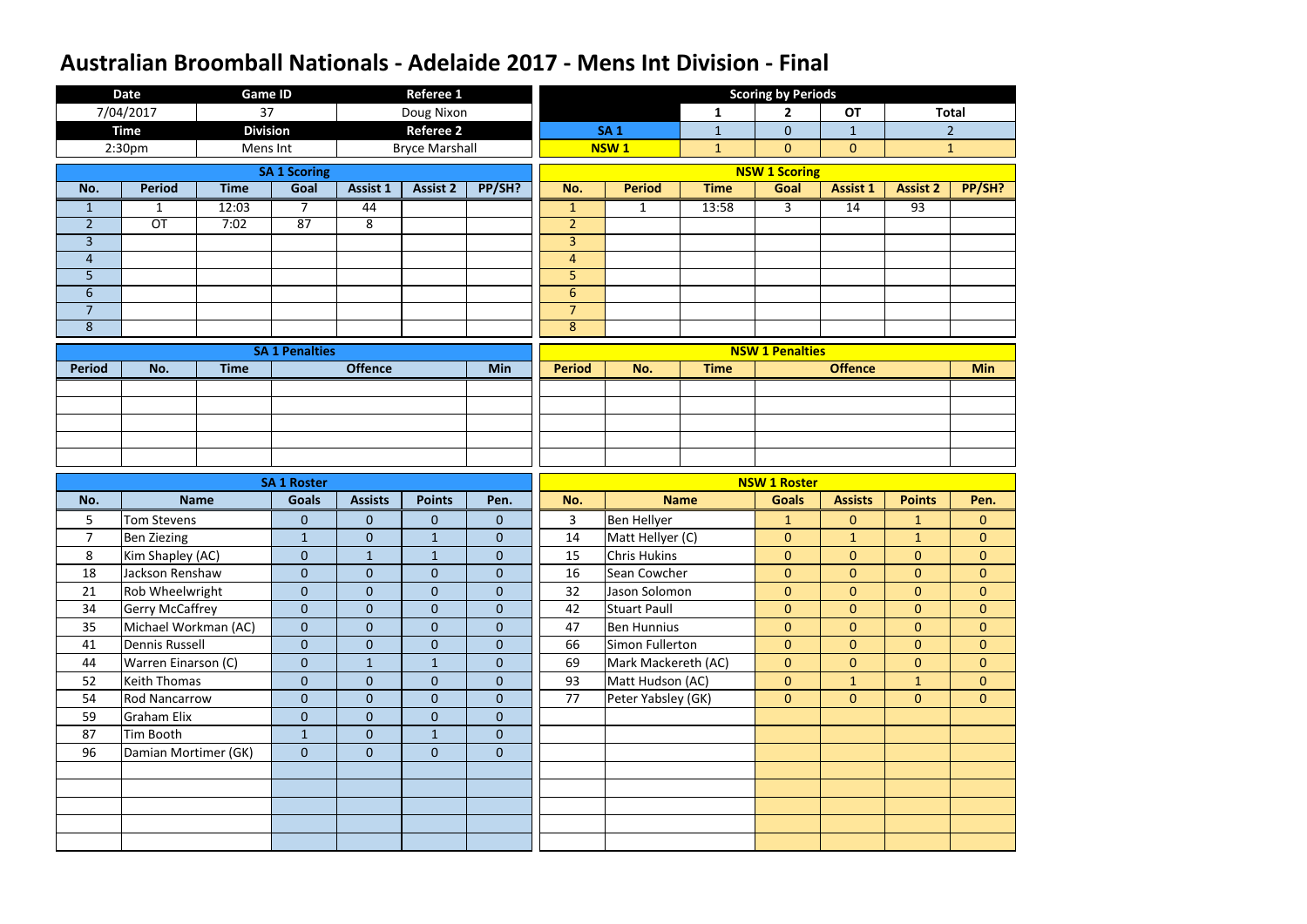|                | <b>Date</b>           | <b>Game ID</b>     |                        |                  | <b>Referee 1</b> |                |                  |                          |                | <b>Scoring by Periods</b> |                 |                 |                |
|----------------|-----------------------|--------------------|------------------------|------------------|------------------|----------------|------------------|--------------------------|----------------|---------------------------|-----------------|-----------------|----------------|
|                | 8/04/2017             | 3                  |                        |                  | Doug Nixon       |                |                  |                          | $\mathbf{1}$   | $\overline{2}$            | <b>OT</b>       | <b>Total</b>    |                |
|                | <b>Time</b>           | <b>Division</b>    |                        |                  | <b>Referee 2</b> |                |                  | NSW <sub>1</sub>         | $\overline{2}$ | $\mathbf{0}$              | $\overline{0}$  |                 | $\overline{2}$ |
|                | 6:20am                | <b>Mixed Elite</b> |                        |                  | SA               |                |                  | <b>ACT</b>               | $\overline{0}$ | $\mathbf{0}$              | $\mathbf{0}$    |                 | $\overline{0}$ |
|                |                       |                    | <b>NSW 1 Scoring</b>   |                  |                  |                |                  |                          |                | <b>ACT Scoring</b>        |                 |                 |                |
| No.            | <b>Period</b>         | <b>Time</b>        | Goal                   | <b>Assist 1</b>  | <b>Assist 2</b>  | PP/SH?         | No.              | <b>Period</b>            | <b>Time</b>    | Goal                      | <b>Assist 1</b> | <b>Assist 2</b> | PP/SH?         |
| 1              | 1                     | 1:21               | 0                      |                  |                  |                | $\mathbf{1}$     |                          |                |                           |                 |                 |                |
| $\overline{2}$ | $\mathbf{1}$          | 0:23               | 98                     | 68               |                  |                | $\overline{2}$   |                          |                |                           |                 |                 |                |
| $\overline{3}$ |                       |                    |                        |                  |                  |                | $\overline{3}$   |                          |                |                           |                 |                 |                |
| $\overline{4}$ |                       |                    |                        |                  |                  |                | $\overline{4}$   |                          |                |                           |                 |                 |                |
| 5              |                       |                    |                        |                  |                  |                | 5                |                          |                |                           |                 |                 |                |
| 6              |                       |                    |                        |                  |                  |                | $6 \overline{6}$ |                          |                |                           |                 |                 |                |
| $\overline{7}$ |                       |                    |                        |                  |                  |                | $\overline{7}$   |                          |                |                           |                 |                 |                |
| 8              |                       |                    |                        |                  |                  |                | 8                |                          |                |                           |                 |                 |                |
|                |                       |                    | <b>NSW 1 Penalties</b> |                  |                  |                |                  |                          |                | <b>ACT Penalties</b>      |                 |                 |                |
| <b>Period</b>  | <b>Time</b>           | No.                |                        | <b>Offence</b>   |                  | <b>Min</b>     | <b>Period</b>    | <b>Time</b>              | No.            |                           | <b>Offence</b>  |                 | <b>Min</b>     |
|                |                       |                    |                        |                  |                  |                |                  |                          |                |                           |                 |                 |                |
|                |                       |                    |                        |                  |                  |                |                  |                          |                |                           |                 |                 |                |
|                |                       |                    |                        |                  |                  |                |                  |                          |                |                           |                 |                 |                |
|                |                       |                    |                        |                  |                  |                |                  |                          |                |                           |                 |                 |                |
|                |                       |                    |                        |                  |                  |                |                  |                          |                |                           |                 |                 |                |
|                |                       |                    | <b>NSW 1 Roster</b>    |                  |                  |                |                  |                          |                | <b>ACT Roster</b>         |                 |                 |                |
| No.            |                       | <b>Name</b>        | <b>Goals</b>           | <b>Assists</b>   | <b>Points</b>    | Pen.           | No.              | <b>Name</b>              |                | <b>Goals</b>              | <b>Assists</b>  |                 | Pen.           |
|                |                       |                    |                        |                  |                  |                |                  |                          |                |                           |                 | <b>Points</b>   |                |
| $\mathbf 0$    | Saxon Hooper (C)      |                    | $\mathbf{1}$           | $\overline{0}$   | $\mathbf{1}$     | $\overline{0}$ | 11               | Alicia Martin            |                | $\mathbf{0}$              | $\mathbf{0}$    | $\overline{0}$  | $\mathbf{0}$   |
| $\overline{7}$ | Tim Brown (AC)        |                    | $\overline{0}$         | $\overline{0}$   | $\mathbf{0}$     | $\mathbf{0}$   | 15               | Bryce Marshall (C)       |                | $\mathbf{0}$              | $\mathbf{0}$    | $\overline{0}$  | $\overline{0}$ |
| 12             | Mark Ferrara          |                    | $\overline{0}$         | $\boldsymbol{0}$ | $\boldsymbol{0}$ | $\mathbf{0}$   | 16               | Shane Martin (A)         |                | $\boldsymbol{0}$          | $\mathbf{0}$    | $\overline{0}$  | $\mathbf 0$    |
| 20             | Sarah Hellyer         |                    | $\overline{0}$         | $\overline{0}$   | $\pmb{0}$        | $\pmb{0}$      | 21               | Lachlan Usher            |                | $\mathbf{0}$              | $\overline{0}$  | $\overline{0}$  | $\overline{0}$ |
| 60             | Kerrianne Rigby       |                    | $\overline{0}$         | $\overline{0}$   | $\overline{0}$   | $\mathbf{0}$   | 28               | Katy Parr (A)            |                | $\mathbf{0}$              | $\overline{0}$  | $\overline{0}$  | $\overline{0}$ |
| 61             | Shan Brown            |                    | $\overline{0}$         | $\overline{0}$   | $\overline{0}$   | $\mathbf{0}$   | 35               | Zac Brandon              |                | $\mathbf{0}$              | $\overline{0}$  | $\overline{0}$  | $\overline{0}$ |
| 68             | Luke Simmonds         |                    | $\boldsymbol{0}$       | $\mathbf{1}$     | $\mathbf{1}$     | $\mathbf{0}$   | 38               | <b>Eric Usher</b>        |                | $\mathbf{0}$              | $\overline{0}$  | $\overline{0}$  | $\overline{0}$ |
| 87             | <b>Reece Shepherd</b> |                    | $\overline{0}$         | $\overline{0}$   | $\overline{0}$   | $\overline{0}$ | 41               | Nigel Banks              |                | $\mathbf{0}$              | $\overline{0}$  | $\overline{0}$  | $\overline{0}$ |
| 88             | Lauren Yabsley (AC)   |                    | $\overline{0}$         | $\overline{0}$   | $\overline{0}$   | $\overline{0}$ | 44               | <b>Kirsty Martin</b>     |                | $\mathbf{0}$              | $\overline{0}$  | $\overline{0}$  | $\overline{0}$ |
| 89             | Josh Burton           |                    | $\overline{0}$         | $\overline{0}$   | $\overline{0}$   | $\overline{0}$ | 13               | <b>Heather Mackenzie</b> |                | $\mathbf{0}$              | $\overline{0}$  | $\overline{0}$  | $\overline{0}$ |
| 98             | Jodie Harrison        |                    | $\mathbf{1}$           | $\overline{0}$   | $\mathbf{1}$     | $\overline{0}$ |                  | Linda Jeffrey (GK)       |                | $\mathbf{0}$              | $\overline{0}$  | $\overline{0}$  | $\overline{0}$ |
| 81             | Anke Vermeulen (GK)   |                    | $\overline{0}$         | $\overline{0}$   | $\overline{0}$   | $\overline{0}$ |                  |                          |                |                           |                 |                 |                |
|                |                       |                    |                        |                  |                  |                |                  |                          |                |                           |                 |                 |                |
|                |                       |                    |                        |                  |                  |                |                  |                          |                |                           |                 |                 |                |
|                |                       |                    |                        |                  |                  |                |                  |                          |                |                           |                 |                 |                |
|                |                       |                    |                        |                  |                  |                |                  |                          |                |                           |                 |                 |                |
|                |                       |                    |                        |                  |                  |                |                  |                          |                |                           |                 |                 |                |
|                |                       |                    |                        |                  |                  |                |                  |                          |                |                           |                 |                 |                |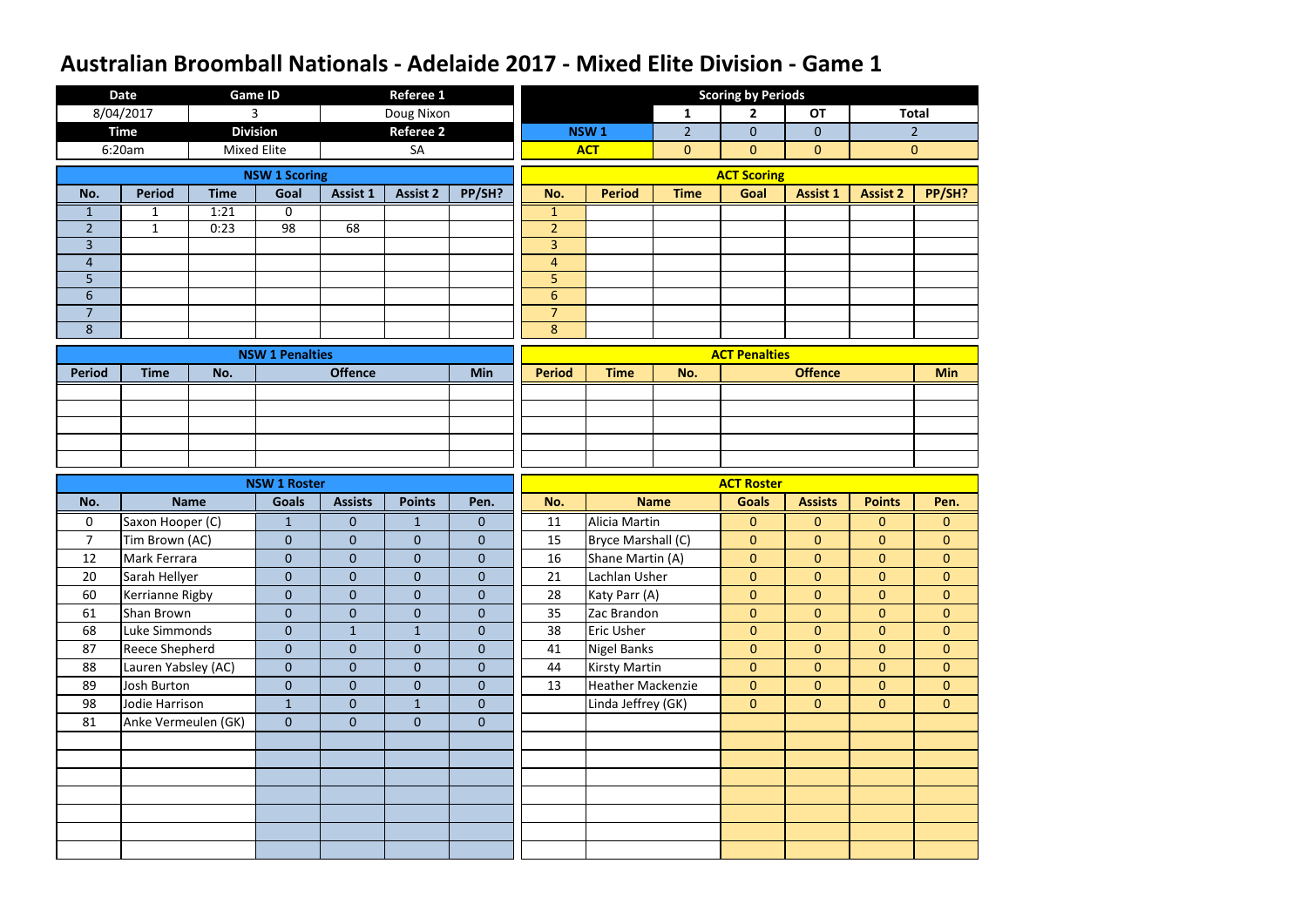|                | <b>Date</b>       |                        | <b>Game ID</b>         |                 | <b>Referee 1</b> |                  |                       |                        |                | <b>Scoring by Periods</b> |                 |                 |                |
|----------------|-------------------|------------------------|------------------------|-----------------|------------------|------------------|-----------------------|------------------------|----------------|---------------------------|-----------------|-----------------|----------------|
|                | 8/04/2017         |                        | 4                      |                 | Doug Nixon       |                  |                       |                        | $\mathbf{1}$   | $\overline{2}$            | <b>OT</b>       |                 | <b>Total</b>   |
|                | <b>Time</b>       |                        | <b>Division</b>        |                 | <b>Referee 2</b> |                  |                       | <b>NSW2</b>            | $\overline{0}$ | $\mathbf{0}$              | $\overline{0}$  |                 | $\mathbf{0}$   |
|                | 6:45am            |                        | Mixed Elite            |                 | <b>ACT</b>       |                  |                       | <b>SA1</b>             | $\overline{0}$ | $\overline{0}$            | $\overline{0}$  |                 | $\overline{0}$ |
|                |                   |                        | <b>NSW 2 Scoring</b>   |                 |                  |                  |                       |                        |                | <b>SA 1 Scoring</b>       |                 |                 |                |
| No.            | <b>Period</b>     | <b>Time</b>            | Goal                   | <b>Assist 1</b> | <b>Assist 2</b>  | PP/SH?           | No.                   | <b>Period</b>          | <b>Time</b>    | Goal                      | <b>Assist 1</b> | <b>Assist 2</b> | PP/SH?         |
| 1              |                   |                        |                        |                 |                  |                  | 1                     |                        |                |                           |                 |                 |                |
| $\overline{2}$ |                   |                        |                        |                 |                  |                  | $\overline{2}$        |                        |                |                           |                 |                 |                |
| $\overline{3}$ |                   |                        |                        |                 |                  |                  | $\overline{3}$        |                        |                |                           |                 |                 |                |
| $\overline{4}$ |                   |                        |                        |                 |                  |                  | $\overline{4}$        |                        |                |                           |                 |                 |                |
| 5<br>6         |                   |                        |                        |                 |                  |                  | 5<br>$6 \overline{6}$ |                        |                |                           |                 |                 |                |
| $\overline{7}$ |                   |                        |                        |                 |                  |                  | $\overline{7}$        |                        |                |                           |                 |                 |                |
| 8              |                   |                        |                        |                 |                  |                  | 8                     |                        |                |                           |                 |                 |                |
|                |                   |                        |                        |                 |                  |                  |                       |                        |                |                           |                 |                 |                |
| <b>Period</b>  | <b>Time</b>       | No.                    | <b>NSW 2 Penalties</b> | <b>Offence</b>  |                  | Min              | <b>Period</b>         | <b>Time</b>            | No.            | <b>SA 1 Penalties</b>     | <b>Offence</b>  |                 | <b>Min</b>     |
| $\mathbf{1}$   | 5:24              | 24                     | <b>Tripping</b>        |                 |                  | $\overline{2}$   |                       |                        |                |                           |                 |                 |                |
| $\mathbf{1}$   | 3:12              | 8                      | <b>Tripping</b>        |                 |                  | $\overline{2}$   |                       |                        |                |                           |                 |                 |                |
|                |                   |                        |                        |                 |                  |                  |                       |                        |                |                           |                 |                 |                |
|                |                   |                        |                        |                 |                  |                  |                       |                        |                |                           |                 |                 |                |
|                |                   |                        |                        |                 |                  |                  |                       |                        |                |                           |                 |                 |                |
|                |                   |                        |                        |                 |                  |                  |                       |                        |                |                           |                 |                 |                |
|                |                   |                        | <b>NSW 2 Roster</b>    |                 |                  |                  |                       |                        |                | <b>SA 1 Roster</b>        |                 |                 |                |
| No.            |                   | <b>Name</b>            | <b>Goals</b>           | <b>Assists</b>  | <b>Points</b>    | Pen.             | No.                   |                        | <b>Name</b>    | <b>Goals</b>              | <b>Assists</b>  | <b>Points</b>   | Pen.           |
| $\mathbf{1}$   | Dane Hansen (AC)  |                        | $\overline{0}$         | $\overline{0}$  | $\mathbf{0}$     | $\mathbf{0}$     | 4                     | Harry Einarson         |                | $\mathbf{0}$              | $\mathbf{0}$    | $\overline{0}$  | $\mathbf{0}$   |
| 4              | <b>Bec Davis</b>  |                        | $\overline{0}$         | $\overline{0}$  | $\mathbf{0}$     | $\mathbf{0}$     | 5                     | <b>Tom Stevens</b>     |                | $\mathbf{0}$              | $\overline{0}$  | $\overline{0}$  | $\overline{0}$ |
| 5              | Davin Harvey      |                        | $\overline{0}$         | $\overline{0}$  | $\overline{0}$   | $\boldsymbol{0}$ | 8                     | Kim Shapley            |                | $\mathbf{0}$              | $\mathbf{0}$    | $\overline{0}$  | $\overline{0}$ |
| 11             | Jeff Ferrara      |                        | $\overline{0}$         | $\overline{0}$  | $\mathbf{0}$     | $\pmb{0}$        | 9                     | Matt Pryor             |                | $\mathbf{0}$              | $\overline{0}$  | $\overline{0}$  | $\overline{0}$ |
| 17             | Karen Boer (AC)   |                        | $\overline{0}$         | $\overline{0}$  | $\overline{0}$   | $\overline{0}$   | 14                    | <b>Bronwen Mayo</b>    |                | $\overline{0}$            | $\overline{0}$  | $\overline{0}$  | $\overline{0}$ |
| 24             | Jarad Ferrara     |                        | $\overline{0}$         | $\overline{0}$  | $\overline{0}$   | $\mathbf{0}$     | 26                    | Natalie Stevens        |                | $\mathbf{0}$              | $\overline{0}$  | $\overline{0}$  | $\overline{0}$ |
| 41             | Zac Law           |                        | $\overline{0}$         | $\overline{0}$  | $\overline{0}$   | $\mathbf{0}$     | 28                    | Ceitlin Walker         |                | $\mathbf{0}$              | $\overline{0}$  | $\overline{0}$  | $\overline{0}$ |
| 45             | Larissa Moore     |                        | $\overline{0}$         | $\overline{0}$  | $\overline{0}$   | $\overline{0}$   | 31                    | <b>Casper Fertier</b>  |                | $\mathbf{0}$              | $\overline{0}$  | $\overline{0}$  | $\overline{0}$ |
| 83             | Louis Sultana (C) |                        | $\overline{0}$         | $\overline{0}$  | $\overline{0}$   | $\overline{0}$   | 33                    | Kate Irvine            |                | $\mathbf{0}$              | $\overline{0}$  | $\overline{0}$  | $\overline{0}$ |
| 99             | Ashlyn Harrison   |                        | $\overline{0}$         | $\overline{0}$  | $\overline{0}$   | $\mathbf{0}$     | 37                    | Adam Common            |                | $\mathbf{0}$              | $\overline{0}$  | $\overline{0}$  | $\overline{0}$ |
| 80             |                   | Dominique Glazier (GK) | $\overline{0}$         | $\overline{0}$  | $\overline{0}$   | $\mathbf{0}$     | 75                    | Sal Newenham           |                | $\mathbf{0}$              | $\overline{0}$  | $\overline{0}$  | $\overline{0}$ |
|                |                   |                        |                        |                 |                  |                  | 87                    | Tim Booth              |                | $\mathbf{0}$              | $\overline{0}$  | $\overline{0}$  | $\overline{0}$ |
|                |                   |                        |                        |                 |                  |                  | 95                    | Jack McKay             |                | $\mathbf{0}$              | $\overline{0}$  | $\overline{0}$  | $\overline{0}$ |
|                |                   |                        |                        |                 |                  |                  | 99                    | Alana Bracken          |                | $\mathbf{0}$              | $\overline{0}$  | $\overline{0}$  | $\overline{0}$ |
|                |                   |                        |                        |                 |                  |                  | 29                    | Christine Filsell (GK) |                | $\mathbf{0}$              | $\overline{0}$  | $\overline{0}$  | $\overline{0}$ |
|                |                   |                        |                        |                 |                  |                  |                       |                        |                |                           |                 |                 |                |
|                |                   |                        |                        |                 |                  |                  |                       |                        |                |                           |                 |                 |                |
|                |                   |                        |                        |                 |                  |                  |                       |                        |                |                           |                 |                 |                |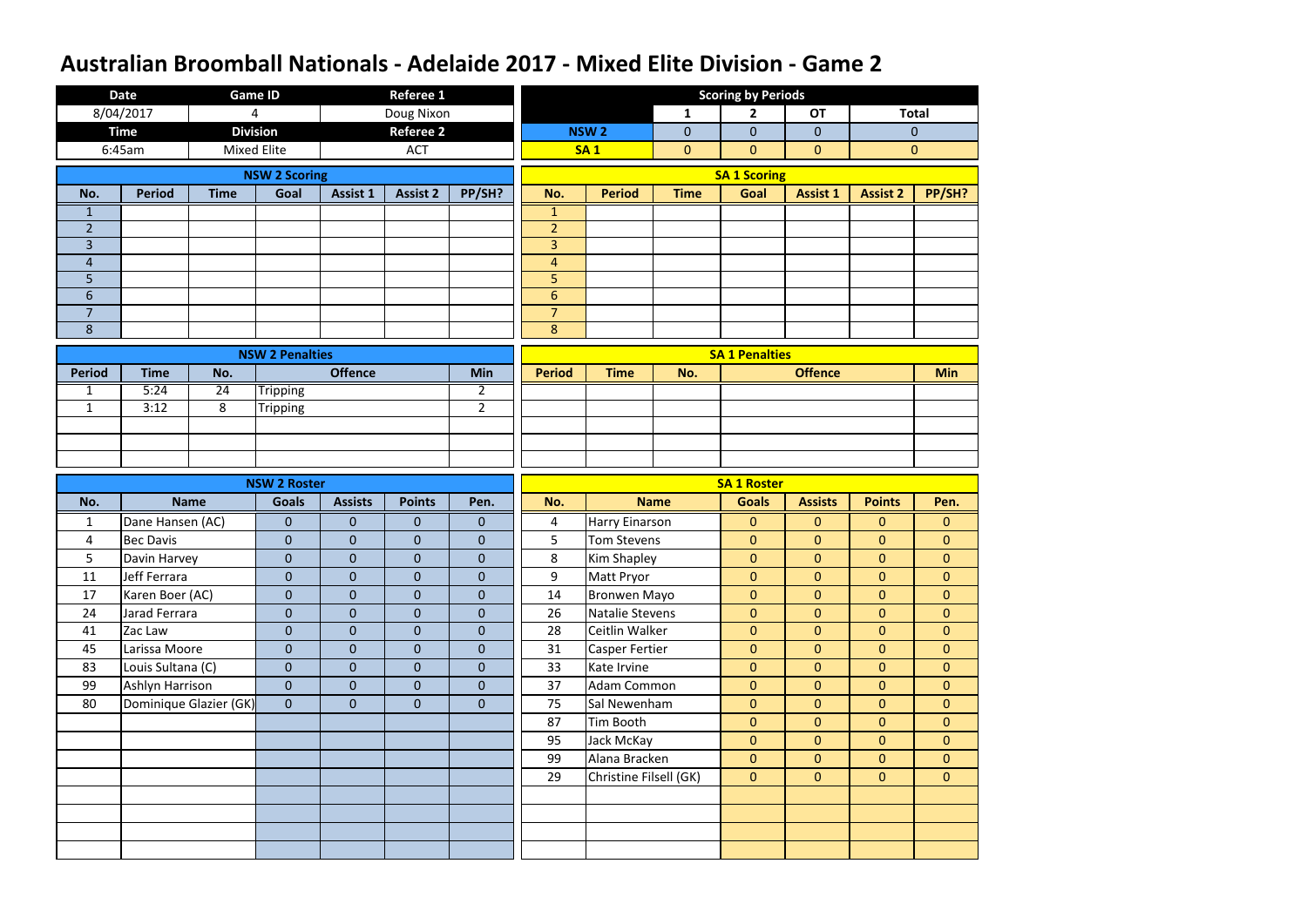|                | <b>Date</b>            |             | <b>Game ID</b>        |                 | <b>Referee 1</b> |                |                     |                       |                | <b>Scoring by Periods</b> |                  |                 |                |
|----------------|------------------------|-------------|-----------------------|-----------------|------------------|----------------|---------------------|-----------------------|----------------|---------------------------|------------------|-----------------|----------------|
|                | 8/04/2017              |             | 7                     |                 | Doug Nixon       |                |                     |                       | $\mathbf{1}$   | $\overline{2}$            | <b>OT</b>        |                 | <b>Total</b>   |
|                | <b>Time</b>            |             | <b>Division</b>       |                 | <b>Referee 2</b> |                |                     | <b>SA1</b>            | $\overline{0}$ | $\mathbf 0$               | $\mathbf{0}$     |                 | $\mathbf{0}$   |
|                | 8:00am                 |             | <b>Mixed Elite</b>    |                 | <b>ACT</b>       |                |                     | <b>NSW1</b>           | $\overline{0}$ | $\overline{0}$            | $\mathbf{0}$     |                 | $\mathbf{0}$   |
|                |                        |             | <b>SA 1 Scoring</b>   |                 |                  |                |                     |                       |                | <b>NSW 1 Scoring</b>      |                  |                 |                |
| No.            | <b>Period</b>          | <b>Time</b> | Goal                  | <b>Assist 1</b> | <b>Assist 2</b>  | PP/SH?         | No.                 | <b>Period</b>         | <b>Time</b>    | Goal                      | <b>Assist 1</b>  | <b>Assist 2</b> | PP/SH?         |
| 1              |                        |             |                       |                 |                  |                | $\mathbf{1}$        |                       |                |                           |                  |                 |                |
| $\overline{2}$ |                        |             |                       |                 |                  |                | $\overline{2}$      |                       |                |                           |                  |                 |                |
| $\overline{3}$ |                        |             |                       |                 |                  |                | $\overline{3}$      |                       |                |                           |                  |                 |                |
| $\overline{4}$ |                        |             |                       |                 |                  |                | $\overline{4}$      |                       |                |                           |                  |                 |                |
| 5<br>6         |                        |             |                       |                 |                  |                | 5<br>$6\phantom{1}$ |                       |                |                           |                  |                 |                |
| $\overline{7}$ |                        |             |                       |                 |                  |                | $\overline{7}$      |                       |                |                           |                  |                 |                |
| 8              |                        |             |                       |                 |                  |                | 8                   |                       |                |                           |                  |                 |                |
|                |                        |             |                       |                 |                  |                |                     |                       |                |                           |                  |                 |                |
| <b>Period</b>  | <b>Time</b>            | No.         | <b>SA 1 Penalties</b> | <b>Offence</b>  |                  | <b>Min</b>     | <b>Period</b>       | <b>Time</b>           | No.            | <b>NSW 1 Penalties</b>    | <b>Offence</b>   |                 | <b>Min</b>     |
| $\mathbf{1}$   |                        | 5           | <b>Tripping</b>       |                 |                  | $\overline{2}$ | $\mathbf{1}$        |                       | 7              | <b>Obstructive fall</b>   |                  |                 | $\overline{2}$ |
|                |                        |             |                       |                 |                  |                |                     |                       |                |                           |                  |                 |                |
|                |                        |             |                       |                 |                  |                |                     |                       |                |                           |                  |                 |                |
|                |                        |             |                       |                 |                  |                |                     |                       |                |                           |                  |                 |                |
|                |                        |             |                       |                 |                  |                |                     |                       |                |                           |                  |                 |                |
|                |                        |             | <b>SA 1 Roster</b>    |                 |                  |                |                     |                       |                | <b>NSW 1 Roster</b>       |                  |                 |                |
| No.            |                        |             |                       |                 | <b>Points</b>    | Pen.           |                     | <b>Name</b>           |                | <b>Goals</b>              | <b>Assists</b>   |                 | Pen.           |
|                |                        | <b>Name</b> | <b>Goals</b>          | <b>Assists</b>  |                  |                | No.                 |                       |                |                           |                  | <b>Points</b>   |                |
| 4              | <b>Harry Einarson</b>  |             | $\overline{0}$        | $\overline{0}$  | 0                | $\mathbf{0}$   | $\mathbf 0$         | Saxon Hooper (C)      |                | $\mathbf{0}$              | $\mathbf{0}$     | $\overline{0}$  | $\mathbf{0}$   |
| 5              | Tom Stevens            |             | $\overline{0}$        | $\overline{0}$  | $\mathbf{0}$     | $\mathbf 0$    | $\overline{7}$      | Tim Brown (AC)        |                | $\mathbf{0}$              | $\overline{0}$   | $\overline{0}$  | $\overline{0}$ |
| 8              | Kim Shapley            |             | $\overline{0}$        | $\overline{0}$  | $\overline{0}$   | $\mathbf 0$    | 12                  | Mark Ferrara          |                | $\mathbf{0}$              | $\mathbf{0}$     | $\overline{0}$  | $\overline{0}$ |
| 9              | Matt Pryor             |             | $\overline{0}$        | $\overline{0}$  | $\overline{0}$   | $\pmb{0}$      | 20                  | Sarah Hellyer         |                | $\mathbf{0}$              | $\overline{0}$   | $\overline{0}$  | $\overline{0}$ |
| 14             | <b>Bronwen Mayo</b>    |             | $\overline{0}$        | $\overline{0}$  | $\overline{0}$   | $\overline{0}$ | 60                  | Kerrianne Rigby       |                | $\overline{0}$            | $\overline{0}$   | $\overline{0}$  | $\overline{0}$ |
| 26             | Natalie Stevens        |             | $\overline{0}$        | $\overline{0}$  | $\overline{0}$   | $\mathbf{0}$   | 61                  | Shan Brown            |                | $\mathbf{0}$              | $\overline{0}$   | $\overline{0}$  | $\overline{0}$ |
| 28             | Ceitlin Walker         |             | $\boldsymbol{0}$      | $\overline{0}$  | $\overline{0}$   | $\mathbf 0$    | 68                  | Luke Simmonds         |                | $\mathbf{0}$              | $\boldsymbol{0}$ | $\overline{0}$  | $\overline{0}$ |
| 31             | <b>Casper Fertier</b>  |             | $\overline{0}$        | $\overline{0}$  | $\overline{0}$   | $\mathbf{0}$   | 87                  | <b>Reece Shepherd</b> |                | $\overline{0}$            | $\overline{0}$   | $\overline{0}$  | $\overline{0}$ |
| 33             | Kate Irvine            |             | $\overline{0}$        | $\overline{0}$  | $\overline{0}$   | $\mathbf{0}$   | 88                  | Lauren Yabsley (AC)   |                | $\mathbf{0}$              | $\overline{0}$   | $\overline{0}$  | $\overline{0}$ |
| 37             | Adam Common            |             | $\overline{0}$        | $\overline{0}$  | $\overline{0}$   | $\mathbf 0$    | 89                  | Josh Burton           |                | $\mathbf{0}$              | $\overline{0}$   | $\overline{0}$  | $\overline{0}$ |
| 75             | Sal Newenham           |             | $\overline{0}$        | $\overline{0}$  | $\mathbf{0}$     | $\mathbf{0}$   | 98                  | Jodie Harrison        |                | $\overline{0}$            | $\overline{0}$   | $\overline{0}$  | $\overline{0}$ |
| 87             | Tim Booth              |             | $\overline{0}$        | $\overline{0}$  | $\overline{0}$   | $\overline{0}$ | 81                  | Anke Vermeulen (GK)   |                | $\overline{0}$            | $\overline{0}$   | $\overline{0}$  | $\overline{0}$ |
| 95             | Jack McKay             |             | $\overline{0}$        | $\overline{0}$  | $\overline{0}$   | $\overline{0}$ |                     |                       |                |                           |                  |                 |                |
| 99             | Alana Bracken          |             | $\overline{0}$        | $\overline{0}$  | $\overline{0}$   | $\overline{0}$ |                     |                       |                |                           |                  |                 |                |
| 29             | Christine Filsell (GK) |             | $\overline{0}$        | $\overline{0}$  | $\overline{0}$   | $\mathbf{0}$   |                     |                       |                |                           |                  |                 |                |
|                |                        |             |                       |                 |                  |                |                     |                       |                |                           |                  |                 |                |
|                |                        |             |                       |                 |                  |                |                     |                       |                |                           |                  |                 |                |
|                |                        |             |                       |                 |                  |                |                     |                       |                |                           |                  |                 |                |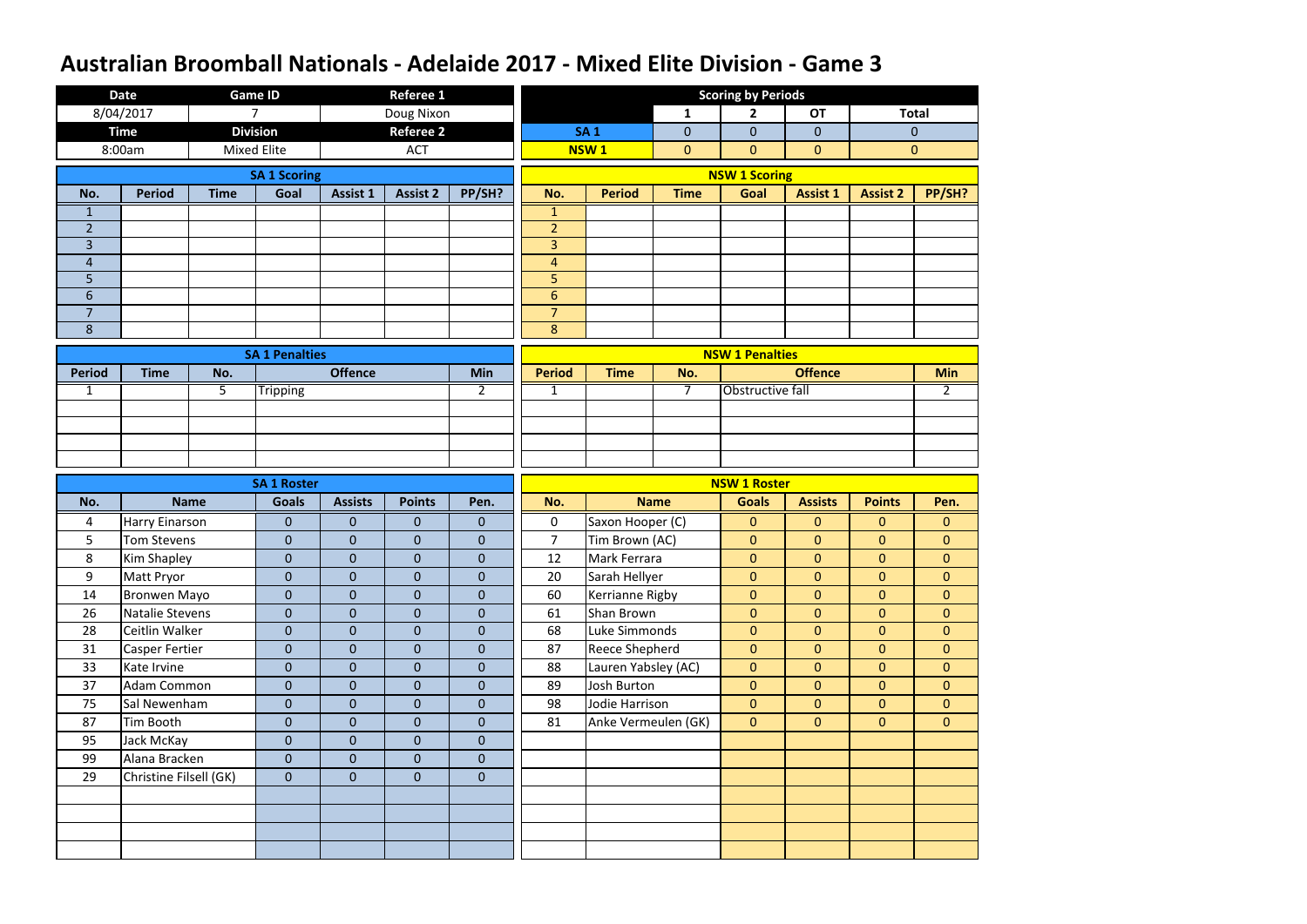|                | <b>Date</b>              |             | <b>Game ID</b>       |                 | <b>Referee 1</b> |                  |                |                        |                | <b>Scoring by Periods</b> |                 |                 |                  |
|----------------|--------------------------|-------------|----------------------|-----------------|------------------|------------------|----------------|------------------------|----------------|---------------------------|-----------------|-----------------|------------------|
|                | 8/04/2017                |             | 8                    |                 | Doug Nixon       |                  |                |                        | $\mathbf{1}$   | $\overline{2}$            | <b>OT</b>       |                 | <b>Total</b>     |
|                | <b>Time</b>              |             | <b>Division</b>      |                 | <b>Referee 2</b> |                  |                | <b>ACT</b>             | $\mathbf{1}$   | $\mathbf{0}$              | $\mathbf{0}$    |                 | $\mathbf{1}$     |
|                | 8:25am                   |             | <b>Mixed Elite</b>   |                 | <b>NSW</b>       |                  |                | <b>SA2</b>             | $\overline{0}$ | $\mathbf{0}$              | $\mathbf{0}$    |                 | $\boldsymbol{0}$ |
|                |                          |             | <b>ACT Scoring</b>   |                 |                  |                  |                |                        |                | <b>SA 2 Scoring</b>       |                 |                 |                  |
| No.            | <b>Period</b>            | <b>Time</b> | Goal                 | Assist 1        | <b>Assist 2</b>  | PP/SH?           | No.            | <b>Period</b>          | <b>Time</b>    | Goal                      | <b>Assist 1</b> | <b>Assist 2</b> | PP/SH?           |
| $\mathbf 1$    | 1                        | 6:24        | $\overline{38}$      | $\overline{21}$ |                  |                  | 1              |                        |                |                           |                 |                 |                  |
| $\overline{2}$ |                          |             |                      |                 |                  |                  | $\overline{2}$ |                        |                |                           |                 |                 |                  |
| 3              |                          |             |                      |                 |                  |                  | 3              |                        |                |                           |                 |                 |                  |
| $\overline{4}$ |                          |             |                      |                 |                  |                  | $\overline{4}$ |                        |                |                           |                 |                 |                  |
| 5              |                          |             |                      |                 |                  |                  | 5              |                        |                |                           |                 |                 |                  |
| 6              |                          |             |                      |                 |                  |                  | $6\phantom{1}$ |                        |                |                           |                 |                 |                  |
| $\overline{7}$ |                          |             |                      |                 |                  |                  | $\overline{7}$ |                        |                |                           |                 |                 |                  |
| 8              |                          |             |                      |                 |                  |                  | 8              |                        |                |                           |                 |                 |                  |
|                |                          |             | <b>ACT Penalties</b> |                 |                  |                  |                |                        |                | <b>SA 2 Penalties</b>     |                 |                 |                  |
| <b>Period</b>  | <b>Time</b>              | No.         |                      | <b>Offence</b>  |                  | Min              | <b>Period</b>  | <b>Time</b>            | No.            |                           | <b>Offence</b>  |                 | <b>Min</b>       |
|                |                          |             |                      |                 |                  |                  |                |                        |                |                           |                 |                 |                  |
|                |                          |             |                      |                 |                  |                  |                |                        |                |                           |                 |                 |                  |
|                |                          |             |                      |                 |                  |                  |                |                        |                |                           |                 |                 |                  |
|                |                          |             |                      |                 |                  |                  |                |                        |                |                           |                 |                 |                  |
|                |                          |             |                      |                 |                  |                  |                |                        |                |                           |                 |                 |                  |
|                |                          |             | <b>ACT Roster</b>    |                 |                  |                  |                |                        |                | <b>SA 2 Roster</b>        |                 |                 |                  |
| No.            |                          | <b>Name</b> | <b>Goals</b>         | <b>Assists</b>  | <b>Points</b>    | Pen.             | No.            |                        | <b>Name</b>    | <b>Goals</b>              | <b>Assists</b>  | <b>Points</b>   | Pen.             |
| 11             | Alicia Martin            |             | $\mathbf{0}$         | $\mathbf{0}$    | $\mathbf{0}$     | $\mathbf{0}$     | 15             | <b>Ashley Taylor</b>   |                | $\mathbf{0}$              | $\mathbf{0}$    | $\overline{0}$  | $\mathbf{0}$     |
| 15             | Bryce Marshall (C)       |             | $\overline{0}$       | $\overline{0}$  | $\mathbf{0}$     | $\mathbf{0}$     | 18             | Jackson Renshaw        |                | $\mathbf{0}$              | $\mathbf{0}$    | $\overline{0}$  | $\overline{0}$   |
| 16             | Shane Martin (A)         |             | $\overline{0}$       | $\mathbf{0}$    | $\overline{0}$   | $\boldsymbol{0}$ | 24             | Luca Obbiettivo        |                | $\boldsymbol{0}$          | $\mathbf{0}$    | $\overline{0}$  | $\mathbf 0$      |
| 21             | Lachlan Usher            |             | $\overline{0}$       | $\mathbf{1}$    | $\mathbf{1}$     | $\pmb{0}$        | 32             | Kris Macintosh         |                | $\mathbf{0}$              | $\overline{0}$  | $\overline{0}$  | $\mathbf{0}$     |
| 28             | Katy Parr (A)            |             | $\overline{0}$       | $\overline{0}$  | $\overline{0}$   | $\overline{0}$   | 35             | Michael Workman        |                | $\mathbf{0}$              | $\overline{0}$  | $\overline{0}$  | $\overline{0}$   |
| 35             | Zac Brandon              |             | $\overline{0}$       | $\overline{0}$  | $\mathbf{0}$     | $\mathbf{0}$     | 38             | Courtney Aird          |                | $\mathbf{0}$              | $\overline{0}$  | $\overline{0}$  | $\overline{0}$   |
| 38             | <b>Eric Usher</b>        |             | $\mathbf{1}$         | $\overline{0}$  | $\mathbf{1}$     | $\mathbf{0}$     | 41             | <b>Dennis Russell</b>  |                | $\mathbf{0}$              | $\mathbf{0}$    | $\overline{0}$  | $\overline{0}$   |
| 41             | <b>Nigel Banks</b>       |             | $\overline{0}$       | $\overline{0}$  | $\overline{0}$   | $\overline{0}$   | 44             | <b>Warren Einarson</b> |                | $\mathbf{0}$              | $\overline{0}$  | $\overline{0}$  | $\overline{0}$   |
| 44             | <b>Kirsty Martin</b>     |             | $\overline{0}$       | $\overline{0}$  | $\overline{0}$   | $\mathbf{0}$     | 51             | Aisha Graham           |                | $\mathbf{0}$              | $\overline{0}$  | $\overline{0}$  | $\overline{0}$   |
| 13             | <b>Heather Mackenzie</b> |             | $\overline{0}$       | $\overline{0}$  | $\mathbf{0}$     | $\overline{0}$   | 57             | <b>Wayne Richie</b>    |                | $\mathbf{0}$              | $\overline{0}$  | $\overline{0}$  | $\overline{0}$   |
|                | Linda Jeffrey (GK)       |             | $\overline{0}$       | $\overline{0}$  | $\mathbf{0}$     | $\mathbf 0$      | 66             | Maddy Plumb            |                | $\mathbf{0}$              | $\overline{0}$  | $\overline{0}$  | $\overline{0}$   |
|                |                          |             |                      |                 |                  |                  | 72             | <b>Adam Collins</b>    |                | $\mathbf{0}$              | $\mathbf{0}$    | $\overline{0}$  | $\overline{0}$   |
|                |                          |             |                      |                 |                  |                  | 77             | <b>Harry Perks</b>     |                | $\mathbf{0}$              | $\overline{0}$  | $\overline{0}$  | $\overline{0}$   |
|                |                          |             |                      |                 |                  |                  | 86             | Madeleine Tonkin       |                | $\mathbf{0}$              | $\overline{0}$  | $\overline{0}$  | $\overline{0}$   |
|                |                          |             |                      |                 |                  |                  | 89             | Kim Thorpe             |                | $\mathbf{0}$              | $\overline{0}$  | $\overline{0}$  | $\overline{0}$   |
|                |                          |             |                      |                 |                  |                  | 40             | Carla Franson (GK)     |                | $\mathbf{0}$              | $\overline{0}$  | $\overline{0}$  | $\mathbf{0}$     |
|                |                          |             |                      |                 |                  |                  |                |                        |                |                           |                 |                 |                  |
|                |                          |             |                      |                 |                  |                  |                |                        |                |                           |                 |                 |                  |
|                |                          |             |                      |                 |                  |                  |                |                        |                |                           |                 |                 |                  |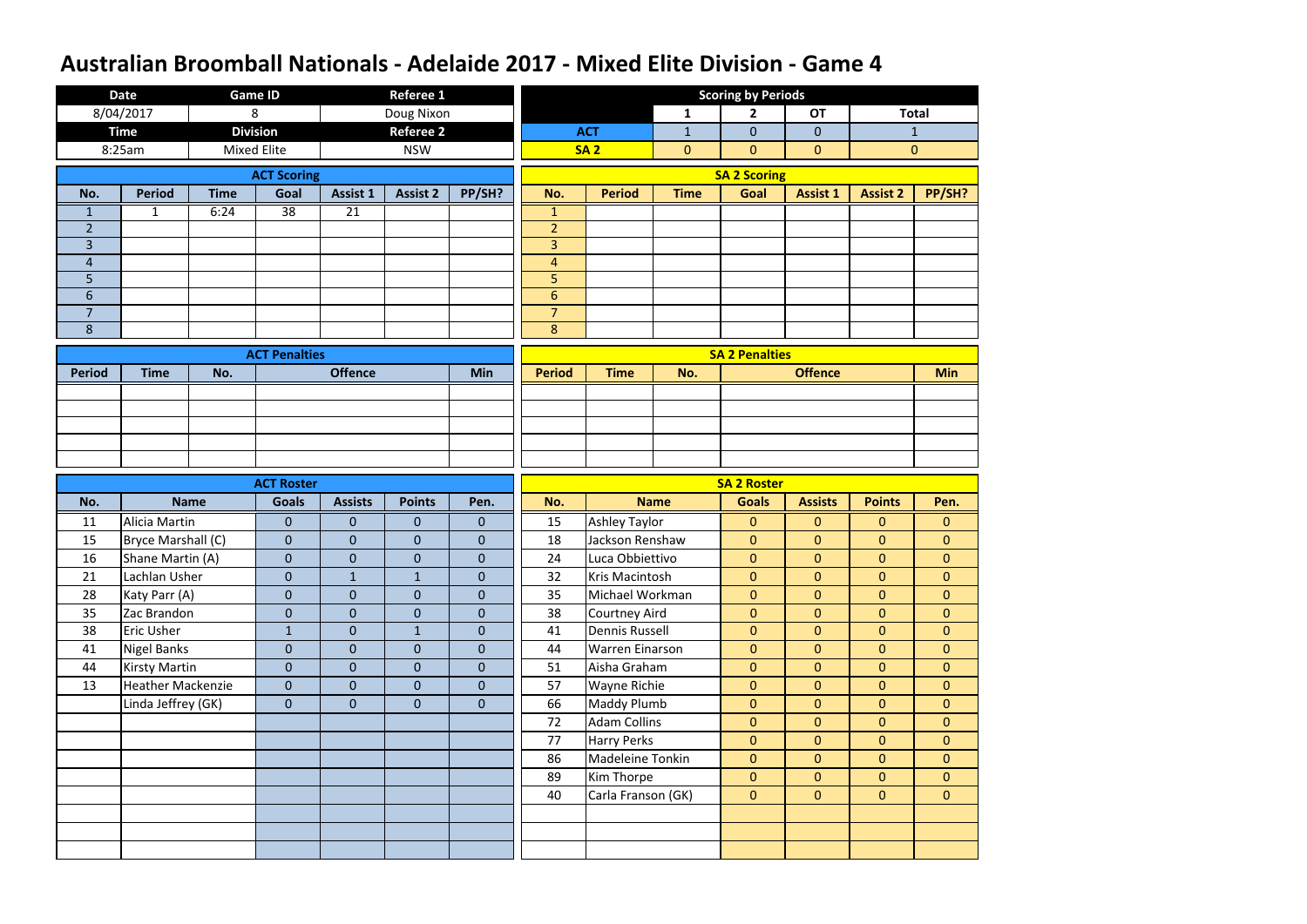|                     | <b>Date</b>            |                    | Game ID               |                 | <b>Referee 1</b> |                |                                  |                        |                | <b>Scoring by Periods</b> |                 |                 |                |
|---------------------|------------------------|--------------------|-----------------------|-----------------|------------------|----------------|----------------------------------|------------------------|----------------|---------------------------|-----------------|-----------------|----------------|
|                     | 8/04/2017              | 11                 |                       |                 | Doug Nixon       |                |                                  |                        | $\mathbf{1}$   | $\overline{2}$            | <b>OT</b>       |                 | <b>Total</b>   |
|                     | <b>Time</b>            |                    | <b>Division</b>       |                 | <b>Referee 2</b> |                |                                  | <b>SA 2</b>            | $\overline{0}$ | $\mathbf{0}$              | $\mathbf{0}$    |                 | $\mathbf{0}$   |
|                     | 9:40am                 | <b>Mixed Elite</b> |                       |                 | <b>NSW</b>       |                |                                  | <b>SA1</b>             | $\mathbf{1}$   | $\mathbf{0}$              | $\mathbf{0}$    |                 | $\mathbf{1}$   |
|                     |                        |                    | <b>SA 2 Scoring</b>   |                 |                  |                |                                  |                        |                | <b>SA 1 Scoring</b>       |                 |                 |                |
| No.                 | <b>Period</b>          | <b>Time</b>        | Goal                  | <b>Assist 1</b> | <b>Assist 2</b>  | PP/SH?         | No.                              | <b>Period</b>          | <b>Time</b>    | Goal                      | <b>Assist 1</b> | <b>Assist 2</b> | PP/SH?         |
| 1                   |                        |                    |                       |                 |                  |                | 1                                | 1                      |                | 99                        | 31              |                 |                |
| $\overline{2}$      |                        |                    |                       |                 |                  |                | $\overline{2}$                   |                        |                |                           |                 |                 |                |
| 3                   |                        |                    |                       |                 |                  |                | $\overline{3}$                   |                        |                |                           |                 |                 |                |
| $\overline{4}$      |                        |                    |                       |                 |                  |                | $\overline{4}$                   |                        |                |                           |                 |                 |                |
| 5                   |                        |                    |                       |                 |                  |                | 5                                |                        |                |                           |                 |                 |                |
| 6<br>$\overline{7}$ |                        |                    |                       |                 |                  |                | $\overline{6}$<br>$\overline{7}$ |                        |                |                           |                 |                 |                |
| 8                   |                        |                    |                       |                 |                  |                | 8                                |                        |                |                           |                 |                 |                |
|                     |                        |                    |                       |                 |                  |                |                                  |                        |                |                           |                 |                 |                |
|                     |                        |                    | <b>SA 2 Penalties</b> |                 |                  |                |                                  |                        |                | <b>SA 1 Penalties</b>     |                 |                 |                |
| <b>Period</b>       | <b>Time</b>            | No.                |                       | <b>Offence</b>  |                  | Min            | <b>Period</b>                    | <b>Time</b>            | No.            |                           | <b>Offence</b>  |                 | <b>Min</b>     |
|                     |                        |                    |                       |                 |                  |                |                                  |                        |                |                           |                 |                 |                |
|                     |                        |                    |                       |                 |                  |                |                                  |                        |                |                           |                 |                 |                |
|                     |                        |                    |                       |                 |                  |                |                                  |                        |                |                           |                 |                 |                |
|                     |                        |                    |                       |                 |                  |                |                                  |                        |                |                           |                 |                 |                |
|                     |                        |                    | <b>SA 2 Roster</b>    |                 |                  |                |                                  |                        |                | <b>SA 1 Roster</b>        |                 |                 |                |
| No.                 |                        | <b>Name</b>        | <b>Goals</b>          | <b>Assists</b>  | <b>Points</b>    | Pen.           | No.                              |                        | <b>Name</b>    | <b>Goals</b>              | <b>Assists</b>  | <b>Points</b>   | Pen.           |
| 15                  | <b>Ashley Taylor</b>   |                    | $\overline{0}$        | $\overline{0}$  | 0                | $\overline{0}$ | 4                                | Harry Einarson         |                | $\mathbf{0}$              | $\mathbf{0}$    | $\overline{0}$  | $\mathbf{0}$   |
| 18                  | Jackson Renshaw        |                    | $\overline{0}$        | $\overline{0}$  | $\mathbf 0$      | $\overline{0}$ | 5                                | <b>Tom Stevens</b>     |                | $\mathbf{0}$              | $\mathbf{0}$    | $\overline{0}$  | $\overline{0}$ |
| 24                  | Luca Obbiettivo        |                    | $\overline{0}$        | $\mathbf{0}$    | $\mathbf{0}$     | $\mathbf{0}$   | 8                                | <b>Kim Shapley</b>     |                | $\mathbf{0}$              | $\mathbf{0}$    | $\overline{0}$  | $\overline{0}$ |
| 32                  | Kris Macintosh         |                    | $\overline{0}$        | $\overline{0}$  | $\boldsymbol{0}$ | $\pmb{0}$      | 9                                | Matt Pryor             |                | $\mathbf{0}$              | $\overline{0}$  | $\overline{0}$  | $\overline{0}$ |
| 35                  | Michael Workman        |                    | $\overline{0}$        | $\overline{0}$  | $\overline{0}$   | $\mathbf{0}$   | 14                               | <b>Bronwen Mayo</b>    |                | $\mathbf{0}$              | $\overline{0}$  | $\overline{0}$  | $\overline{0}$ |
| 38                  | Courtney Aird          |                    | $\overline{0}$        | $\overline{0}$  | $\overline{0}$   | $\mathbf{0}$   | 26                               | Natalie Stevens        |                | $\mathbf{0}$              | $\overline{0}$  | $\overline{0}$  | $\overline{0}$ |
| 41                  | <b>Dennis Russell</b>  |                    | $\boldsymbol{0}$      | $\overline{0}$  | $\mathbf{0}$     | $\mathbf{0}$   | 28                               | Ceitlin Walker         |                | $\mathbf{0}$              | $\mathbf{0}$    | $\overline{0}$  | $\overline{0}$ |
| 44                  | <b>Warren Einarson</b> |                    | $\overline{0}$        | $\overline{0}$  | $\overline{0}$   | $\mathbf{0}$   | 31                               | <b>Casper Fertier</b>  |                | $\mathbf{0}$              | $\mathbf{1}$    | 1               | $\overline{0}$ |
| 51                  | Aisha Graham           |                    | $\mathbf{0}$          | $\overline{0}$  | $\mathbf{0}$     | $\mathbf{0}$   | 33                               | Kate Irvine            |                | $\mathbf{0}$              | $\overline{0}$  | $\overline{0}$  | $\overline{0}$ |
| 57                  | <b>Wayne Richie</b>    |                    | $\overline{0}$        | $\overline{0}$  | $\mathbf{0}$     | $\mathbf{0}$   | 37                               | <b>Adam Common</b>     |                | $\mathbf{0}$              | $\overline{0}$  | $\overline{0}$  | $\overline{0}$ |
| 66                  | <b>Maddy Plumb</b>     |                    | $\mathbf{0}$          | $\overline{0}$  | $\mathbf{0}$     | $\overline{0}$ | 75                               | Sal Newenham           |                | $\mathbf{0}$              | $\overline{0}$  | $\overline{0}$  | $\overline{0}$ |
| 72                  | <b>Adam Collins</b>    |                    | $\overline{0}$        | $\overline{0}$  | $\overline{0}$   | $\mathbf{0}$   | 87                               | Tim Booth              |                | $\mathbf{0}$              | $\overline{0}$  | $\overline{0}$  | $\overline{0}$ |
| 77                  | <b>Harry Perks</b>     |                    | $\mathbf{0}$          | $\overline{0}$  | $\mathbf{0}$     | $\mathbf{0}$   | 95                               | Jack McKay             |                | $\mathbf{0}$              | $\overline{0}$  | $\overline{0}$  | $\overline{0}$ |
| 86                  | Madeleine Tonkin       |                    | $\overline{0}$        | $\overline{0}$  | $\overline{0}$   | $\mathbf{0}$   | 99                               | Alana Bracken          |                | $\mathbf{1}$              | $\overline{0}$  | 1               | $\overline{0}$ |
| 89                  | Kim Thorpe             |                    | $\overline{0}$        | $\overline{0}$  | $\mathbf{0}$     | $\overline{0}$ | 29                               | Christine Filsell (GK) |                | $\mathbf{0}$              | $\overline{0}$  | $\overline{0}$  | $\overline{0}$ |
| 40                  | Carla Franson (GK)     |                    | $\overline{0}$        | $\overline{0}$  | $\overline{0}$   | $\mathbf{0}$   |                                  |                        |                |                           |                 |                 |                |
|                     |                        |                    |                       |                 |                  |                |                                  |                        |                |                           |                 |                 |                |
|                     |                        |                    |                       |                 |                  |                |                                  |                        |                |                           |                 |                 |                |
|                     |                        |                    |                       |                 |                  |                |                                  |                        |                |                           |                 |                 |                |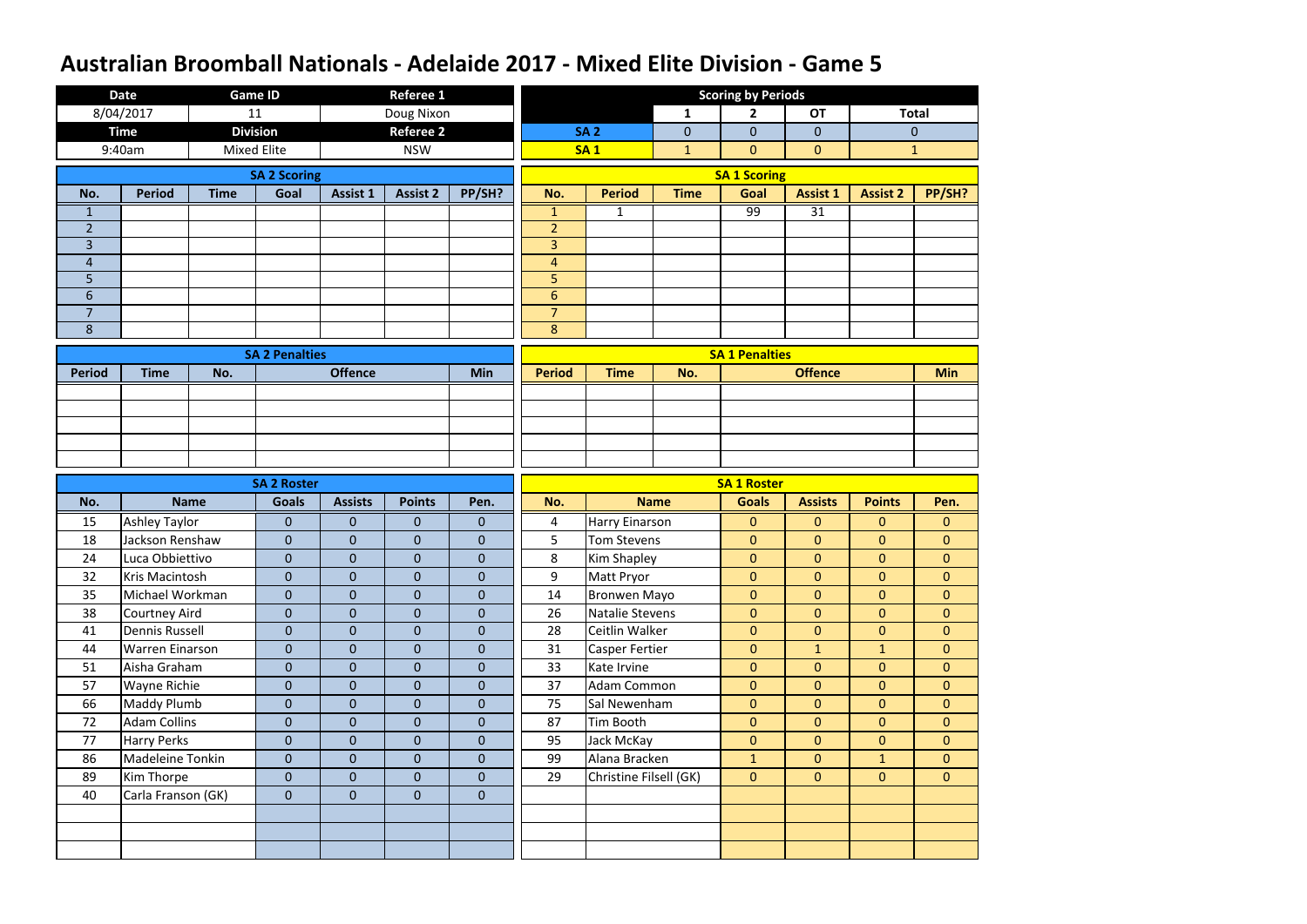|                | <b>Date</b>           | <b>Game ID</b>     |                        |                 | <b>Referee 1</b> |                |                     |                        |                | <b>Scoring by Periods</b> |                 |                 |                |
|----------------|-----------------------|--------------------|------------------------|-----------------|------------------|----------------|---------------------|------------------------|----------------|---------------------------|-----------------|-----------------|----------------|
|                | 8/04/2017             | 12                 |                        |                 | Doug Nixon       |                |                     |                        | $\mathbf{1}$   | $\overline{2}$            | <b>OT</b>       | <b>Total</b>    |                |
|                | <b>Time</b>           | <b>Division</b>    |                        |                 | <b>Referee 2</b> |                |                     | <b>NSW1</b>            | $\overline{0}$ | $\mathbf 0$               | $\overline{0}$  | $\mathbf{0}$    |                |
|                | 10:05am               | <b>Mixed Elite</b> |                        |                 | SA               |                |                     | <b>NSW2</b>            | $\overline{0}$ | $\overline{0}$            | $\mathbf{0}$    | $\mathbf{0}$    |                |
|                |                       |                    | <b>NSW 1 Scoring</b>   |                 |                  |                |                     |                        |                | <b>NSW 2 Scoring</b>      |                 |                 |                |
| No.            | <b>Period</b>         | <b>Time</b>        | Goal                   | <b>Assist 1</b> | <b>Assist 2</b>  | PP/SH?         | No.                 | <b>Period</b>          | <b>Time</b>    | Goal                      | <b>Assist 1</b> | <b>Assist 2</b> | PP/SH?         |
| 1              |                       |                    |                        |                 |                  |                | $\mathbf{1}$        |                        |                |                           |                 |                 |                |
| $\overline{2}$ |                       |                    |                        |                 |                  |                | $\overline{2}$      |                        |                |                           |                 |                 |                |
| $\overline{3}$ |                       |                    |                        |                 |                  |                | $\overline{3}$      |                        |                |                           |                 |                 |                |
| $\overline{4}$ |                       |                    |                        |                 |                  |                | $\overline{4}$      |                        |                |                           |                 |                 |                |
| 5<br>6         |                       |                    |                        |                 |                  |                | 5<br>$6\phantom{a}$ |                        |                |                           |                 |                 |                |
| $\overline{7}$ |                       |                    |                        |                 |                  |                | $\overline{7}$      |                        |                |                           |                 |                 |                |
| 8              |                       |                    |                        |                 |                  |                | 8                   |                        |                |                           |                 |                 |                |
|                |                       |                    | <b>NSW 1 Penalties</b> |                 |                  |                |                     |                        |                | <b>NSW 2 Penalties</b>    |                 |                 |                |
| <b>Period</b>  | <b>Time</b>           | No.                |                        | <b>Offence</b>  |                  | <b>Min</b>     | <b>Period</b>       | <b>Time</b>            | No.            |                           | <b>Offence</b>  |                 | <b>Min</b>     |
|                |                       |                    |                        |                 |                  |                |                     |                        |                |                           |                 |                 |                |
|                |                       |                    |                        |                 |                  |                |                     |                        |                |                           |                 |                 |                |
|                |                       |                    |                        |                 |                  |                |                     |                        |                |                           |                 |                 |                |
|                |                       |                    |                        |                 |                  |                |                     |                        |                |                           |                 |                 |                |
|                |                       |                    |                        |                 |                  |                |                     |                        |                |                           |                 |                 |                |
|                |                       |                    | <b>NSW 1 Roster</b>    |                 |                  |                |                     |                        |                | <b>NSW 2 Roster</b>       |                 |                 |                |
| No.            | <b>Name</b>           |                    | <b>Goals</b>           | <b>Assists</b>  | <b>Points</b>    | Pen.           | No.                 | <b>Name</b>            |                | <b>Goals</b>              | <b>Assists</b>  | <b>Points</b>   | Pen.           |
| $\mathbf 0$    | Saxon Hooper (C)      |                    | $\mathbf{0}$           | $\overline{0}$  | 0                | $\mathbf{0}$   | $\mathbf{1}$        | Dane Hansen (AC)       |                | $\mathbf{0}$              | $\mathbf{0}$    | $\overline{0}$  | $\mathbf{0}$   |
| $\overline{7}$ | Tim Brown (AC)        |                    | $\overline{0}$         | $\overline{0}$  | $\mathbf{0}$     | $\mathbf{0}$   | $\overline{4}$      | <b>Bec Davis</b>       |                | $\overline{0}$            | $\mathbf{0}$    | $\overline{0}$  | $\overline{0}$ |
| 12             | Mark Ferrara          |                    |                        |                 |                  | $\mathbf 0$    |                     |                        |                |                           |                 |                 |                |
|                |                       |                    | $\overline{0}$         | $\overline{0}$  | $\overline{0}$   |                | 5                   | Davin Harvey           |                | $\mathbf{0}$              | $\mathbf{0}$    | $\overline{0}$  | $\overline{0}$ |
| 20             | Sarah Hellyer         |                    | $\overline{0}$         | $\overline{0}$  | $\overline{0}$   | $\pmb{0}$      | 11                  | Jeff Ferrara           |                | $\mathbf{0}$              | $\overline{0}$  | $\overline{0}$  | $\overline{0}$ |
| 60             | Kerrianne Rigby       |                    | $\overline{0}$         | $\overline{0}$  | $\overline{0}$   | $\overline{0}$ | 17                  | Karen Boer (AC)        |                | $\overline{0}$            | $\overline{0}$  | $\overline{0}$  | $\overline{0}$ |
| 61             | Shan Brown            |                    | $\overline{0}$         | $\overline{0}$  | $\overline{0}$   | $\mathbf{0}$   | 24                  | Jarad Ferrara          |                | $\overline{0}$            | $\overline{0}$  | $\overline{0}$  | $\overline{0}$ |
| 68             | Luke Simmonds         |                    | $\overline{0}$         | $\overline{0}$  | $\overline{0}$   | $\mathbf{0}$   | 41                  | Zac Law                |                | $\mathbf{0}$              | $\overline{0}$  | $\overline{0}$  | $\overline{0}$ |
| 87             | <b>Reece Shepherd</b> |                    | $\overline{0}$         | $\overline{0}$  | $\overline{0}$   | $\mathbf{0}$   | 45                  | Larissa Moore          |                | $\overline{0}$            | $\overline{0}$  | $\overline{0}$  | $\overline{0}$ |
| 88             | Lauren Yabsley (AC)   |                    | $\overline{0}$         | $\overline{0}$  | $\overline{0}$   | $\overline{0}$ | 83                  | Louis Sultana (C)      |                | $\overline{0}$            | $\overline{0}$  | $\overline{0}$  | $\overline{0}$ |
| 89             | Josh Burton           |                    | $\overline{0}$         | $\overline{0}$  | $\overline{0}$   | $\mathbf{0}$   | 99                  | Ashlyn Harrison        |                | $\mathbf{0}$              | $\overline{0}$  | $\overline{0}$  | $\overline{0}$ |
| 98             | Jodie Harrison        |                    | $\overline{0}$         | $\overline{0}$  | $\overline{0}$   | $\overline{0}$ | 80                  | Dominique Glazier (GK) |                | $\overline{0}$            | $\overline{0}$  | $\overline{0}$  | $\overline{0}$ |
| 81             | Anke Vermeulen (GK)   |                    | $\overline{0}$         | $\overline{0}$  | $\overline{0}$   | $\overline{0}$ |                     |                        |                |                           |                 |                 |                |
|                |                       |                    |                        |                 |                  |                |                     |                        |                |                           |                 |                 |                |
|                |                       |                    |                        |                 |                  |                |                     |                        |                |                           |                 |                 |                |
|                |                       |                    |                        |                 |                  |                |                     |                        |                |                           |                 |                 |                |
|                |                       |                    |                        |                 |                  |                |                     |                        |                |                           |                 |                 |                |
|                |                       |                    |                        |                 |                  |                |                     |                        |                |                           |                 |                 |                |
|                |                       |                    |                        |                 |                  |                |                     |                        |                |                           |                 |                 |                |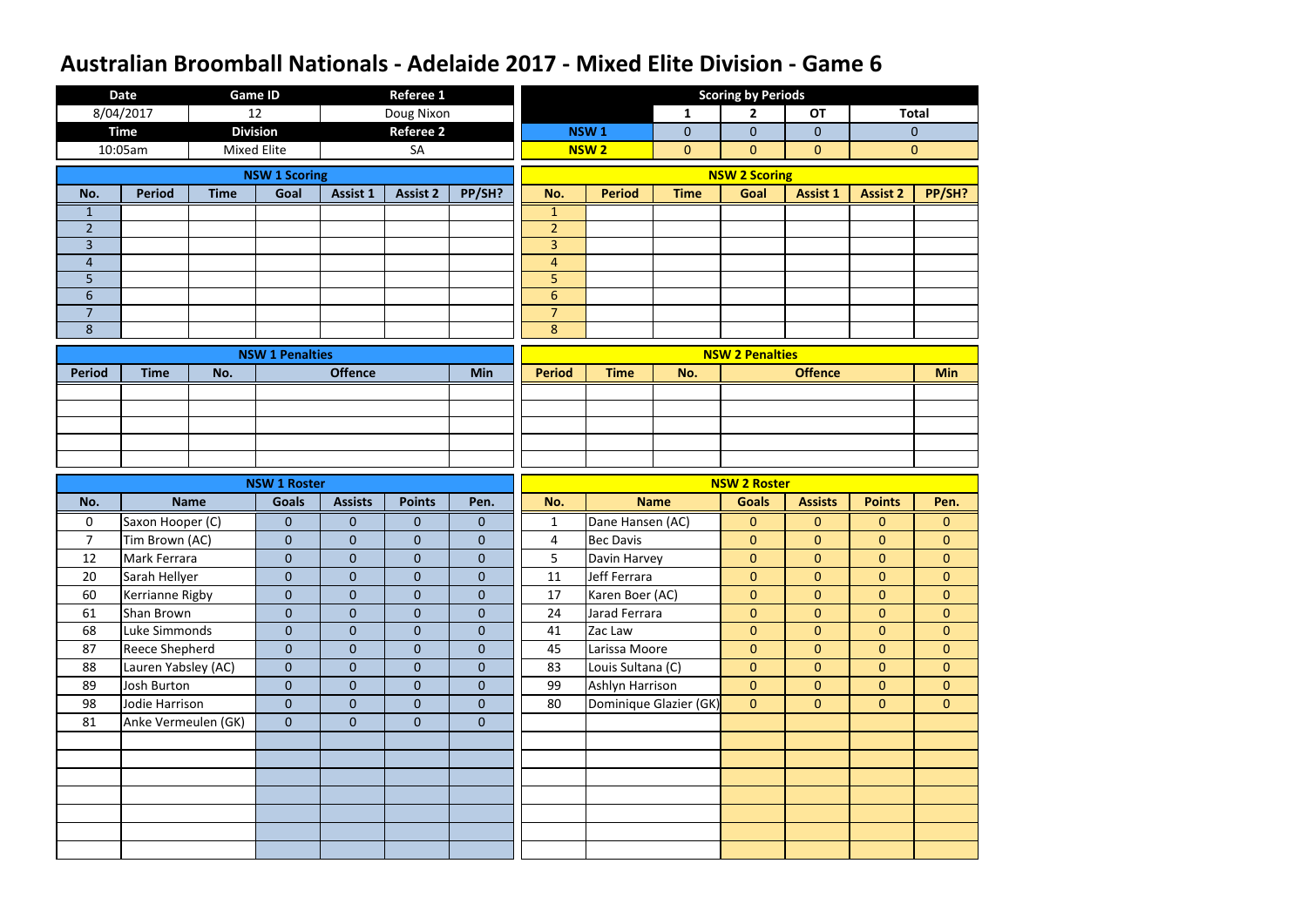|                     | <b>Date</b>                          |                    | <b>Game ID</b>                     |                                | <b>Referee 1</b>             |                              |                         |                                        |                | <b>Scoring by Periods</b>         |                              |                                |                                |
|---------------------|--------------------------------------|--------------------|------------------------------------|--------------------------------|------------------------------|------------------------------|-------------------------|----------------------------------------|----------------|-----------------------------------|------------------------------|--------------------------------|--------------------------------|
|                     | 8/04/2017                            | 15                 |                                    |                                | Doug Nixon                   |                              |                         |                                        | $\mathbf{1}$   | $\overline{2}$                    | <b>OT</b>                    |                                | <b>Total</b>                   |
|                     | <b>Time</b>                          |                    | <b>Division</b>                    |                                | <b>Referee 2</b>             |                              |                         | <b>SA1</b>                             | $\overline{2}$ | $\mathbf{0}$                      | $\mathbf{0}$                 |                                | $\overline{2}$                 |
|                     | 11:20am                              | <b>Mixed Elite</b> |                                    |                                | <b>NSW</b>                   |                              |                         | <b>ACT</b>                             | $\overline{2}$ | $\mathbf{0}$                      | $\mathbf{0}$                 |                                | $\overline{2}$                 |
|                     |                                      |                    | <b>SA 1 Scoring</b>                |                                |                              |                              |                         |                                        |                | <b>ACT Scoring</b>                |                              |                                |                                |
| No.                 | <b>Period</b>                        | <b>Time</b>        | Goal                               | Assist 1                       | <b>Assist 2</b>              | PP/SH?                       | No.                     | <b>Period</b>                          | <b>Time</b>    | Goal                              | <b>Assist 1</b>              | <b>Assist 2</b>                | PP/SH?                         |
| 1                   | $\mathbf{1}$                         |                    | $\overline{37}$                    | 5                              |                              |                              | $\mathbf{1}$            | 1                                      |                | $\overline{15}$                   | 44                           |                                |                                |
| $\overline{2}$      | $\mathbf{1}$                         |                    | 87                                 | 8                              | 33                           |                              | $\overline{2}$          | $\mathbf{1}$                           |                | 44                                |                              |                                |                                |
| $\overline{3}$      |                                      |                    |                                    |                                |                              |                              | $\overline{3}$          |                                        |                |                                   |                              |                                |                                |
| $\overline{a}$      |                                      |                    |                                    |                                |                              |                              | $\overline{\mathbf{r}}$ |                                        |                |                                   |                              |                                |                                |
| 5                   |                                      |                    |                                    |                                |                              |                              | 5                       |                                        |                |                                   |                              |                                |                                |
| 6<br>$\overline{7}$ |                                      |                    |                                    |                                |                              |                              | $6\phantom{1}$          |                                        |                |                                   |                              |                                |                                |
| 8                   |                                      |                    |                                    |                                |                              |                              | $\overline{7}$<br>8     |                                        |                |                                   |                              |                                |                                |
|                     |                                      |                    |                                    |                                |                              |                              |                         |                                        |                |                                   |                              |                                |                                |
|                     |                                      |                    | <b>SA 1 Penalties</b>              |                                |                              |                              |                         |                                        |                | <b>ACT Penalties</b>              |                              |                                |                                |
| <b>Period</b>       | <b>Time</b>                          | No.                |                                    | <b>Offence</b>                 |                              | <b>Min</b>                   | <b>Period</b>           | <b>Time</b>                            | No.            |                                   | <b>Offence</b>               |                                | <b>Min</b>                     |
|                     |                                      |                    |                                    |                                |                              |                              |                         |                                        |                |                                   |                              |                                |                                |
|                     |                                      |                    |                                    |                                |                              |                              |                         |                                        |                |                                   |                              |                                |                                |
|                     |                                      |                    |                                    |                                |                              |                              |                         |                                        |                |                                   |                              |                                |                                |
|                     |                                      |                    |                                    |                                |                              |                              |                         |                                        |                |                                   |                              |                                |                                |
|                     |                                      |                    |                                    |                                |                              |                              |                         |                                        |                |                                   |                              |                                |                                |
| No.                 |                                      | <b>Name</b>        | <b>SA 1 Roster</b><br><b>Goals</b> | <b>Assists</b>                 | <b>Points</b>                | Pen.                         | No.                     |                                        | <b>Name</b>    | <b>ACT Roster</b><br><b>Goals</b> | <b>Assists</b>               | <b>Points</b>                  | Pen.                           |
|                     |                                      |                    |                                    |                                |                              |                              |                         |                                        |                |                                   |                              |                                |                                |
| 4<br>5              | Harry Einarson<br><b>Tom Stevens</b> |                    | $\mathbf{0}$<br>$\mathbf{0}$       | $\overline{0}$<br>$\mathbf{1}$ | $\mathbf{0}$<br>$\mathbf{1}$ | $\mathbf{0}$<br>$\mathbf{0}$ | 11<br>15                | Alicia Martin                          |                | $\mathbf{0}$                      | $\mathbf{0}$<br>$\mathbf{0}$ | $\overline{0}$<br>$\mathbf{1}$ | $\mathbf{0}$<br>$\overline{0}$ |
| 8                   | Kim Shapley                          |                    | $\mathbf{0}$                       | $\mathbf{1}$                   | $\mathbf{1}$                 | $\boldsymbol{0}$             | 16                      | Bryce Marshall (C)<br>Shane Martin (A) |                | $\mathbf{1}$<br>$\mathbf{0}$      | $\mathbf{0}$                 | $\overline{0}$                 | $\overline{0}$                 |
| 9                   | Matt Pryor                           |                    | $\overline{0}$                     | $\boldsymbol{0}$               | $\overline{0}$               | $\pmb{0}$                    | 21                      | Lachlan Usher                          |                | $\mathbf{0}$                      | $\mathbf{0}$                 | $\overline{0}$                 | $\overline{0}$                 |
| 14                  | <b>Bronwen Mayo</b>                  |                    | $\overline{0}$                     | $\overline{0}$                 | $\overline{0}$               | $\mathbf{0}$                 | 28                      | Katy Parr (A)                          |                | $\overline{0}$                    | $\overline{0}$               | $\overline{0}$                 | $\overline{0}$                 |
| 26                  | Natalie Stevens                      |                    | $\overline{0}$                     | $\overline{0}$                 | $\boldsymbol{0}$             | $\mathbf{0}$                 | 35                      | Zac Brandon                            |                | $\mathbf{0}$                      | $\overline{0}$               | $\overline{0}$                 | $\overline{0}$                 |
| 28                  | Ceitlin Walker                       |                    | $\overline{0}$                     | $\boldsymbol{0}$               | $\overline{0}$               | $\mathbf 0$                  | 38                      | <b>Eric Usher</b>                      |                | $\boldsymbol{0}$                  | $\overline{0}$               | $\overline{0}$                 | $\overline{0}$                 |
| 31                  | <b>Casper Fertier</b>                |                    | $\overline{0}$                     | $\boldsymbol{0}$               | $\overline{0}$               | $\mathbf{0}$                 | 41                      | <b>Nigel Banks</b>                     |                | $\mathbf{0}$                      | $\overline{0}$               | $\overline{0}$                 | $\overline{0}$                 |
| 33                  | Kate Irvine                          |                    | $\mathbf 0$                        | $\mathbf{1}$                   | $\mathbf{1}$                 | $\mathbf{0}$                 | 44                      | <b>Kirsty Martin</b>                   |                | $\mathbf{1}$                      | $\mathbf{1}$                 | 2 <sup>1</sup>                 | $\overline{0}$                 |
| 37                  | Adam Common                          |                    | $\mathbf{1}$                       | $\overline{0}$                 | $\mathbf{1}$                 | $\mathbf{0}$                 | 13                      | <b>Heather Mackenzie</b>               |                | $\overline{0}$                    | $\overline{0}$               | $\overline{0}$                 | $\overline{0}$                 |
| 75                  | Sal Newenham                         |                    | $\mathbf 0$                        | $\boldsymbol{0}$               | $\overline{0}$               | $\mathbf 0$                  |                         | Linda Jeffrey (GK)                     |                | $\mathbf{0}$                      | $\mathbf{0}$                 | $\overline{0}$                 | $\overline{0}$                 |
| 87                  | Tim Booth                            |                    | $\mathbf{1}$                       | $\pmb{0}$                      | $\mathbf{1}$                 | $\mathbf{0}$                 |                         |                                        |                |                                   |                              |                                |                                |
| 95                  | Jack McKay                           |                    | $\overline{0}$                     | $\overline{0}$                 | $\overline{0}$               | $\mathbf{0}$                 |                         |                                        |                |                                   |                              |                                |                                |
| 99                  | Alana Bracken                        |                    | $\overline{0}$                     | $\overline{0}$                 | $\overline{0}$               | $\mathbf{0}$                 |                         |                                        |                |                                   |                              |                                |                                |
| 29                  | Christine Filsell (GK)               |                    | $\mathbf{0}$                       | $\overline{0}$                 | $\overline{0}$               | $\mathbf{0}$                 |                         |                                        |                |                                   |                              |                                |                                |
|                     |                                      |                    |                                    |                                |                              |                              |                         |                                        |                |                                   |                              |                                |                                |
|                     |                                      |                    |                                    |                                |                              |                              |                         |                                        |                |                                   |                              |                                |                                |
|                     |                                      |                    |                                    |                                |                              |                              |                         |                                        |                |                                   |                              |                                |                                |
|                     |                                      |                    |                                    |                                |                              |                              |                         |                                        |                |                                   |                              |                                |                                |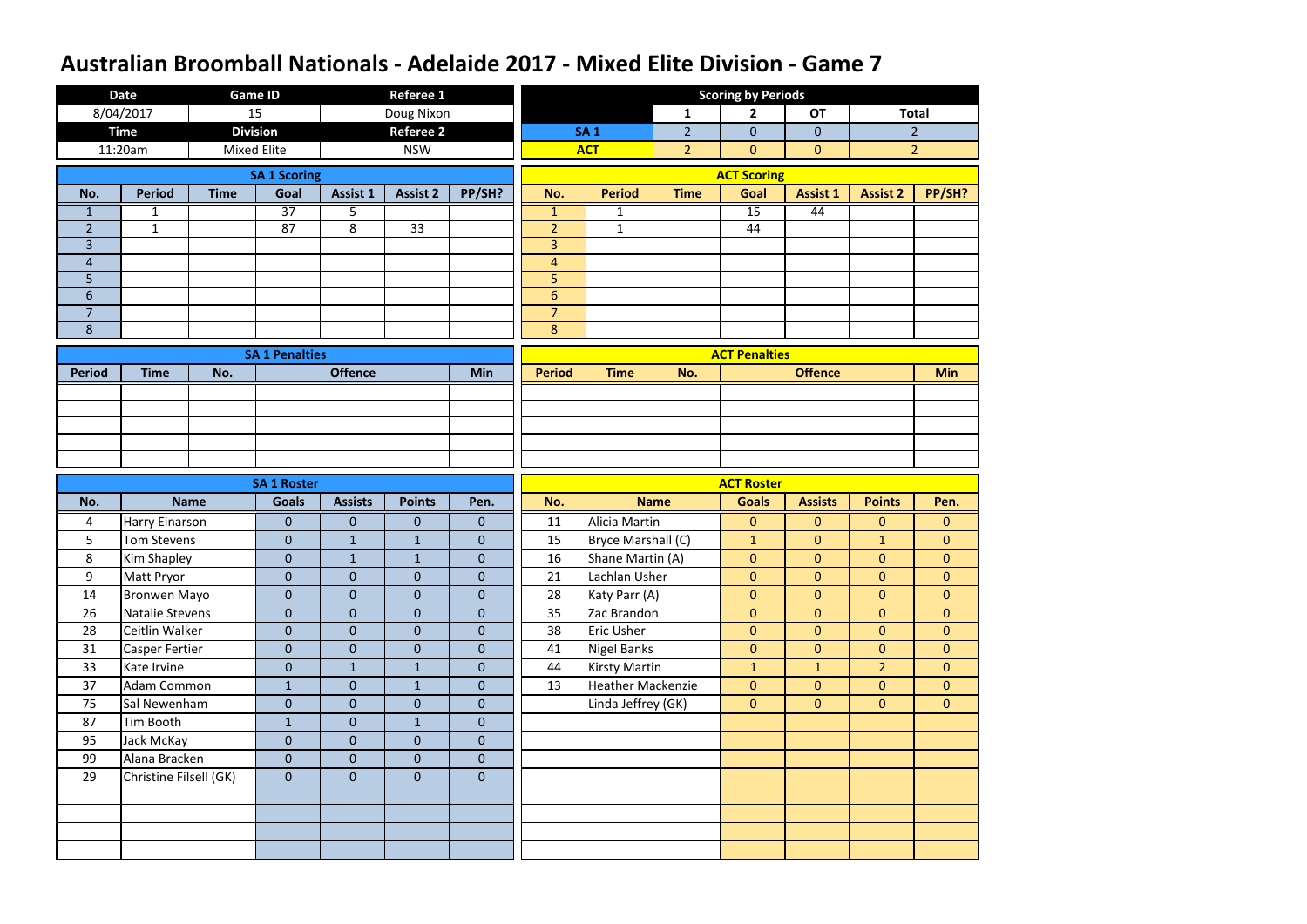|                | <b>Date</b>       | <b>Game ID</b>         |                        |                 | <b>Referee 1</b> |                |                     |                                        |                | <b>Scoring by Periods</b>    |                                  |                                  |                                  |
|----------------|-------------------|------------------------|------------------------|-----------------|------------------|----------------|---------------------|----------------------------------------|----------------|------------------------------|----------------------------------|----------------------------------|----------------------------------|
|                | 8/04/2017         | 16                     |                        |                 | Doug Nixon       |                |                     |                                        | $\mathbf{1}$   | $\overline{2}$               | <b>OT</b>                        |                                  | <b>Total</b>                     |
|                | <b>Time</b>       | <b>Division</b>        |                        |                 | <b>Referee 2</b> |                |                     | <b>NSW<sub>2</sub></b>                 | $\mathbf{1}$   | $\mathbf{0}$                 | $\mathbf{0}$                     |                                  | $\mathbf{1}$                     |
|                | 11:45am           | <b>Mixed Elite</b>     |                        |                 | <b>ACT</b>       |                |                     | <b>SA2</b>                             | $\overline{0}$ | $\mathbf{0}$                 | $\mathbf{0}$                     |                                  | $\mathbf{0}$                     |
|                |                   |                        | <b>NSW 2 Scoring</b>   |                 |                  |                |                     |                                        |                | <b>SA 2 Scoring</b>          |                                  |                                  |                                  |
| No.            | <b>Period</b>     | <b>Time</b>            | Goal                   | <b>Assist 1</b> | <b>Assist 2</b>  | PP/SH?         | No.                 | <b>Period</b>                          | <b>Time</b>    | Goal                         | <b>Assist 1</b>                  | <b>Assist 2</b>                  | PP/SH?                           |
| 1              | 1                 |                        | $\overline{11}$        |                 |                  |                | 1                   |                                        |                |                              |                                  |                                  |                                  |
| $\overline{2}$ |                   |                        |                        |                 |                  |                | $\overline{2}$      |                                        |                |                              |                                  |                                  |                                  |
| $\overline{3}$ |                   |                        |                        |                 |                  |                | $\overline{3}$      |                                        |                |                              |                                  |                                  |                                  |
| $\overline{4}$ |                   |                        |                        |                 |                  |                | $\overline{4}$      |                                        |                |                              |                                  |                                  |                                  |
| 5<br>6         |                   |                        |                        |                 |                  |                | 5<br>$6\phantom{a}$ |                                        |                |                              |                                  |                                  |                                  |
| $\overline{7}$ |                   |                        |                        |                 |                  |                | $\overline{7}$      |                                        |                |                              |                                  |                                  |                                  |
| 8              |                   |                        |                        |                 |                  |                | 8                   |                                        |                |                              |                                  |                                  |                                  |
|                |                   |                        | <b>NSW 2 Penalties</b> |                 |                  |                |                     |                                        |                | <b>SA 2 Penalties</b>        |                                  |                                  |                                  |
| <b>Period</b>  | <b>Time</b>       | No.                    |                        | <b>Offence</b>  |                  | Min            | <b>Period</b>       | <b>Time</b>                            | No.            |                              | <b>Offence</b>                   |                                  | <b>Min</b>                       |
|                |                   |                        |                        |                 |                  |                |                     |                                        |                |                              |                                  |                                  |                                  |
|                |                   |                        |                        |                 |                  |                |                     |                                        |                |                              |                                  |                                  |                                  |
|                |                   |                        |                        |                 |                  |                |                     |                                        |                |                              |                                  |                                  |                                  |
|                |                   |                        |                        |                 |                  |                |                     |                                        |                |                              |                                  |                                  |                                  |
|                |                   |                        |                        |                 |                  |                |                     |                                        |                |                              |                                  |                                  |                                  |
|                |                   |                        | <b>NSW 2 Roster</b>    |                 |                  |                |                     |                                        |                | <b>SA 2 Roster</b>           |                                  |                                  |                                  |
| No.            |                   | <b>Name</b>            | <b>Goals</b>           | <b>Assists</b>  | <b>Points</b>    | Pen.           | No.                 |                                        | <b>Name</b>    | <b>Goals</b>                 | <b>Assists</b>                   | <b>Points</b>                    | Pen.                             |
| 1              | Dane Hansen (AC)  |                        | $\mathbf{0}$           | $\overline{0}$  | 0                | $\mathbf{0}$   | 15                  | <b>Ashley Taylor</b>                   |                | $\mathbf{0}$                 | $\overline{0}$                   | $\overline{0}$                   | $\mathbf{0}$                     |
| 4              | <b>Bec Davis</b>  |                        | $\overline{0}$         | $\overline{0}$  | $\mathbf{0}$     | $\mathbf{0}$   | 18                  | Jackson Renshaw                        |                | $\mathbf{0}$                 | $\mathbf{0}$                     | $\overline{0}$                   | $\overline{0}$                   |
| 5              | Davin Harvey      |                        | $\overline{0}$         | $\mathbf{0}$    | $\mathbf 0$      | $\mathbf{0}$   | 24                  | Luca Obbiettivo                        |                | $\mathbf{0}$                 | $\mathbf{0}$                     | $\overline{0}$                   | $\overline{0}$                   |
| 11             | Jeff Ferrara      |                        | $\mathbf{1}$           | $\overline{0}$  | $\mathbf{1}$     | $\pmb{0}$      | 32                  | Kris Macintosh                         |                | $\mathbf{0}$                 | $\overline{0}$                   | $\overline{0}$                   | $\overline{0}$                   |
| 17             | Karen Boer (AC)   |                        | $\overline{0}$         | $\overline{0}$  | $\overline{0}$   | $\mathbf{0}$   | 35                  | Michael Workman                        |                | $\mathbf{0}$                 | $\overline{0}$                   | $\overline{0}$                   | $\overline{0}$                   |
| 24             | Jarad Ferrara     |                        | $\mathbf{0}$           | $\overline{0}$  | $\overline{0}$   | $\mathbf{0}$   | 38                  | Courtney Aird                          |                | $\mathbf{0}$                 | $\overline{0}$                   | $\overline{0}$                   | $\overline{0}$                   |
| 41             | Zac Law           |                        | $\boldsymbol{0}$       | $\overline{0}$  | $\overline{0}$   | $\mathbf{0}$   | 41                  | <b>Dennis Russell</b>                  |                | $\mathbf{0}$                 | $\mathbf{0}$                     | $\overline{0}$                   | $\overline{0}$                   |
| 45             | Larissa Moore     |                        | $\boldsymbol{0}$       | $\overline{0}$  | $\overline{0}$   | $\mathbf{0}$   | 44                  | <b>Warren Einarson</b>                 |                | $\mathbf{0}$                 | $\overline{0}$                   | $\overline{0}$                   | $\overline{0}$                   |
| 83             | Louis Sultana (C) |                        | $\mathbf{0}$           | $\overline{0}$  | $\mathbf{0}$     | $\overline{0}$ | 51                  | Aisha Graham                           |                | $\mathbf{0}$                 | $\overline{0}$                   | $\overline{0}$                   | $\overline{0}$                   |
| 99             | Ashlyn Harrison   |                        | $\overline{0}$         | $\overline{0}$  | $\mathbf{0}$     | $\mathbf{0}$   | 57                  | <b>Wayne Richie</b>                    |                | $\mathbf{0}$                 | $\overline{0}$                   | $\overline{0}$                   | $\overline{0}$                   |
| 80             |                   | Dominique Glazier (GK) | $\overline{0}$         | $\overline{0}$  | $\mathbf{0}$     | $\mathbf{0}$   | 66                  | Maddy Plumb                            |                | $\mathbf{0}$                 | $\overline{0}$                   | $\overline{0}$                   | $\overline{0}$                   |
|                |                   |                        |                        |                 |                  |                | 72<br>77            | <b>Adam Collins</b>                    |                | $\mathbf{0}$                 | $\overline{0}$<br>$\overline{0}$ | $\overline{0}$                   | $\overline{0}$                   |
|                |                   |                        |                        |                 |                  |                | 86                  | <b>Harry Perks</b><br>Madeleine Tonkin |                | $\mathbf{0}$<br>$\mathbf{0}$ | $\overline{0}$                   | $\overline{0}$<br>$\overline{0}$ | $\overline{0}$<br>$\overline{0}$ |
|                |                   |                        |                        |                 |                  |                | 89                  | Kim Thorpe                             |                | $\mathbf{0}$                 | $\overline{0}$                   | $\overline{0}$                   | $\overline{0}$                   |
|                |                   |                        |                        |                 |                  |                | 40                  | Carla Franson (GK)                     |                | $\mathbf{0}$                 | $\overline{0}$                   | $\overline{0}$                   | $\overline{0}$                   |
|                |                   |                        |                        |                 |                  |                |                     |                                        |                |                              |                                  |                                  |                                  |
|                |                   |                        |                        |                 |                  |                |                     |                                        |                |                              |                                  |                                  |                                  |
|                |                   |                        |                        |                 |                  |                |                     |                                        |                |                              |                                  |                                  |                                  |
|                |                   |                        |                        |                 |                  |                |                     |                                        |                |                              |                                  |                                  |                                  |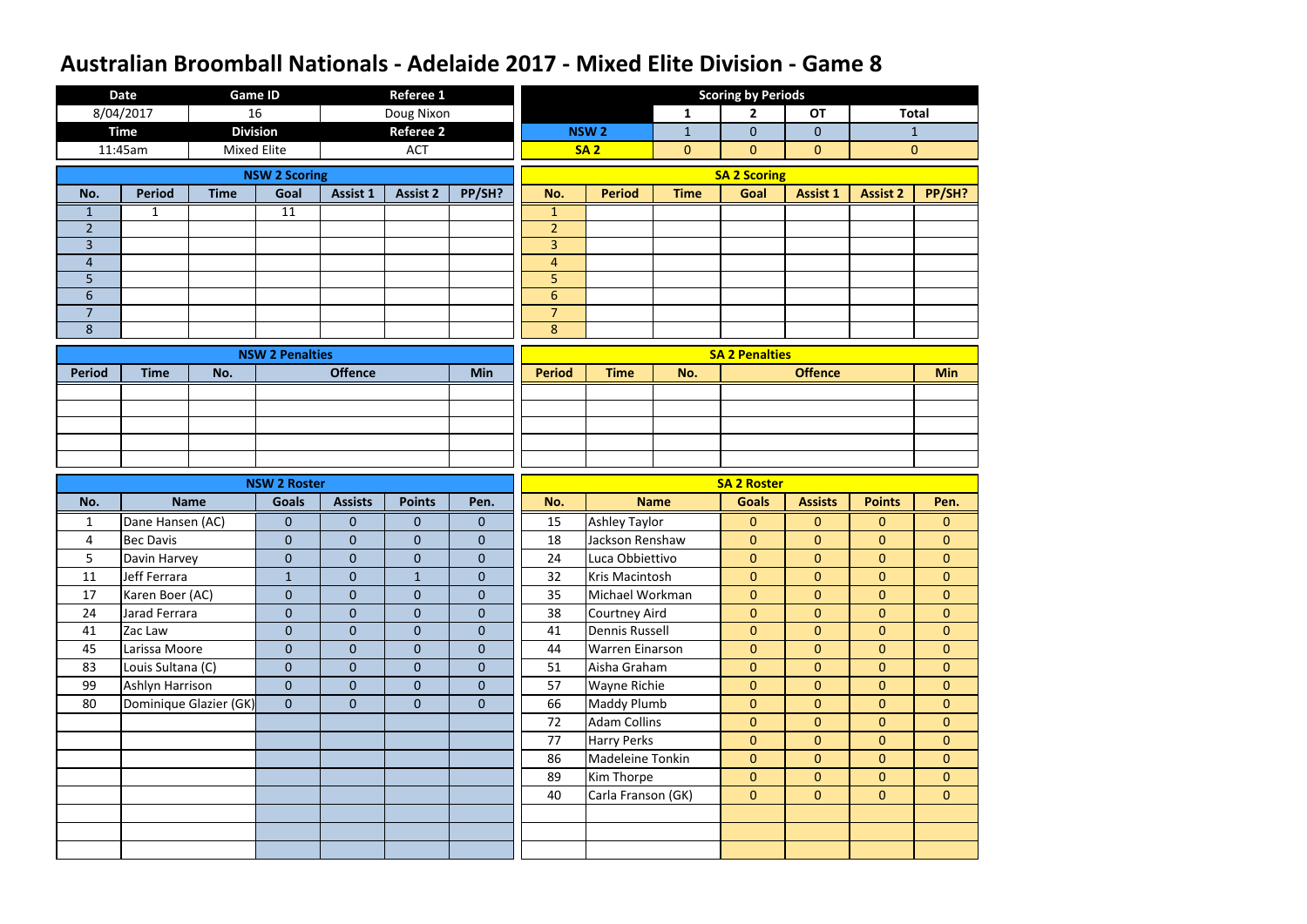|                | <b>Date</b>                    |             | <b>Game ID</b>                 |                                | <b>Referee 1</b>                 |                           |                  |                                 |                        | <b>Scoring by Periods</b>      |                                  |                                |                                  |
|----------------|--------------------------------|-------------|--------------------------------|--------------------------------|----------------------------------|---------------------------|------------------|---------------------------------|------------------------|--------------------------------|----------------------------------|--------------------------------|----------------------------------|
|                | 8/04/2017                      |             | 19                             |                                | Doug Nixon                       |                           |                  |                                 | $\mathbf{1}$           | $\overline{2}$                 | <b>OT</b>                        |                                | <b>Total</b>                     |
|                | <b>Time</b>                    |             | <b>Division</b>                |                                | <b>Referee 2</b>                 |                           |                  | <b>ACT</b>                      | $\mathbf{0}$           | $\mathbf{0}$                   | $\overline{0}$                   |                                | $\mathbf{0}$                     |
|                | 3:55pm                         |             | <b>Mixed Elite</b>             |                                | SA                               |                           |                  | <b>NSW2</b>                     | $\mathbf{1}$           | $\mathbf{0}$                   | $\mathbf{0}$                     |                                | $\mathbf{1}$                     |
|                |                                |             | <b>ACT Scoring</b>             |                                |                                  |                           |                  |                                 |                        | <b>NSW 2 Scoring</b>           |                                  |                                |                                  |
| No.            | <b>Period</b>                  | <b>Time</b> | Goal                           | Assist 1                       | <b>Assist 2</b>                  | PP/SH?                    | No.              | <b>Period</b>                   | <b>Time</b>            | Goal                           | <b>Assist 1</b>                  | <b>Assist 2</b>                | PP/SH?                           |
| 1              |                                |             |                                |                                |                                  |                           | $\mathbf{1}$     | 1                               |                        | 11                             | 83                               |                                |                                  |
| $\overline{2}$ |                                |             |                                |                                |                                  |                           | $\overline{2}$   |                                 |                        |                                |                                  |                                |                                  |
| $\overline{3}$ |                                |             |                                |                                |                                  |                           | $\overline{3}$   |                                 |                        |                                |                                  |                                |                                  |
| $\overline{4}$ |                                |             |                                |                                |                                  |                           | $\overline{4}$   |                                 |                        |                                |                                  |                                |                                  |
| 5              |                                |             |                                |                                |                                  |                           | 5                |                                 |                        |                                |                                  |                                |                                  |
| 6              |                                |             |                                |                                |                                  |                           | $6 \overline{6}$ |                                 |                        |                                |                                  |                                |                                  |
| $\overline{7}$ |                                |             |                                |                                |                                  |                           | $\overline{7}$   |                                 |                        |                                |                                  |                                |                                  |
| 8              |                                |             |                                |                                |                                  |                           | 8                |                                 |                        |                                |                                  |                                |                                  |
|                |                                |             | <b>ACT Penalties</b>           |                                |                                  |                           |                  |                                 |                        | <b>NSW 2 Penalties</b>         |                                  |                                |                                  |
| <b>Period</b>  | <b>Time</b>                    | No.         |                                | <b>Offence</b>                 |                                  | Min                       | <b>Period</b>    | <b>Time</b>                     | No.                    |                                | <b>Offence</b>                   |                                | <b>Min</b>                       |
|                |                                |             |                                |                                |                                  |                           |                  |                                 |                        |                                |                                  |                                |                                  |
|                |                                |             |                                |                                |                                  |                           |                  |                                 |                        |                                |                                  |                                |                                  |
|                |                                |             |                                |                                |                                  |                           |                  |                                 |                        |                                |                                  |                                |                                  |
|                |                                |             |                                |                                |                                  |                           |                  |                                 |                        |                                |                                  |                                |                                  |
|                |                                |             |                                |                                |                                  |                           |                  |                                 |                        |                                |                                  |                                |                                  |
|                |                                |             |                                |                                |                                  |                           |                  |                                 |                        |                                |                                  |                                |                                  |
|                |                                |             | <b>ACT Roster</b>              |                                |                                  |                           |                  |                                 |                        | <b>NSW 2 Roster</b>            |                                  |                                |                                  |
| No.            |                                | <b>Name</b> | <b>Goals</b>                   | <b>Assists</b>                 | <b>Points</b>                    | Pen.                      | No.              |                                 | <b>Name</b>            | <b>Goals</b>                   | <b>Assists</b>                   | <b>Points</b>                  | Pen.                             |
| 11             | Alicia Martin                  |             | $\mathbf{0}$                   | $\mathbf{0}$                   | $\overline{0}$                   | $\mathbf{0}$              | $\mathbf{1}$     | Dane Hansen (AC)                |                        | $\mathbf{0}$                   | $\mathbf{0}$                     | $\mathbf{0}$                   | $\mathbf{0}$                     |
| 15             | Bryce Marshall (C)             |             | $\mathbf{0}$                   | $\mathbf{0}$                   | $\overline{0}$                   | $\mathbf 0$               | 4                | <b>Bec Davis</b>                |                        | $\mathbf{0}$                   | $\overline{0}$                   | $\mathbf{0}$                   | $\overline{0}$                   |
| 16             | Shane Martin (A)               |             | $\mathbf{0}$                   | $\mathbf{0}$                   | $\overline{0}$                   | $\boldsymbol{0}$          | 5                | Davin Harvey                    |                        | $\boldsymbol{0}$               | $\pmb{0}$                        | $\mathbf{0}$                   | $\mathbf 0$                      |
| 21<br>28       | Lachlan Usher<br>Katy Parr (A) |             | $\mathbf{0}$<br>$\overline{0}$ | $\mathbf{0}$<br>$\overline{0}$ | $\overline{0}$<br>$\overline{0}$ | $\bf 0$<br>$\overline{0}$ | 11<br>17         | Jeff Ferrara<br>Karen Boer (AC) |                        | $\mathbf{1}$<br>$\overline{0}$ | $\overline{0}$<br>$\overline{0}$ | $\mathbf{1}$<br>$\overline{0}$ | $\overline{0}$<br>$\overline{0}$ |
| 35             | Zac Brandon                    |             | $\overline{0}$                 | $\mathbf{0}$                   | $\overline{0}$                   | $\mathbf{0}$              | 24               | Jarad Ferrara                   |                        | $\mathbf{0}$                   | $\overline{0}$                   | $\overline{0}$                 | $\overline{0}$                   |
| 38             | Eric Usher                     |             | $\overline{0}$                 | $\pmb{0}$                      | $\mathbf{0}$                     | $\bf 0$                   | 41               | Zac Law                         |                        | $\mathbf{0}$                   | $\overline{0}$                   | $\mathbf{0}$                   | $\overline{0}$                   |
| 41             | <b>Nigel Banks</b>             |             | $\boldsymbol{0}$               | $\overline{0}$                 | $\overline{0}$                   | $\mathbf{0}$              | 45               | Larissa Moore                   |                        | $\mathbf{0}$                   | $\overline{0}$                   | $\overline{0}$                 | $\overline{0}$                   |
| 44             | <b>Kirsty Martin</b>           |             | $\overline{0}$                 | $\mathbf{0}$                   | $\overline{0}$                   | $\mathbf{0}$              | 83               | Louis Sultana (C)               |                        | $\mathbf{0}$                   | $\mathbf{1}$                     | 1                              | $\overline{0}$                   |
| 13             | <b>Heather Mackenzie</b>       |             | $\mathbf{0}$                   | $\mathbf{0}$                   | $\overline{0}$                   | $\mathbf{0}$              | 99               | Ashlyn Harrison                 |                        | $\overline{0}$                 | $\overline{0}$                   | $\overline{0}$                 | $\overline{0}$                   |
|                | Linda Jeffrey (GK)             |             | $\overline{0}$                 | $\mathbf{0}$                   | $\overline{0}$                   | $\mathbf{0}$              | 80               |                                 | Dominique Glazier (GK) | $\overline{0}$                 | $\overline{0}$                   | $\overline{0}$                 | $\overline{0}$                   |
|                |                                |             |                                |                                |                                  |                           |                  |                                 |                        |                                |                                  |                                |                                  |
|                |                                |             |                                |                                |                                  |                           |                  |                                 |                        |                                |                                  |                                |                                  |
|                |                                |             |                                |                                |                                  |                           |                  |                                 |                        |                                |                                  |                                |                                  |
|                |                                |             |                                |                                |                                  |                           |                  |                                 |                        |                                |                                  |                                |                                  |
|                |                                |             |                                |                                |                                  |                           |                  |                                 |                        |                                |                                  |                                |                                  |
|                |                                |             |                                |                                |                                  |                           |                  |                                 |                        |                                |                                  |                                |                                  |
|                |                                |             |                                |                                |                                  |                           |                  |                                 |                        |                                |                                  |                                |                                  |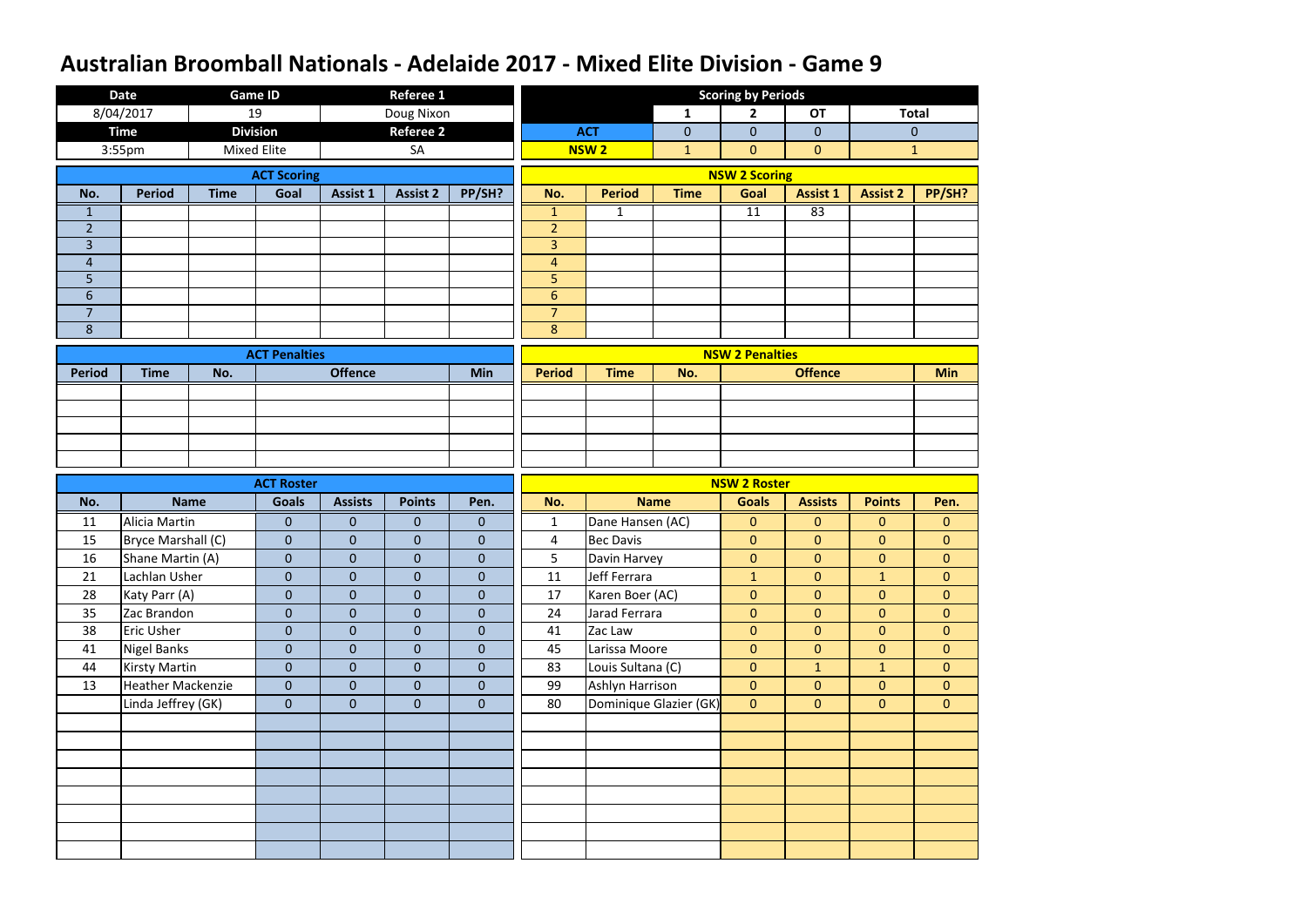|                     | <b>Date</b>                             |                    | <b>Game ID</b>                     |                                                                                                                                                                                                                                                                                                                                                                                                                                                                                                                                                                                                      | <b>Referee 1</b> |              |                               |                                |                | <b>Scoring by Periods</b>           |                                  |                                  |                                  |
|---------------------|-----------------------------------------|--------------------|------------------------------------|------------------------------------------------------------------------------------------------------------------------------------------------------------------------------------------------------------------------------------------------------------------------------------------------------------------------------------------------------------------------------------------------------------------------------------------------------------------------------------------------------------------------------------------------------------------------------------------------------|------------------|--------------|-------------------------------|--------------------------------|----------------|-------------------------------------|----------------------------------|----------------------------------|----------------------------------|
|                     | 8/04/2017                               | 20                 |                                    |                                                                                                                                                                                                                                                                                                                                                                                                                                                                                                                                                                                                      | <b>ACT</b>       |              |                               |                                | $\mathbf{1}$   | $\overline{2}$                      | <b>OT</b>                        | <b>Total</b>                     |                                  |
|                     | <b>Time</b>                             |                    | <b>Division</b>                    |                                                                                                                                                                                                                                                                                                                                                                                                                                                                                                                                                                                                      |                  |              |                               | <b>SA2</b>                     | $\overline{0}$ | $\mathbf 0$                         | $\overline{0}$                   |                                  | $\mathbf{0}$                     |
|                     | 4:20pm                                  | <b>Mixed Elite</b> |                                    |                                                                                                                                                                                                                                                                                                                                                                                                                                                                                                                                                                                                      | <b>ACT</b>       |              |                               | <b>NSW1</b>                    | $\overline{2}$ | $\overline{0}$                      | $\overline{0}$                   |                                  | $\overline{2}$                   |
|                     |                                         |                    | <b>SA 2 Scoring</b>                | <b>Referee 2</b><br>Assist 1<br><b>Assist 2</b><br><b>Offence</b><br>Min<br><b>Points</b><br><b>Assists</b><br>$\overline{0}$<br>$\overline{0}$<br>$\mathbf{0}$<br>$\overline{0}$<br>$\overline{0}$<br>$\mathbf{0}$<br>$\overline{0}$<br>$\boldsymbol{0}$<br>$\mathbf 0$<br>$\overline{0}$<br>$\overline{0}$<br>$\overline{0}$<br>$\overline{0}$<br>$\overline{0}$<br>$\overline{0}$<br>$\overline{0}$<br>$\overline{0}$<br>$\mathbf{0}$<br>$\overline{0}$<br>$\overline{0}$<br>$\mathbf{0}$<br>$\overline{0}$<br>$\overline{0}$<br>$\mathbf{0}$<br>$\overline{0}$<br>$\overline{0}$<br>$\mathbf{0}$ |                  |              |                               |                                |                | <b>NSW 1 Scoring</b>                |                                  |                                  |                                  |
| No.                 | <b>Period</b>                           | <b>Time</b>        | Goal                               |                                                                                                                                                                                                                                                                                                                                                                                                                                                                                                                                                                                                      | PP/SH?<br>Pen.   |              | No.                           | <b>Period</b>                  | <b>Time</b>    | Goal                                | <b>Assist 1</b>                  | <b>Assist 2</b>                  | PP/SH?                           |
| $\mathbf 1$         |                                         |                    |                                    |                                                                                                                                                                                                                                                                                                                                                                                                                                                                                                                                                                                                      |                  |              | $\mathbf{1}$                  | $\mathbf{1}$                   |                | $\overline{12}$                     |                                  |                                  |                                  |
| $\overline{2}$      |                                         |                    |                                    |                                                                                                                                                                                                                                                                                                                                                                                                                                                                                                                                                                                                      |                  |              | $\overline{2}$                | $1\,$                          |                | 68                                  |                                  |                                  |                                  |
| 3                   |                                         |                    |                                    |                                                                                                                                                                                                                                                                                                                                                                                                                                                                                                                                                                                                      |                  |              | $\overline{3}$                |                                |                |                                     |                                  |                                  |                                  |
| $\overline{4}$      |                                         |                    |                                    |                                                                                                                                                                                                                                                                                                                                                                                                                                                                                                                                                                                                      |                  |              | $\overline{4}$                |                                |                |                                     |                                  |                                  |                                  |
| 5                   |                                         |                    |                                    |                                                                                                                                                                                                                                                                                                                                                                                                                                                                                                                                                                                                      |                  |              | 5                             |                                |                |                                     |                                  |                                  |                                  |
| 6                   |                                         |                    |                                    |                                                                                                                                                                                                                                                                                                                                                                                                                                                                                                                                                                                                      |                  |              | $6\phantom{1}$                |                                |                |                                     |                                  |                                  |                                  |
| $\overline{7}$<br>8 |                                         |                    |                                    |                                                                                                                                                                                                                                                                                                                                                                                                                                                                                                                                                                                                      |                  |              | $\overline{7}$<br>8           |                                |                |                                     |                                  |                                  |                                  |
|                     |                                         |                    |                                    |                                                                                                                                                                                                                                                                                                                                                                                                                                                                                                                                                                                                      |                  |              |                               |                                |                |                                     |                                  |                                  |                                  |
|                     |                                         |                    | <b>SA 2 Penalties</b>              |                                                                                                                                                                                                                                                                                                                                                                                                                                                                                                                                                                                                      |                  |              |                               |                                |                | <b>NSW 1 Penalties</b>              |                                  |                                  |                                  |
| <b>Period</b>       | <b>Time</b>                             | No.                |                                    |                                                                                                                                                                                                                                                                                                                                                                                                                                                                                                                                                                                                      |                  |              | <b>Period</b>                 | <b>Time</b>                    | No.            |                                     | <b>Offence</b>                   |                                  | <b>Min</b>                       |
|                     |                                         |                    |                                    |                                                                                                                                                                                                                                                                                                                                                                                                                                                                                                                                                                                                      |                  |              |                               |                                |                |                                     |                                  |                                  |                                  |
|                     |                                         |                    |                                    |                                                                                                                                                                                                                                                                                                                                                                                                                                                                                                                                                                                                      |                  |              |                               |                                |                |                                     |                                  |                                  |                                  |
|                     |                                         |                    |                                    |                                                                                                                                                                                                                                                                                                                                                                                                                                                                                                                                                                                                      |                  |              |                               |                                |                |                                     |                                  |                                  |                                  |
|                     |                                         |                    |                                    |                                                                                                                                                                                                                                                                                                                                                                                                                                                                                                                                                                                                      |                  |              |                               |                                |                |                                     |                                  |                                  |                                  |
|                     |                                         |                    |                                    |                                                                                                                                                                                                                                                                                                                                                                                                                                                                                                                                                                                                      |                  |              |                               |                                |                |                                     |                                  |                                  |                                  |
| No.                 |                                         | <b>Name</b>        | <b>SA 2 Roster</b><br><b>Goals</b> |                                                                                                                                                                                                                                                                                                                                                                                                                                                                                                                                                                                                      |                  |              | No.                           |                                | <b>Name</b>    | <b>NSW 1 Roster</b><br><b>Goals</b> | <b>Assists</b>                   | <b>Points</b>                    | Pen.                             |
|                     |                                         |                    |                                    |                                                                                                                                                                                                                                                                                                                                                                                                                                                                                                                                                                                                      |                  |              |                               |                                |                |                                     |                                  |                                  |                                  |
| 15<br>18            | <b>Ashley Taylor</b><br>Jackson Renshaw |                    | $\overline{0}$<br>$\overline{0}$   |                                                                                                                                                                                                                                                                                                                                                                                                                                                                                                                                                                                                      |                  |              | $\mathbf 0$<br>$\overline{7}$ | Saxon Hooper (C)               |                | $\mathbf{0}$                        | $\overline{0}$<br>$\overline{0}$ | $\overline{0}$<br>$\overline{0}$ | $\overline{0}$<br>$\overline{0}$ |
| 24                  | Luca Obbiettivo                         |                    | $\overline{0}$                     |                                                                                                                                                                                                                                                                                                                                                                                                                                                                                                                                                                                                      |                  |              | 12                            | Tim Brown (AC)<br>Mark Ferrara |                | $\mathbf{0}$                        | $\mathbf{0}$                     |                                  | $\overline{0}$                   |
| 32                  | Kris Macintosh                          |                    | $\overline{0}$                     |                                                                                                                                                                                                                                                                                                                                                                                                                                                                                                                                                                                                      |                  |              | 20                            | Sarah Hellyer                  |                | $\mathbf{1}$<br>$\mathbf{0}$        | $\overline{0}$                   | $\mathbf{1}$<br>$\overline{0}$   | $\overline{0}$                   |
| 35                  | Michael Workman                         |                    | $\overline{0}$                     |                                                                                                                                                                                                                                                                                                                                                                                                                                                                                                                                                                                                      |                  |              | 60                            | Kerrianne Rigby                |                | $\overline{0}$                      | $\overline{0}$                   | $\overline{0}$                   | $\overline{0}$                   |
| 38                  | <b>Courtney Aird</b>                    |                    | $\overline{0}$                     |                                                                                                                                                                                                                                                                                                                                                                                                                                                                                                                                                                                                      |                  |              | 61                            | Shan Brown                     |                | $\mathbf{0}$                        | $\overline{0}$                   | $\overline{0}$                   | $\overline{0}$                   |
| 41                  | <b>Dennis Russell</b>                   |                    | $\overline{0}$                     |                                                                                                                                                                                                                                                                                                                                                                                                                                                                                                                                                                                                      |                  |              | 68                            | Luke Simmonds                  |                | $\mathbf{1}$                        | $\mathbf{0}$                     | 1                                | $\overline{0}$                   |
| 44                  | <b>Warren Einarson</b>                  |                    | $\overline{0}$                     |                                                                                                                                                                                                                                                                                                                                                                                                                                                                                                                                                                                                      |                  |              | 87                            | <b>Reece Shepherd</b>          |                | $\overline{0}$                      | $\mathbf{0}$                     | $\overline{0}$                   | $\overline{0}$                   |
| 51                  | Aisha Graham                            |                    | $\overline{0}$                     |                                                                                                                                                                                                                                                                                                                                                                                                                                                                                                                                                                                                      |                  |              | 88                            | Lauren Yabsley (AC)            |                | $\overline{0}$                      | $\overline{0}$                   | $\overline{0}$                   | $\overline{0}$                   |
| 57                  | <b>Wayne Richie</b>                     |                    | $\overline{0}$                     | $\overline{0}$                                                                                                                                                                                                                                                                                                                                                                                                                                                                                                                                                                                       | $\overline{0}$   | $\mathbf{0}$ | 89                            | Josh Burton                    |                | $\mathbf{0}$                        | $\overline{0}$                   | $\overline{0}$                   | $\mathbf{0}$                     |
| 66                  | Maddy Plumb                             |                    | $\overline{0}$                     | $\overline{0}$                                                                                                                                                                                                                                                                                                                                                                                                                                                                                                                                                                                       | $\mathbf{0}$     | $\mathbf{0}$ | 98                            | Jodie Harrison                 |                | $\mathbf{0}$                        | $\overline{0}$                   | $\overline{0}$                   | $\overline{0}$                   |
| 72                  | <b>Adam Collins</b>                     |                    | $\boldsymbol{0}$                   | $\overline{0}$                                                                                                                                                                                                                                                                                                                                                                                                                                                                                                                                                                                       | $\overline{0}$   | $\mathbf 0$  | 81                            | Anke Vermeulen (GK)            |                | $\overline{0}$                      | $\overline{0}$                   | $\overline{0}$                   | $\overline{0}$                   |
| 77                  | <b>Harry Perks</b>                      |                    | $\overline{0}$                     | $\overline{0}$                                                                                                                                                                                                                                                                                                                                                                                                                                                                                                                                                                                       | $\overline{0}$   | $\mathbf{0}$ |                               |                                |                |                                     |                                  |                                  |                                  |
| 86                  | Madeleine Tonkin                        |                    | $\overline{0}$                     | $\overline{0}$                                                                                                                                                                                                                                                                                                                                                                                                                                                                                                                                                                                       | $\overline{0}$   | $\mathbf{0}$ |                               |                                |                |                                     |                                  |                                  |                                  |
| 89                  | Kim Thorpe                              |                    | $\overline{0}$                     | $\overline{0}$                                                                                                                                                                                                                                                                                                                                                                                                                                                                                                                                                                                       | $\overline{0}$   | $\mathbf{0}$ |                               |                                |                |                                     |                                  |                                  |                                  |
| 40                  | Carla Franson (GK)                      |                    | $\mathbf{0}$                       | $\overline{0}$                                                                                                                                                                                                                                                                                                                                                                                                                                                                                                                                                                                       | $\overline{0}$   | $\mathbf{0}$ |                               |                                |                |                                     |                                  |                                  |                                  |
|                     |                                         |                    |                                    |                                                                                                                                                                                                                                                                                                                                                                                                                                                                                                                                                                                                      |                  |              |                               |                                |                |                                     |                                  |                                  |                                  |
|                     |                                         |                    |                                    |                                                                                                                                                                                                                                                                                                                                                                                                                                                                                                                                                                                                      |                  |              |                               |                                |                |                                     |                                  |                                  |                                  |
|                     |                                         |                    |                                    |                                                                                                                                                                                                                                                                                                                                                                                                                                                                                                                                                                                                      |                  |              |                               |                                |                |                                     |                                  |                                  |                                  |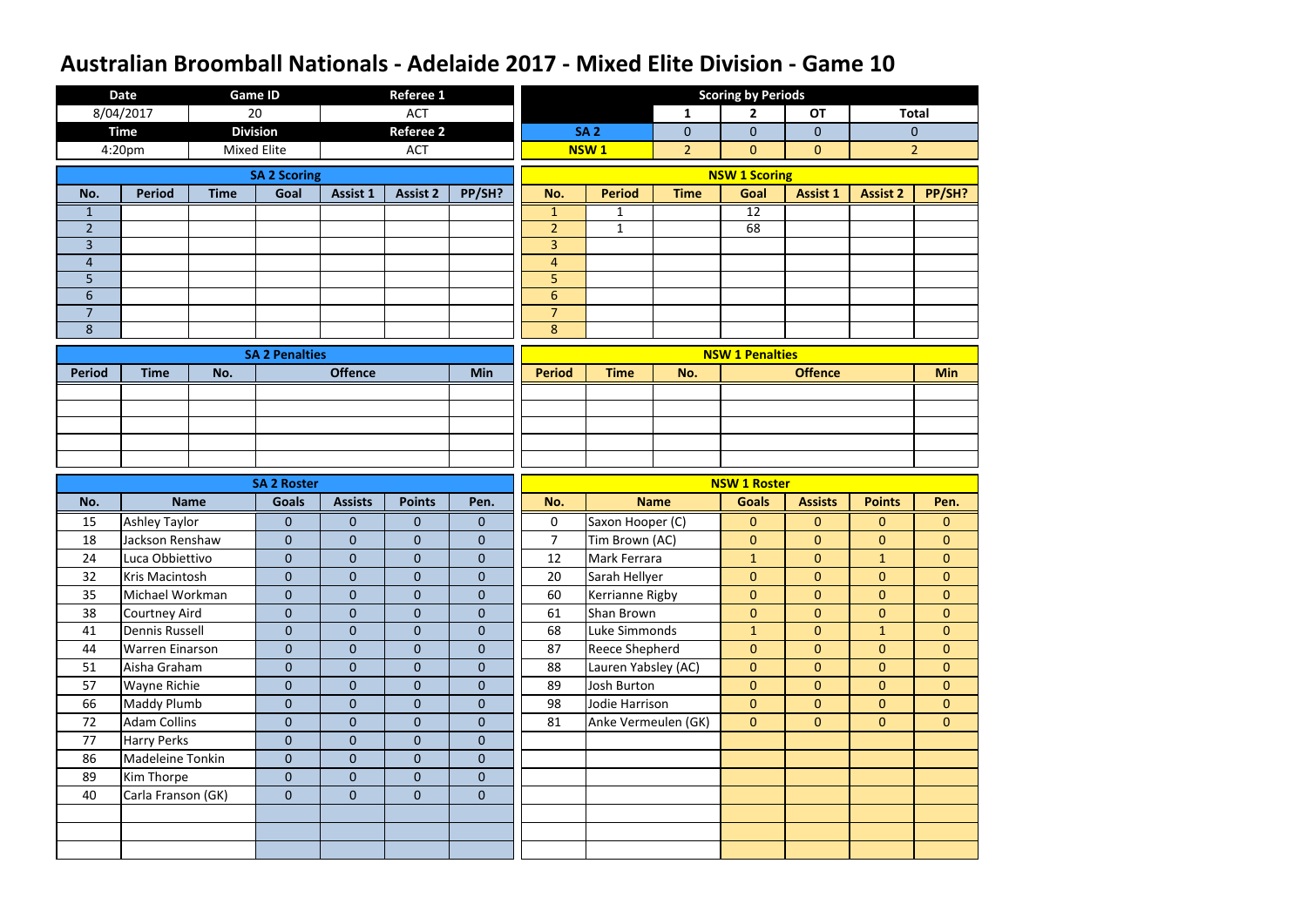|                     | <b>Date</b>           |                 | <b>Game ID</b>         |                 | <b>Referee 1</b> |                |                                  |                        |                | <b>Scoring by Periods</b> |                 |                 |                |
|---------------------|-----------------------|-----------------|------------------------|-----------------|------------------|----------------|----------------------------------|------------------------|----------------|---------------------------|-----------------|-----------------|----------------|
|                     | 8/04/2017             |                 | 22                     |                 | Doug Nixon       |                |                                  |                        | $\mathbf{1}$   | $\overline{2}$            | <b>OT</b>       |                 | <b>Total</b>   |
|                     | <b>Time</b>           |                 | <b>Division</b>        |                 | <b>Referee 2</b> |                |                                  | <b>NSW1</b>            | $\overline{2}$ | $\mathbf 0$               | $\overline{0}$  |                 | $\overline{2}$ |
|                     | 3:55pm                |                 | <b>Mixed Elite</b>     |                 | Alan Jabs        |                |                                  | <b>NSW2</b>            | $\overline{0}$ | $\overline{0}$            | $\overline{0}$  |                 | $\overline{0}$ |
|                     |                       |                 | <b>NSW 1 Scoring</b>   |                 |                  |                |                                  |                        |                | <b>NSW 2 Scoring</b>      |                 |                 |                |
| No.                 | <b>Period</b>         | <b>Time</b>     | Goal                   | <b>Assist 1</b> | <b>Assist 2</b>  | PP/SH?         | No.                              | <b>Period</b>          | <b>Time</b>    | Goal                      | <b>Assist 1</b> | <b>Assist 2</b> | PP/SH?         |
| 1                   | 1                     |                 | 87                     | 60              |                  |                | $\mathbf{1}$                     |                        |                |                           |                 |                 |                |
| $\overline{2}$      | $\mathbf{1}$          |                 | $\mathbf 0$            |                 |                  |                | $\overline{2}$                   |                        |                |                           |                 |                 |                |
| 3                   |                       |                 |                        |                 |                  |                | $\overline{3}$                   |                        |                |                           |                 |                 |                |
| $\overline{4}$      |                       |                 |                        |                 |                  |                | $\overline{4}$                   |                        |                |                           |                 |                 |                |
| 5                   |                       |                 |                        |                 |                  |                | 5                                |                        |                |                           |                 |                 |                |
| 6<br>$\overline{7}$ |                       |                 |                        |                 |                  |                | $6\phantom{a}$<br>$\overline{7}$ |                        |                |                           |                 |                 |                |
| 8                   |                       |                 |                        |                 |                  |                | 8                                |                        |                |                           |                 |                 |                |
|                     |                       |                 |                        |                 |                  |                |                                  |                        |                |                           |                 |                 |                |
|                     |                       |                 | <b>NSW 1 Penalties</b> |                 |                  |                |                                  |                        |                | <b>NSW 2 Penalties</b>    |                 |                 |                |
| <b>Period</b>       | <b>Time</b>           | No.             |                        | <b>Offence</b>  |                  | Min            | <b>Period</b>                    | <b>Time</b>            | No.            |                           | <b>Offence</b>  |                 | <b>Min</b>     |
| $\mathbf{1}$        |                       | $\overline{12}$ | <b>Slashing</b>        |                 |                  | $\overline{2}$ |                                  |                        |                |                           |                 |                 |                |
|                     |                       |                 |                        |                 |                  |                |                                  |                        |                |                           |                 |                 |                |
|                     |                       |                 |                        |                 |                  |                |                                  |                        |                |                           |                 |                 |                |
|                     |                       |                 |                        |                 |                  |                |                                  |                        |                |                           |                 |                 |                |
|                     |                       |                 | <b>NSW 1 Roster</b>    |                 |                  |                |                                  |                        |                | <b>NSW 2 Roster</b>       |                 |                 |                |
|                     |                       |                 |                        |                 |                  |                |                                  |                        |                |                           |                 |                 |                |
| No.                 |                       | <b>Name</b>     | <b>Goals</b>           | <b>Assists</b>  | <b>Points</b>    | Pen.           | No.                              | <b>Name</b>            |                | <b>Goals</b>              | <b>Assists</b>  | <b>Points</b>   | Pen.           |
| $\mathbf 0$         | Saxon Hooper (C)      |                 | $\mathbf{1}$           | $\overline{0}$  | $\mathbf{1}$     | $\mathbf{0}$   | $\mathbf{1}$                     | Dane Hansen (AC)       |                | $\mathbf{0}$              | $\mathbf{0}$    | $\overline{0}$  | $\mathbf{0}$   |
| $\overline{7}$      | Tim Brown (AC)        |                 | $\overline{0}$         | $\overline{0}$  | $\mathbf{0}$     | $\mathbf{0}$   | $\overline{4}$                   | <b>Bec Davis</b>       |                | $\overline{0}$            | $\overline{0}$  | $\overline{0}$  | $\overline{0}$ |
| 12                  | Mark Ferrara          |                 | $\overline{0}$         | $\overline{0}$  | $\overline{0}$   | $\mathbf 0$    | 5                                | Davin Harvey           |                | $\overline{0}$            | $\mathbf{0}$    | $\overline{0}$  | $\overline{0}$ |
| 20                  | Sarah Hellyer         |                 | $\overline{0}$         | $\overline{0}$  | $\overline{0}$   | $\pmb{0}$      | 11                               | Jeff Ferrara           |                | $\mathbf{0}$              | $\overline{0}$  | $\overline{0}$  | $\overline{0}$ |
| 60                  | Kerrianne Rigby       |                 | $\overline{0}$         | $\mathbf{1}$    | $\mathbf{1}$     | $\mathbf{0}$   | 17                               | Karen Boer (AC)        |                | $\overline{0}$            | $\overline{0}$  | $\overline{0}$  | $\overline{0}$ |
| 61                  | Shan Brown            |                 | $\overline{0}$         | $\overline{0}$  | $\overline{0}$   | $\mathbf{0}$   | 24                               | Jarad Ferrara          |                | $\mathbf{0}$              | $\overline{0}$  | $\overline{0}$  | $\overline{0}$ |
| 68                  | Luke Simmonds         |                 | $\overline{0}$         | $\overline{0}$  | $\overline{0}$   | $\mathbf{0}$   | 41                               | Zac Law                |                | $\mathbf{0}$              | $\overline{0}$  | $\overline{0}$  | $\overline{0}$ |
| 87                  | <b>Reece Shepherd</b> |                 | $\mathbf{1}$           | $\overline{0}$  | $\mathbf{1}$     | $\mathbf{0}$   | 45                               | Larissa Moore          |                | $\overline{0}$            | $\overline{0}$  | $\overline{0}$  | $\overline{0}$ |
| 88                  | Lauren Yabsley (AC)   |                 | $\overline{0}$         | $\overline{0}$  | $\overline{0}$   | $\overline{0}$ | 83                               | Louis Sultana (C)      |                | $\overline{0}$            | $\overline{0}$  | $\overline{0}$  | $\overline{0}$ |
| 89                  | Josh Burton           |                 | $\overline{0}$         | $\overline{0}$  | $\overline{0}$   | $\mathbf{0}$   | 99                               | Ashlyn Harrison        |                | $\mathbf{0}$              | $\overline{0}$  | $\overline{0}$  | $\overline{0}$ |
| 98                  | Jodie Harrison        |                 | $\overline{0}$         | $\overline{0}$  | $\overline{0}$   | $\overline{0}$ | 80                               | Dominique Glazier (GK) |                | $\overline{0}$            | $\overline{0}$  | $\overline{0}$  | $\overline{0}$ |
| 81                  | Anke Vermeulen (GK)   |                 | $\overline{0}$         | $\overline{0}$  | $\overline{0}$   | $\overline{0}$ |                                  |                        |                |                           |                 |                 |                |
|                     |                       |                 |                        |                 |                  |                |                                  |                        |                |                           |                 |                 |                |
|                     |                       |                 |                        |                 |                  |                |                                  |                        |                |                           |                 |                 |                |
|                     |                       |                 |                        |                 |                  |                |                                  |                        |                |                           |                 |                 |                |
|                     |                       |                 |                        |                 |                  |                |                                  |                        |                |                           |                 |                 |                |
|                     |                       |                 |                        |                 |                  |                |                                  |                        |                |                           |                 |                 |                |
|                     |                       |                 |                        |                 |                  |                |                                  |                        |                |                           |                 |                 |                |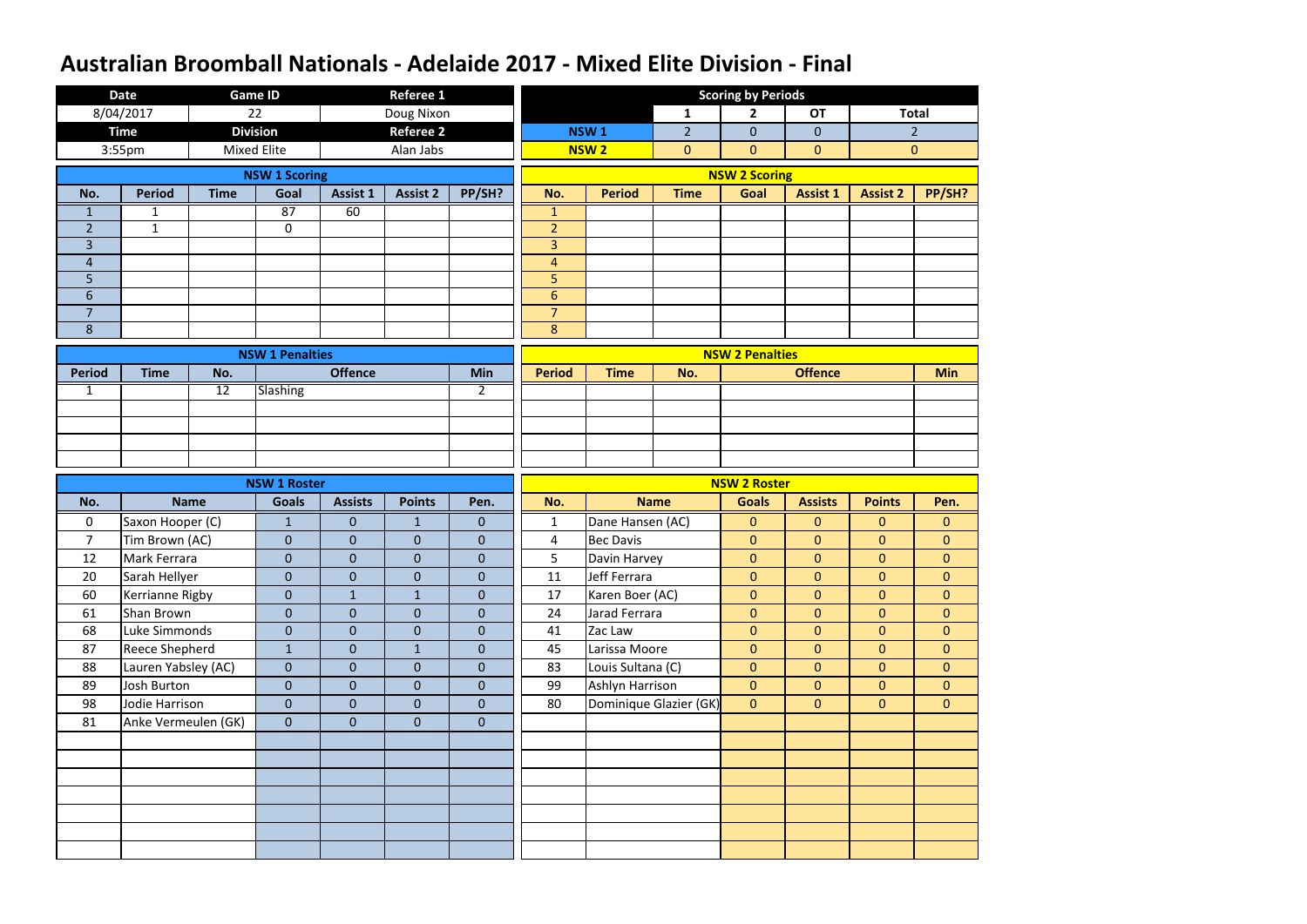|                                  | <b>Date</b>               | <b>Game ID</b>         |                                     |                 | <b>Referee 1</b> |                  |                                    |                        |                        | <b>Scoring by Periods</b>         |                 |                 |                |
|----------------------------------|---------------------------|------------------------|-------------------------------------|-----------------|------------------|------------------|------------------------------------|------------------------|------------------------|-----------------------------------|-----------------|-----------------|----------------|
|                                  | 8/04/2017                 | $\mathbf{1}$           |                                     |                 | <b>SA</b>        |                  |                                    |                        | $\mathbf{1}$           | $\overline{2}$                    | <b>OT</b>       |                 | <b>Total</b>   |
|                                  | <b>Time</b>               | <b>Division</b>        |                                     |                 | <b>Referee 2</b> |                  |                                    | NSW <sub>1</sub>       | $\mathbf{1}$           | $\overline{0}$                    | $\mathbf{0}$    |                 | $\mathbf{1}$   |
|                                  | 5:30am                    | Mixed Inter            |                                     |                 | SA               |                  |                                    | <b>ACT</b>             | $\mathbf{1}$           | $\mathbf{0}$                      | $\mathbf{0}$    |                 | $\mathbf{1}$   |
|                                  |                           |                        | <b>NSW 1 Scoring</b>                |                 |                  |                  |                                    |                        |                        | <b>ACT Scoring</b>                |                 |                 |                |
| No.                              | <b>Period</b>             | <b>Time</b>            | Goal                                | <b>Assist 1</b> | <b>Assist 2</b>  | PP/SH?           | No.                                | <b>Period</b>          | <b>Time</b>            | Goal                              | <b>Assist 1</b> | <b>Assist 2</b> | PP/SH?         |
| 1                                | 1                         | 11:24                  | 77                                  | $\overline{15}$ |                  |                  | $\mathbf{1}$                       | 1                      | 5:10                   | $\overline{31}$                   | 42              |                 |                |
| $\overline{2}$                   |                           |                        |                                     |                 |                  |                  | $\overline{2}$                     |                        |                        |                                   |                 |                 |                |
| $\overline{3}$                   |                           |                        |                                     |                 |                  |                  | $\overline{3}$                     |                        |                        |                                   |                 |                 |                |
| $\overline{4}$                   |                           |                        |                                     |                 |                  |                  | $\overline{4}$                     |                        |                        |                                   |                 |                 |                |
| 5                                |                           |                        |                                     |                 |                  |                  | 5                                  |                        |                        |                                   |                 |                 |                |
| $6\phantom{1}$<br>$\overline{7}$ |                           |                        |                                     |                 |                  |                  | $6 \overline{6}$<br>$\overline{7}$ |                        |                        |                                   |                 |                 |                |
| 8                                |                           |                        |                                     |                 |                  |                  | 8                                  |                        |                        |                                   |                 |                 |                |
|                                  |                           |                        |                                     |                 |                  |                  |                                    |                        |                        |                                   |                 |                 |                |
|                                  |                           |                        | <b>NSW 1 Penalties</b>              |                 |                  |                  |                                    |                        |                        | <b>ACT Penalties</b>              |                 |                 |                |
| <b>Period</b>                    | <b>Time</b>               | No.                    |                                     | <b>Offence</b>  |                  | Min              | <b>Period</b>                      | <b>Time</b>            | No.                    |                                   | <b>Offence</b>  |                 | <b>Min</b>     |
|                                  |                           |                        |                                     |                 |                  |                  |                                    |                        |                        |                                   |                 |                 |                |
|                                  |                           |                        |                                     |                 |                  |                  |                                    |                        |                        |                                   |                 |                 |                |
|                                  |                           |                        |                                     |                 |                  |                  |                                    |                        |                        |                                   |                 |                 |                |
|                                  |                           |                        |                                     |                 |                  |                  |                                    |                        |                        |                                   |                 |                 |                |
|                                  |                           |                        |                                     |                 |                  |                  |                                    |                        |                        |                                   |                 |                 |                |
|                                  |                           |                        |                                     |                 |                  |                  |                                    |                        |                        |                                   |                 |                 |                |
| No.                              |                           | <b>Name</b>            | <b>NSW 1 Roster</b><br><b>Goals</b> | <b>Assists</b>  | <b>Points</b>    | Pen.             | No.                                |                        | <b>Name</b>            | <b>ACT Roster</b><br><b>Goals</b> | <b>Assists</b>  | <b>Points</b>   | Pen.           |
| 15                               | <b>Chris Hukins</b>       |                        | $\overline{0}$                      | $\mathbf{1}$    | 1                | $\mathbf{0}$     | 23                                 |                        | Johan Van Der Watt (C) | $\mathbf{0}$                      | $\mathbf{0}$    | $\overline{0}$  | $\overline{0}$ |
| 22                               | Elizabeth Tilly           |                        | $\overline{0}$                      | $\overline{0}$  | $\overline{0}$   | $\theta$         | 24                                 | Mel Kukic              |                        | $\mathbf{0}$                      | $\mathbf{0}$    | $\overline{0}$  | $\mathbf{0}$   |
| 32                               | Jason Solomon             |                        | $\overline{0}$                      | $\mathbf 0$     | $\overline{0}$   | $\theta$         | 25                                 | Marty Wells            |                        | $\mathbf{0}$                      | $\mathbf{0}$    | $\overline{0}$  | $\mathbf{0}$   |
| 42                               | <b>Stuart Paull</b>       |                        | $\overline{0}$                      | $\mathbf{0}$    | $\overline{0}$   | $\pmb{0}$        | 31                                 | Chris Lucas            |                        | $\mathbf{1}$                      | $\overline{0}$  | $\mathbf{1}$    | $\mathbf{0}$   |
| 44                               | <b>Catherine McDonald</b> |                        | $\overline{0}$                      | $\overline{0}$  | $\overline{0}$   | $\mathbf{0}$     | 34                                 | Lachlan Wisdom         |                        | $\overline{0}$                    | $\overline{0}$  | $\overline{0}$  | $\overline{0}$ |
| 55                               | Tegan Mcelhinney          |                        | $\overline{0}$                      | $\mathbf 0$     | $\overline{0}$   | $\mathbf{0}$     | 36                                 | Rob Hay                |                        | $\mathbf{0}$                      | $\overline{0}$  | $\overline{0}$  | $\mathbf{0}$   |
| 62                               | Chelsea Seddon            |                        | $\overline{0}$                      | $\mathbf 0$     | $\overline{0}$   | $\mathbf{0}$     | 37                                 | Christa Brandon        |                        | $\mathbf{0}$                      | $\overline{0}$  | $\mathbf{0}$    | $\mathbf{0}$   |
| 65                               | Peta Lea Maguire          |                        | $\mathbf 0$                         | $\overline{0}$  | $\overline{0}$   | $\mathbf{0}$     | 42                                 | Don Godmaire           |                        | $\overline{0}$                    | $\mathbf{1}$    | 1               | $\overline{0}$ |
| 69                               | Mark Mackereth (AC)       |                        | $\overline{0}$                      | $\mathbf 0$     | $\overline{0}$   | $\boldsymbol{0}$ | 43                                 | Simon Gallagher (AC)   |                        | $\overline{0}$                    | $\overline{0}$  | $\overline{0}$  | $\overline{0}$ |
| 77                               | Peter Yabsley (C)         |                        | $\mathbf{1}$                        | $\overline{0}$  | $\mathbf{1}$     | $\mathbf{0}$     | 45                                 | Jenna Roberts (AC)     |                        | $\mathbf{0}$                      | $\overline{0}$  | $\overline{0}$  | $\overline{0}$ |
| 78                               | James Leibeck             |                        | $\overline{0}$                      | $\mathbf 0$     | $\overline{0}$   | $\mathbf{0}$     | 46                                 | <b>Travis Agerbeek</b> |                        | $\mathbf{0}$                      | $\overline{0}$  | $\overline{0}$  | $\overline{0}$ |
| 80                               |                           | Dominique Glazier (AC) | $\overline{0}$                      | $\overline{0}$  | $\overline{0}$   | $\mathbf{0}$     | 77                                 | <b>Maddy Sac</b>       |                        | $\overline{0}$                    | $\overline{0}$  | $\overline{0}$  | $\overline{0}$ |
| 20                               | Sarah Hellyer (GK)        |                        | $\overline{0}$                      | $\overline{0}$  | $\overline{0}$   | $\mathbf{0}$     |                                    | Bridget Whisker (GK)   |                        | $\overline{0}$                    | $\overline{0}$  | $\overline{0}$  | $\overline{0}$ |
|                                  |                           |                        |                                     |                 |                  |                  |                                    |                        |                        |                                   |                 |                 |                |
|                                  |                           |                        |                                     |                 |                  |                  |                                    |                        |                        |                                   |                 |                 |                |
|                                  |                           |                        |                                     |                 |                  |                  |                                    |                        |                        |                                   |                 |                 |                |
|                                  |                           |                        |                                     |                 |                  |                  |                                    |                        |                        |                                   |                 |                 |                |
|                                  |                           |                        |                                     |                 |                  |                  |                                    |                        |                        |                                   |                 |                 |                |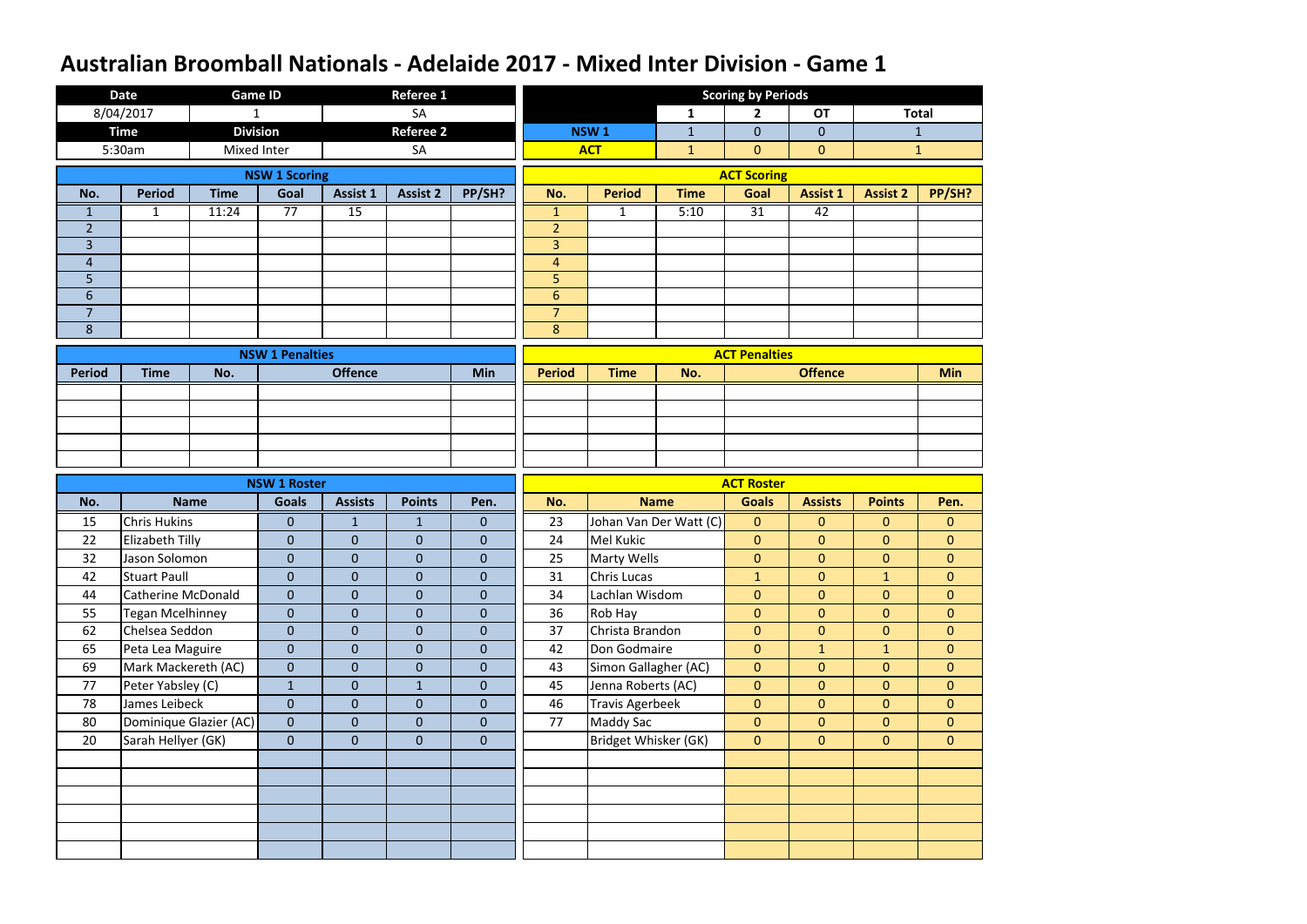|                                  | <b>Date</b>                      | <b>Game ID</b>  |                                     |                                | <b>Referee 1</b> |                |                                  |                                       |              | <b>Scoring by Periods</b>          |                                  |                                  |                                |
|----------------------------------|----------------------------------|-----------------|-------------------------------------|--------------------------------|------------------|----------------|----------------------------------|---------------------------------------|--------------|------------------------------------|----------------------------------|----------------------------------|--------------------------------|
|                                  | 8/04/2017                        | $\overline{2}$  |                                     |                                | <b>ACT</b>       |                |                                  |                                       | $\mathbf{1}$ | $\mathbf{2}$                       | <b>OT</b>                        |                                  | <b>Total</b>                   |
|                                  | <b>Time</b>                      | <b>Division</b> |                                     |                                | <b>Referee 2</b> |                |                                  | <b>NSW2</b>                           | $\mathbf{1}$ | $\overline{0}$                     | $\overline{0}$                   |                                  | $\mathbf{1}$                   |
|                                  | 5:55am                           | Mixed Inter     |                                     |                                | <b>ACT</b>       |                |                                  | <b>SA1</b>                            | $\mathbf{0}$ | $\mathbf{0}$                       | $\mathbf{0}$                     |                                  | $\mathbf{0}$                   |
|                                  |                                  |                 | <b>NSW 2 Scoring</b>                |                                |                  |                |                                  |                                       |              | <b>SA 1 Scoring</b>                |                                  |                                  |                                |
| No.                              | <b>Period</b>                    | <b>Time</b>     | Goal                                | <b>Assist 1</b>                | <b>Assist 2</b>  | PP/SH?         | No.                              | <b>Period</b>                         | <b>Time</b>  | Goal                               | <b>Assist 1</b>                  | <b>Assist 2</b>                  | PP/SH?                         |
| 1                                | 1                                | 4:54            | 81                                  | 3                              |                  |                | $\mathbf{1}$                     |                                       |              |                                    |                                  |                                  |                                |
| $\overline{2}$                   |                                  |                 |                                     |                                |                  |                | $\overline{2}$                   |                                       |              |                                    |                                  |                                  |                                |
| $\overline{3}$                   |                                  |                 |                                     |                                |                  |                | $\overline{3}$                   |                                       |              |                                    |                                  |                                  |                                |
| $\overline{4}$                   |                                  |                 |                                     |                                |                  |                | $\overline{4}$                   |                                       |              |                                    |                                  |                                  |                                |
| 5                                |                                  |                 |                                     |                                |                  |                | 5                                |                                       |              |                                    |                                  |                                  |                                |
| $6\phantom{1}$<br>$\overline{7}$ |                                  |                 |                                     |                                |                  |                | $6\phantom{1}$<br>$\overline{7}$ |                                       |              |                                    |                                  |                                  |                                |
| 8                                |                                  |                 |                                     |                                |                  |                | 8                                |                                       |              |                                    |                                  |                                  |                                |
|                                  |                                  |                 |                                     |                                |                  |                |                                  |                                       |              |                                    |                                  |                                  |                                |
|                                  |                                  |                 | <b>NSW 2 Penalties</b>              |                                |                  |                |                                  |                                       |              | <b>SA 1 Penalties</b>              |                                  |                                  |                                |
| <b>Period</b>                    | <b>Time</b>                      | No.             |                                     | <b>Offence</b>                 |                  | Min            | <b>Period</b>                    | <b>Time</b>                           | No.          |                                    | <b>Offence</b>                   |                                  | <b>Min</b>                     |
|                                  |                                  |                 |                                     |                                |                  |                |                                  |                                       |              |                                    |                                  |                                  |                                |
|                                  |                                  |                 |                                     |                                |                  |                |                                  |                                       |              |                                    |                                  |                                  |                                |
|                                  |                                  |                 |                                     |                                |                  |                |                                  |                                       |              |                                    |                                  |                                  |                                |
|                                  |                                  |                 |                                     |                                |                  |                |                                  |                                       |              |                                    |                                  |                                  |                                |
|                                  |                                  |                 |                                     |                                |                  |                |                                  |                                       |              |                                    |                                  |                                  |                                |
|                                  |                                  |                 |                                     |                                |                  |                |                                  |                                       |              |                                    |                                  |                                  |                                |
| No.                              |                                  | <b>Name</b>     | <b>NSW 2 Roster</b><br><b>Goals</b> | <b>Assists</b>                 | <b>Points</b>    | Pen.           | No.                              |                                       | <b>Name</b>  | <b>SA 1 Roster</b><br><b>Goals</b> | <b>Assists</b>                   | <b>Points</b>                    |                                |
|                                  |                                  |                 |                                     |                                | 1                | $\mathbf{0}$   |                                  |                                       |              | $\mathbf{0}$                       | $\mathbf{0}$                     | $\overline{0}$                   | Pen.                           |
| 3<br>9                           | <b>Ben Hellyer</b>               |                 | $\overline{0}$<br>$\overline{0}$    | $\mathbf{1}$<br>$\overline{0}$ | $\overline{0}$   | $\theta$       | 13<br>29                         | Hadyn Lawson                          |              | $\mathbf{0}$                       | $\mathbf{0}$                     | $\mathbf{0}$                     | $\overline{0}$<br>$\mathbf{0}$ |
| 14                               | Monique Siswandi                 |                 | $\overline{0}$                      | $\mathbf 0$                    | $\overline{0}$   | $\mathbf 0$    | 30                               | <b>Brydie Wilkins</b>                 |              | $\mathbf{0}$                       | $\mathbf{0}$                     | $\overline{0}$                   | $\mathbf{0}$                   |
| 16                               | Matt Hellyer (C)<br>Sean Cowcher |                 | $\overline{0}$                      | $\pmb{0}$                      | $\overline{0}$   | $\pmb{0}$      | 36                               | Tania Newcombe (AC)<br>Jane Wells     |              | $\overline{0}$                     | $\overline{0}$                   | $\overline{0}$                   | $\mathbf 0$                    |
| 46                               | Emma Lidbury                     |                 | $\overline{0}$                      | $\overline{0}$                 | $\overline{0}$   | $\overline{0}$ | 36                               | <b>Steve Kennedy</b>                  |              | $\overline{0}$                     | $\overline{0}$                   | $\overline{0}$                   | $\overline{0}$                 |
| 47                               | <b>Ben Hunnius</b>               |                 | $\overline{0}$                      | $\mathbf 0$                    | $\overline{0}$   | $\mathbf{0}$   | 42                               | Harmonie Wong                         |              | $\mathbf{0}$                       | $\overline{0}$                   | $\overline{0}$                   | $\overline{0}$                 |
| 64                               | Louise Tallon                    |                 | $\mathbf 0$                         | $\mathbf 0$                    | $\overline{0}$   | $\mathbf{0}$   | 43                               | Justin Farrell                        |              | $\mathbf{0}$                       | $\mathbf{0}$                     | $\mathbf{0}$                     | $\overline{0}$                 |
| 66                               | Simon Fullerton                  |                 | $\overline{0}$                      | $\mathbf 0$                    | $\overline{0}$   | $\mathbf{0}$   | 45                               | Zoe Pfieffer                          |              | $\mathbf{0}$                       | $\overline{0}$                   | $\overline{0}$                   | $\overline{0}$                 |
| 81                               | Anke Vermeulen (AC)              |                 | $\mathbf{1}$                        | $\mathbf 0$                    | $\mathbf{1}$     | $\theta$       | 48                               | Matt Smith                            |              | $\mathbf{0}$                       | $\overline{0}$                   | $\overline{0}$                   | $\overline{0}$                 |
| 82                               | Rebecca Langham                  |                 | $\overline{0}$                      | $\mathbf 0$                    | $\overline{0}$   | $\mathbf{0}$   | 49                               | Glen Broad                            |              | $\mathbf{0}$                       | $\overline{0}$                   | $\overline{0}$                   | $\overline{0}$                 |
| 85                               | <b>Felicity Hudson</b>           |                 | $\overline{0}$                      | $\mathbf 0$                    | $\overline{0}$   | $\overline{0}$ | 53                               | Tom Mildren                           |              | $\mathbf{0}$                       | $\mathbf{0}$                     | $\overline{0}$                   | $\overline{0}$                 |
| 93                               | Matt Hudson (AC)                 |                 | $\overline{0}$                      | $\overline{0}$                 | $\overline{0}$   | $\mathbf{0}$   | 63                               | <b>Birgit Muenzfeld</b>               |              | $\overline{0}$                     | $\overline{0}$                   | $\overline{0}$                   | $\overline{0}$                 |
| 98                               | Jodie Harrison (GK)              |                 | $\overline{0}$                      | $\overline{0}$                 | $\overline{0}$   | $\mathbf{0}$   | 64                               | Dean Terry (C)                        |              | $\overline{0}$                     | $\overline{0}$                   | $\overline{0}$                   | $\overline{0}$                 |
|                                  |                                  |                 |                                     |                                |                  |                | 67                               | Ian Tonkin                            |              | $\overline{0}$                     | $\overline{0}$                   | $\overline{0}$                   | $\overline{0}$                 |
|                                  |                                  |                 |                                     |                                |                  |                | 68                               | Tobi Strickland                       |              | $\mathbf{0}$                       | $\overline{0}$                   | $\overline{0}$                   | $\overline{0}$                 |
|                                  |                                  |                 |                                     |                                |                  |                | 83                               | Brad Macintosh (AC)                   |              | $\overline{0}$                     | $\overline{0}$                   | $\overline{0}$                   | $\overline{0}$                 |
|                                  |                                  |                 |                                     |                                |                  |                | 86                               | Lucy Tonkin                           |              | $\mathbf{0}$                       | $\overline{0}$                   | $\overline{0}$                   | $\overline{0}$                 |
|                                  |                                  |                 |                                     |                                |                  |                | 88<br>47                         | Chris Terry<br>Steve Ballestrein (GK) |              | $\mathbf{0}$<br>$\mathbf{0}$       | $\overline{0}$<br>$\overline{0}$ | $\overline{0}$<br>$\overline{0}$ | $\mathbf{0}$<br>$\mathbf{0}$   |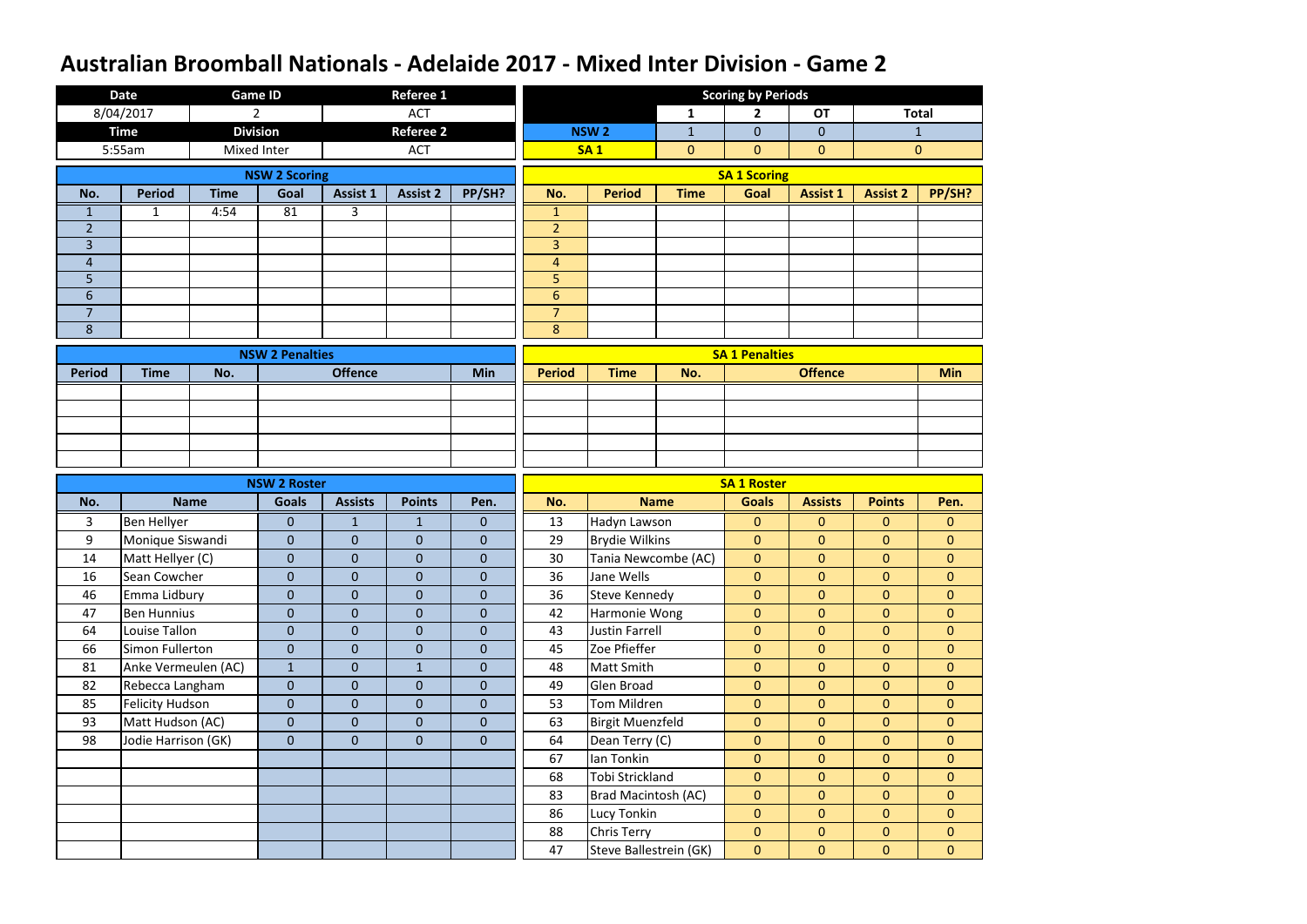|                     | <b>Date</b>                                  | <b>Game ID</b>  |                                    |                               | <b>Referee 1</b>                 |                                         |                                  |                           |              | <b>Scoring by Periods</b>           |                 |                 |                |
|---------------------|----------------------------------------------|-----------------|------------------------------------|-------------------------------|----------------------------------|-----------------------------------------|----------------------------------|---------------------------|--------------|-------------------------------------|-----------------|-----------------|----------------|
|                     | 8/04/2017                                    | 5               |                                    |                               | <b>ACT</b>                       |                                         |                                  |                           | $\mathbf{1}$ | 2                                   | <b>OT</b>       |                 | <b>Total</b>   |
|                     | <b>Time</b>                                  | <b>Division</b> |                                    |                               | <b>Referee 2</b>                 |                                         |                                  | <b>SA1</b>                | $\mathbf{0}$ | $\mathbf{0}$                        | $\overline{0}$  |                 | $\theta$       |
|                     | 7:10am                                       | Mixed Inter     |                                    |                               | <b>ACT</b>                       |                                         |                                  | <b>NSW1</b>               | $\mathbf{1}$ | $\mathbf{0}$                        | $\mathbf{0}$    |                 | $\mathbf{1}$   |
|                     |                                              |                 | <b>SA 1 Scoring</b>                |                               |                                  |                                         |                                  |                           |              | <b>NSW 1 Scoring</b>                |                 |                 |                |
| No.                 | <b>Period</b>                                | <b>Time</b>     | Goal                               | Assist 1                      | <b>Assist 2</b>                  | PP/SH?                                  | No.                              | <b>Period</b>             | <b>Time</b>  | Goal                                | <b>Assist 1</b> | <b>Assist 2</b> | PP/SH?         |
| 1                   |                                              |                 |                                    |                               |                                  |                                         | $\mathbf{1}$                     | 1                         | 9:10         | 77                                  | 55              |                 |                |
| $\overline{2}$      |                                              |                 |                                    |                               |                                  |                                         | $\overline{2}$                   |                           |              |                                     |                 |                 |                |
| 3                   |                                              |                 |                                    |                               |                                  |                                         | 3                                |                           |              |                                     |                 |                 |                |
| $\overline{4}$      |                                              |                 |                                    |                               |                                  |                                         | $\overline{4}$                   |                           |              |                                     |                 |                 |                |
| 5                   |                                              |                 |                                    |                               |                                  |                                         | 5                                |                           |              |                                     |                 |                 |                |
| 6<br>$\overline{7}$ |                                              |                 |                                    |                               |                                  |                                         | $6\phantom{1}$<br>$\overline{7}$ |                           |              |                                     |                 |                 |                |
| 8                   |                                              |                 |                                    |                               |                                  |                                         | 8                                |                           |              |                                     |                 |                 |                |
|                     |                                              |                 |                                    |                               |                                  |                                         |                                  |                           |              |                                     |                 |                 |                |
|                     |                                              |                 | <b>SA 1 Penalties</b>              |                               |                                  |                                         |                                  |                           |              | <b>NSW 1 Penalties</b>              |                 |                 |                |
| <b>Period</b>       | <b>Time</b>                                  | No.             |                                    | <b>Offence</b>                |                                  | <b>Min</b>                              | <b>Period</b>                    | <b>Time</b>               | No.          |                                     | <b>Offence</b>  |                 | <b>Min</b>     |
|                     |                                              |                 |                                    |                               |                                  |                                         |                                  |                           |              |                                     |                 |                 |                |
|                     |                                              |                 |                                    |                               |                                  |                                         |                                  |                           |              |                                     |                 |                 |                |
|                     |                                              |                 |                                    |                               |                                  |                                         |                                  |                           |              |                                     |                 |                 |                |
|                     |                                              |                 |                                    |                               |                                  |                                         |                                  |                           |              |                                     |                 |                 |                |
|                     |                                              |                 |                                    |                               |                                  |                                         |                                  |                           |              |                                     |                 |                 |                |
|                     |                                              |                 |                                    |                               |                                  |                                         |                                  |                           |              |                                     |                 |                 |                |
| No.                 |                                              | <b>Name</b>     | <b>SA 1 Roster</b><br><b>Goals</b> | <b>Assists</b>                | <b>Points</b>                    | Pen.                                    | No.                              |                           | <b>Name</b>  | <b>NSW 1 Roster</b><br><b>Goals</b> | <b>Assists</b>  | <b>Points</b>   | Pen.           |
| 13                  | Hadyn Lawson                                 |                 | $\overline{0}$                     | $\mathbf{0}$                  | $\overline{0}$                   | $\mathbf{0}$                            | 15                               | <b>Chris Hukins</b>       |              | $\mathbf{0}$                        | $\mathbf{0}$    | $\overline{0}$  | $\mathbf{0}$   |
| 29                  | <b>Brydie Wilkins</b>                        |                 | $\overline{0}$                     | $\overline{0}$                | $\overline{0}$                   | $\mathbf{0}$                            | 22                               | <b>Elizabeth Tilly</b>    |              | $\mathbf{0}$                        | $\mathbf{0}$    | $\overline{0}$  | $\overline{0}$ |
| 30                  | Tania Newcombe (AC)                          |                 | $\overline{0}$                     | $\overline{0}$                | $\overline{0}$                   | $\mathbf 0$                             | 32                               | Jason Solomon             |              | $\mathbf{0}$                        | $\mathbf{0}$    | $\overline{0}$  | $\overline{0}$ |
| 36                  | Jane Wells                                   |                 | $\mathbf{0}$                       | $\mathbf 0$                   | $\overline{0}$                   | $\pmb{0}$                               | 42                               | <b>Stuart Paull</b>       |              | $\overline{0}$                      | $\overline{0}$  | $\overline{0}$  | $\mathbf{0}$   |
| 36                  | <b>Steve Kennedy</b>                         |                 | $\overline{0}$                     | $\overline{0}$                | $\overline{0}$                   | $\mathbf{0}$                            | 44                               | <b>Catherine McDonald</b> |              | $\overline{0}$                      | $\overline{0}$  | $\overline{0}$  | $\overline{0}$ |
| 42                  | Harmonie Wong                                |                 | $\overline{0}$                     | $\mathbf{0}$                  | $\overline{0}$                   | $\overline{0}$                          | 55                               | <b>Tegan Mcelhinney</b>   |              | $\mathbf{0}$                        | $\mathbf{1}$    | $\mathbf{1}$    | $\overline{0}$ |
| 43                  | Justin Farrell                               |                 | $\overline{0}$                     | $\mathbf{0}$                  | $\overline{0}$                   | $\overline{0}$                          | 62                               | Chelsea Seddon            |              | $\overline{0}$                      | $\overline{0}$  | $\overline{0}$  | $\overline{0}$ |
| 45                  | Zoe Pfieffer                                 |                 | $\overline{0}$                     | $\overline{0}$                | $\overline{0}$                   | $\overline{0}$                          | 65                               | Peta Lea Maguire          |              | $\overline{0}$                      | $\overline{0}$  | $\overline{0}$  | $\overline{0}$ |
| 48                  | Matt Smith                                   |                 | $\overline{0}$                     | $\overline{0}$                | $\overline{0}$                   | $\overline{0}$                          | 69                               | Mark Mackereth (AC)       |              | $\overline{0}$                      | $\overline{0}$  | $\overline{0}$  | $\overline{0}$ |
| 49                  | Glen Broad                                   |                 | $\overline{0}$                     | $\overline{0}$                | $\overline{0}$                   | $\overline{0}$                          | 77                               | Peter Yabsley (C)         |              | $\mathbf{1}$                        | $\overline{0}$  | $\mathbf{1}$    | $\overline{0}$ |
| 53                  | Tom Mildren                                  |                 | $\overline{0}$                     | $\mathbf{0}$                  | $\overline{0}$                   | $\overline{0}$                          | 78                               | James Leibeck             |              | $\mathbf{0}$                        | $\overline{0}$  | $\overline{0}$  | $\overline{0}$ |
| 63                  | <b>Birgit Muenzfeld</b>                      |                 | $\overline{0}$                     | $\overline{0}$                | $\overline{0}$                   | $\mathbf{0}$                            | 80                               | Dominique Glazier (AC)    |              | $\overline{0}$                      | $\overline{0}$  | $\overline{0}$  | $\overline{0}$ |
| 64                  | Dean Terry (C)                               |                 | $\overline{0}$                     | $\overline{0}$                | $\overline{0}$                   | $\mathbf{0}$                            | 20                               | Sarah Hellyer (GK)        |              | $\overline{0}$                      | $\overline{0}$  | $\overline{0}$  | $\mathbf{0}$   |
| 67                  | Ian Tonkin                                   |                 | $\overline{0}$                     | $\boldsymbol{0}$              | $\overline{0}$                   | $\mathbf{0}$                            |                                  |                           |              |                                     |                 |                 |                |
| 68                  | Tobi Strickland                              |                 | $\overline{0}$                     | $\overline{0}$                | $\overline{0}$                   | $\boldsymbol{0}$                        |                                  |                           |              |                                     |                 |                 |                |
| 83                  | Brad Macintosh (AC)                          |                 | $\overline{0}$                     | $\overline{0}$                | $\overline{0}$                   | $\mathbf{0}$                            |                                  |                           |              |                                     |                 |                 |                |
| 86                  | Lucy Tonkin                                  |                 | $\overline{0}$                     | $\overline{0}$                | $\overline{0}$                   | $\mathbf{0}$                            |                                  |                           |              |                                     |                 |                 |                |
| 88<br>47            | <b>Chris Terry</b><br>Steve Ballestrein (GK) |                 | $\overline{0}$<br>$\overline{0}$   | $\overline{0}$<br>$\mathbf 0$ | $\overline{0}$<br>$\overline{0}$ | $\mathbf{0}$<br>$\overline{\mathbf{0}}$ |                                  |                           |              |                                     |                 |                 |                |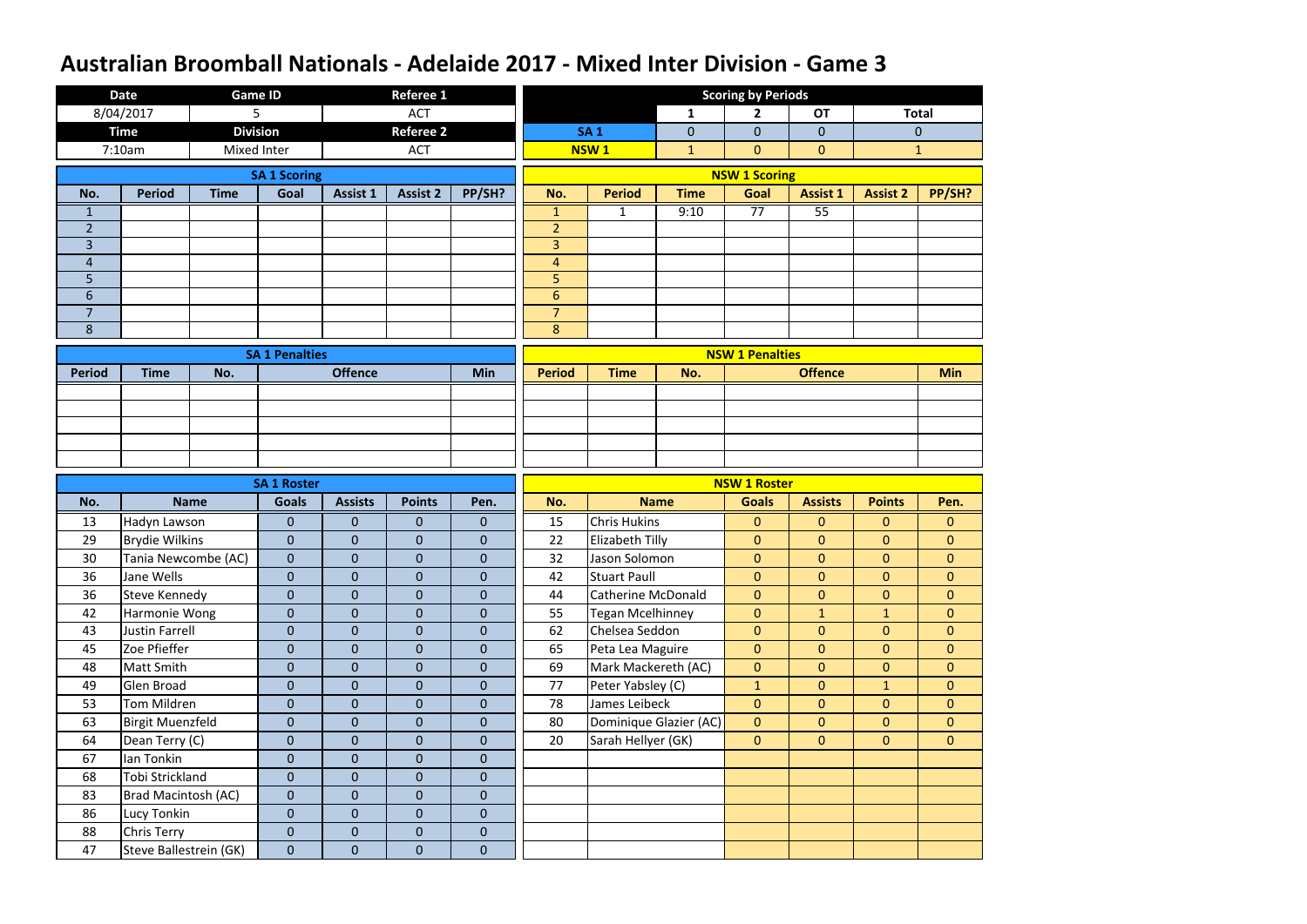|                     | <b>Date</b>            | <b>Game ID</b>         |                      |                  | <b>Referee 1</b> |                |                                  |                        |                 | <b>Scoring by Periods</b> |                 |                 |                |
|---------------------|------------------------|------------------------|----------------------|------------------|------------------|----------------|----------------------------------|------------------------|-----------------|---------------------------|-----------------|-----------------|----------------|
|                     | 8/04/2017              | 6                      |                      |                  | <b>NSW</b>       |                |                                  |                        | $\mathbf{1}$    | $\overline{2}$            | <b>OT</b>       |                 | <b>Total</b>   |
|                     | <b>Time</b>            | <b>Division</b>        |                      |                  | <b>Referee 2</b> |                |                                  | <b>ACT</b>             | $\mathbf{0}$    | $\overline{0}$            | $\mathbf{0}$    |                 | $\mathbf{0}$   |
|                     | 7:35am                 | Mixed Inter            |                      |                  | <b>NSW</b>       |                |                                  | <b>SA 2</b>            | $\overline{0}$  | $\mathbf{0}$              | $\mathbf{0}$    |                 | $\mathbf{0}$   |
|                     |                        |                        | <b>ACT Scoring</b>   |                  |                  |                |                                  |                        |                 | <b>SA 2 Scoring</b>       |                 |                 |                |
| No.                 | <b>Period</b>          | <b>Time</b>            | Goal                 | <b>Assist 1</b>  | <b>Assist 2</b>  | PP/SH?         | No.                              | <b>Period</b>          | <b>Time</b>     | Goal                      | <b>Assist 1</b> | <b>Assist 2</b> | PP/SH?         |
| $\mathbf 1$         |                        |                        |                      |                  |                  |                | $\mathbf{1}$                     |                        |                 |                           |                 |                 |                |
| $\overline{2}$      |                        |                        |                      |                  |                  |                | $\overline{2}$                   |                        |                 |                           |                 |                 |                |
| $\overline{3}$      |                        |                        |                      |                  |                  |                | $\overline{3}$                   |                        |                 |                           |                 |                 |                |
| $\overline{4}$      |                        |                        |                      |                  |                  |                | $\overline{4}$                   |                        |                 |                           |                 |                 |                |
| 5                   |                        |                        |                      |                  |                  |                | 5                                |                        |                 |                           |                 |                 |                |
| 6<br>$\overline{7}$ |                        |                        |                      |                  |                  |                | $6\phantom{1}$<br>$\overline{7}$ |                        |                 |                           |                 |                 |                |
| 8                   |                        |                        |                      |                  |                  |                | 8                                |                        |                 |                           |                 |                 |                |
|                     |                        |                        |                      |                  |                  |                |                                  |                        |                 |                           |                 |                 |                |
| <b>Period</b>       | <b>Time</b>            | No.                    | <b>ACT Penalties</b> | <b>Offence</b>   |                  | <b>Min</b>     | <b>Period</b>                    | <b>Time</b>            | No.             | <b>SA 2 Penalties</b>     | <b>Offence</b>  |                 | <b>Min</b>     |
|                     |                        |                        |                      |                  |                  |                | $\mathbf{1}$                     | 8:56                   | $\overline{13}$ | Roughing                  |                 |                 | $2^{\circ}$    |
|                     |                        |                        |                      |                  |                  |                |                                  |                        |                 |                           |                 |                 |                |
|                     |                        |                        |                      |                  |                  |                |                                  |                        |                 |                           |                 |                 |                |
|                     |                        |                        |                      |                  |                  |                |                                  |                        |                 |                           |                 |                 |                |
|                     |                        |                        |                      |                  |                  |                |                                  |                        |                 |                           |                 |                 |                |
|                     |                        |                        |                      |                  |                  |                |                                  |                        |                 |                           |                 |                 |                |
|                     |                        |                        | <b>ACT Roster</b>    |                  |                  |                |                                  |                        |                 | <b>SA 2 Roster</b>        |                 |                 |                |
| No.                 |                        | <b>Name</b>            | <b>Goals</b>         | <b>Assists</b>   | <b>Points</b>    | Pen.           | No.                              |                        | <b>Name</b>     | <b>Goals</b>              | <b>Assists</b>  | <b>Points</b>   | Pen.           |
| 23                  |                        | Johan Van Der Watt (C) | $\mathbf{0}$         | $\mathbf{0}$     | $\mathbf{0}$     | $\mathbf{0}$   | 3                                | <b>Trish McHendrie</b> |                 | $\mathbf{0}$              | $\mathbf{0}$    | $\mathbf{0}$    | $\mathbf{0}$   |
| 24                  | <b>Mel Kukic</b>       |                        | $\mathbf{0}$         | $\mathbf{0}$     | $\overline{0}$   | $\theta$       | $\overline{7}$                   | <b>Ben Ziezing</b>     |                 | $\mathbf{0}$              | $\mathbf{0}$    | $\overline{0}$  | $\overline{0}$ |
| 25                  | <b>Marty Wells</b>     |                        | $\overline{0}$       | $\mathbf 0$      | $\overline{0}$   | $\mathbf 0$    | 12                               | Michaela Dunmall (C)   |                 | $\mathbf{0}$              | $\mathbf{0}$    | $\overline{0}$  | $\overline{0}$ |
| 31                  | Chris Lucas            |                        | $\mathbf{0}$         | $\boldsymbol{0}$ | $\overline{0}$   | $\pmb{0}$      | 13                               | Abi Mortimer           |                 | $\overline{0}$            | $\overline{0}$  | $\overline{0}$  | $\mathbf{0}$   |
| 34                  | Lachlan Wisdom         |                        | $\overline{0}$       | $\overline{0}$   | $\overline{0}$   | $\overline{0}$ | 17                               | Alessia Masson (AC)    |                 | $\overline{0}$            | $\overline{0}$  | $\overline{0}$  | $\overline{0}$ |
| 36                  | Rob Hay                |                        | $\overline{0}$       | $\mathbf{0}$     | $\overline{0}$   | $\overline{0}$ | 20                               | <b>Harry Macris</b>    |                 | $\mathbf{0}$              | $\overline{0}$  | $\overline{0}$  | $\overline{0}$ |
| 37                  | Christa Brandon        |                        | $\overline{0}$       | $\overline{0}$   | $\mathbf{0}$     | $\mathbf{0}$   | 21                               | Rob Wheelwright (AC)   |                 | $\overline{0}$            | $\mathbf{0}$    | $\overline{0}$  | $\overline{0}$ |
| 42                  | Don Godmaire           |                        | $\overline{0}$       | $\overline{0}$   | $\overline{0}$   | $\mathbf{0}$   | 22                               | Shanni Muller          |                 | $\mathbf{0}$              | $\overline{0}$  | $\overline{0}$  | $\overline{0}$ |
| 43                  | Simon Gallagher (AC)   |                        | $\overline{0}$       | $\overline{0}$   | $\mathbf{0}$     | $\mathbf{0}$   | 23                               | Maureen Busittil       |                 | $\mathbf{0}$              | $\overline{0}$  | $\overline{0}$  | $\overline{0}$ |
| 45                  | Jenna Roberts (AC)     |                        | $\overline{0}$       | $\overline{0}$   | $\mathbf{0}$     | $\mathbf{0}$   | 59                               | <b>Graham Elix</b>     |                 | $\mathbf{0}$              | $\overline{0}$  | $\overline{0}$  | $\overline{0}$ |
| 46                  | <b>Travis Agerbeek</b> |                        | $\mathbf{0}$         | $\boldsymbol{0}$ | $\mathbf{0}$     | $\mathbf{0}$   | 69                               | Joy Westbury           |                 | $\mathbf{0}$              | $\mathbf{0}$    | $\overline{0}$  | $\overline{0}$ |
| 77                  | <b>Maddy Sac</b>       |                        | $\overline{0}$       | $\overline{0}$   | $\overline{0}$   | $\mathbf{0}$   | 76                               | Matt Lovell            |                 | $\mathbf{0}$              | $\overline{0}$  | $\overline{0}$  | $\overline{0}$ |
|                     | Bridget Whisker (GK)   |                        | $\overline{0}$       | $\overline{0}$   | $\overline{0}$   | $\overline{0}$ | 88                               | Andrew Snow            |                 | $\overline{0}$            | $\overline{0}$  | $\overline{0}$  | $\overline{0}$ |
|                     |                        |                        |                      |                  |                  |                | 96                               | Damian Mortimer (GK)   |                 | $\overline{0}$            | $\overline{0}$  | $\overline{0}$  | $\overline{0}$ |
|                     |                        |                        |                      |                  |                  |                |                                  |                        |                 |                           |                 |                 |                |
|                     |                        |                        |                      |                  |                  |                |                                  |                        |                 |                           |                 |                 |                |
|                     |                        |                        |                      |                  |                  |                |                                  |                        |                 |                           |                 |                 |                |
|                     |                        |                        |                      |                  |                  |                |                                  |                        |                 |                           |                 |                 |                |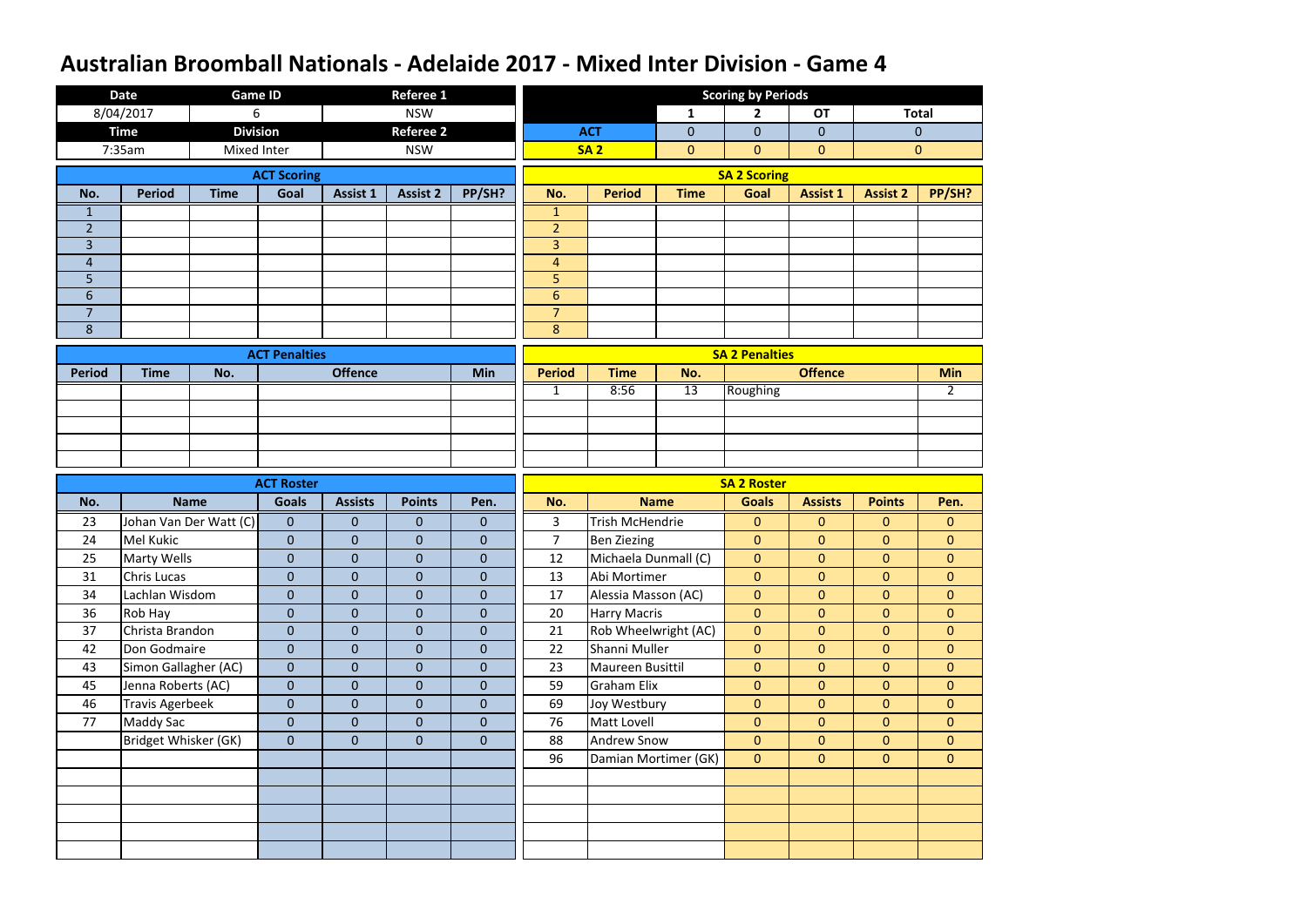|                                  | <b>Date</b>            |                      | <b>Game ID</b>        |                | <b>Referee 1</b> |                  |                                  |                                       |                | <b>Scoring by Periods</b>        |                                  |                                |                                |
|----------------------------------|------------------------|----------------------|-----------------------|----------------|------------------|------------------|----------------------------------|---------------------------------------|----------------|----------------------------------|----------------------------------|--------------------------------|--------------------------------|
|                                  | 8/04/2017              |                      | 9                     |                | <b>NSW</b>       |                  |                                  |                                       | $\mathbf{1}$   | $\mathbf{2}$                     | <b>OT</b>                        |                                | <b>Total</b>                   |
|                                  | <b>Time</b>            |                      | <b>Division</b>       |                | <b>Referee 2</b> |                  |                                  | <b>SA 2</b>                           | $\mathbf{1}$   | $\overline{0}$                   | $\overline{0}$                   |                                | $\mathbf{1}$                   |
|                                  | 8:50am                 |                      | Mixed Inter           |                | <b>SA</b>        |                  |                                  | <b>SA1</b>                            | $\overline{0}$ | $\overline{0}$                   | $\mathbf{0}$                     |                                | $\mathbf{0}$                   |
|                                  |                        |                      | <b>SA 2 Scoring</b>   |                |                  |                  |                                  |                                       |                | <b>SA 1 Scoring</b>              |                                  |                                |                                |
| No.                              | <b>Period</b>          | <b>Time</b>          | Goal                  | Assist 1       | <b>Assist 2</b>  | PP/SH?           | No.                              | <b>Period</b>                         | <b>Time</b>    | Goal                             | <b>Assist 1</b>                  | <b>Assist 2</b>                | PP/SH?                         |
| 1                                | 1                      |                      | 59                    |                |                  |                  | $\mathbf{1}$                     |                                       |                |                                  |                                  |                                |                                |
| $\overline{2}$                   |                        |                      |                       |                |                  |                  | $\overline{2}$                   |                                       |                |                                  |                                  |                                |                                |
| $\overline{3}$                   |                        |                      |                       |                |                  |                  | $\overline{3}$                   |                                       |                |                                  |                                  |                                |                                |
| $\overline{4}$                   |                        |                      |                       |                |                  |                  | $\overline{4}$                   |                                       |                |                                  |                                  |                                |                                |
| 5                                |                        |                      |                       |                |                  |                  | 5                                |                                       |                |                                  |                                  |                                |                                |
| $6\phantom{1}$<br>$\overline{7}$ |                        |                      |                       |                |                  |                  | $6\phantom{1}$<br>$\overline{7}$ |                                       |                |                                  |                                  |                                |                                |
| 8                                |                        |                      |                       |                |                  |                  | 8                                |                                       |                |                                  |                                  |                                |                                |
|                                  |                        |                      |                       |                |                  |                  |                                  |                                       |                |                                  |                                  |                                |                                |
| <b>Period</b>                    | <b>Time</b>            | No.                  | <b>SA 2 Penalties</b> | <b>Offence</b> |                  | Min              | <b>Period</b>                    | <b>Time</b>                           | No.            | <b>SA 1 Penalties</b>            | <b>Offence</b>                   |                                | <b>Min</b>                     |
|                                  |                        | 17                   | <b>Tripping</b>       |                |                  | 2                |                                  |                                       | 64             | Interferrence                    |                                  |                                | $\overline{2}$                 |
|                                  |                        |                      |                       |                |                  |                  |                                  |                                       |                |                                  |                                  |                                |                                |
|                                  |                        |                      |                       |                |                  |                  |                                  |                                       |                |                                  |                                  |                                |                                |
|                                  |                        |                      |                       |                |                  |                  |                                  |                                       |                |                                  |                                  |                                |                                |
|                                  |                        |                      |                       |                |                  |                  |                                  |                                       |                |                                  |                                  |                                |                                |
|                                  |                        |                      |                       |                |                  |                  |                                  |                                       |                |                                  |                                  |                                |                                |
|                                  |                        |                      | <b>SA 2 Roster</b>    |                |                  |                  |                                  |                                       |                | <b>SA 1 Roster</b>               |                                  |                                |                                |
| No.                              |                        | <b>Name</b>          | <b>Goals</b>          | <b>Assists</b> | <b>Points</b>    | Pen.             | No.                              |                                       | <b>Name</b>    | <b>Goals</b>                     | <b>Assists</b>                   | <b>Points</b>                  | Pen.                           |
| 3                                | <b>Trish McHendrie</b> |                      | $\overline{0}$        | $\mathbf{0}$   | $\mathbf{0}$     | $\mathbf{0}$     | 13                               | Hadyn Lawson                          |                | $\mathbf{0}$                     | $\mathbf{0}$                     | $\overline{0}$                 | $\mathbf{0}$                   |
| $\overline{7}$                   | <b>Ben Ziezing</b>     |                      | $\overline{0}$        | $\mathbf{1}$   | $\mathbf{1}$     | $\theta$         | 29                               | <b>Brydie Wilkins</b>                 |                | $\mathbf{0}$                     | $\mathbf{0}$                     | $\mathbf{0}$                   | $\overline{0}$                 |
| 12                               | Michaela Dunmall (C)   |                      | $\overline{0}$        | $\overline{0}$ | $\overline{0}$   | $\boldsymbol{0}$ | 30                               | Tania Newcombe (AC)                   |                | $\mathbf{0}$                     | $\mathbf{0}$                     | $\overline{0}$                 | $\mathbf{0}$                   |
| 13                               | Abi Mortimer           |                      | $\overline{0}$        | $\pmb{0}$      | $\overline{0}$   | $\pmb{0}$        | 36                               | Jane Wells                            |                | $\overline{0}$                   | $\overline{0}$                   | $\overline{0}$                 | $\mathbf{0}$                   |
| 17                               | Alessia Masson (AC)    |                      | $\overline{0}$        | $\overline{0}$ | $\overline{0}$   | $\overline{0}$   | 36                               | Steve Kennedy                         |                | $\overline{0}$                   | $\overline{0}$                   | $\overline{0}$                 | $\overline{0}$                 |
| 20                               | <b>Harry Macris</b>    |                      | $\overline{0}$        | $\overline{0}$ | $\overline{0}$   | $\overline{0}$   | 42                               | Harmonie Wong                         |                | $\mathbf{0}$                     | $\overline{0}$                   | $\overline{0}$                 | $\overline{0}$                 |
| 21                               | Rob Wheelwright (AC)   |                      | $\overline{0}$        | $\overline{0}$ | $\overline{0}$   | $\mathbf{0}$     | 43                               | Justin Farrell                        |                | $\mathbf{0}$                     | $\overline{0}$                   | $\overline{0}$                 | $\overline{0}$                 |
| 22                               | Shanni Muller          |                      | $\overline{0}$        | $\overline{0}$ | $\overline{0}$   | $\mathbf{0}$     | 45                               | Zoe Pfieffer                          |                | $\overline{0}$                   | $\overline{0}$                   | $\overline{0}$                 | $\overline{0}$                 |
| 23                               | Maureen Busittil       |                      | $\overline{0}$        | $\overline{0}$ | $\overline{0}$   | $\overline{0}$   | 48                               | Matt Smith                            |                | $\overline{0}$                   | $\overline{0}$                   | $\overline{0}$                 | $\overline{0}$                 |
| 59                               | <b>Graham Elix</b>     |                      | $\mathbf{1}$          | $\mathbf 0$    | $\mathbf{1}$     | $\mathbf{0}$     | 49                               | Glen Broad                            |                | $\mathbf{0}$                     | $\overline{0}$                   | $\overline{0}$                 | $\overline{0}$                 |
| 69                               | Joy Westbury           |                      | $\overline{0}$        | $\overline{0}$ | $\overline{0}$   | $\mathbf{0}$     | 53                               | Tom Mildren                           |                | $\mathbf{0}$                     | $\overline{0}$                   | $\overline{0}$                 | $\overline{0}$                 |
| 76                               | Matt Lovell            |                      | $\overline{0}$        | $\mathbf 0$    | $\overline{0}$   | $\mathbf{0}$     | 63                               | <b>Birgit Muenzfeld</b>               |                | $\overline{0}$                   | $\overline{0}$                   | $\overline{0}$                 | $\overline{0}$                 |
| 88                               | <b>Andrew Snow</b>     |                      | $\overline{0}$        | $\overline{0}$ | $\overline{0}$   | $\mathbf{0}$     | 64                               | Dean Terry (C)                        |                | $\overline{0}$                   | $\overline{0}$                   | $\overline{0}$                 | $\overline{0}$                 |
| 96                               |                        | Damian Mortimer (GK) | $\overline{0}$        | $\overline{0}$ | $\overline{0}$   | $\mathbf{0}$     | 67                               | Ian Tonkin                            |                | $\mathbf{0}$                     | $\overline{0}$                   | $\overline{0}$                 | $\overline{0}$                 |
|                                  |                        |                      |                       |                |                  |                  | 68                               | Tobi Strickland                       |                | $\overline{0}$                   | $\mathbf{0}$                     | $\overline{0}$                 | $\overline{0}$                 |
|                                  |                        |                      |                       |                |                  |                  | 83                               | Brad Macintosh (AC)                   |                | $\mathbf{0}$                     | $\overline{0}$                   | $\overline{0}$                 | $\overline{0}$                 |
|                                  |                        |                      |                       |                |                  |                  | 86                               | Lucy Tonkin                           |                | $\overline{0}$                   | $\overline{0}$                   | $\overline{0}$                 | $\overline{0}$                 |
|                                  |                        |                      |                       |                |                  |                  | 88<br>47                         | Chris Terry<br>Steve Ballestrein (GK) |                | $\overline{0}$<br>$\overline{0}$ | $\overline{0}$<br>$\overline{0}$ | $\overline{0}$<br>$\mathbf{0}$ | $\overline{0}$<br>$\mathbf{0}$ |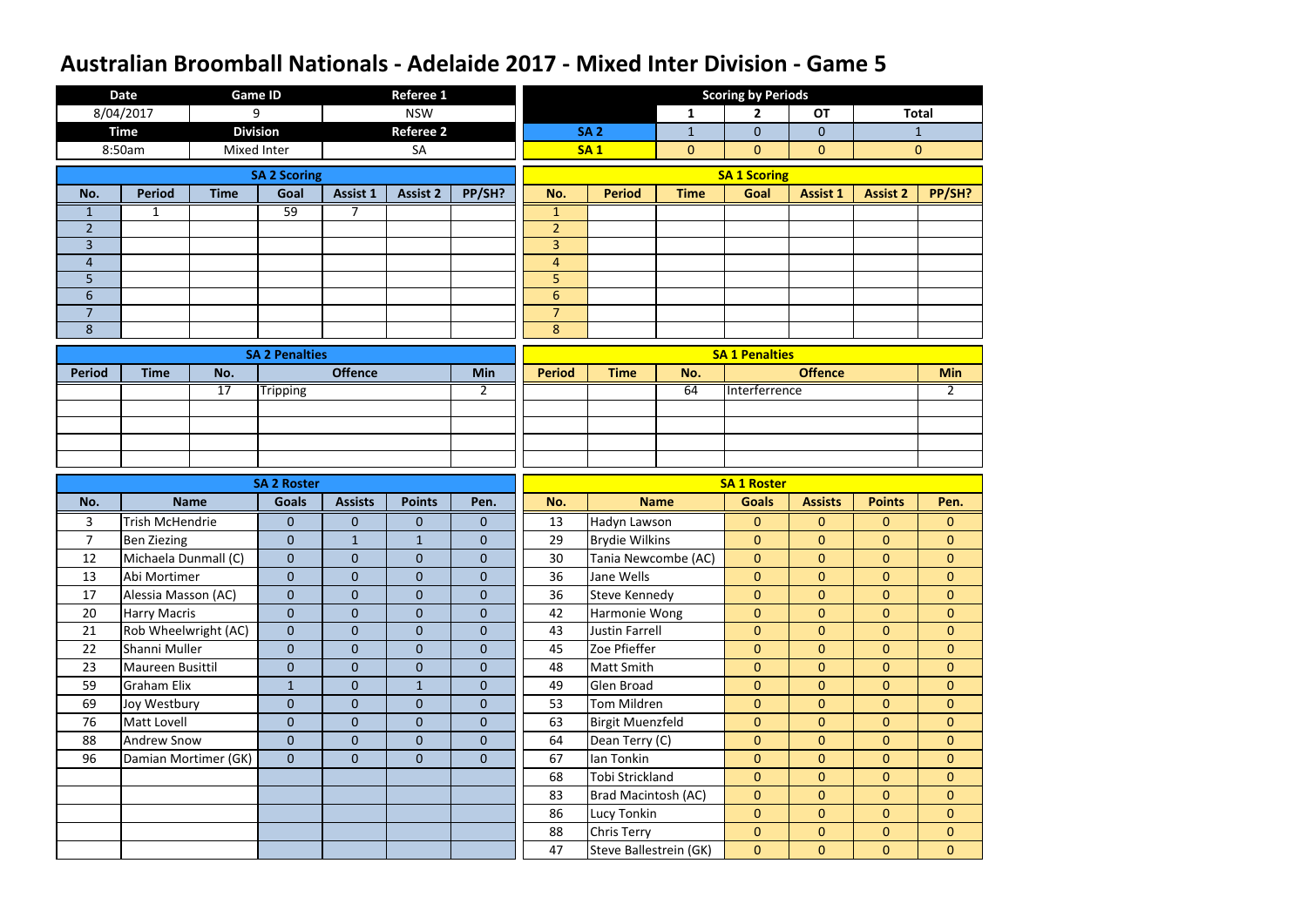|                     | <b>Date</b>               | <b>Game ID</b>         |                        |                  | Referee 1        |                |                                  |                        |                | <b>Scoring by Periods</b> |                 |                 |                  |
|---------------------|---------------------------|------------------------|------------------------|------------------|------------------|----------------|----------------------------------|------------------------|----------------|---------------------------|-----------------|-----------------|------------------|
|                     | 8/04/2017                 | 10                     |                        |                  | <b>SA</b>        |                |                                  |                        | $\mathbf{1}$   | $\overline{2}$            | <b>OT</b>       |                 | <b>Total</b>     |
|                     | <b>Time</b>               | <b>Division</b>        |                        |                  | <b>Referee 2</b> |                |                                  | NSW <sub>1</sub>       | $\mathbf{1}$   | $\overline{0}$            | $\overline{0}$  |                 | 1                |
|                     | 9:15am                    | <b>Mixed Inter</b>     |                        |                  | SA               |                |                                  | <b>NSW2</b>            | $\overline{2}$ | $\overline{0}$            | $\overline{0}$  |                 | $\overline{2}$   |
|                     |                           |                        | <b>NSW 1 Scoring</b>   |                  |                  |                |                                  |                        |                | <b>NSW 2 Scoring</b>      |                 |                 |                  |
| No.                 | <b>Period</b>             | <b>Time</b>            | Goal                   | Assist 1         | <b>Assist 2</b>  | PP/SH?         | No.                              | <b>Period</b>          | <b>Time</b>    | Goal                      | <b>Assist 1</b> | <b>Assist 2</b> | PP/SH?           |
| 1                   | 1                         |                        | 42                     | $\overline{77}$  |                  |                | 1                                |                        |                | 82                        | 14              |                 |                  |
| $\overline{2}$      |                           |                        |                        |                  |                  |                | $\overline{2}$                   | $\mathbf{1}$           |                | 3                         | 46              |                 |                  |
| $\overline{3}$      |                           |                        |                        |                  |                  |                | $\overline{3}$                   |                        |                |                           |                 |                 |                  |
| $\overline{4}$      |                           |                        |                        |                  |                  |                | $\overline{4}$                   |                        |                |                           |                 |                 |                  |
| 5                   |                           |                        |                        |                  |                  |                | 5                                |                        |                |                           |                 |                 |                  |
| 6                   |                           |                        |                        |                  |                  |                | $6\phantom{1}$<br>$\overline{7}$ |                        |                |                           |                 |                 |                  |
| $\overline{7}$<br>8 |                           |                        |                        |                  |                  |                | 8                                |                        |                |                           |                 |                 |                  |
|                     |                           |                        |                        |                  |                  |                |                                  |                        |                |                           |                 |                 |                  |
|                     |                           |                        | <b>NSW 1 Penalties</b> |                  |                  |                |                                  |                        |                | <b>NSW 2 Penalties</b>    |                 |                 |                  |
| <b>Period</b>       | <b>Time</b>               | No.                    |                        | <b>Offence</b>   |                  | <b>Min</b>     | <b>Period</b>                    | <b>Time</b>            | No.            |                           | <b>Offence</b>  |                 | <b>Min</b>       |
|                     |                           |                        |                        |                  |                  |                |                                  |                        |                |                           |                 |                 |                  |
|                     |                           |                        |                        |                  |                  |                |                                  |                        |                |                           |                 |                 |                  |
|                     |                           |                        |                        |                  |                  |                |                                  |                        |                |                           |                 |                 |                  |
|                     |                           |                        |                        |                  |                  |                |                                  |                        |                |                           |                 |                 |                  |
|                     |                           |                        |                        |                  |                  |                |                                  |                        |                |                           |                 |                 |                  |
|                     |                           |                        |                        |                  |                  |                |                                  |                        |                |                           |                 |                 |                  |
|                     |                           |                        | <b>NSW 1 Roster</b>    |                  |                  |                |                                  |                        |                | <b>NSW 2 Roster</b>       |                 |                 |                  |
| No.                 |                           | <b>Name</b>            | <b>Goals</b>           | <b>Assists</b>   | <b>Points</b>    | Pen.           | No.                              |                        | <b>Name</b>    | <b>Goals</b>              | <b>Assists</b>  | <b>Points</b>   | Pen.             |
| 15                  | <b>Chris Hukins</b>       |                        | $\boldsymbol{0}$       | $\mathbf 0$      | $\mathbf{0}$     | $\mathbf{0}$   | 3                                | <b>Ben Hellyer</b>     |                | $\mathbf{1}$              | $\overline{0}$  | $\mathbf{1}$    | $\mathbf{0}$     |
| 22                  | <b>Elizabeth Tilly</b>    |                        | $\overline{0}$         | $\mathbf{0}$     | $\overline{0}$   | $\mathbf{0}$   | 9                                | Monique Siswandi       |                | $\mathbf{0}$              | $\overline{0}$  | $\overline{0}$  | $\mathbf{0}$     |
| 32                  | Jason Solomon             |                        | 0                      | $\mathbf 0$      | $\overline{0}$   | $\mathbf 0$    | 14                               | Matt Hellyer (C)       |                | $\mathbf{0}$              | $\mathbf{1}$    | $\mathbf{1}$    | $\boldsymbol{0}$ |
| 42                  | Stuart Paull              |                        | $\mathbf{1}$           | $\overline{0}$   | $\mathbf{1}$     | $\overline{0}$ | 16                               | Sean Cowcher           |                | $\overline{0}$            | $\overline{0}$  | $\overline{0}$  | $\overline{0}$   |
| 44                  | <b>Catherine McDonald</b> |                        | $\overline{0}$         | $\overline{0}$   | $\overline{0}$   | $\overline{0}$ | 46                               | Emma Lidbury           |                | $\overline{0}$            | $\mathbf{1}$    | 1               | $\mathbf{0}$     |
| 55                  | <b>Tegan Mcelhinney</b>   |                        | $\overline{0}$         | $\overline{0}$   | $\overline{0}$   | $\overline{0}$ | 47                               | <b>Ben Hunnius</b>     |                | $\overline{0}$            | $\overline{0}$  | $\overline{0}$  | $\mathbf{0}$     |
| 62                  | Chelsea Seddon            |                        | $\overline{0}$         | $\pmb{0}$        | $\boldsymbol{0}$ | $\overline{0}$ | 64                               | Louise Tallon          |                | $\overline{0}$            | $\overline{0}$  | $\overline{0}$  | $\overline{0}$   |
| 65                  | Peta Lea Maguire          |                        | $\overline{0}$         | $\overline{0}$   | $\overline{0}$   | $\overline{0}$ | 66                               | Simon Fullerton        |                | $\overline{0}$            | $\overline{0}$  | $\overline{0}$  | $\overline{0}$   |
| 69                  | Mark Mackereth (AC)       |                        | $\overline{0}$         | $\mathbf{0}$     | $\overline{0}$   | $\overline{0}$ | 81                               | Anke Vermeulen (AC)    |                | $\overline{0}$            | $\overline{0}$  | $\overline{0}$  | $\mathbf{0}$     |
| 77                  | Peter Yabsley (C)         |                        | $\overline{0}$         | $\mathbf{1}$     | $\mathbf{1}$     | $\mathbf{0}$   | 82                               | Rebecca Langham        |                | $\mathbf{1}$              | $\overline{0}$  | 1               | $\overline{0}$   |
| 78                  | James Leibeck             |                        | $\overline{0}$         | $\mathbf{0}$     | $\overline{0}$   | $\mathbf{0}$   | 85                               | <b>Felicity Hudson</b> |                | $\mathbf{0}$              | $\overline{0}$  | $\overline{0}$  | $\overline{0}$   |
| 80                  |                           | Dominique Glazier (AC) | $\overline{0}$         | $\boldsymbol{0}$ | $\overline{0}$   | $\mathbf{0}$   | 93                               | Matt Hudson (AC)       |                | $\overline{0}$            | $\overline{0}$  | $\overline{0}$  | $\overline{0}$   |
| 20                  | Sarah Hellyer (GK)        |                        | $\overline{0}$         | $\overline{0}$   | $\overline{0}$   | $\overline{0}$ | 98                               | Jodie Harrison (GK)    |                | $\overline{0}$            | $\overline{0}$  | $\overline{0}$  | $\overline{0}$   |
|                     |                           |                        |                        |                  |                  |                |                                  |                        |                |                           |                 |                 |                  |
|                     |                           |                        |                        |                  |                  |                |                                  |                        |                |                           |                 |                 |                  |
|                     |                           |                        |                        |                  |                  |                |                                  |                        |                |                           |                 |                 |                  |
|                     |                           |                        |                        |                  |                  |                |                                  |                        |                |                           |                 |                 |                  |
|                     |                           |                        |                        |                  |                  |                |                                  |                        |                |                           |                 |                 |                  |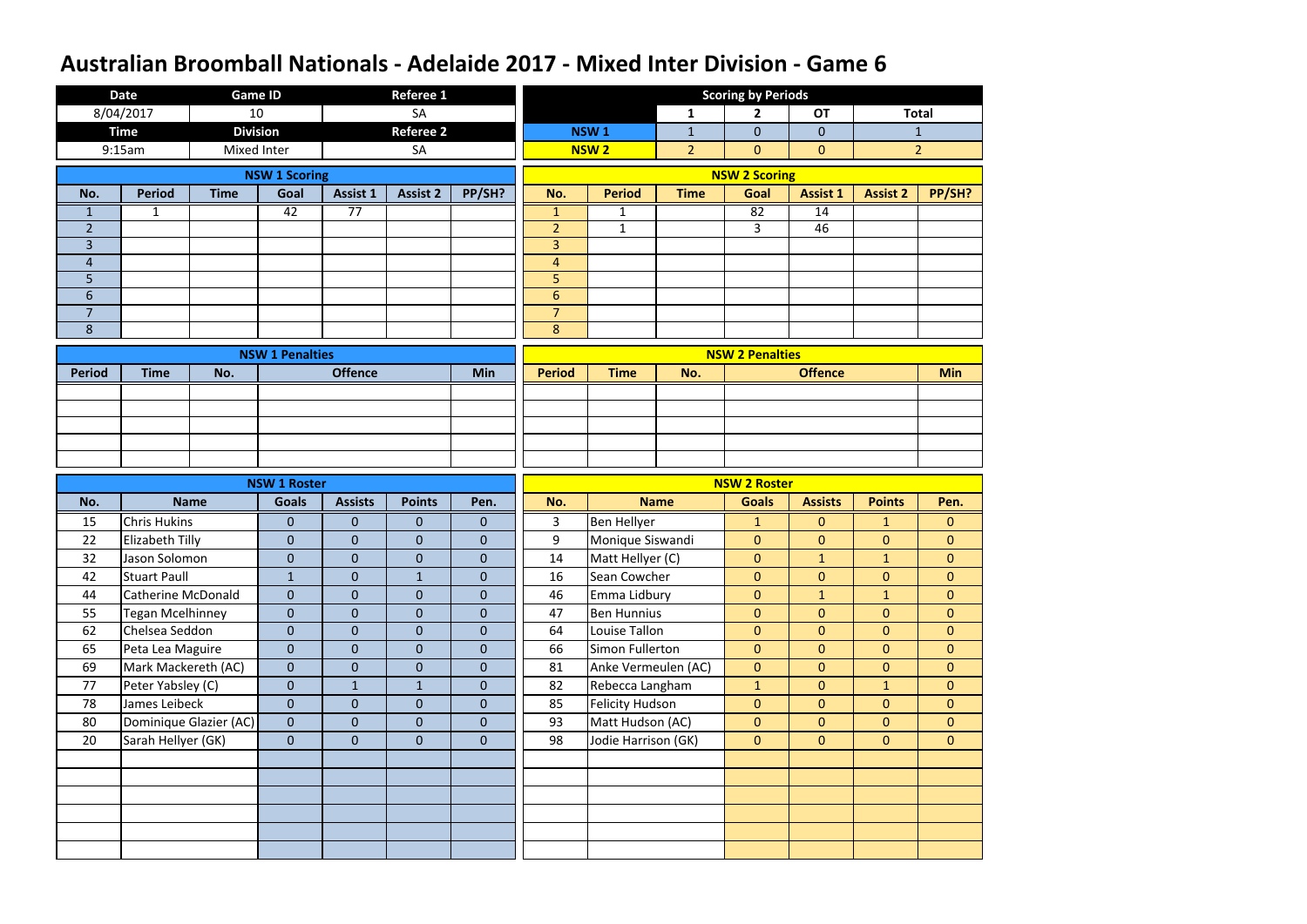|                     | <b>Date</b>            | <b>Game ID</b>  |                        |                  | <b>Referee 1</b> |                  |                     |                        |                      | <b>Scoring by Periods</b> |                 |                 |                |
|---------------------|------------------------|-----------------|------------------------|------------------|------------------|------------------|---------------------|------------------------|----------------------|---------------------------|-----------------|-----------------|----------------|
|                     | 8/04/2017              | 13              |                        |                  | <b>NSW</b>       |                  |                     |                        | $\mathbf{1}$         | $\mathbf{2}$              | <b>OT</b>       |                 | <b>Total</b>   |
|                     | <b>Time</b>            | <b>Division</b> |                        |                  | <b>Referee 2</b> |                  |                     | <b>NSW2</b>            | $\overline{0}$       | $\overline{0}$            | $\overline{0}$  |                 | $\theta$       |
|                     | 10:30am                | Mixed Inter     |                        |                  | SA               |                  |                     | <b>SA2</b>             | $\overline{0}$       | $\overline{0}$            | $\mathbf{0}$    |                 | $\mathbf{0}$   |
|                     |                        |                 | <b>NSW 2 Scoring</b>   |                  |                  |                  |                     |                        |                      | <b>SA 2 Scoring</b>       |                 |                 |                |
| No.                 | <b>Period</b>          | <b>Time</b>     | Goal                   | <b>Assist 1</b>  | <b>Assist 2</b>  | PP/SH?           | No.                 | <b>Period</b>          | <b>Time</b>          | Goal                      | <b>Assist 1</b> | <b>Assist 2</b> | PP/SH?         |
| 1                   |                        |                 |                        |                  |                  |                  | $\mathbf{1}$        |                        |                      |                           |                 |                 |                |
| $\overline{2}$      |                        |                 |                        |                  |                  |                  | $\overline{2}$      |                        |                      |                           |                 |                 |                |
| $\overline{3}$      |                        |                 |                        |                  |                  |                  | $\overline{3}$      |                        |                      |                           |                 |                 |                |
| $\overline{4}$      |                        |                 |                        |                  |                  |                  | $\overline{4}$      |                        |                      |                           |                 |                 |                |
| 5<br>$6\phantom{1}$ |                        |                 |                        |                  |                  |                  | 5<br>$6\phantom{1}$ |                        |                      |                           |                 |                 |                |
| $\overline{7}$      |                        |                 |                        |                  |                  |                  | $\overline{7}$      |                        |                      |                           |                 |                 |                |
| 8                   |                        |                 |                        |                  |                  |                  | 8                   |                        |                      |                           |                 |                 |                |
|                     |                        |                 |                        |                  |                  |                  |                     |                        |                      |                           |                 |                 |                |
| <b>Period</b>       | <b>Time</b>            | No.             | <b>NSW 2 Penalties</b> | <b>Offence</b>   |                  | <b>Min</b>       | <b>Period</b>       | <b>Time</b>            | No.                  | <b>SA 2 Penalties</b>     | <b>Offence</b>  |                 | <b>Min</b>     |
|                     |                        |                 |                        |                  |                  |                  |                     |                        |                      |                           |                 |                 |                |
|                     |                        |                 |                        |                  |                  |                  |                     |                        |                      |                           |                 |                 |                |
|                     |                        |                 |                        |                  |                  |                  |                     |                        |                      |                           |                 |                 |                |
|                     |                        |                 |                        |                  |                  |                  |                     |                        |                      |                           |                 |                 |                |
|                     |                        |                 |                        |                  |                  |                  |                     |                        |                      |                           |                 |                 |                |
|                     |                        |                 |                        |                  |                  |                  |                     |                        |                      |                           |                 |                 |                |
|                     |                        |                 | <b>NSW 2 Roster</b>    |                  |                  |                  |                     |                        |                      | <b>SA 2 Roster</b>        |                 |                 |                |
| No.                 |                        | <b>Name</b>     | <b>Goals</b>           | <b>Assists</b>   | <b>Points</b>    | Pen.             | No.                 |                        | <b>Name</b>          | <b>Goals</b>              | <b>Assists</b>  | <b>Points</b>   | Pen.           |
| 3                   | <b>Ben Hellyer</b>     |                 | $\overline{0}$         | $\mathbf{0}$     | $\mathbf{0}$     | $\mathbf{0}$     | 3                   | <b>Trish McHendrie</b> |                      | $\mathbf{0}$              | $\mathbf{0}$    | $\overline{0}$  | $\mathbf{0}$   |
| 9                   | Monique Siswandi       |                 | $\overline{0}$         | $\overline{0}$   | $\mathbf{0}$     | $\mathbf{0}$     | $\overline{7}$      | <b>Ben Ziezing</b>     |                      | $\mathbf{0}$              | $\mathbf{0}$    | $\mathbf{0}$    | $\mathbf{0}$   |
| 14                  | Matt Hellyer (C)       |                 | $\overline{0}$         | $\overline{0}$   | $\overline{0}$   | $\boldsymbol{0}$ | 12                  | Michaela Dunmall (C)   |                      | $\mathbf{0}$              | $\mathbf{0}$    | $\overline{0}$  | $\mathbf{0}$   |
| 16                  | Sean Cowcher           |                 | $\mathbf{0}$           | $\pmb{0}$        | $\overline{0}$   | $\pmb{0}$        | 13                  | Abi Mortimer           |                      | $\overline{0}$            | $\overline{0}$  | $\overline{0}$  | $\mathbf{0}$   |
| 46                  | Emma Lidbury           |                 | $\overline{0}$         | $\overline{0}$   | $\overline{0}$   | $\mathbf 0$      | 17                  | Alessia Masson (AC)    |                      | $\overline{0}$            | $\overline{0}$  | $\overline{0}$  | $\overline{0}$ |
| 47                  | <b>Ben Hunnius</b>     |                 | $\overline{0}$         | $\overline{0}$   | $\overline{0}$   | $\overline{0}$   | 20                  | <b>Harry Macris</b>    |                      | $\mathbf{0}$              | $\overline{0}$  | $\overline{0}$  | $\overline{0}$ |
| 64                  | Louise Tallon          |                 | $\overline{0}$         | $\overline{0}$   | $\overline{0}$   | $\mathbf{0}$     | 21                  | Rob Wheelwright (AC)   |                      | $\overline{0}$            | $\overline{0}$  | $\overline{0}$  | $\overline{0}$ |
| 66                  | Simon Fullerton        |                 | $\overline{0}$         | $\overline{0}$   | $\overline{0}$   | $\mathbf{0}$     | 22                  | Shanni Muller          |                      | $\overline{0}$            | $\overline{0}$  | $\overline{0}$  | $\overline{0}$ |
| 81                  | Anke Vermeulen (AC)    |                 | $\overline{0}$         | $\overline{0}$   | $\overline{0}$   | $\mathbf{0}$     | 23                  | Maureen Busittil       |                      | $\overline{0}$            | $\overline{0}$  | $\overline{0}$  | $\overline{0}$ |
| 82                  | Rebecca Langham        |                 | $\overline{0}$         | $\boldsymbol{0}$ | $\overline{0}$   | $\mathbf{0}$     | 59                  | <b>Graham Elix</b>     |                      | $\mathbf{0}$              | $\overline{0}$  | $\overline{0}$  | $\overline{0}$ |
| 85                  | <b>Felicity Hudson</b> |                 | $\overline{0}$         | $\overline{0}$   | $\overline{0}$   | $\mathbf{0}$     | 69                  | Joy Westbury           |                      | $\mathbf{0}$              | $\overline{0}$  | $\overline{0}$  | $\overline{0}$ |
| 93                  | Matt Hudson (AC)       |                 | $\overline{0}$         | $\overline{0}$   | $\overline{0}$   | $\mathbf{0}$     | 76                  | Matt Lovell            |                      | $\overline{0}$            | $\overline{0}$  | $\overline{0}$  | $\overline{0}$ |
| 98                  | Jodie Harrison (GK)    |                 | $\overline{0}$         | $\overline{0}$   | $\overline{0}$   | $\overline{0}$   | 88                  | Andrew Snow            |                      | $\overline{0}$            | $\overline{0}$  | $\overline{0}$  | $\overline{0}$ |
|                     |                        |                 |                        |                  |                  |                  | 96                  |                        | Damian Mortimer (GK) | $\overline{0}$            | $\overline{0}$  | $\overline{0}$  | $\overline{0}$ |
|                     |                        |                 |                        |                  |                  |                  |                     |                        |                      |                           |                 |                 |                |
|                     |                        |                 |                        |                  |                  |                  |                     |                        |                      |                           |                 |                 |                |
|                     |                        |                 |                        |                  |                  |                  |                     |                        |                      |                           |                 |                 |                |
|                     |                        |                 |                        |                  |                  |                  |                     |                        |                      |                           |                 |                 |                |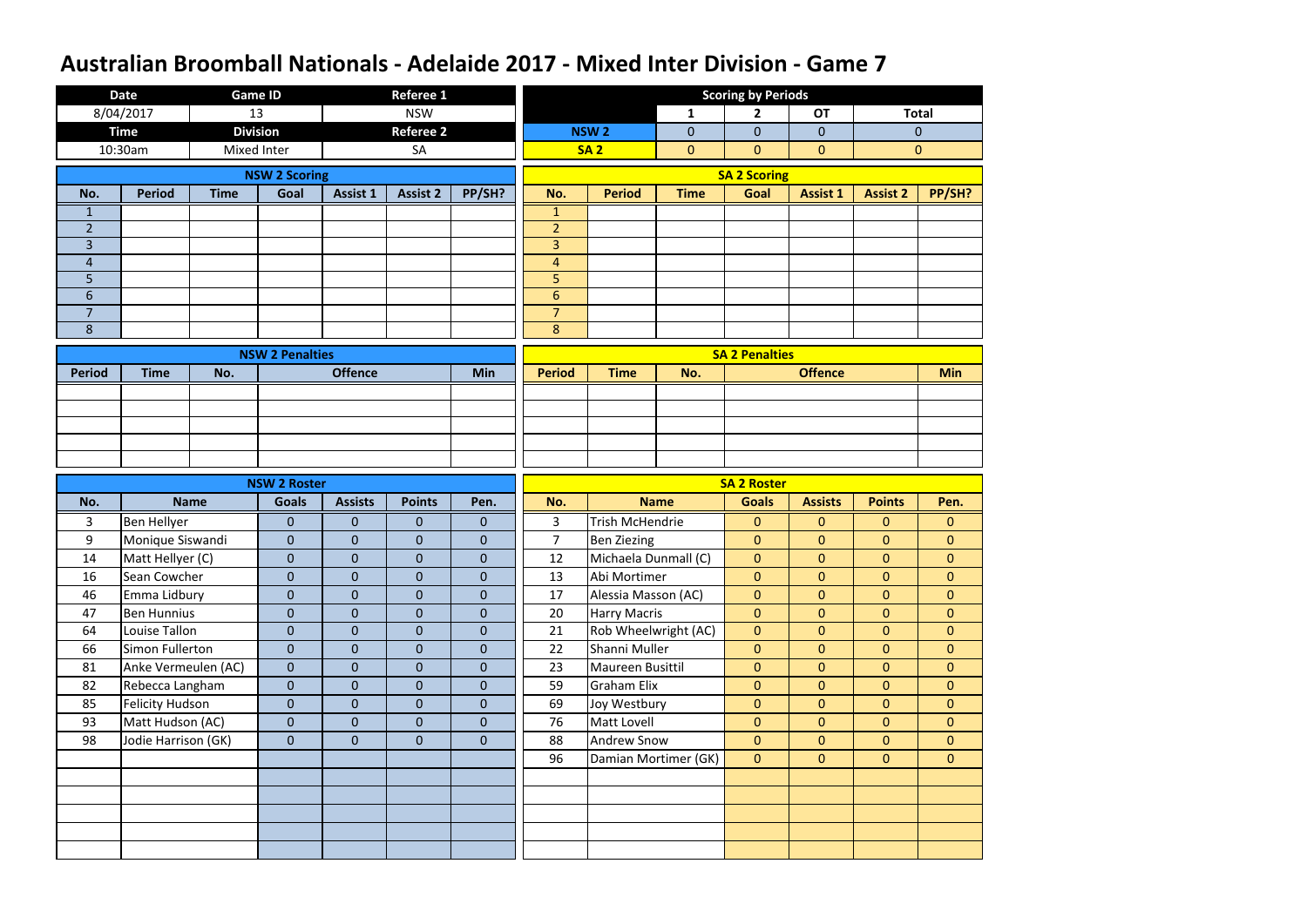|                                   | <b>Date</b>                                  |                    | <b>Game ID</b>                   |                             | <b>Referee 1</b>              |                                |                                  |                        |                        | <b>Scoring by Periods</b> |                 |                 |                |
|-----------------------------------|----------------------------------------------|--------------------|----------------------------------|-----------------------------|-------------------------------|--------------------------------|----------------------------------|------------------------|------------------------|---------------------------|-----------------|-----------------|----------------|
|                                   | 8/04/2017                                    | 14                 |                                  |                             | <b>NSW</b>                    |                                |                                  |                        | $\mathbf{1}$           | 2                         | <b>OT</b>       |                 | <b>Total</b>   |
|                                   | <b>Time</b>                                  | <b>Division</b>    |                                  |                             | <b>Referee 2</b>              |                                |                                  | <b>SA1</b>             | $\mathbf{0}$           | $\mathbf{0}$              | $\overline{0}$  |                 | $\mathbf{0}$   |
|                                   | 10:55am                                      | <b>Mixed Inter</b> |                                  |                             | <b>NSW</b>                    |                                |                                  | <b>ACT</b>             | $\mathbf{0}$           | $\mathbf{0}$              | $\mathbf{0}$    |                 | $\mathbf{0}$   |
|                                   |                                              |                    | <b>SA 1 Scoring</b>              |                             |                               |                                |                                  |                        |                        | <b>ACT Scoring</b>        |                 |                 |                |
| No.                               | <b>Period</b>                                | <b>Time</b>        | Goal                             | <b>Assist 1</b>             | <b>Assist 2</b>               | PP/SH?                         | No.                              | <b>Period</b>          | <b>Time</b>            | Goal                      | <b>Assist 1</b> | <b>Assist 2</b> | PP/SH?         |
| $\mathbf 1$                       |                                              |                    |                                  |                             |                               |                                | $\mathbf{1}$                     |                        |                        |                           |                 |                 |                |
| $\overline{2}$                    |                                              |                    |                                  |                             |                               |                                | $\overline{2}$                   |                        |                        |                           |                 |                 |                |
| $\overline{3}$                    |                                              |                    |                                  |                             |                               |                                | $\overline{3}$                   |                        |                        |                           |                 |                 |                |
| $\overline{4}$                    |                                              |                    |                                  |                             |                               |                                | $\overline{4}$                   |                        |                        |                           |                 |                 |                |
| 5                                 |                                              |                    |                                  |                             |                               |                                | 5                                |                        |                        |                           |                 |                 |                |
| $6\phantom{1}6$<br>$\overline{7}$ |                                              |                    |                                  |                             |                               |                                | $6\phantom{1}$<br>$\overline{7}$ |                        |                        |                           |                 |                 |                |
| 8                                 |                                              |                    |                                  |                             |                               |                                | 8                                |                        |                        |                           |                 |                 |                |
|                                   |                                              |                    |                                  |                             |                               |                                |                                  |                        |                        |                           |                 |                 |                |
| <b>Period</b>                     | <b>Time</b>                                  | No.                | <b>SA 1 Penalties</b>            | <b>Offence</b>              |                               | <b>Min</b>                     | <b>Period</b>                    | <b>Time</b>            | No.                    | <b>ACT Penalties</b>      | <b>Offence</b>  |                 | <b>Min</b>     |
|                                   |                                              | 43                 |                                  |                             |                               | $\overline{2}$                 |                                  |                        | $\overline{31}$        |                           |                 |                 | $2^{\circ}$    |
|                                   |                                              |                    | <b>Tripping</b>                  |                             |                               |                                |                                  |                        |                        | <b>Tripping</b>           |                 |                 |                |
|                                   |                                              |                    |                                  |                             |                               |                                |                                  |                        |                        |                           |                 |                 |                |
|                                   |                                              |                    |                                  |                             |                               |                                |                                  |                        |                        |                           |                 |                 |                |
|                                   |                                              |                    |                                  |                             |                               |                                |                                  |                        |                        |                           |                 |                 |                |
|                                   |                                              |                    | <b>SA 1 Roster</b>               |                             |                               |                                |                                  |                        |                        | <b>ACT Roster</b>         |                 |                 |                |
| No.                               |                                              | <b>Name</b>        | <b>Goals</b>                     | <b>Assists</b>              | <b>Points</b>                 | Pen.                           | No.                              |                        | <b>Name</b>            | <b>Goals</b>              | <b>Assists</b>  | <b>Points</b>   | Pen.           |
| 13                                | Hadyn Lawson                                 |                    | $\mathbf{0}$                     | $\mathbf{0}$                | $\overline{0}$                | $\mathbf{0}$                   | 23                               |                        | Johan Van Der Watt (C) | $\mathbf{0}$              | $\mathbf{0}$    | $\overline{0}$  | $\mathbf{0}$   |
| 29                                | <b>Brydie Wilkins</b>                        |                    | $\overline{0}$                   | $\overline{0}$              | $\overline{0}$                | $\theta$                       | 24                               | <b>Mel Kukic</b>       |                        | $\mathbf{0}$              | $\mathbf{0}$    | $\overline{0}$  | $\mathbf{0}$   |
| 30                                | Tania Newcombe (AC)                          |                    | $\overline{0}$                   | $\mathbf 0$                 | $\overline{0}$                | $\mathbf 0$                    | 25                               | <b>Marty Wells</b>     |                        | $\mathbf{0}$              | $\mathbf{0}$    | $\overline{0}$  | $\mathbf{0}$   |
| 36                                | Jane Wells                                   |                    | $\mathbf{0}$                     | $\pmb{0}$                   | $\overline{0}$                | 0                              | 31                               | Chris Lucas            |                        | $\mathbf{0}$              | $\mathbf{0}$    | $\mathbf{0}$    | $\mathbf{0}$   |
| 36                                | Steve Kennedy                                |                    | $\overline{0}$                   | $\mathbf{0}$                | $\overline{0}$                | $\mathbf{0}$                   | 34                               | Lachlan Wisdom         |                        | $\overline{0}$            | $\overline{0}$  | $\overline{0}$  | $\overline{0}$ |
| 42                                | Harmonie Wong                                |                    | $\overline{0}$                   | $\overline{0}$              | $\overline{0}$                | $\mathbf{0}$                   | 36                               | Rob Hay                |                        | $\mathbf{0}$              | $\mathbf{0}$    | $\overline{0}$  | $\overline{0}$ |
| 43                                | Justin Farrell                               |                    | $\overline{0}$                   | $\overline{0}$              | $\overline{0}$                | $\mathbf{0}$                   | 37                               | Christa Brandon        |                        | $\mathbf{0}$              | $\overline{0}$  | $\overline{0}$  | $\overline{0}$ |
| 45                                | Zoe Pfieffer                                 |                    | $\overline{0}$                   | $\overline{0}$              | $\overline{0}$                | $\overline{0}$                 | 42                               | Don Godmaire           |                        | $\overline{0}$            | $\overline{0}$  | $\overline{0}$  | $\overline{0}$ |
| 48                                | Matt Smith                                   |                    | $\overline{0}$                   | $\overline{0}$              | $\overline{0}$                | $\overline{0}$                 | 43                               | Simon Gallagher (AC)   |                        | $\overline{0}$            | $\overline{0}$  | $\overline{0}$  | $\overline{0}$ |
| 49                                | Glen Broad                                   |                    | $\overline{0}$                   | $\overline{0}$              | $\overline{0}$                | $\mathbf{0}$                   | 45                               | Jenna Roberts (AC)     |                        | $\overline{0}$            | $\overline{0}$  | $\overline{0}$  | $\overline{0}$ |
| 53                                | Tom Mildren                                  |                    | $\overline{0}$                   | $\overline{0}$              | $\overline{0}$                | $\overline{0}$                 | 46                               | <b>Travis Agerbeek</b> |                        | $\mathbf{0}$              | $\overline{0}$  | $\overline{0}$  | $\overline{0}$ |
| 63                                | <b>Birgit Muenzfeld</b>                      |                    | $\overline{0}$                   | $\boldsymbol{0}$            | $\overline{0}$                | $\overline{0}$                 | 77                               | <b>Maddy Sac</b>       |                        | $\overline{0}$            | $\overline{0}$  | $\overline{0}$  | $\overline{0}$ |
| 64                                | Dean Terry (C)                               |                    | $\overline{0}$                   | $\overline{0}$              | $\overline{0}$                | $\overline{0}$                 |                                  | Bridget Whisker (GK)   |                        | $\overline{0}$            | $\overline{0}$  | $\overline{0}$  | $\overline{0}$ |
|                                   |                                              |                    | $\overline{0}$                   | $\boldsymbol{0}$            | $\overline{0}$                | $\overline{0}$                 |                                  |                        |                        |                           |                 |                 |                |
| 67                                | Ian Tonkin                                   |                    |                                  |                             |                               |                                |                                  |                        |                        |                           |                 |                 |                |
| 68                                | Tobi Strickland                              |                    | $\overline{0}$                   | $\overline{0}$              | $\overline{0}$                | $\mathbf{0}$                   |                                  |                        |                        |                           |                 |                 |                |
| 83                                | Brad Macintosh (AC)                          |                    | $\overline{0}$                   | $\mathbf{0}$                | $\overline{0}$                | $\mathbf{0}$                   |                                  |                        |                        |                           |                 |                 |                |
| 86                                | Lucy Tonkin                                  |                    | $\overline{0}$                   | $\overline{0}$              | $\overline{0}$                | $\mathbf{0}$                   |                                  |                        |                        |                           |                 |                 |                |
| 88<br>47                          | <b>Chris Terry</b><br>Steve Ballestrein (GK) |                    | $\overline{0}$<br>$\overline{0}$ | $\mathbf{0}$<br>$\mathbf 0$ | $\overline{0}$<br>$\mathbf 0$ | $\mathbf{0}$<br>$\overline{0}$ |                                  |                        |                        |                           |                 |                 |                |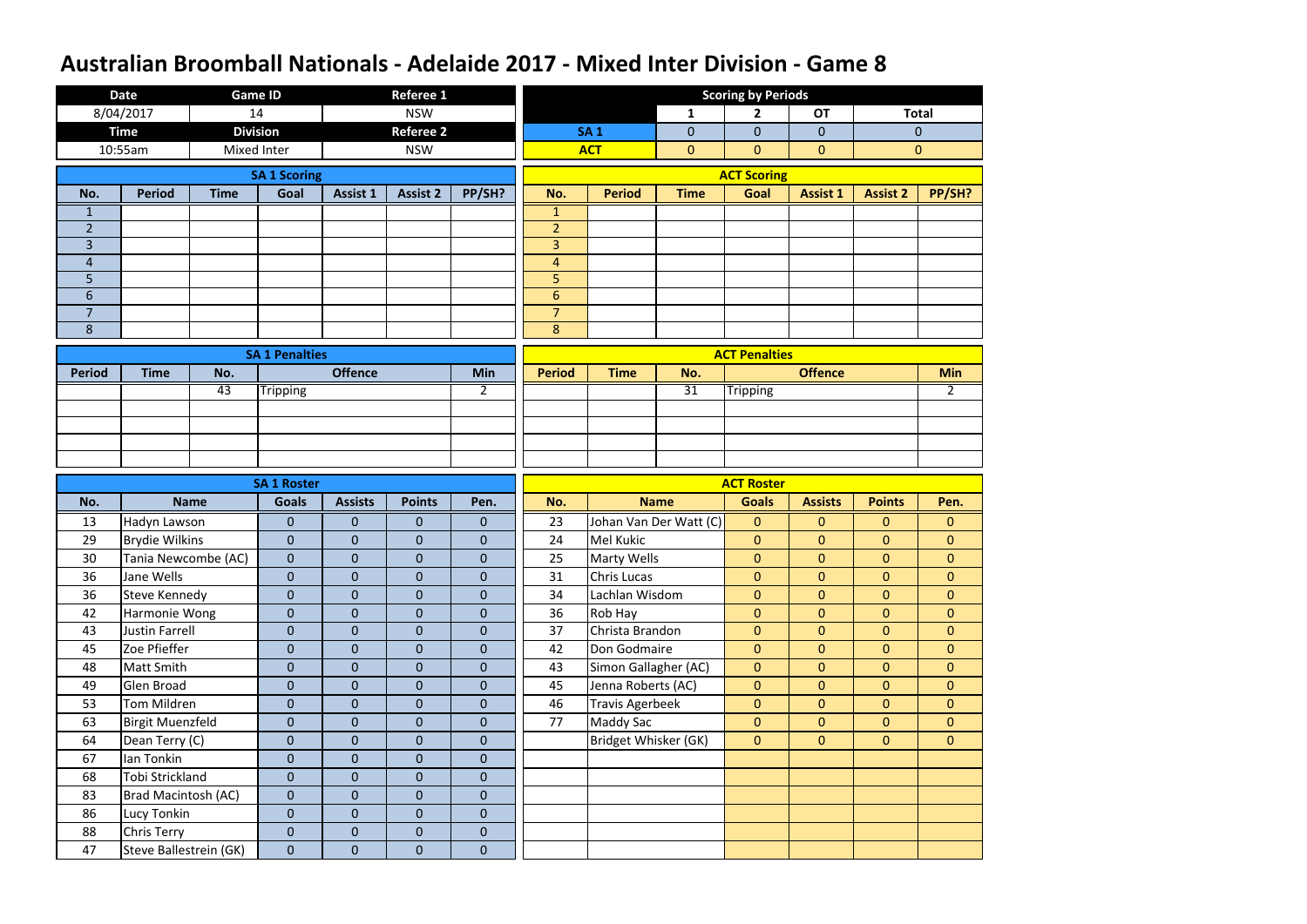|                     | <b>Date</b>            | <b>Game ID</b>         |                      |                  | <b>Referee 1</b> |                |                                  |                        |              | <b>Scoring by Periods</b> |                 |                 |                |
|---------------------|------------------------|------------------------|----------------------|------------------|------------------|----------------|----------------------------------|------------------------|--------------|---------------------------|-----------------|-----------------|----------------|
|                     | 8/04/2017              | 17                     |                      |                  | SA               |                |                                  |                        | $\mathbf{1}$ | $\overline{2}$            | <b>OT</b>       |                 | <b>Total</b>   |
|                     | <b>Time</b>            | <b>Division</b>        |                      |                  | <b>Referee 2</b> |                |                                  | <b>ACT</b>             | $\mathbf{1}$ | $\mathbf{0}$              | $\mathbf{0}$    |                 | $\mathbf{1}$   |
|                     | 12:10pm                | Mixed Inter            |                      |                  | <b>SA</b>        |                |                                  | <b>NSW2</b>            | $\mathbf{1}$ | $\mathbf{0}$              | $\mathbf{0}$    |                 | $\mathbf{1}$   |
|                     |                        |                        | <b>ACT Scoring</b>   |                  |                  |                |                                  |                        |              | <b>NSW 2 Scoring</b>      |                 |                 |                |
| No.                 | <b>Period</b>          | <b>Time</b>            | Goal                 | Assist 1         | <b>Assist 2</b>  | PP/SH?         | No.                              | <b>Period</b>          | <b>Time</b>  | Goal                      | <b>Assist 1</b> | <b>Assist 2</b> | PP/SH?         |
| 1                   | 1                      |                        | 23                   | $\overline{31}$  |                  |                | $\mathbf{1}$                     | 1                      |              | 3                         |                 |                 |                |
| $\overline{2}$      |                        |                        |                      |                  |                  |                | $\overline{2}$                   |                        |              |                           |                 |                 |                |
| $\overline{3}$      |                        |                        |                      |                  |                  |                | 3                                |                        |              |                           |                 |                 |                |
| $\overline{4}$      |                        |                        |                      |                  |                  |                | $\overline{4}$                   |                        |              |                           |                 |                 |                |
| 5                   |                        |                        |                      |                  |                  |                | 5                                |                        |              |                           |                 |                 |                |
| 6<br>$\overline{7}$ |                        |                        |                      |                  |                  |                | $6\phantom{1}$<br>$\overline{7}$ |                        |              |                           |                 |                 |                |
| 8                   |                        |                        |                      |                  |                  |                | 8                                |                        |              |                           |                 |                 |                |
|                     |                        |                        |                      |                  |                  |                |                                  |                        |              |                           |                 |                 |                |
| <b>Period</b>       | <b>Time</b>            | No.                    | <b>ACT Penalties</b> | <b>Offence</b>   |                  | <b>Min</b>     | <b>Period</b>                    | <b>Time</b>            | No.          | <b>NSW 2 Penalties</b>    | <b>Offence</b>  |                 | <b>Min</b>     |
|                     |                        |                        |                      |                  |                  |                |                                  |                        | 85           | <b>Tripping</b>           |                 |                 | $\mathbf{2}$   |
|                     |                        |                        |                      |                  |                  |                |                                  |                        |              |                           |                 |                 |                |
|                     |                        |                        |                      |                  |                  |                |                                  |                        |              |                           |                 |                 |                |
|                     |                        |                        |                      |                  |                  |                |                                  |                        |              |                           |                 |                 |                |
|                     |                        |                        |                      |                  |                  |                |                                  |                        |              |                           |                 |                 |                |
|                     |                        |                        |                      |                  |                  |                |                                  |                        |              |                           |                 |                 |                |
|                     |                        |                        | <b>ACT Roster</b>    |                  |                  |                |                                  |                        |              | <b>NSW 2 Roster</b>       |                 |                 |                |
| No.                 |                        | <b>Name</b>            | <b>Goals</b>         | <b>Assists</b>   | <b>Points</b>    | Pen.           | No.                              |                        | <b>Name</b>  | <b>Goals</b>              | <b>Assists</b>  | <b>Points</b>   | Pen.           |
| 23                  |                        | Johan Van Der Watt (C) | $\mathbf{1}$         | $\mathbf{0}$     | 1                | $\mathbf 0$    | 3                                | <b>Ben Hellyer</b>     |              | $\mathbf{1}$              | $\mathbf{0}$    | $\mathbf{1}$    | $\mathbf{0}$   |
| 24                  | <b>Mel Kukic</b>       |                        | $\mathbf{0}$         | $\overline{0}$   | $\overline{0}$   | $\mathbf{0}$   | 9                                | Monique Siswandi       |              | $\mathbf{0}$              | $\mathbf{0}$    | $\overline{0}$  | $\overline{0}$ |
| 25                  | <b>Marty Wells</b>     |                        | $\overline{0}$       | $\overline{0}$   | $\overline{0}$   | $\mathbf 0$    | 14                               | Matt Hellyer (C)       |              | $\mathbf{0}$              | $\mathbf{0}$    | $\overline{0}$  | $\mathbf{0}$   |
| 31                  | Chris Lucas            |                        | $\mathbf{0}$         | $\mathbf{1}$     | $\mathbf{1}$     | $\pmb{0}$      | 16                               | Sean Cowcher           |              | $\overline{0}$            | $\overline{0}$  | $\overline{0}$  | $\mathbf{0}$   |
| 34                  | Lachlan Wisdom         |                        | $\overline{0}$       | $\overline{0}$   | $\overline{0}$   | $\overline{0}$ | 46                               | Emma Lidbury           |              | $\overline{0}$            | $\overline{0}$  | $\overline{0}$  | $\overline{0}$ |
| 36                  | Rob Hay                |                        | $\overline{0}$       | $\overline{0}$   | $\overline{0}$   | $\overline{0}$ | 47                               | <b>Ben Hunnius</b>     |              | $\mathbf{0}$              | $\overline{0}$  | $\overline{0}$  | $\overline{0}$ |
| 37                  | Christa Brandon        |                        | $\overline{0}$       | $\overline{0}$   | $\overline{0}$   | $\overline{0}$ | 64                               | Louise Tallon          |              | $\overline{0}$            | $\overline{0}$  | $\overline{0}$  | $\overline{0}$ |
| 42                  | Don Godmaire           |                        | $\overline{0}$       | $\overline{0}$   | $\overline{0}$   | $\overline{0}$ | 66                               | Simon Fullerton        |              | $\overline{0}$            | $\overline{0}$  | $\overline{0}$  | $\overline{0}$ |
| 43                  | Simon Gallagher (AC)   |                        | $\overline{0}$       | $\overline{0}$   | $\overline{0}$   | $\overline{0}$ | 81                               | Anke Vermeulen (AC)    |              | $\overline{0}$            | $\overline{0}$  | $\overline{0}$  | $\overline{0}$ |
| 45                  | Jenna Roberts (AC)     |                        | $\overline{0}$       | $\overline{0}$   | $\overline{0}$   | $\mathbf{0}$   | 82                               | Rebecca Langham        |              | $\overline{0}$            | $\overline{0}$  | $\overline{0}$  | $\overline{0}$ |
| 46                  | <b>Travis Agerbeek</b> |                        | $\overline{0}$       | $\boldsymbol{0}$ | $\overline{0}$   | $\mathbf{0}$   | 85                               | <b>Felicity Hudson</b> |              | $\mathbf{0}$              | $\overline{0}$  | $\overline{0}$  | $\mathbf{0}$   |
| 77                  | <b>Maddy Sac</b>       |                        | $\overline{0}$       | $\overline{0}$   | $\overline{0}$   | $\overline{0}$ | 93                               | Matt Hudson (AC)       |              | $\overline{0}$            | $\overline{0}$  | $\overline{0}$  | $\overline{0}$ |
|                     | Bridget Whisker (GK)   |                        | $\overline{0}$       | $\overline{0}$   | $\overline{0}$   | $\overline{0}$ | 98                               | Jodie Harrison (GK)    |              | $\overline{0}$            | $\overline{0}$  | $\overline{0}$  | $\overline{0}$ |
|                     |                        |                        |                      |                  |                  |                |                                  |                        |              |                           |                 |                 |                |
|                     |                        |                        |                      |                  |                  |                |                                  |                        |              |                           |                 |                 |                |
|                     |                        |                        |                      |                  |                  |                |                                  |                        |              |                           |                 |                 |                |
|                     |                        |                        |                      |                  |                  |                |                                  |                        |              |                           |                 |                 |                |
|                     |                        |                        |                      |                  |                  |                |                                  |                        |              |                           |                 |                 |                |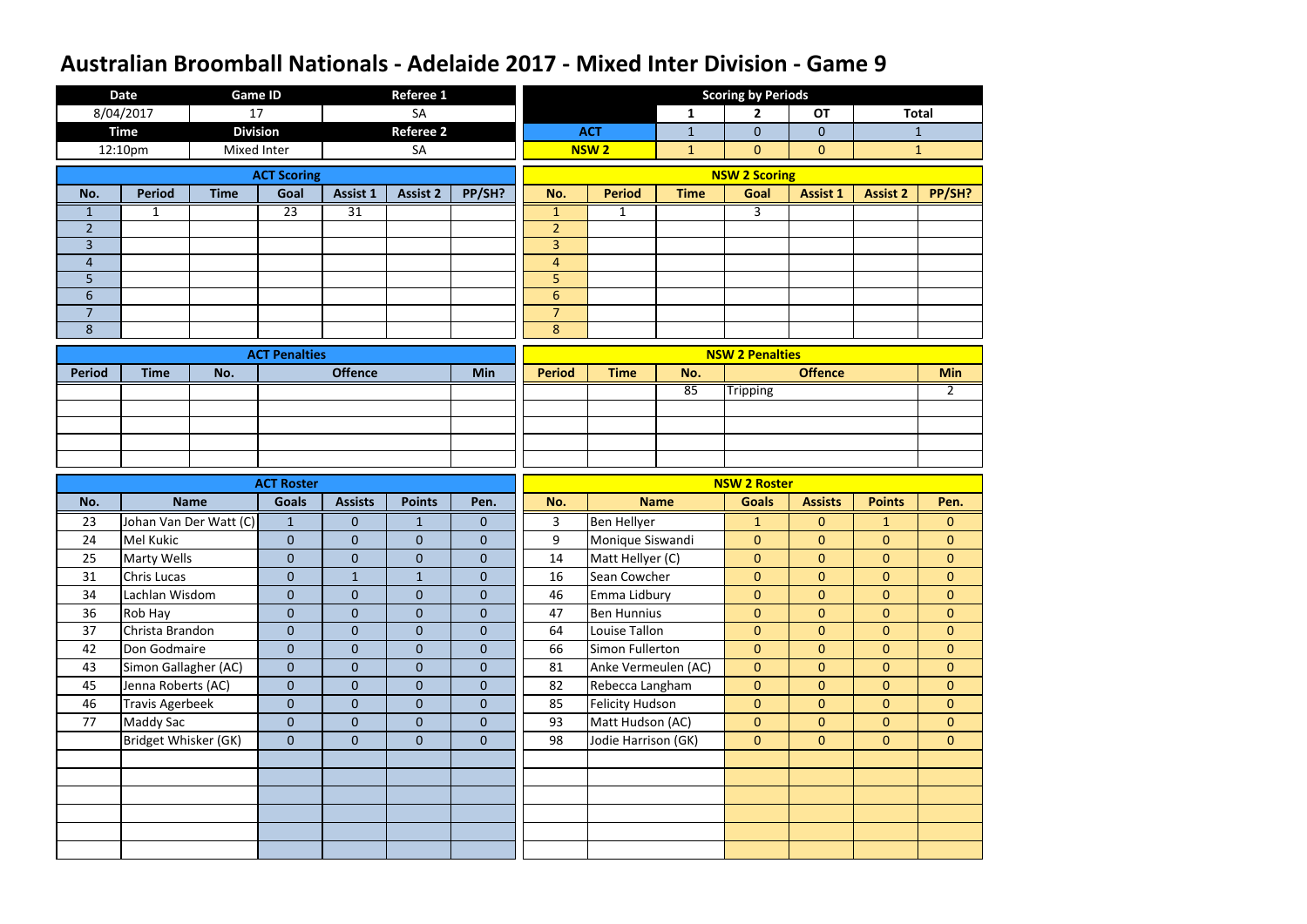|                | <b>Date</b>            |                      | <b>Game ID</b>        |                 | <b>Referee 1</b> |                  |                |                           |                        | <b>Scoring by Periods</b> |                 |                 |                |
|----------------|------------------------|----------------------|-----------------------|-----------------|------------------|------------------|----------------|---------------------------|------------------------|---------------------------|-----------------|-----------------|----------------|
|                | 8/04/2017              | 18                   |                       |                 | <b>ACT</b>       |                  |                |                           | $\mathbf{1}$           | $\mathbf{2}$              | <b>OT</b>       |                 | <b>Total</b>   |
|                | <b>Time</b>            |                      | <b>Division</b>       |                 | <b>Referee 2</b> |                  |                | <b>SA 2</b>               | $\mathbf 0$            | $\overline{0}$            | $\overline{0}$  |                 | $\theta$       |
|                | 3:30pm                 |                      | Mixed Inter           |                 | <b>ACT</b>       |                  |                | <b>NSW1</b>               | $\overline{0}$         | $\overline{0}$            | $\mathbf{0}$    |                 | $\mathbf{0}$   |
|                |                        |                      | <b>SA 2 Scoring</b>   |                 |                  |                  |                |                           |                        | <b>NSW 1 Scoring</b>      |                 |                 |                |
| No.            | <b>Period</b>          | <b>Time</b>          | Goal                  | <b>Assist 1</b> | <b>Assist 2</b>  | PP/SH?           | No.            | <b>Period</b>             | <b>Time</b>            | Goal                      | <b>Assist 1</b> | <b>Assist 2</b> | PP/SH?         |
| 1              |                        |                      |                       |                 |                  |                  | $\mathbf{1}$   |                           |                        |                           |                 |                 |                |
| $\overline{2}$ |                        |                      |                       |                 |                  |                  | $\overline{2}$ |                           |                        |                           |                 |                 |                |
| $\overline{3}$ |                        |                      |                       |                 |                  |                  | $\overline{3}$ |                           |                        |                           |                 |                 |                |
| $\overline{4}$ |                        |                      |                       |                 |                  |                  | $\overline{4}$ |                           |                        |                           |                 |                 |                |
| 5              |                        |                      |                       |                 |                  |                  | 5              |                           |                        |                           |                 |                 |                |
| $6\phantom{1}$ |                        |                      |                       |                 |                  |                  | $6\phantom{1}$ |                           |                        |                           |                 |                 |                |
| $\overline{7}$ |                        |                      |                       |                 |                  |                  | $\overline{7}$ |                           |                        |                           |                 |                 |                |
| 8              |                        |                      |                       |                 |                  |                  | 8              |                           |                        |                           |                 |                 |                |
|                |                        |                      | <b>SA 2 Penalties</b> |                 |                  |                  |                |                           |                        | <b>NSW 1 Penalties</b>    |                 |                 |                |
| <b>Period</b>  | <b>Time</b>            | No.                  |                       | <b>Offence</b>  |                  | Min              | <b>Period</b>  | <b>Time</b>               | No.                    |                           | <b>Offence</b>  |                 | <b>Min</b>     |
|                |                        | $\overline{7}$       | <b>High stick</b>     |                 |                  | 2                |                |                           |                        |                           |                 |                 |                |
|                |                        |                      |                       |                 |                  |                  |                |                           |                        |                           |                 |                 |                |
|                |                        |                      |                       |                 |                  |                  |                |                           |                        |                           |                 |                 |                |
|                |                        |                      |                       |                 |                  |                  |                |                           |                        |                           |                 |                 |                |
|                |                        |                      |                       |                 |                  |                  |                |                           |                        |                           |                 |                 |                |
|                |                        |                      |                       |                 |                  |                  |                |                           |                        |                           |                 |                 |                |
|                |                        |                      | <b>SA 2 Roster</b>    |                 |                  |                  |                |                           |                        | <b>NSW 1 Roster</b>       |                 |                 |                |
| No.            |                        | <b>Name</b>          | <b>Goals</b>          | <b>Assists</b>  | <b>Points</b>    | Pen.             | No.            |                           | <b>Name</b>            | <b>Goals</b>              | <b>Assists</b>  | <b>Points</b>   | Pen.           |
| 3              | <b>Trish McHendrie</b> |                      | $\overline{0}$        | $\mathbf{0}$    | $\mathbf{0}$     | $\mathbf{0}$     | 15             | <b>Chris Hukins</b>       |                        | $\mathbf{0}$              | $\mathbf{0}$    | $\overline{0}$  | $\mathbf{0}$   |
| $\overline{7}$ | <b>Ben Ziezing</b>     |                      | $\overline{0}$        | $\overline{0}$  | $\mathbf{0}$     | $\mathbf{0}$     | 22             | Elizabeth Tilly           |                        | $\mathbf{0}$              | $\mathbf{0}$    | $\mathbf{0}$    | $\mathbf{0}$   |
| 12             | Michaela Dunmall (C)   |                      | $\overline{0}$        | $\overline{0}$  | $\overline{0}$   | $\boldsymbol{0}$ | 32             | Jason Solomon             |                        | $\mathbf{0}$              | $\mathbf{0}$    | $\overline{0}$  | $\mathbf{0}$   |
| 13             | Abi Mortimer           |                      | $\overline{0}$        | $\pmb{0}$       | $\overline{0}$   | $\pmb{0}$        | 42             | <b>Stuart Paull</b>       |                        | $\overline{0}$            | $\overline{0}$  | $\overline{0}$  | $\mathbf{0}$   |
| 17             | Alessia Masson (AC)    |                      | $\overline{0}$        | $\overline{0}$  | $\overline{0}$   | $\mathbf 0$      | 44             | <b>Catherine McDonald</b> |                        | $\overline{0}$            | $\overline{0}$  | $\overline{0}$  | $\overline{0}$ |
| 20             | <b>Harry Macris</b>    |                      | $\overline{0}$        | $\overline{0}$  | $\overline{0}$   | $\mathbf{0}$     | 55             | <b>Tegan Mcelhinney</b>   |                        | $\mathbf{0}$              | $\overline{0}$  | $\overline{0}$  | $\overline{0}$ |
| 21             | Rob Wheelwright (AC)   |                      | $\overline{0}$        | $\overline{0}$  | $\overline{0}$   | $\mathbf{0}$     | 62             | Chelsea Seddon            |                        | $\overline{0}$            | $\overline{0}$  | $\overline{0}$  | $\overline{0}$ |
| 22             | Shanni Muller          |                      | $\overline{0}$        | $\overline{0}$  | $\overline{0}$   | $\mathbf{0}$     | 65             | Peta Lea Maguire          |                        | $\mathbf{0}$              | $\overline{0}$  | $\overline{0}$  | $\overline{0}$ |
| 23             | Maureen Busittil       |                      | $\overline{0}$        | $\overline{0}$  | $\overline{0}$   | $\overline{0}$   | 69             | Mark Mackereth (AC)       |                        | $\overline{0}$            | $\overline{0}$  | $\overline{0}$  | $\overline{0}$ |
| 59             | <b>Graham Elix</b>     |                      | $\overline{0}$        | $\mathbf 0$     | $\overline{0}$   | $\mathbf{0}$     | 77             | Peter Yabsley (C)         |                        | $\mathbf{0}$              | $\overline{0}$  | $\mathbf{0}$    | $\overline{0}$ |
| 69             | Joy Westbury           |                      | $\mathbf 0$           | $\mathbf 0$     | $\overline{0}$   | $\mathbf{0}$     | 78             | James Leibeck             |                        | $\mathbf{0}$              | $\overline{0}$  | $\overline{0}$  | $\overline{0}$ |
| 76             | Matt Lovell            |                      | $\overline{0}$        | $\overline{0}$  | $\overline{0}$   | $\mathbf{0}$     | 80             |                           | Dominique Glazier (AC) | $\overline{0}$            | $\overline{0}$  | $\overline{0}$  | $\overline{0}$ |
| 88             | <b>Andrew Snow</b>     |                      | $\overline{0}$        | $\overline{0}$  | $\overline{0}$   | $\mathbf{0}$     | 20             | Sarah Hellyer (GK)        |                        | $\overline{0}$            | $\overline{0}$  | $\overline{0}$  | $\overline{0}$ |
| 96             |                        | Damian Mortimer (GK) | $\overline{0}$        | $\overline{0}$  | $\overline{0}$   | $\mathbf{0}$     |                |                           |                        |                           |                 |                 |                |
|                |                        |                      |                       |                 |                  |                  |                |                           |                        |                           |                 |                 |                |
|                |                        |                      |                       |                 |                  |                  |                |                           |                        |                           |                 |                 |                |
|                |                        |                      |                       |                 |                  |                  |                |                           |                        |                           |                 |                 |                |
|                |                        |                      |                       |                 |                  |                  |                |                           |                        |                           |                 |                 |                |